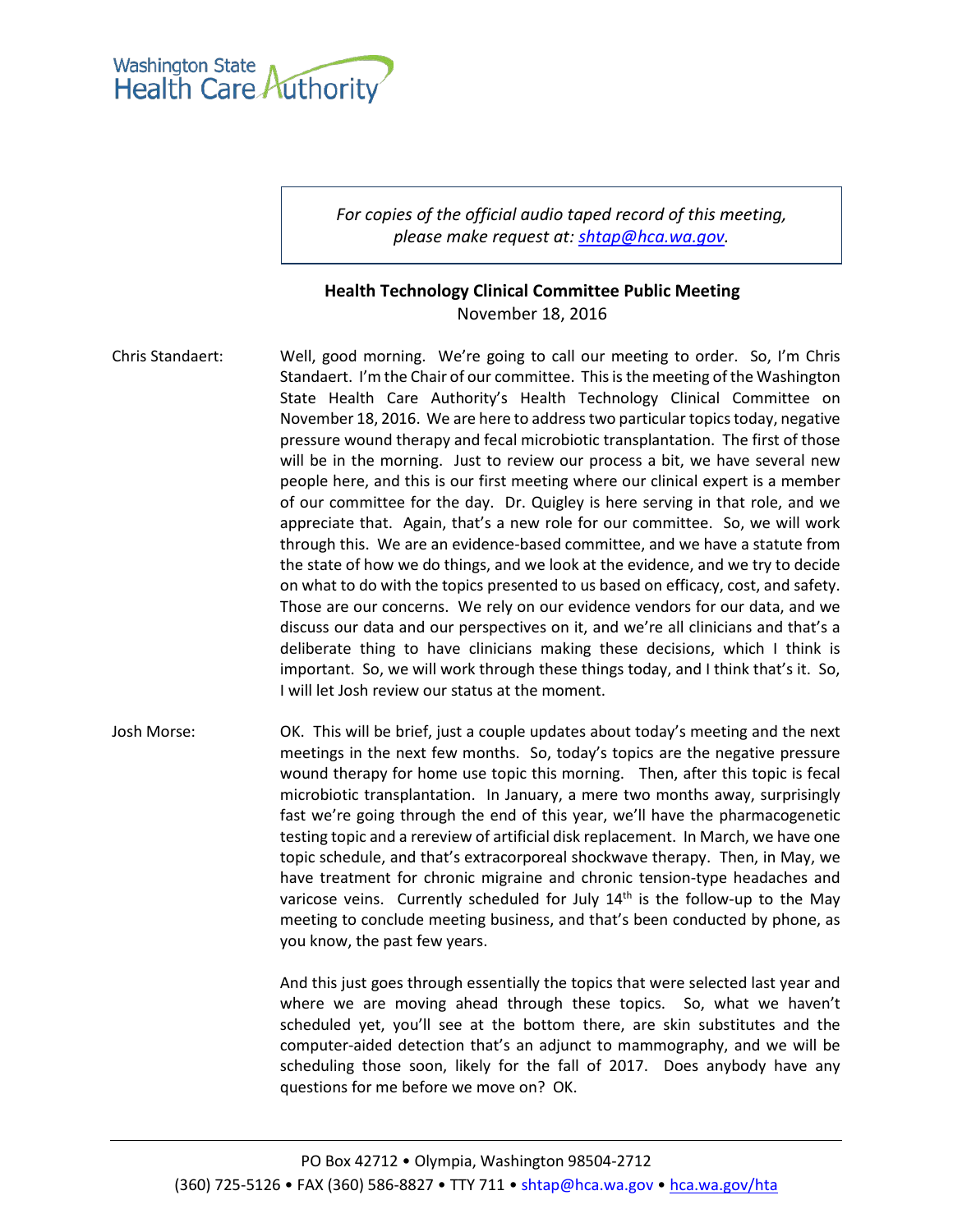- Chris Standaert: Alright. Our next order of business is to approve our minutes or review our minutes from our meeting in July. So, normally most meetings we will have our prior meeting's decision that we will then finalize our vote on that decision. So, at the end of today, we will come up with a coverage determination for these two topics. We will decide upon that. We'll agree. We'll vote, and the majority sort of moves on with what that decision is. That decision goes out for public comment. Then, at our next meeting, we will vote to approve that or otherwise do what we want and do what we think we need to do with it and finalize that decision. So, for today, our last meeting, which reviewed evidence and topics, was in the spring, and we, over the summer, voted on that at a meeting, a separate meeting just for that purpose. So, today we don't have any topic or decision to approve. Normally, we would. So, today, we have meeting minutes, which are not terribly extensive from the phone call we had, the phone meeting we had in July. So, people have had a chance to review the minutes. If there are any questions or comments, please let me know or corrections somebody thinks needs to be made. Otherwise, I just need a motion to approve them.
- Gregory Brown: Approve.
- Chris Standaert: Second somewhere?
- Seth Schwartz: Second.
- Chris Standaert: Thank you. So, all approved, all vote to approve the minutes? So, if you were on the phone call you can vote. If you weren't on the phone call, you can't.
- Josh Morse: Six to approve.
- Chris Standaert: That's what we need. Yeah. OK. So, we will move on. So, our first topic is negative pressure wound therapy, and we hear from three separate sort of consistencies in a way. The State Agencies will present their perspective on this and tell us about their views on a topic and the evidence that they have and that we all have. Then, there is a time for open public comment, and we have a signin sheet for people who come in who know they want to speak and can sign in, and then we can run through that. We'll open the phones to make sure there's anybody who is on the phone listening to the meeting who wants to address the committee can do so, and if there are people in the audience who at the last minute, as we're going through that, decide they want to address the committee, they can do that, as well. That is the opportunity to tell us your perspective. There is a defined time for that and however we are dealing with time, we will open up somewhere in that space for people on the phone or otherwise planning to talk during that time. So, with that, we'll start.
- Shana Johnson: Well, hello and good morning, everyone. I'm Shana Johnson, and I'll be presenting the agency medical directors' presentation on negative pressure wound therapy.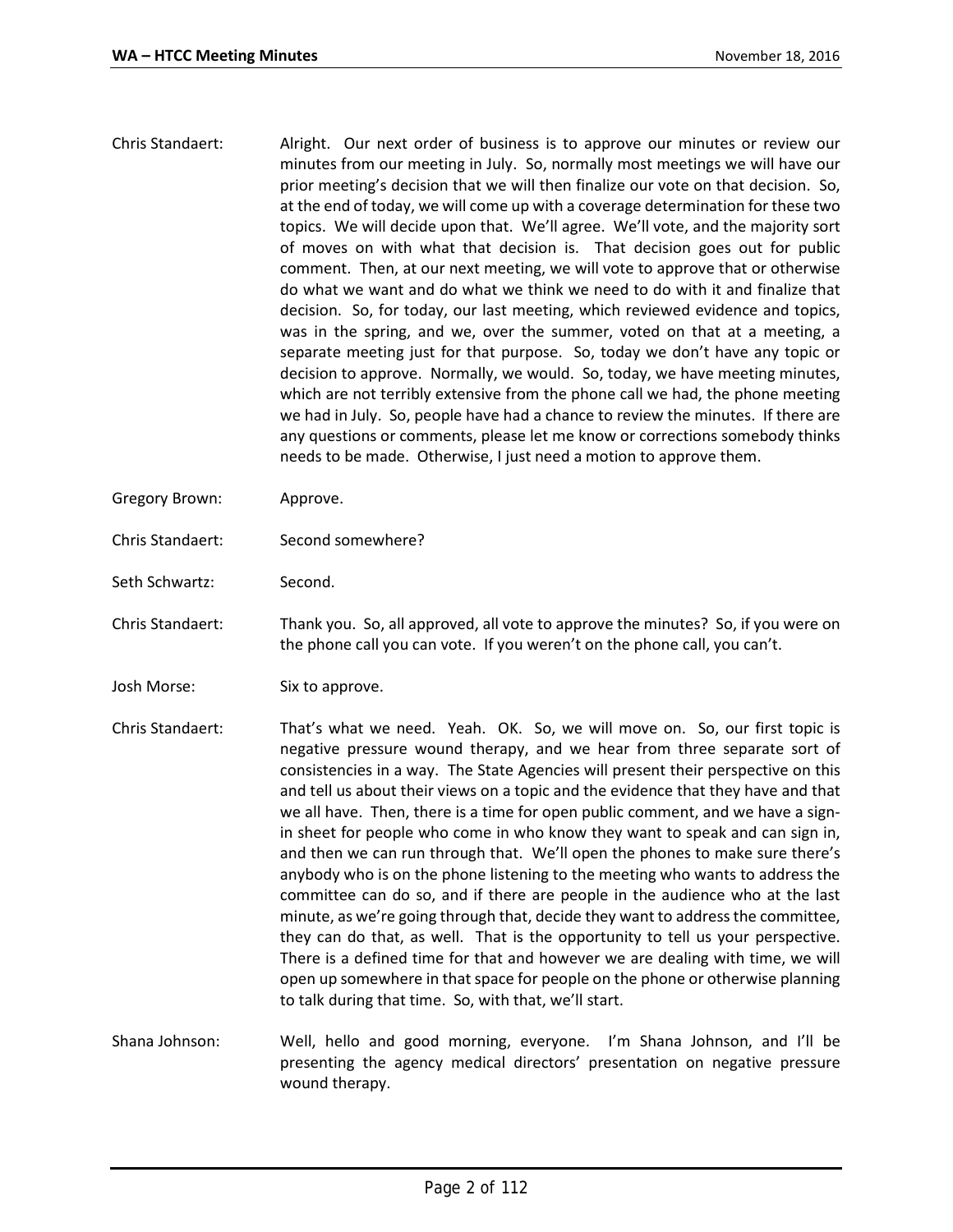Briefly, negative pressure wound therapy is the application of negative pressure to the surface of a wound and this modality is thought to promote an ideal healing environment and aid in wound healing.

For this technology review, we're focusing on the clinical effectiveness, as well as safety, of negative pressure wound therapy in the home or outpatient setting, which is where we identified most of this care is taking place. The specific wound classes that the technology looked at include diabetic foot ulcers, venous and arterial ulcers, pressure ulcers, mixed etiology chronic wounds, and surgical wounds.

The agency medical directors' concerns regarding this topic for safety medium, cost medium, and efficacy medium to high.

So, I'll start just by going through some data. We identified that the majority of this care is taking place in the home or office or outpatient setting with a relatively smaller percent being taken place in facilities, such as skilled nursing facilities.

Moving to the diagnoses that we see this most commonly used across agencies, you see Labor and Industries, Medicaid and PEBB along the bottom line and the number of patients in the vertical access, and nonhealing surgical wounds was the most common diagnosis identified. Pressure ulcers were also very common. Overall, the coding was fairly nonspecific, however, and there was a lot of nonspecific coding.

Next, looking at the average daily use per patient by year and by program, overall it appears that Medicaid and Medicare have a much greater average use, as compared to Labor and Industries and PEBB, just looking at the associated codes with the ulcer that's appeared to possibly be a severity of illness effect. The brackets noted are arrow bars, which demonstrate a variation year to year within a particular agency was significant.

Next, we'll take a closer look at utilization in particular agencies to take a look at what degree of outlier effect is present. So, here we show PEBB data. The hash mark you see at the one month is the time at which 50% of people have completed therapy. Other things of note on this graph is 82% of these patients completed treatment by month two and 91% completed treatment by month three.

When we look at Medicaid fee for service data, we see that 51% completed treatment by month two. By month three, in contrast to 90% having completed treatment, only 63% had completed treatment. So, it appears their level of outliers is quite more substantial. Some people receiving the negative pressure wound therapy for up to five years.

Lastly, we'll just take a brief look at costs. In PEBB, you see the cost rates and unique patients per year is relatively flat with a cost being between 220 and 240,000 per year.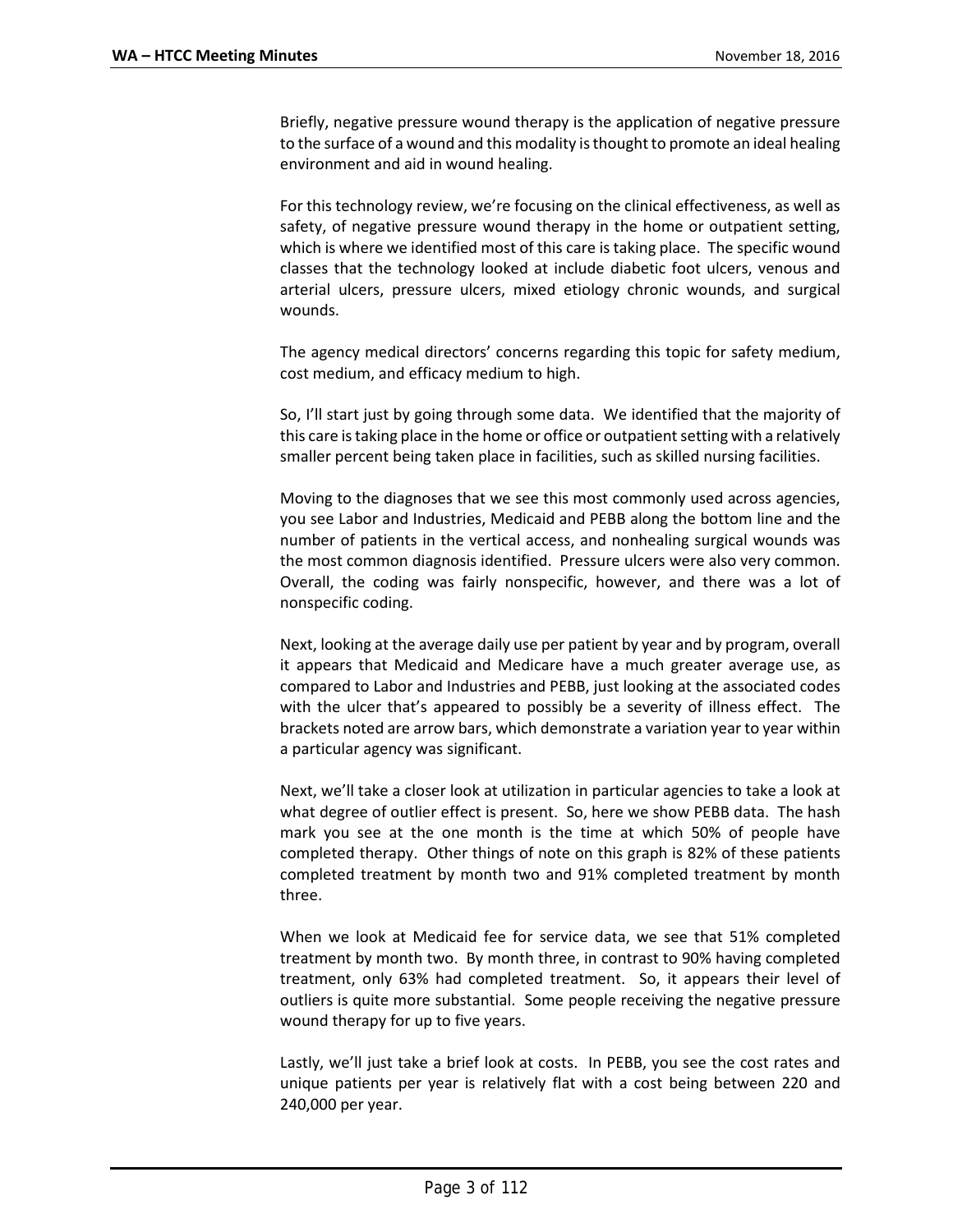Shifting to the Medicaid data is harder to follow, because there is... during this time period, there is a shift of 90% of Medicaid clients into managed care programs, and the Medicaid managed care money is a shadow amount, as it's a capitated program. So, an algorithm is used to calculate the costs. So, you can look at it for what it's worth, I guess.

So, reviewing our current state agency policy, PEBB, we have been told, does cover negative pressure wound therapy but we were not able to identify a published policy. Medicaid fee for service and Labor and Industry covers it with conditions via prior authorization process, and Department of Corrections covers it.

Briefly looking at the coverage policies of Labor and Industry and Medicaid, Labor and Industry covers negative pressure wound therapy in those that are not responsive to standard treatments or those who are at high risk of failing treatment, and the majority of what they cover are the wound types that we'll be talking about in the technology review today.

Medicaid fee for service covers it for Stage 3 or 4 pressure wounds that have tried and failed standard therapy after at least 30 days and complications of a surgically created wound that have tried and failed standard therapy after six weeks. All other diagnoses are considered on a case-by-case basis.

Noridian does have a coverage policy for negative pressure wound therapy. A complete wound therapy program must have been tried or considered prior to the application of negative pressure wound therapy, and they also have discontinuation criteria with the requirement that there has to be a measureable degree of wound healing for a total of four months.

AETNA has a coverage policy that mostly parallels Noridian policy with similar discontinuation criteria. Of note, with AETNA's policy is, they mention in the background section of the policy that the body of evidence is weak or insufficient in many of the areas. So, they cover it, but in their background section, they don't... they acknowledge that they feel the evidence is not strong.

Hayes is going to go into great detail regarding the evidence report. So, I'm just going to briefly summarize kind of the key findings and some of the key articles just to help bring you to how we came to our recommendation.

So, diabetic foot ulcers favor negative pressure wound therapy, key article being Blume 2008, a randomized control trial, quality fair, greater proportion achieved wound closure in the negative pressure group, 43% versus 28% in the active treatment phase, but they also noted fewer secondary amputations in the negative pressure wound therapy group, which I thought was a pertinent clinical outcome. As we shift to arterial and venous ulcers, the key article that they were quoting was a 2012 article; however, this was a retrospective chart review and so, it did show that it favored negative pressure wound therapy, but not the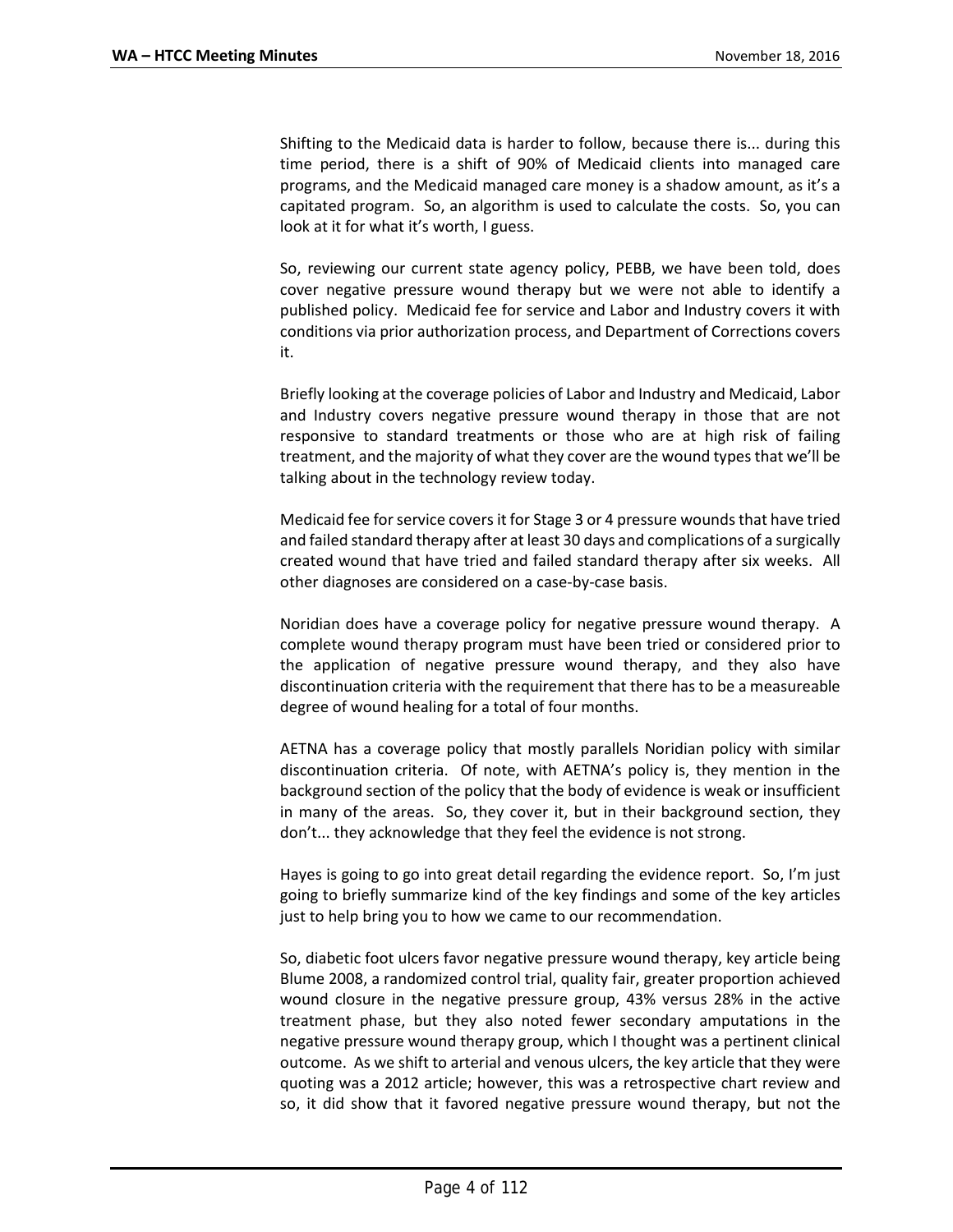typical type of article that I feels meet muster for determining whether an intervention is efficacious compared to standard care. When you look at pressure ulcers, there is the Ford 2002 article. This was a randomized control trial, but it only had 22 patients. It was only six weeks long. It showed there was decreased ulcer volume, but they also noted, after the study, that 15 of the cases had underlying osteomyelitis, which would compromise wound healing in any patient. So, I don't know that any good conclusions can be drawn from that study. Then, the retrospective chart review from 2012 showed a trend that wasn't statistically significant. Moving to the next ulcer population, a perspective cohort found that it favored negative pressure wound therapy, and with surgical wounds, there was either no difference or favored negative pressure wound therapy, depending on the condition. The strongest article being the Armstrong 2005, a randomized control trial that was in favor of using it for partial diabetic foot amputations. There was one study on pilonidal cysts, which showed no difference in time to complete healing and very small studies on perivascular wounds.

So, after reviewing the evidence report, three key findings came up. There was some indication that negative pressure wound therapy may improve wound healing. A fair trial for diabetic foot ulcers, but overall very low quality for the other ulcer types; however, the use of this modality is very common and diffuse across community practice, but the body of evidence available is insufficient to clearly prove an additional clinical benefit of negative pressure wound therapy, and these three key points are what the agency grappled with upon making a recommendation.

So, with that in mind, our current recommendation was as follows: The agency recommends to cover with conditions following appropriate step therapy, and by appropriate step therapy, the first step would be general and optimized wound care measures, as well as doing appropriate care for the conditions surrounding the etiology of the ulcer. What I mean by that is, like for a diabetic or neuropathic ulcer, their diabetes management should be optimized. If the ulcer is on the plantar aspect of the foot, there should be appropriate offloading. With pressure ulcers, appropriate offloading of that ulcer with position turns or appropriate mattress, no underlying osteo should be evaluated.

We would also recommend that there be discontinuation criteria and contraindication criteria. Discontinuation criteria would be if there is no evidence of wound healing with the therapy. We could also consider a time limit of four months with a case by case review needed for longer therapy. Contraindications, typical to what is currently recommended, the wound should be adequately debrided. It is not ideal if there is underlying osteo, malignancy in the wound, or fistulas or exposed open organs. And that wraps up this presentation. Any questions?

Chris Standaert: Questions for Dr. Johnson? Yes, Carson?

Carson Odegard: Yes. So, I have one question on... from just a kind of historical perspective, especially on data collection, what data were you collecting that would raise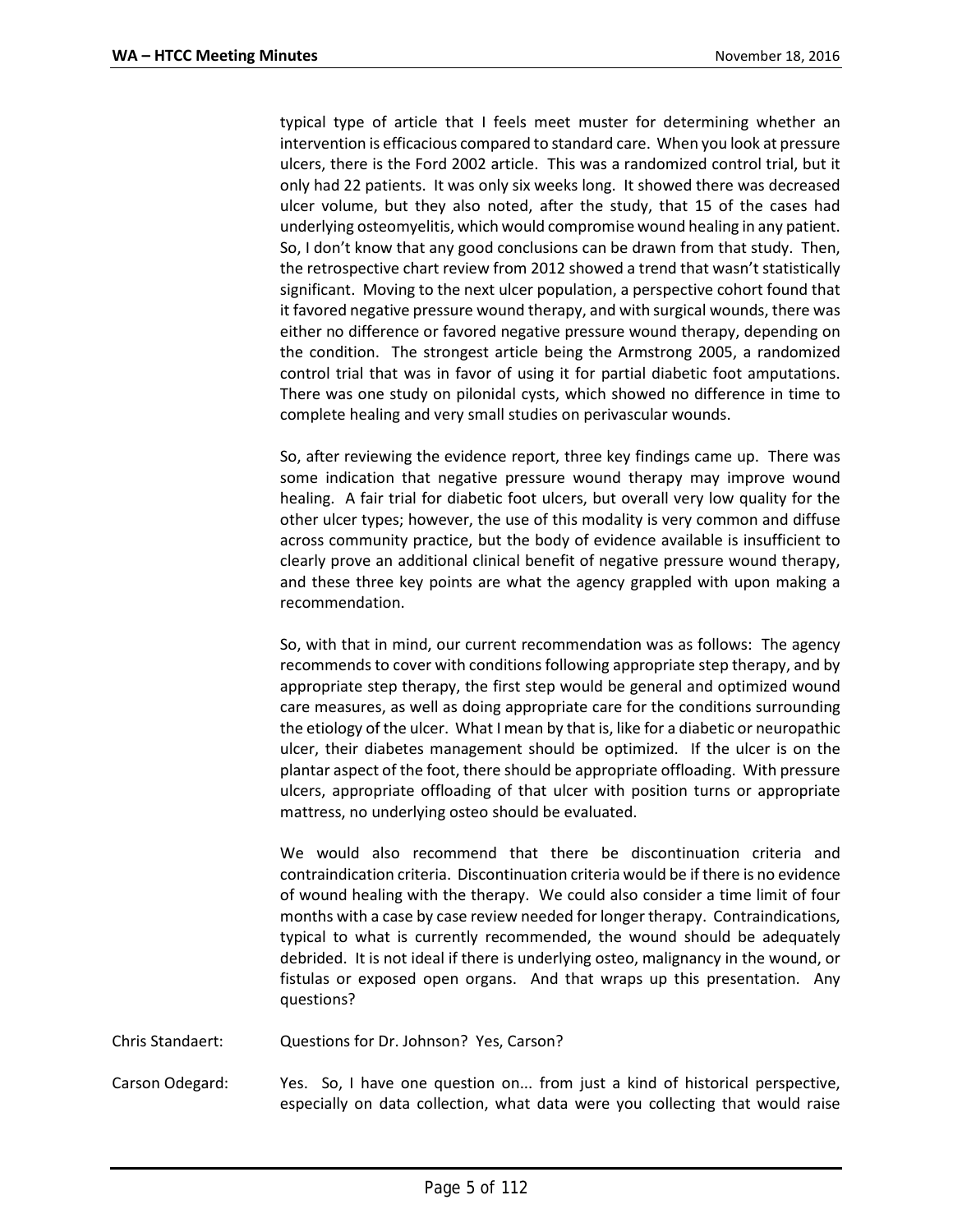concerns about safety, as far as medium concern of safety. I was just wondering what... I can see that cost issue in the...

- Shana Johnson: Sure.
- Carson Odegard: ...in the managed care sector, but.
- Shana Johnson: Well, you know, I'll be honest that this topic was picked prior to my employment at the agency. So, I can only kind of make an assumption in that, any time we do a technology review, safety is of utmost concern. I guess there have been cases, well, like, you know how there's contraindications for negative pressure wound therapy? I think that highlights that there is potential safety concerns with it, um, like, if there's coagulopathy, and I think there was also some sort of FDA message that came out warning against not using it in certain indications. Someone else might remember those off the top of their head, like our clinical expert.
- Chris Standaert: That was in the evidence report, mentioned the FDA report. So, I suppose if the evidence vendor feels comfortable discussing that they could do that.
- Shana Johnson: Yeah.
- Chris Standaert: If they answer that question. Do you guys... did you guys review that FDA warning as part of your report? You certain put it... referenced it in a?
- Candi Wines: OK. Yes. We did read two alerts issued by the FDA, one in 2009 and a follow-up in 2011. There will be some details in my presentation if you want to wait until that point.
- Chris Standaert: OK. Yeah. That is part of the... two separate alerts brought out by the FDA for safety concerns reported. It looks like outside of the literature to the FDA in their own reporting mechanisms that triggered them.
- Seth Schwartz: I guess I would, I would have a follow-up question about cost and... in the sense that I'm trying to understand the cost of this treatment relative to the cost of alternative treatment.
- Shana Johnson: Oh, yeah. So, I will, I mean, I think Hayes has more information about that, but, that's a little bit challenging, because I believe all the studies on cost were industry funded, and... so, she'll go more into that and give some conclusions. Well, were you talking about cost-effectiveness or just…oh yeah. Cost compared to usual therapy. So, Hayes will go into this in more detail. My recollection from their presentation that they presented was they compared it to usual cost of regular therapy requiring a nurse to come into the home and do the wound care. When I was in practice, my patients didn't necessarily need a nurse to come in and do their wound care. So, I don't know that it was a fair comparison.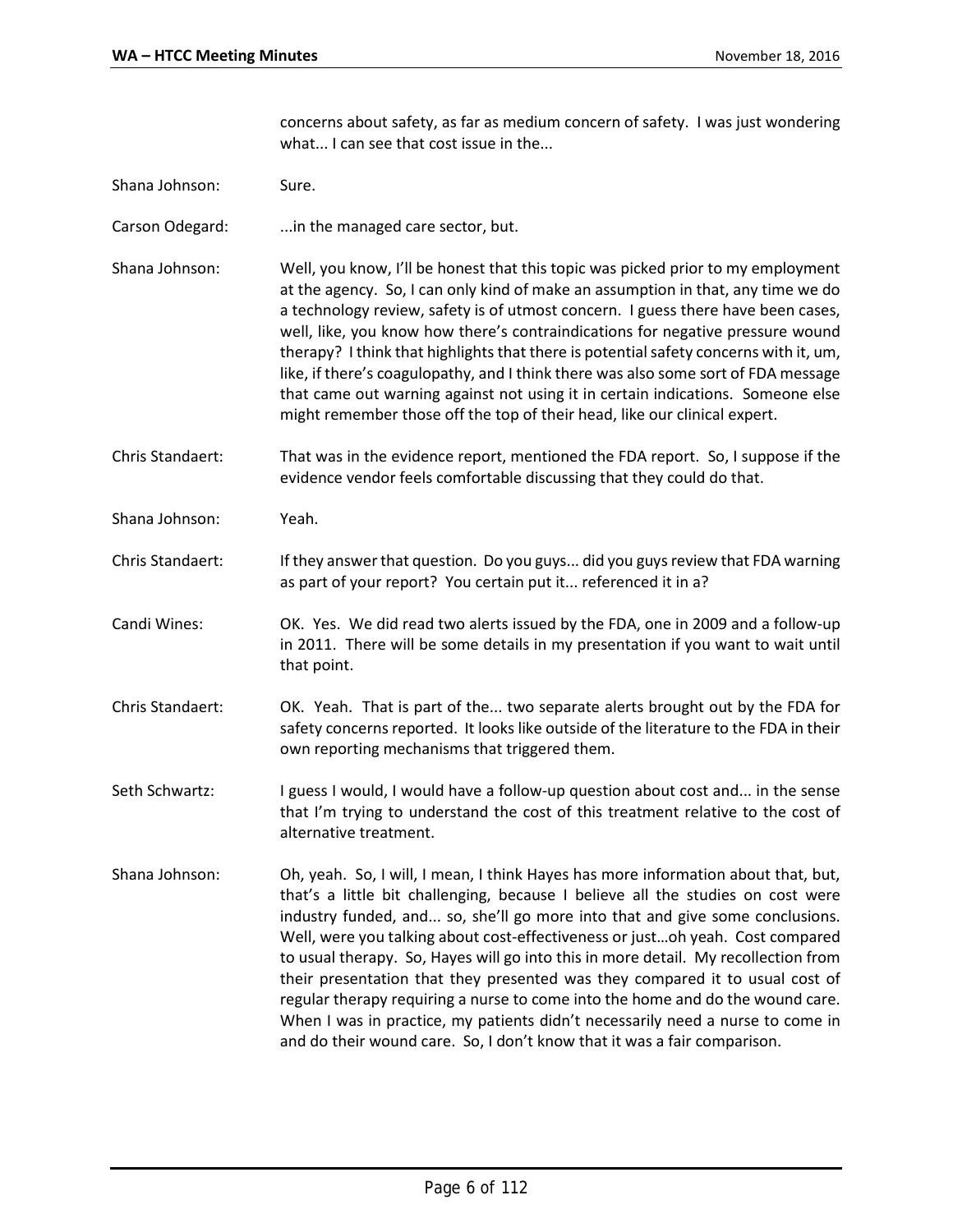- Seth Schwartz: I guess I'm asking more about the data that we have for the State of Washington, not the published data. In other words, do we have any sense of what it costs to care for patients with the same diagnosis who do not use...
- Shana Johnson: No.
- Seth Schwartz: ...negative pressure wound therapy?
- Shana Johnson: I don't believe we have that data. Kris, can you comment?
- Kris Urv-Wong: We didn't do the cut via the diagnoses. They were very diverse, and as Dr. Johnson said, they were very nonspecific. So, it was hard to look at apples and apples most of the time and to look at length of the diagnosis beforehand, as well, to make sure that we were really doing a match.
- Seth Schwartz: OK.
- Chris Standaert: I think some of his last question is that there are numerous ways that people treat these wounds of various sorts, wounds and ulcers, and reading the literature they're sort of all over the place, and some of which are commercial products, some of which are not commercial products. Some of which are probably fairly expensive. Some of which are probably not, um, and I guess I would wonder, probably close to what Seth was wondering, is there some other standardized protocol that was already approved by state agencies for use of these ulcers at home, product, commercial products are the things that we might be able to wrap our heads around in terms of costs, but if that's not available... I was wondering the same sort of thing.
- Kris Urv-Wong: That is a really great question, um, I don't think we have that data.
- Chris Standaert: Dr. Quigley, do you have a...
- Terence Quigley: If I may, I, I actually...
- Kris Urv-Wong: Yeah, please.
- Terence Quigley: ...tried to look this up prior to coming here today, because cost is always at the top of everybody's mind, and although I don't have the resources that the Hayes people have, and I would defer to them, the fact is that there's costs, there's costs, and there's costs. So, there's the cost of the therapy. That's one thing, and there's the cost of alternative therapies. That's another thing, but then there is the costs over the length of a wound. So, if you're going to cut the time for treatment in half, those costs, although more expensive per treatment, may, in fact, be less expensive for that patient's episode, and those data, at least I tried to look for that, I could not find that data, but that would be the data that the committee should really look at is the cost of therapy per episode of care, regardless of what you do.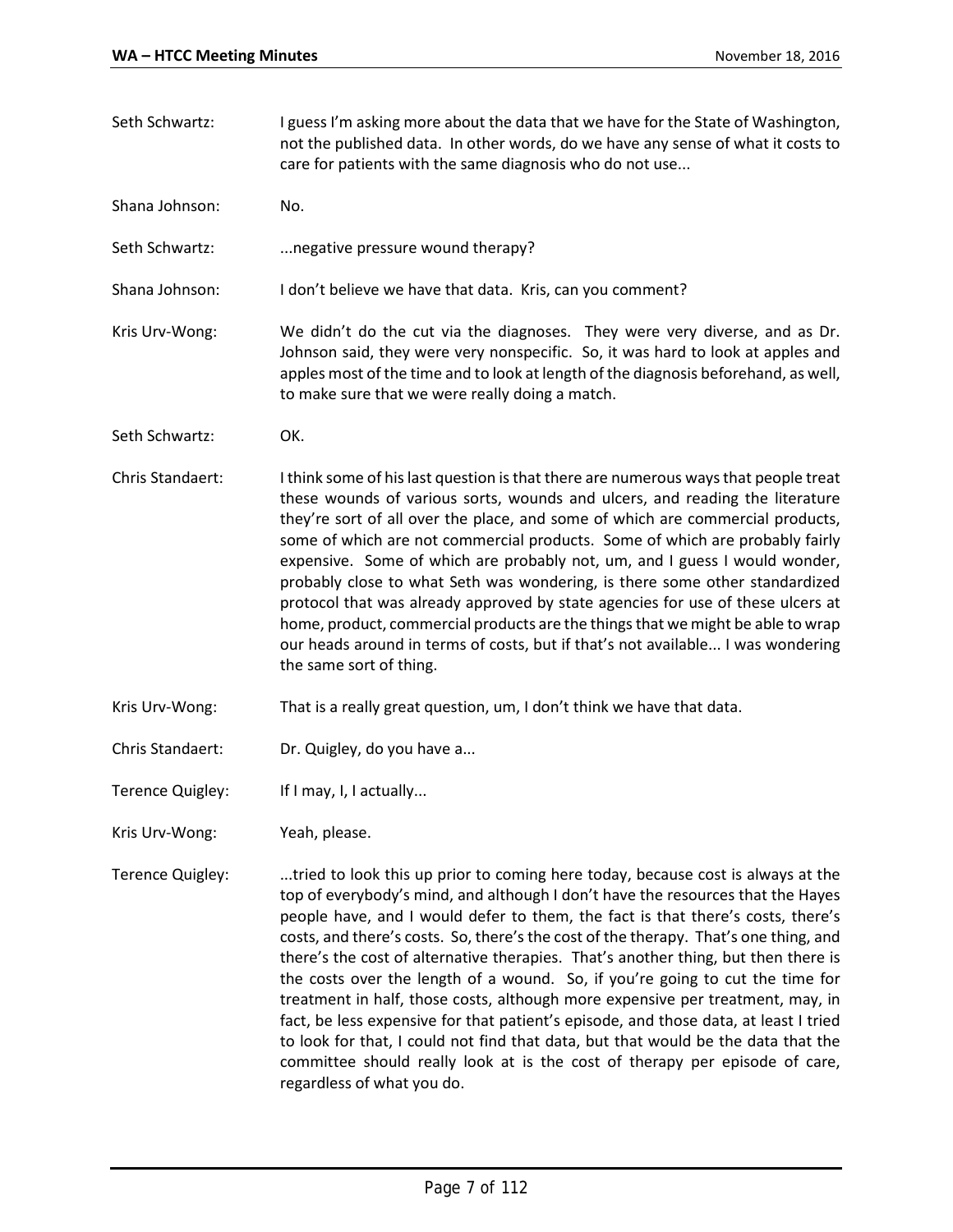| Shana Johnson:        | Absolutely.                                                                                                                                                                                                                                                                                                                                                                                                                                                                                                                        |
|-----------------------|------------------------------------------------------------------------------------------------------------------------------------------------------------------------------------------------------------------------------------------------------------------------------------------------------------------------------------------------------------------------------------------------------------------------------------------------------------------------------------------------------------------------------------|
| Gregory Brown:        | I have two questions. If I heard you correctly, you said the number one use in the<br>state data was for surgical wounds.                                                                                                                                                                                                                                                                                                                                                                                                          |
| Shana Johnson:        | Nonhealing surgical wounds, yes.                                                                                                                                                                                                                                                                                                                                                                                                                                                                                                   |
| Gregory Brown:        | And so, that's, to me, different than chronic diabetic ulcers or wounds, which is<br>where most of the evidence that you're talking about is from. Is that correct?                                                                                                                                                                                                                                                                                                                                                                |
| Shana Johnson:        | Well, I guess, you mean the, the key articles?                                                                                                                                                                                                                                                                                                                                                                                                                                                                                     |
| Gregory Brown:        | Well, again if, if the, if it's nonhealing surgical wounds, are we talking about<br>nonhealing surgical wounds from a toe amputation in a diabetic, or are we talking<br>about open wound in an open fracture?                                                                                                                                                                                                                                                                                                                     |
| Shana Johnson:        | So, is your question, is our data more specific for the type of nonhealing wound,<br>or is your question what are the specific studies on the specific nonhealing<br>surgical wounds?                                                                                                                                                                                                                                                                                                                                              |
| Gregory Brown:        | It's two parts. My first one is, when you say the highest volume is a nonhealing<br>surgical wound                                                                                                                                                                                                                                                                                                                                                                                                                                 |
| Shana Johnson:        | Mm-hmm.                                                                                                                                                                                                                                                                                                                                                                                                                                                                                                                            |
| Gregory Brown:        | what are the surgeries that are having these nonhealing wounds? Do we have<br>that data?                                                                                                                                                                                                                                                                                                                                                                                                                                           |
| Shana Johnson:        | So, I'm seeing a no.                                                                                                                                                                                                                                                                                                                                                                                                                                                                                                               |
| <b>Gregory Brown:</b> | OK.                                                                                                                                                                                                                                                                                                                                                                                                                                                                                                                                |
| Shana Johnson:        | It was, it was difficult pulling the diagnoses, and that's part of the reason I<br>referenced that a lot of the coding was very nonspecific, because I didn't want<br>you to read too deeply into the data, because a lot of times it was just coded as<br>ulcer or it was an extremely nonspecific code where I honestly couldn't guess the<br>etiology of the wound, whether it was surgery or diabetic. So, it's the kind of<br>data, I think, to take with a grain of salt, personally, because the coding is not<br>specific. |
| Gregory Brown:        | And the second question probably better for Dr. Quigley, because I don't think<br>there's going to be evidence is just the sense of the diabetic wound heals, what's<br>the probability they're going to develop another one in six months or a year or<br>time point, or proceed to amputation. Is there a general?                                                                                                                                                                                                               |
| Terence Quigley:      | This actually so it depends on how you define that. If you talk about another<br>wound in the same patient, it's extremely high. If you talk about another wound<br>at the same location, it's actually lower, because we're now focusing in on the                                                                                                                                                                                                                                                                                |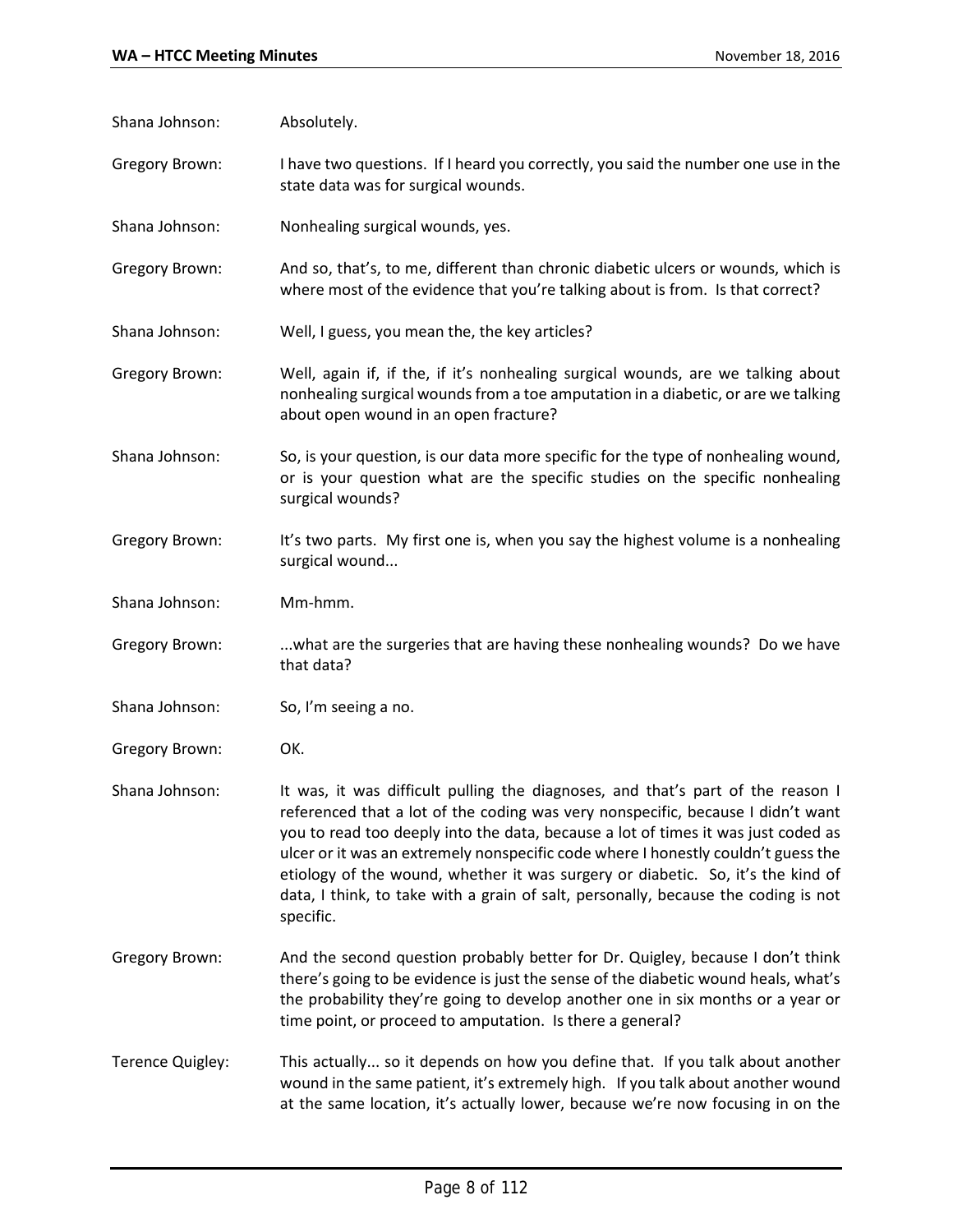location. So, it kind of depends on how you define that, and I don't have the data off the top of my head, but a substantial amount of these wounds will recur and go on to amputation, because it's the old Einstein thing. If you do the same thing over and over again expecting a different result, you know, you're an idiot or so to speak. So, if a wound recurs...

- Gregory Brown: I think it was the definition of insanity.
- Terence Quigley: ...whatever. So, if you have a recurrent wound at the same location, we will not expend resources again, we will much more likely go straight to amputation, because it's already demonstrated it will heal, but then it will fail.
- Gregory Brown: I agree with you. I would caution you, unfortunately, although that's your practice, it may not be the practice in the rest of the state.
- Terence Quigley: It may not be, but...
- Gregory Brown: Yeah.
- Terence Quigley: ...I was asked to give you my opinion.
- Gregory Brown: Yep. I appreciate that.
- Shana Johnson: And I think it's of note that when we were just talking about the data and reviewing it, it was very rare or I shouldn't say it was very rare, it was very common to see multiple repeat offenders and multiple episodes of care for the same client, but I didn't put those notes up.
- Joann Elmore: Mostly comments. The first two are for Dr. Johnson, and the third is for the vendor. Usually, the state report provides information on why this was chosen as a topic for us to review and information on utilization and cost and then what your recommendations are, and this is before we have the evidence review. So, I, in an era in which words matter, I was just a little caught by your second slide that seemed to be perhaps before we reviewed the evidence, you said that this promotes healing by promoting ideal wound healing environment. It seems to me that's the hypothesis.

| Shana Johnson: | Correct.                                                                             |
|----------------|--------------------------------------------------------------------------------------|
| Joann Elmore:  | Not a statement. And so I just wanted to point out how we need to be careful<br>with |
| Shana Johnson: | Yes.                                                                                 |
| Joann Elmore:  | words before                                                                         |

Shana Johnson: And...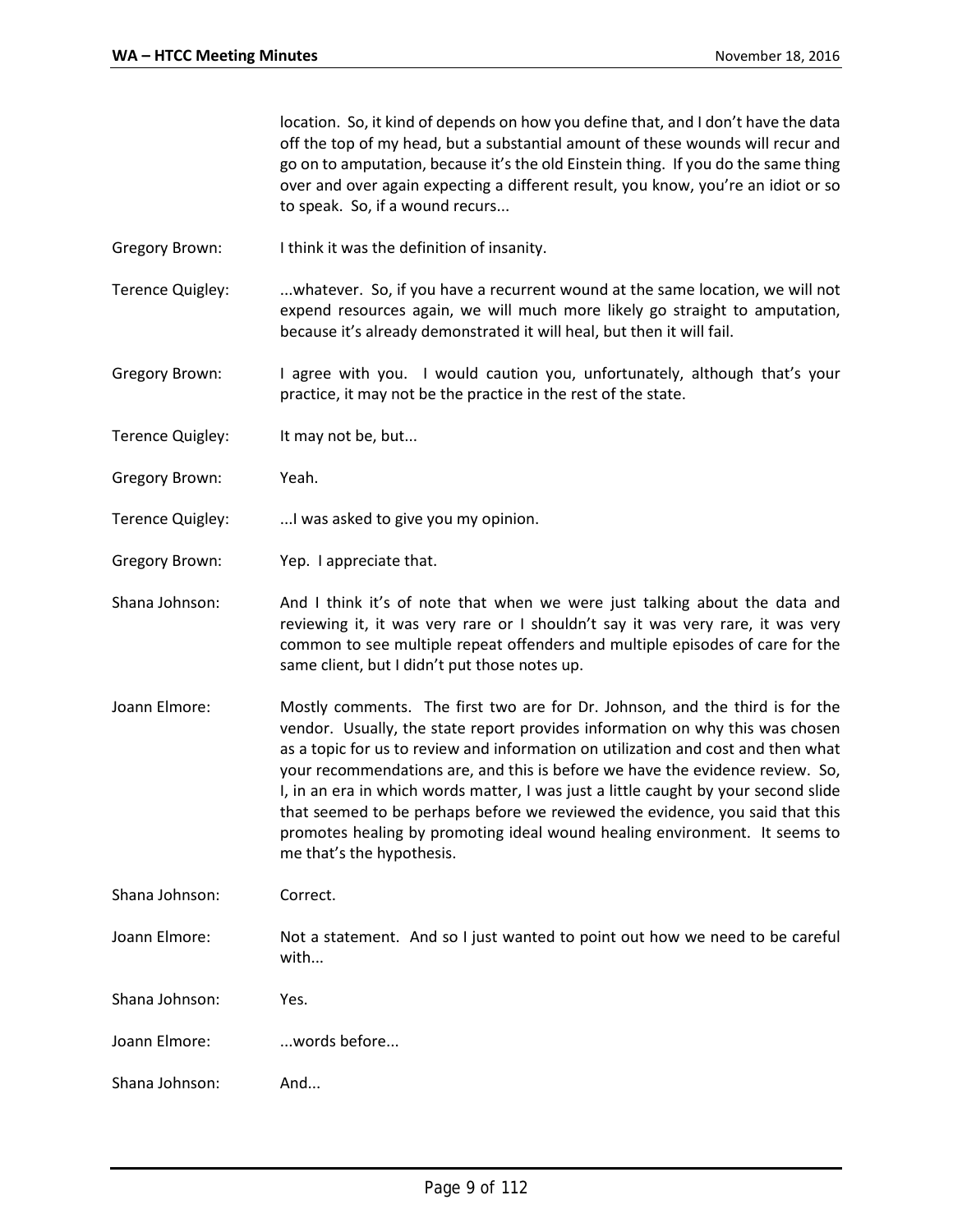Joann Elmore: ...we review the evidence.

Shana Johnson: ...and it's interesting that you say that, and that I did that, because when yes, I said the same thing to the evidence vendor when they gave the report. Then I went and did it myself.

- Joann Elmore: So, I would just point out that this is the hypothesis...
- Shana Johnson: Correct.

Joann Elmore: ....that we now will get to review the evidence. The second is more of a comment in which when we get these recommendations from the state, you all provide your suggestions and thoughts, which we sometimes follow, we sometimes don't, in regards to what you would recommend for cover and what kind of conditions, and I don't know that I've ever seen one go onto three pages. So, that kind of caught me a bit off guard. So, with that statement, we oftentimes realize the complexities, and we sometimes will come back to you later on in the morning, after we've gone over the evidence and have come up with our own suggestions, but sometimes we, as a committee of clinicians decide there are certain points where we just need to let the clinicians in clinical practice just assume that they will follow standards of care and FDA recommendations. So, I'll be interested to sort of listen to the evidence vendor. So, those are my two comments for you, Dr. Johnson. Then, for the vendor, I have a request. As you are going over the evidence, it will be important to me that I understand conflict of interest of these publications. It is very easy when one is assessing the size of a lesion, etc., especially if it's not placebo controlled, there is subjectivity to it, and the primary article cited by the state is one published in 2008 by Blume et.al, and there is a statement at the bottom of that that says, the cost of publication of this article were defrayed in part by the payment of paid charges. This article must, therefore, be hereby marked advertisement. So, as I looked through all of these different publications, indeed I have... agree with the vendor that the sizes are small. There is potential for biased, but I want to make certain that I also get your helping us review potential conflicts of interest in these. Thank you.

- Kevin Walsh: Joann, I think that was in the report.
- Joann Elmore: It was, but I want to...
- Kevin Walsh: I mean, there was a conflict of...
- Joann Elmore: ...make...
- Kevin Walsh: ...interest...
- Joann Elmore: ...yes.
- Kevin Walsh: ...in every single study that's been presented.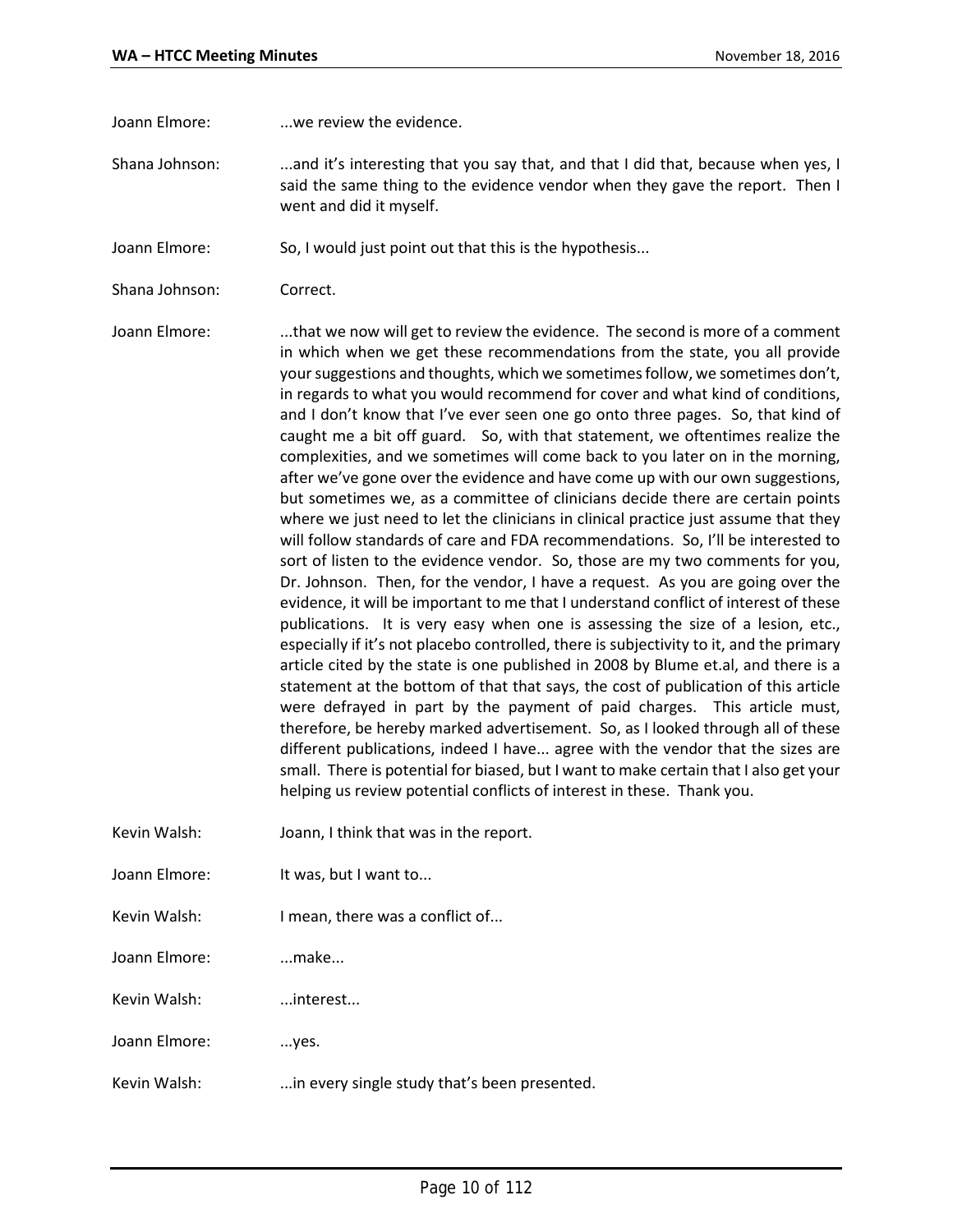Joann Elmore: Which was very helpful, and I want to make certain that they go over it verbally.

Chris Standaert: Yeah. That is part of their structure anytime concerning bias and components of bias. That's part of their whole process. Other questions for Dr. Johnson? No? OK. We will move on. We will go to public comment. We are a bit early, but I assume... so, at 8:45 or 8:50 I will ask for people on the phone who might want to comment publicly, so we make sure we give that window. So, Josh, who do we have? We have... we will safely make that. We have seven people who signed up to make a public comment, one of which is Dr. Quigley. I don't know that you need to, do you have a separate public comment?

- Terence Quigley: I don't.
- Chris Standaert: OK.
- Terence Quigley: I was just trying to follow the rules.
- Chris Standaert: Then we have six people who have signed up, and we'll just go in the order in which they signed up.
- Josh Morse: We do have some [background noise] that may be [background noise].
- Chris Standaert: Do we go in the order they signed in or this order?
- Josh Morse: Let's go in this order here and then circle back.
- Chris Standaert: So, we have, well they're not all the, are they all the same? They're all, huh, Carmen Hudson. OK. So, four of you had pre-signed up. So, we'll go in the order in which you signed up, and then we'll go, go through the other two individuals. So, please, when you come up, you have three minutes to address the committee. Please introduce yourself. Tell us your relevant connection to this technology, conflicts of interest, if you were paid to appear here, you were paid to travel here, somebody else funded all that component of your comments, then that's helpful for us to understand, and it's essential that you do, that you let us know. So, our first speaker, William Struyk.

William Struyk: I would ask that the physician go ahead and go first out of respect for her schedule.

Chris Standaert: OK. That's fine.

Carmen Hudson: Good morning. Thank you for letting me address you. I am Carmen Hudson. I am a physician. I'm a surgeon by training. The last four years I have solely done advanced wound care. I have the privilege of taking care of people in two settings. Number one is I go around to skilled facilities, so I have a unique experience of hands on wound care in a very vulnerable population. My second role is at the Cherry Hill Wound Clinic at Swedish, which is purely outpatient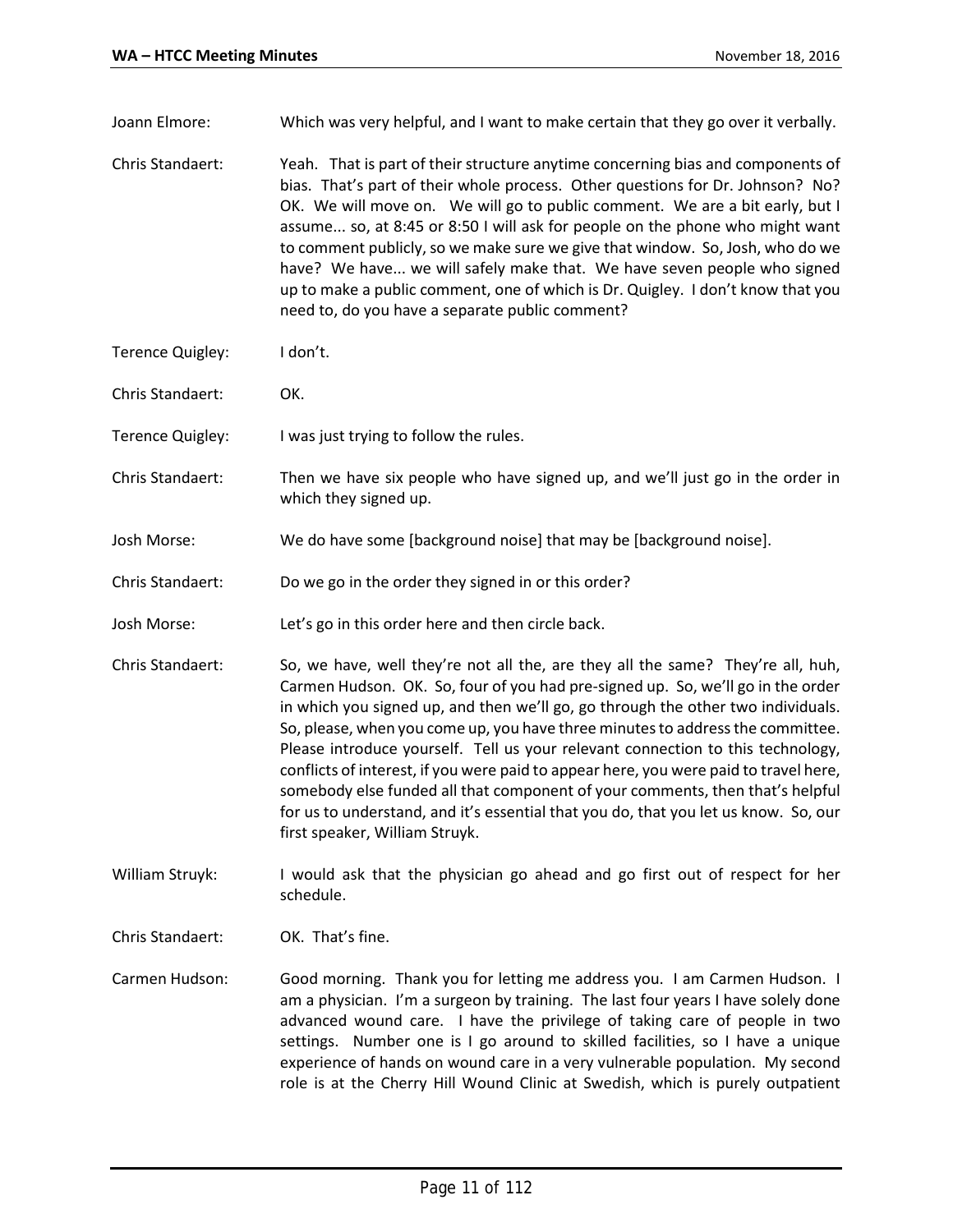wound care. I find it very interesting listening to the data, because this is a very difficult subject to do...

Chris Standaert: Just state any conflicts of interest, please, and your connection to...

Carmen Hudson: I have no conflicts of interest other than taking excellent care of people. Nobody has paid me to be here. I was asked... we work with KCI, and they just said are you interested in making a statement. So, I drove myself down here, and I have not received any compensation. So, addressing the evidence base, this is one area that you're going to try and look at the evidence, and this is going to be nearly impossible. You can see by the presentation by Dr. Johnson that the wounds are incredibly varied. The people who have those wounds are incredibly varied. Our best data, the Dr. Armstrong paper, he pretty much takes care of people. He's a podiatrist, takes care of people with diabetic foot wounds, their amputations. He's brilliant, and his good results are due to a multidisciplinary clinic. So, it's not even limited to negative pressure wound therapy, but that is a key to his care. So, the evidence that you're going to have is not going to be very good. For me, on the frontlines, I see this every day, making it possible for people to go to work. So, not only do you have the cost of the therapy, you're saving, in most cases, you're saving the length of time that you're treating a wound. You're also allowing a certain subpopulation of people to go back and be productive. I'm getting the one minute... a productive working environment, and we have two people right now that I can think of in our clinic that would not be working without a wound vac. So, there are multiple impacts on costs of... total cost of care for the wound, plus patient satisfaction and patient being able to be productive. The other thing that I would like the statement of... sorry, the signs are distracting me. So, what...

- Randall Carson: [inaudible] …and I'd like to give up my time to the doctor.
- Chris Standaert: We've done that before.

Carmen Hudson: OK. I can keep talking, because I'm very passionate about this subject because we see people, as we get out from the radiation for breast cancer, radiation for all of this, we are seeing many more chronic wounds that cannot be... nothing else works besides negative pressure wound therapy. This is my daily experience. You're not going to find it in any papers yet. It's going to be very hard to study, because nobody wants to walk around with a draining wound for the control group. So, in considering evidence base and how this is going to be funded, I think it's important to talk to clinicians and maybe talking to clinicians who work in wound center, because I think you're going to get a sense of how important this therapy is. It was very interesting to me to see the five-year wound vac, because that would never happen in our clinic. If a wound is not healing, then it gets switched out for another therapy. So, the ability of people who do this every day, to use this therapy, I think, is very important, and if we're looking to cut costs by the five-year wound vac, maybe having some way to review those outliers rather than eliminating it for the bulk of people who use it and who benefit from it. Then just to address a couple of them, some of these things that we look at in our...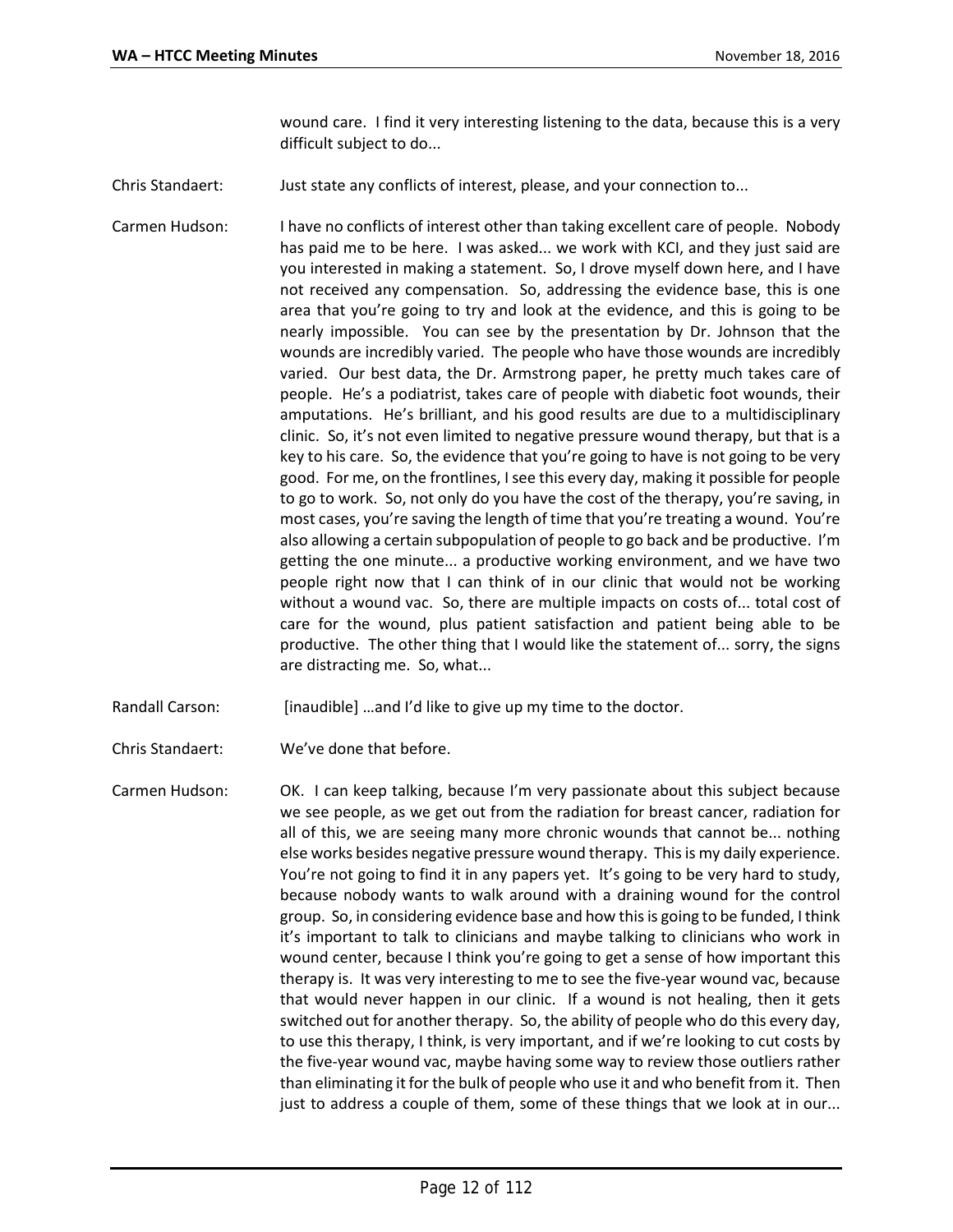and we have to fill out about three pages of paperwork to even get negative pressure wound therapy now. So, I think that demonstrates for wound clinics that a nurse has to take an hour of time from patient care. That is how much we believe in it. It's not a whim. It works for us. It works for our patient, and I send out a plea, also, to review the necessity, the levels of paperwork, because we have a small clinic with no administrative support, and making it available for those clinics that know what they're doing and employ it in an educated fashion, is very important also to me to see happen. Then, lastly, the addressing the contraindications and when we don't use it and when it's not going to work, also very important. Because I work in skilled facilities, sometimes these are... we do use wound vacs on necrotic osteomyelitis to manage the last few days of a hospice patient to eliminate required nursing care that is disruptive. So, there are some instances that a clinician should be able to use against the contraindications based on the clinical intervention and the patient and what it is going to be used for. So, though we have nice evidence base, but it's not really good evidence, saying that maybe this isn't the best thing, I think you still have to rely particularly on... with the varied treatment possibilities, relying on trained clinicians that see this every day. It's going to be anecdotal, but I think it's very important, and I don't think that just because it's anecdotal makes it any less important. Thank you for your time.

- Chris Standaert: Thank you. I just want to point out one thing about the comment there. There is no part or role or intention of our committee to cut costs. That is not a primary incentive. That has nothing to do with why we are here in that term. So, we are here to consider efficacy, safety, and costs and to ensure that treatments received by citizens of Washington are effective, safe, and cost-effectiveness in terms of other options for care. That's our job. So, the cost-cutting is not our role. It's not our job. It's not part of what we consider, just so you understand. I just want to be clear on that, just so it's not out there. Mr. Struyk, do you want to speak?
- Bill Struyk: I would, please.
- Chris Standaert: OK.
- Bill Struyk: Hi. Good morning. For the record, my name is Bill Struyk. I'm here on behalf of AdvaMed. I'm a paid consultant for AdvaMed. On behalf of our member companies, we would draw your attention to what we perceive to be the program's need to consider coverage policies of health plans in reviewing technologies and for vendors to be more careful in reporting health plan coverage policies. The Health Technology Assessment program relies on a hierarchy of evidence valuing random control trials as the most valued evidence; however, many FDA approved devices, or pardon me, many FDA devices are approved without RCTs. So, the evidence that you most value isn't available. Health plans do not cover technologies that don't provide value. I think everyone's aware that it's... health plans will not pay for something that does not work. It's a pretty simple process. First, per the Hayes group report, the Healthcare Authority selected only certain plans to have their coverage policies on outpatient negative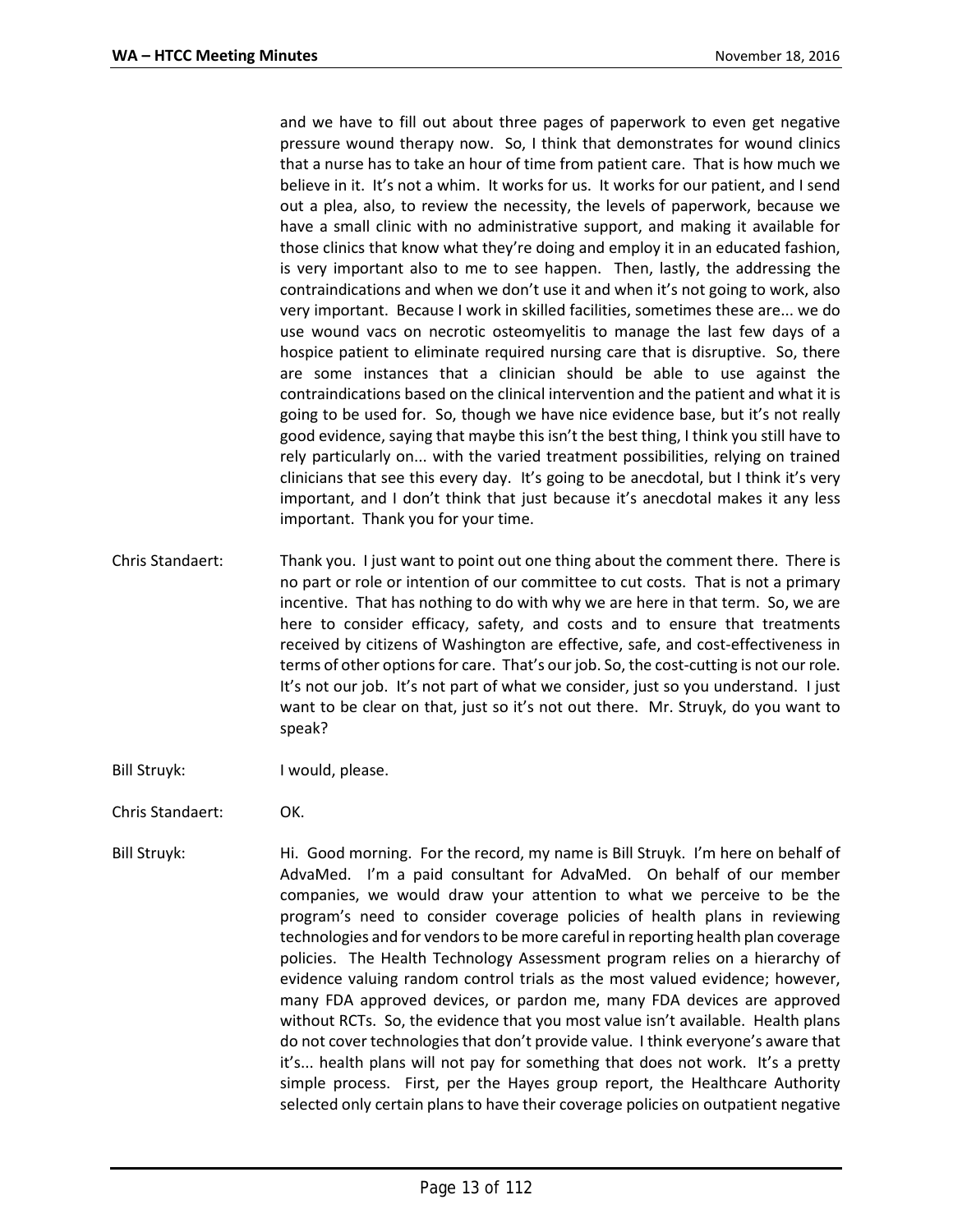pressure wound therapy to be reviewed. Two independent organizations, the Washington Osteopathic Medical Association and the Washington Federation of State Employees commented, commented that the Hayes group was not accurate on several of its reported findings, in its draft report, that is, leaving the impression that outpatient negative pressure wound therapy was not covered. This was true both for the Oregon Health Evidence Review Commission and Regence. There, if you would switch, and I am sorry, I'm not adept at... the screen isn't illuminated... to the third overhead, one back please. I found this in some of the literature that was published by the health technology program. This comes from Blue Cross/Blue Shield technology evaluation center, and it reported the following, and I will call attention to the highlighted or bold section. The evidence is sufficient to determine qualitatively that the technology, negative pressure wound therapy, that is, results in a meaningful improvement in the health net outcome and that emphasis is added. As you may know, and I think you all are aware, that your decisions do not apply equally to all of state purchased healthcare. For PEBB, public employee benefit members who receive their... and retirees who receive their care... I've got to yield, a get out of jail card that is. The fee for service... your decisions apply to fee for service but do not apply to those PEBB members and retirees that receive their care through managed care, primarily Group Health. For this technology, Group Health closely follows the Noridian local coverage decision. There may be times that your decisions may not agree with the coverage policies of health plans and I would encourage you to extend the treatment required by Revised Code of Washington 182-55-035.3, which you all have memorized, but it says...

| Chris Standaert:    | OK, can you, you need to, are you concluding or?                                                                                                                                                                                                                                                                                                                                                                            |
|---------------------|-----------------------------------------------------------------------------------------------------------------------------------------------------------------------------------------------------------------------------------------------------------------------------------------------------------------------------------------------------------------------------------------------------------------------------|
| <b>Bill Struyk:</b> | I'm getting dang close.                                                                                                                                                                                                                                                                                                                                                                                                     |
| Chris Standaert:    | OK, please.                                                                                                                                                                                                                                                                                                                                                                                                                 |
| <b>Bill Struyk:</b> | Well, I got a yield.                                                                                                                                                                                                                                                                                                                                                                                                        |
| Chris Standaert:    | Oh, OK. I'm sorry. I didn't know what that meant. I apologize.                                                                                                                                                                                                                                                                                                                                                              |
| <b>Bill Struyk:</b> | No.                                                                                                                                                                                                                                                                                                                                                                                                                         |
| Chris Standaert:    | It was a reset.                                                                                                                                                                                                                                                                                                                                                                                                             |
| <b>Bill Struyk:</b> | It was obscure.                                                                                                                                                                                                                                                                                                                                                                                                             |
| Chris Standaert:    | OK.                                                                                                                                                                                                                                                                                                                                                                                                                         |
| <b>Bill Struyk:</b> | That requires the program to stay the committee to cite the evidence that you<br>rely upon in reaching a coverage decision that's different from physician specialty<br>and patient advocacy organizations. And I think that same requirement would<br>likely be extended to health plan coverage decisions where you're in conflict with<br>that. I will read, finally, and mercifully for you folks, a paragraph from the |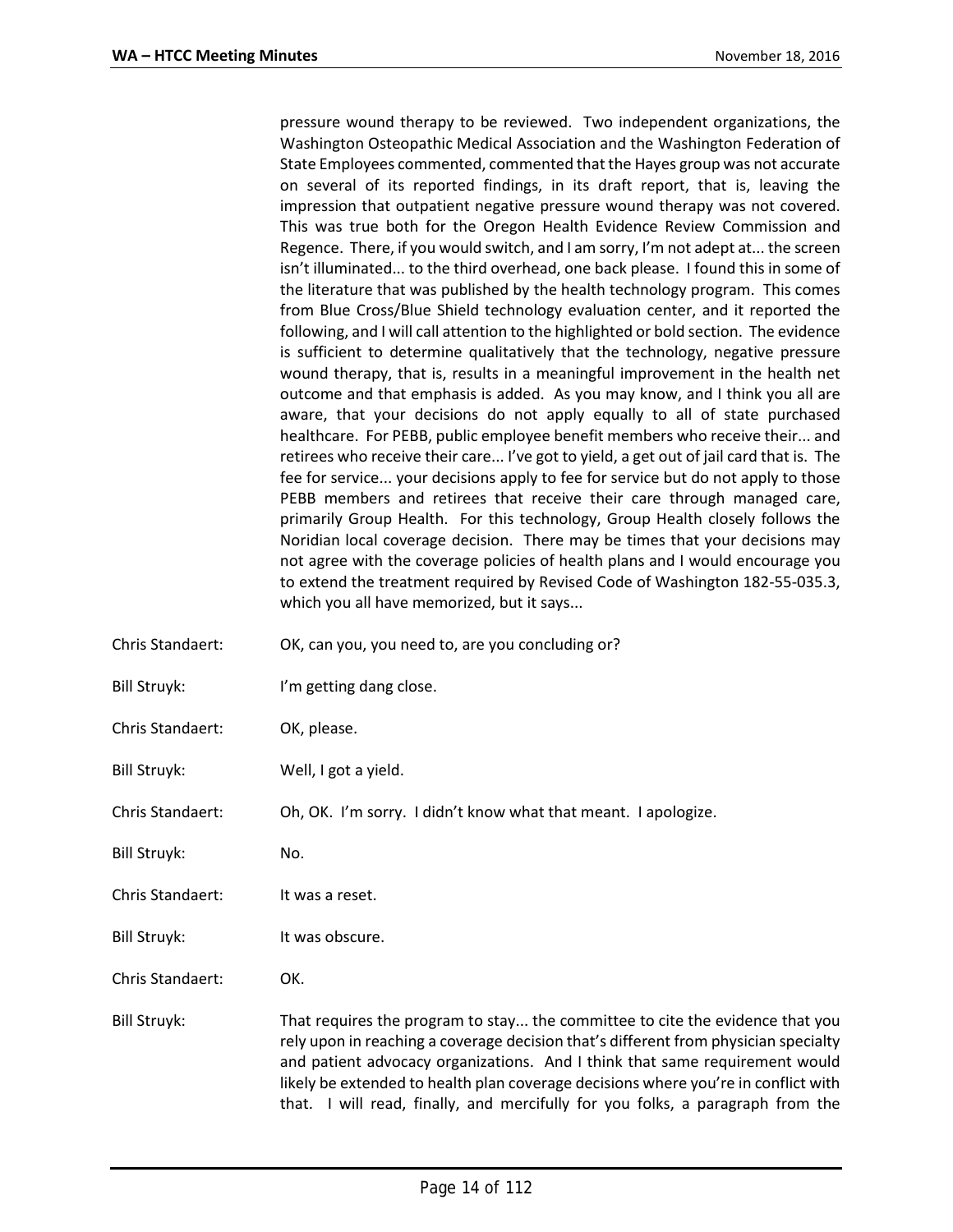Washington Federation of State Employees letter on this issue. They, the Washington State Federation of State Employees, also take this opportunity to respectfully raise concerns about the level of due diligence in the reporting coverage policies of the selected health plans, limiting research to a mere website review. The impression that we were left was that negative pressure wound therapy was not covered by plans, when in fact, it appears it is a standard of care for certain patients with wounds that are not healing and needs no further evidence to merit coverage. Reliance on the Health Technology Assessment program evidence hierarchy could likely result in coverage policies that would negatively impact patient outcomes. That concludes my remarks. If there are any questions, I'd be happy to answer them. I've got 30 seconds remaining. I will yield my time.

- Chris Standaert: Thank you. Is that Wei Lin who yield, is... did... I'm not sure what your name is. OK. OK. Then Randall Carson would be next.
- Randall Carson: I yielded my time.
- Chris Standaert: Oh, you yielded your time.
- Randall Carson: But can I make one comment. [Not at microphone, unable to hear.]
- Chris Standaert: We are not device specific. We follow the technology that is given to us by our evidence vendor and as directed by our state agencies is what we do, and if there's a... we're not debating this, but if there's some issue that you have a technology that doesn't fall under this, you bring that up with the state not with us. We talk about our evidence.
- Randall Carson: [inaudible]
- Chris Standaert: We talk about the evidence we have. That's what we do. Again, if there are discrepancies with what falls under that definition in terms of device, that's for the state to determine, not us. So, we'll talk about the evidence we have, but thank you.
- Gregory Brown: Can I ask a clarifying question?
- Chris Standaert: Yes.
- Gregory Brown: Is that the P-code?
- Randall Carson: That's correct. Thank you.
- Chris Standaert: Next would be Misty Wood.
- Misty Wood: [inaudible]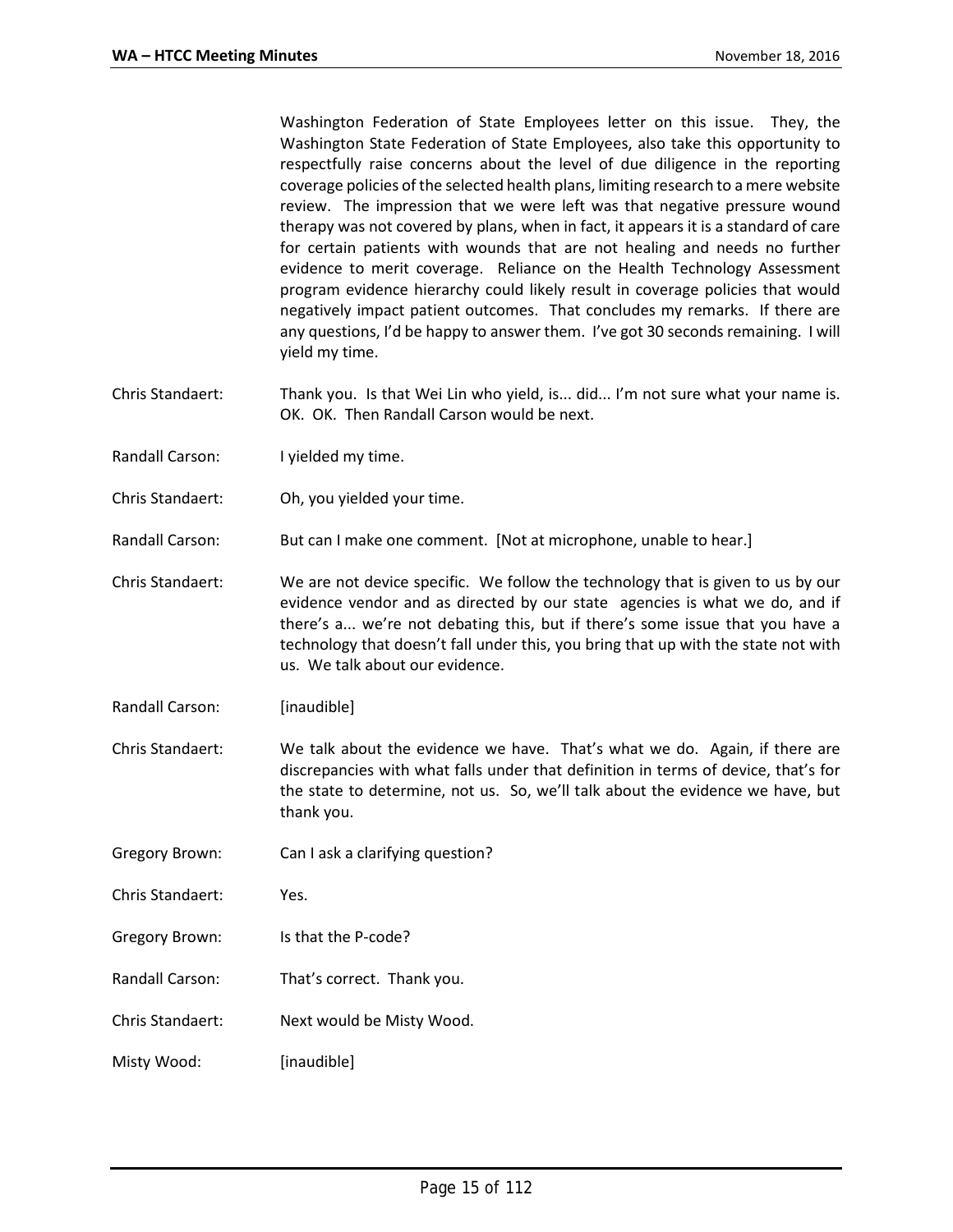- Chris Standaert: Oh, you don't have a comment. OK. Alia Griffing, am I missing the last, is there another consonant at the end? Griffing? OK.
- Alia Griffing: Thank you. My name is Alia Griffing. I am on staff with the Washington Federation of State Employees. So, I am here in that official capacity. I traveled up. I will be reimbursed for my travel today. So, I wanted to not repeat the comments you heard from Bill Struyk, as he was describing the letter that we submitted. Hopefully, you've seen a copy of that, but what I do want to talk about is, our fear is that there could be a scenario where PEBB subscribers have no coverage for a technology that is... or a device that is commonly covered. So, I think that's specific to negative pressure wound therapy but also, I think, in the work that you do here in general. So, I am reminded of bariatric surgery where we had a scenario where Group Health Cooperative subscribers were covered in ways that were consistent with NIH criteria and national standards whereas UMP members were not. That has since been fixed, but those are the scenarios we're trying to avoid here. So, I was happy to see the information that was in the Health Care Authority slide this morning detailing marketplace practices and wish... I was a little disappointed with the Hayes report. I haven't, I admit I have not looked at the final report. I did look at the draft, but there are two areas where it was commenting on website review and no further detail. So, I just urge you to dig a little deeper than that and appreciate your time.
- Chris Standaert: Thank you. Alright, 8:50 and we are within our public comment. Is there anybody else in the room who wants to address the committee? No? Can we open up the phone and see if there's someone on the phone listening who might want to address the committee, as well? So, if somebody is listening on the phone, this is the meeting of the Washington State Health Technology Clinical Committee. We are in the timeframe for public comments to the committee on negative pressure wound therapy. If there's someone on the phone who would like to address the committee, please speak up and introduce yourself. Hearing none, I assume we don't have anybody there. OK. So, we will move on. Done with this, yes. So, next is our evidence vendor to help us.
- Candi Wines: Good morning. This presentation accompanies the Health Technology Assessment negative pressure wound therapy home use, as you have all heard in previous discussions this morning.

This second slide in the deck is a list of shorthand and abbreviations used throughout the presentation. It's for your reference.

The presentation is divided into five sections, the background; the scope, methods, and search results; the findings; and then a section on practice guidelines and payer policies; and conclude with an overall summary and discussion.

As presented to you earlier, negative pressure wound therapy involves the application of subatmospheric pressure or suction to the surface of a wound. It's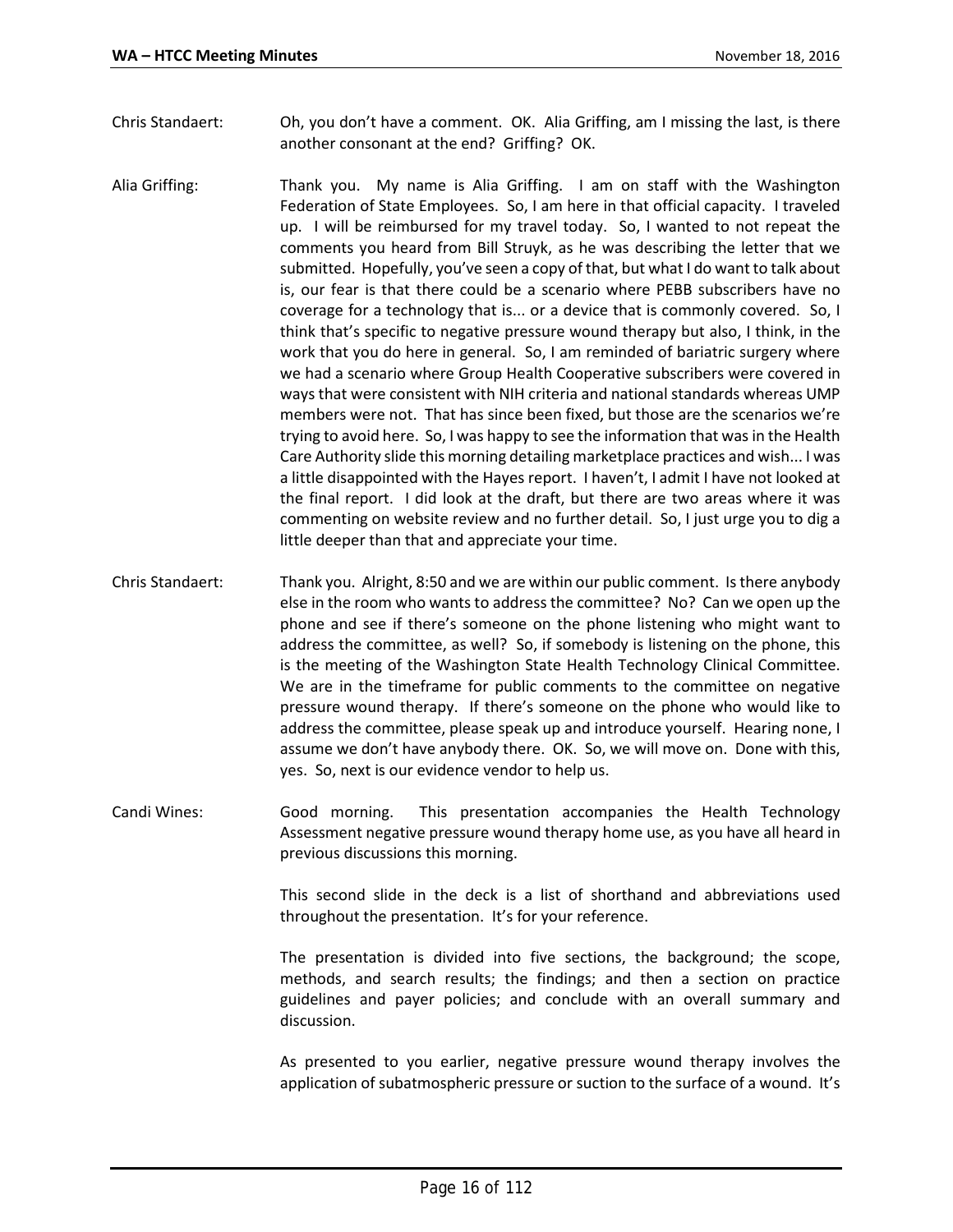intended to provide a moist, warm wound bed and remove wound fluid. Devices may promote several actions associated with wound healing.

This figure shows a generalized negative pressure wound therapy application with a foam dressing, adhesive film, and tubing that connects to a pump. Continuous or intermittent controlled negative pressure is applied across the wound and wound affluent is collected in a canister.

Numerous devices are commercially available, and they vary in many aspects, such as size, portability, disposable or reusable parts, and also source of power. Dressing changes are typically performed every 48 to 72 hours, and usually no less than three times per week. Some models are designed to stay in place for several days.

The potential or purported benefits of negative pressure wound therapy include symptom management, reduced frequency of dressing changes, and potentially cost-effectiveness compared with alternative therapies, because of faster healing times that may lead to lower overall treatment costs. There are also potential harms. These include pain, retention of foreign bodies from the dressing, bleeding, infection, death from infection or bleeding, and complications stemming from loss of electricity for powered devices.

Safety concerns, particularly those related to home use prompted the Food and Drug Administration to issue a preliminary notification in November of 2009. The alert stated that complications are rare, but they can occur in any setting where negative pressure wound therapy systems are used. Most of the six reported deaths and 77 serious injuries reported to the FDA in a two-year period between 2007 and 2009 occurred at home or in a long-term care setting. The FDA issued a follow-up, or an updated safety communication in 2011 that included an additional six deaths and 97 injuries, since the previous alert. These FDA notices are labeled as archives on the FDA website and no more recent notifications were identified.

The FDA alerts included education for providers that listed the contraindications shown here. These contraindications appear on most device package labeling and some device labels also include untreated malnutrition, as a contraindication.

The provider education also included patient risk factors to be considered before negative pressure wound therapy use, and these are shown here on slide 11.

The wound types of interest for this Health Technology Assessment were chronic wounds. These are defined by type or etiology and not by duration. Chronic wounds may be caused by pressure or shear, or be related to an underlying condition, such as diabetes or vascular disease. They included venous leg ulcers, diabetic foot ulcers, pressure ulcers, and mixed etiology chronic wounds. Patients with chronic wounds may experience a range of severity, including substantial limitations in mobility and poor health-related quality of life. Also of interest were surgical wounds. Surgical wounds typically heal by either primary intention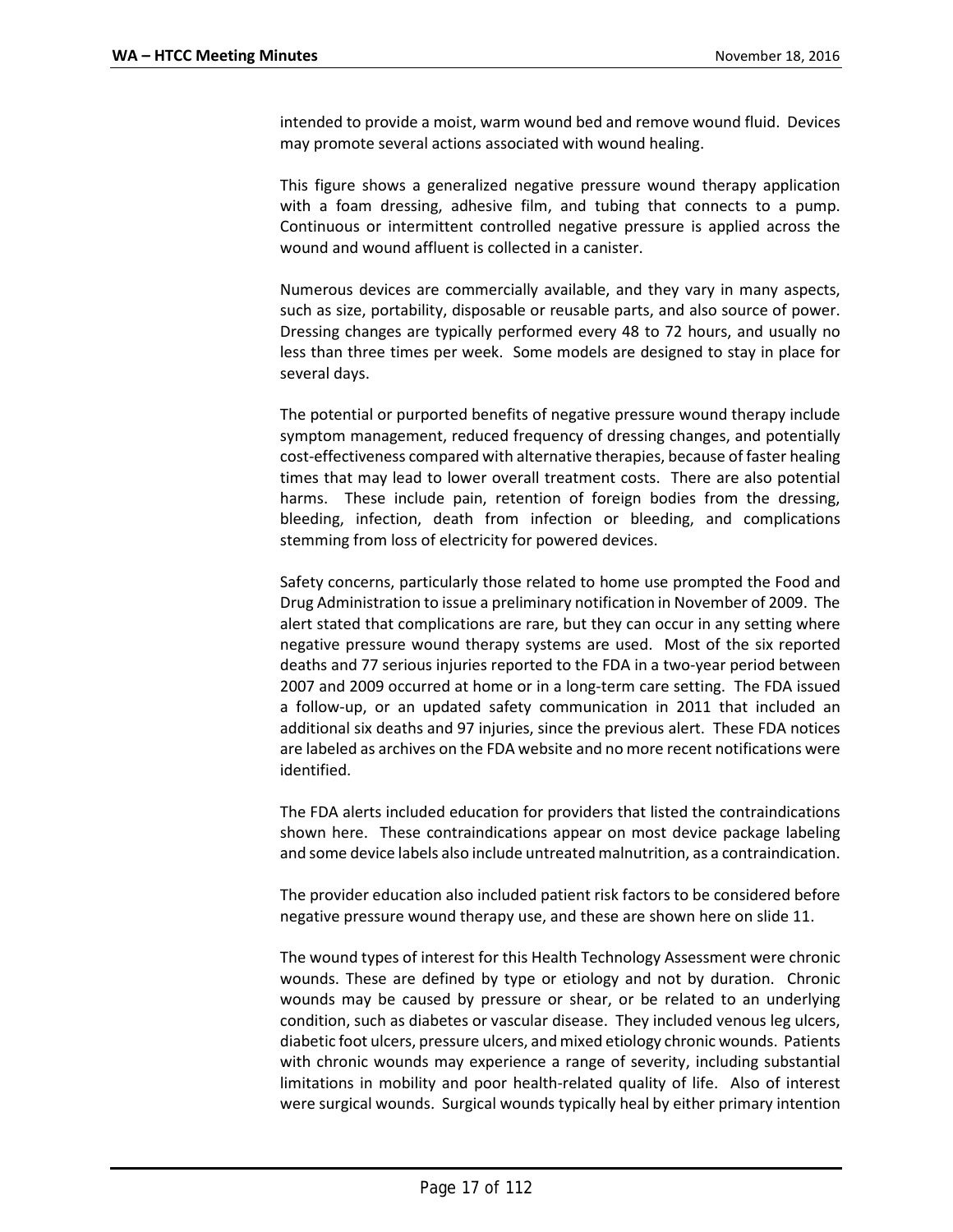or secondary intention. Primary intention is when the wound is closed by sutures or other means, and secondary intention is when a wound is left open for the healing process. So, excluded from this review were studies of wounds associated with burns, trauma, fractures, or skin grafts or flaps.

The policy context slide is a reminder of the policy context for this topic. The agency was interested in the home use of negative pressure wound therapy in terms of safety, efficacy, cost-effectiveness for chronic and nonhealing wounds.

Studies of patients with chronic or surgical wounds comparing negative pressure wound therapy with other wound care methods or comparing different negative pressure wound therapy devices and reporting at least one of the clinical patient safety or cost outcomes of interest and were conducted in the home setting were sought for this Health Technology Assessment.

Setting was a key characteristic for determining eligibility. Studies were included if they were described as home or outpatient setting, and studies with mixed inpatient and outpatient populations were included if they provided information on the proportion of patients or the proportion of therapy days, in the inpatient versus outpatient or home setting.

The key questions focused on clinical effectiveness, harms, and varying effectiveness for safety and subgroups, as well as cost implications.

The search for evidence began with identifying systematic reviews with a focus on similar wound types and home setting. Update literature searches were conducted to identify additional eligible primary studies.

This figure shows the flow of literature through the search and selection process. Three systematic reviews you can see in the upper right hand corner here. Three systematic reviews considered to be of good quality were identified. One of the systematic reviews was published by the agency for healthcare research and quality in 2014. They focused on chronic wounds in the home setting. The other two systematic reviews focused on surgical wounds and were produced for the Cochran collaboration. The authors of these reviews screened a large volume of literature and ultimately found few eligible publications for their reviews. For example, the literature search for the ARQH systematic review yielded 5912 unique citations and the final number included studies with seven. The two Cochran reviews screened almost 800 citations and one of them included two studies, and the other included nine studies.

So, after we selected these three systematic reviews, we conducted update literature searches to capture new literature, since their publication, and we screened 1441 citations from PubMed, Embase, and manual searches of key references, and ultimately included 24 articles representing 17 studies. This included 11 primary studies that came from the original systematic reviews. 12 of the studies were populations on chronic wounds and five studies with populations in surgical wounds. I'll just take a sidebar here to say of those 17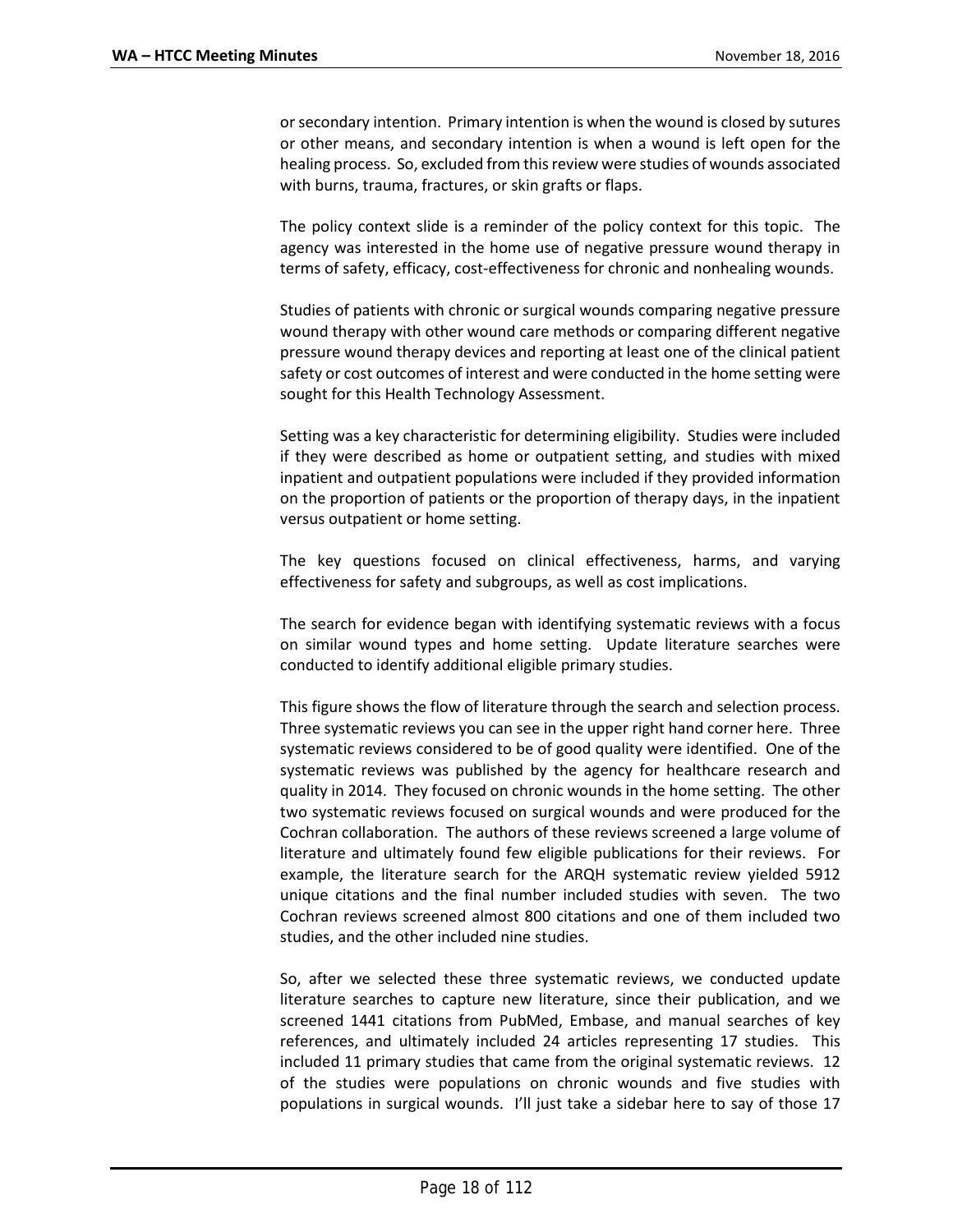studies, 14 of them did report funding or professional relationships with device manufacturers. Three of them did not report funding sources or a conflict of interest.

Although a review of review methodologies was employed to identify some of the included primary studies, standard practices were used in all other phases of the review process, which means all individual primary studies, whether they came from the systematic reviews or from the update literature searches, were assessed for eligibility, abstracted, and quality rated. Each individual study was given a rating of very poor, poor, fair, or good. Bodies of evidence were graded as very low, low, moderate, or high.

Moving on to the findings: For key question 1A regarding all chronic wound types together, the overall quality of the body of evidence from six studies, which included two randomized controlled trials and four observational studies. So, it's considered to be low.

The next two slides provide a high-level description of the studies of chronic wound types and the results are shown later. For the effectiveness of home use of negative pressure wound therapy to treat chronic wounds, studies were organized based on the type of wound investigated. The evidence for specific outcomes for each wound type varied in volume and quality. The chronic wound category with the most studies for this key question was diabetic foot ulcers represented in four studies. Results for two clinical outcomes of interest and one patient centered outcome of interest were available from these studies. Two other studies focused on patients with pressure ulcers and one clinical outcome was available from these studies. Evidence for the home use of negative pressure wound therapy for treating arterial or venous ulcers consisted of one study that reported one clinical outcome. Evidence of two clinical outcomes was available from two studies evaluating mixed etiology wounds.

Slide 25 shows the results for complete wound healing from three studies of patients with diabetic foot ulcers. The direction of effect in each study favors negative pressure wound therapy. The results shown from the Blume study is the proportion of patients who achieved complete ulcer closure within the 112 day active treatment phase. Lavery reported a proportion of patients achieving a successful treatment endpoint at 12 and 20 weeks, and the Yao study reported the hazard ratio for negative pressure wound therapy patients compared with matched controls.

Results from diabetic foot ulcer studies are continued here on the next slide, and only the Blume study reported time to complete wound healing. A median time to complete ulcer closure was statistically significant in favor of negative pressure wound therapy. One study, the Fife study from 2008, used a surrogate measure to assess pain and found no difference between groups.

Slide 27 shows the results for complete wound healing for arterial or venous ulcer patients from the Yao study. Those who received negative pressure wound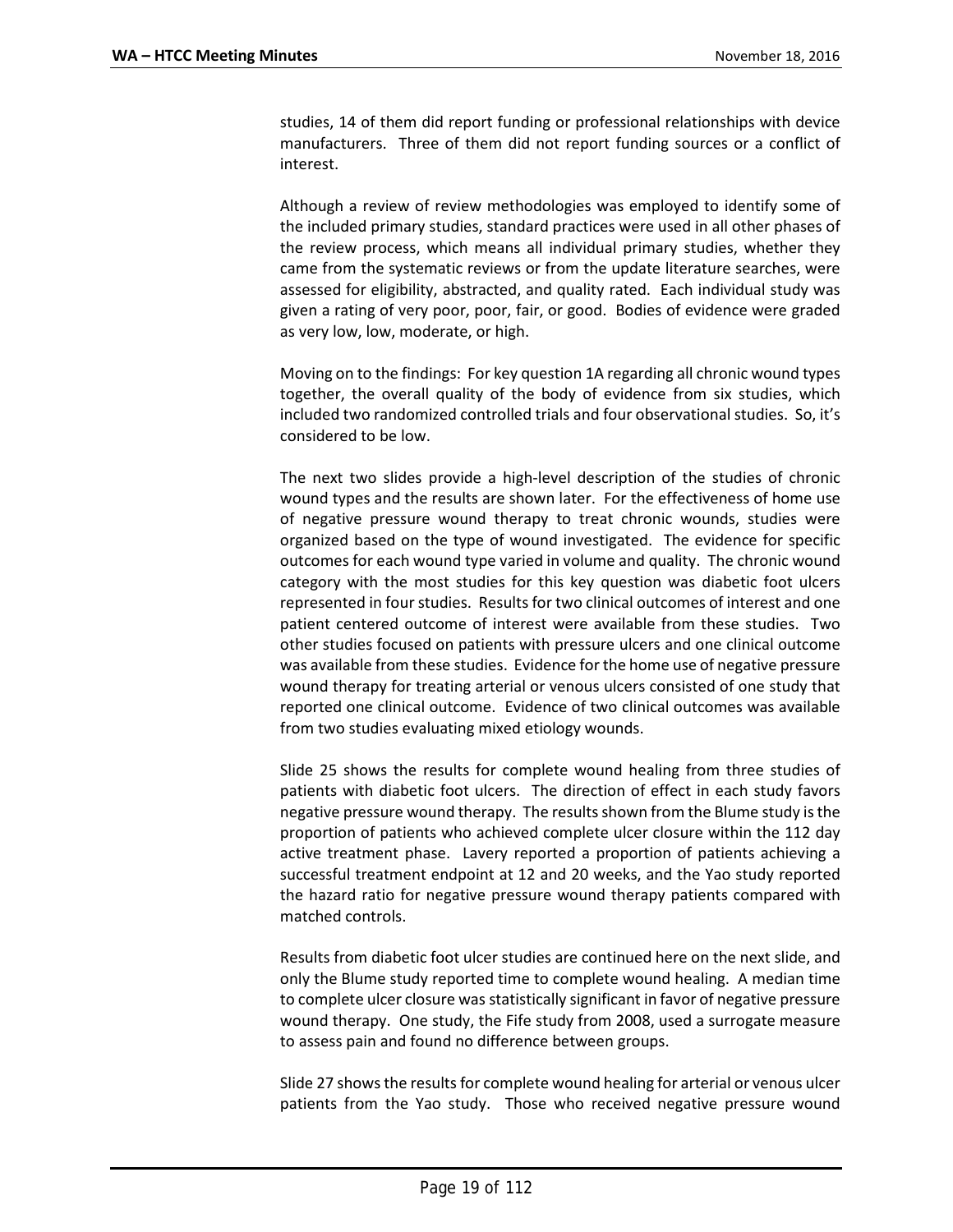therapy had a higher incidence of healing than those in the non-negative pressure wound therapy group.

Two studies reported on complete wound healing for patients with pressure ulcers. Neither result was statistically significant, and the direction of effect was different in each study. The Ford study, 22 patients with 35 ulcers completed the trial, and results were analyzed per ulcer rather than per patient. The authors of the ARC systematic review calculated the risk difference and the conference interval, which shows the difference is not significant.

Different wound types were analyzed together in two studies. Lerman and colleagues studied the Snap device compared with the variety of other wound care methods. Statistical significant of complete wound healing was not reported. The difference in mean tied to wound healing was statistically significantly different. The Yao study reported a statistically significant difference in complete wound healing when all wound types were combined.

Switching now to key question 1B and surgical wounds. Four randomized control trials reported clinical or patient centered outcomes. The reasons for surgery were different across the studies, as were the comparison treatments. Three assessed the use of negative pressure wound therapy in patients with surgical wounds, healing by secondary intention, and one reported on the use of negative pressure wound therapy for surgical wounds healing by primary intention. The aim of this study was to assess the routine use of negative pressure wound therapy after uncomplicated knee arthroplasty. In this study, negative pressure wound therapy was used for eight days with the average length of hospital stay being four days, so part of the care was received outside of the hospital. With respect to surgical wound healing by secondary intention, the overall quality of the body of evidence is considered to be low. For surgical wounds healing by primary intention, the evidence is insufficient based on one small randomized control trial with limited results for eligible outcomes.

One study reported results for complete wound healing. That study reported that among patients with diabetic foot when related to amputations, a higher proportion of wounds were healed in the negative pressure wound therapy group than in the standard moist wound therapy group. Three studies reported time to complete wound healing. One found no difference between negative pressure wound therapy and silicone dressing for patients being treated for pilonidal sinus, and one study found the median number of days to complete wound healing most statistically significantly shorter in the negative pressure wound therapy group compared with a group receiving alginate dressing for deep vascular wound infections. In the third study, patients with diabetic foot related amputations receiving negative pressure wound therapy healed faster than the standard moist wound therapy group.

Results from two of the studies of wound healing by secondary intentions suggests no difference between groups for patient-centered outcomes of pain, quality of life, and return to prior level of activity. A small randomized control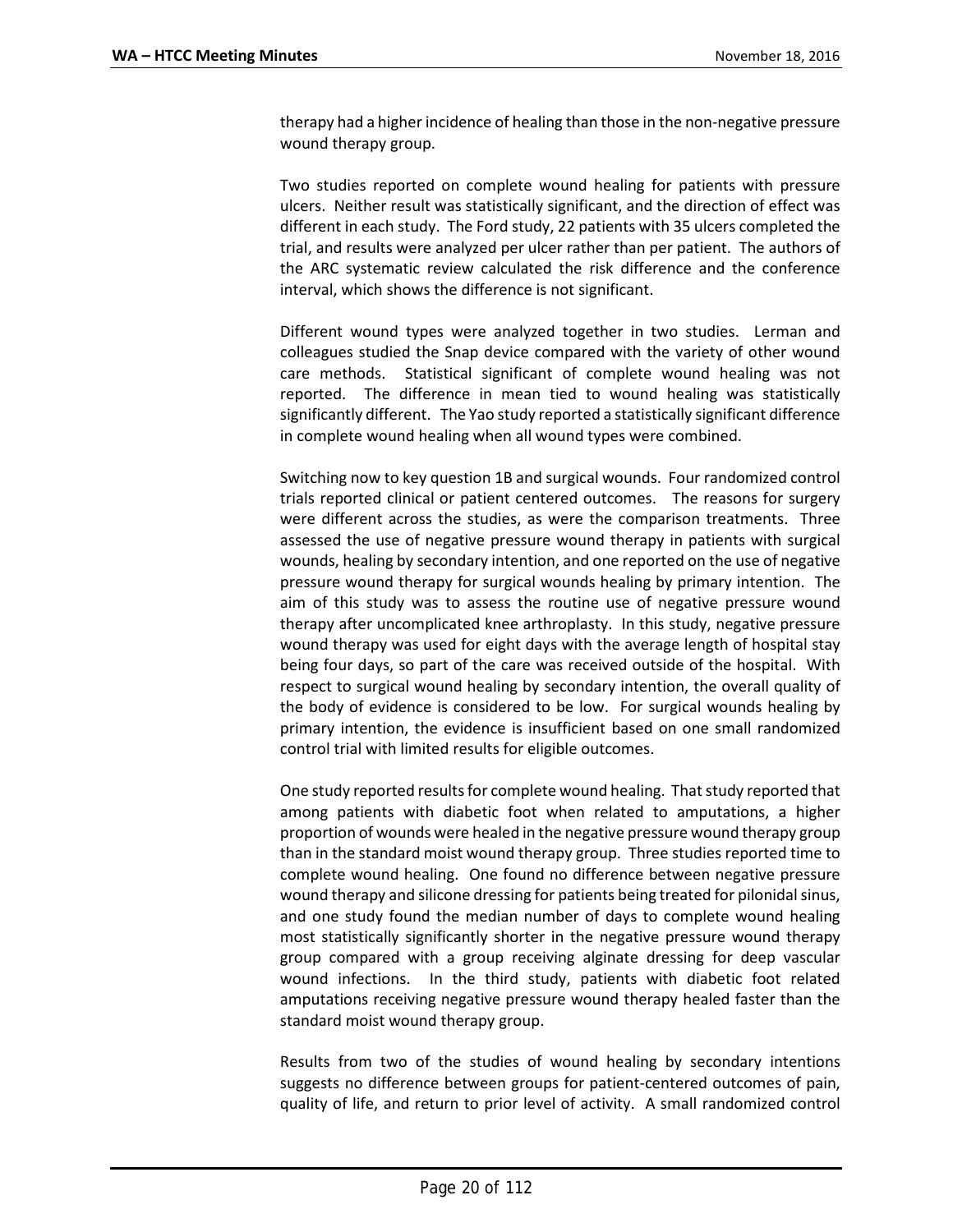trial in which patients who received bilateral knee arthroplasty served as their own controls, reported better scores for dressing leakage, and wound protection for the negative pressure wound therapy knees than the conventional dry dressing knees, but no other quality of life factors were statistically significantly different. Risk factors included odor, itch, movement, body image, self-esteem, personal hygiene, sleep, and pain.

Moving to key question two and safety. Six studies, two randomized control trials and four observational studies reported on adverse events in patients with chronic wounds, and five randomized control trials reported adverse events in patients with surgical wounds. The overall body of evidence for harms associated with the home use of negative pressure wound therapy for chronic or surgical wounds is considered to be low.

Few studies reported adverse events. Among those that did, reported rates of adverse events were lower in the negative pressure wound therapy or there was no statistically significant difference between groups. This slide shows the results for amputation, infection, bleeding, and edema from three studies of patients with diabetic foot ulcers.

The results summarized on the next slide are from three studies that included patients with pressure ulcers or mixed etiology ulcers. Only one of these provided a comparison and conducted statistical tests for significance. This study found that home care patients with pressure ulcers who are being treated with negative pressure wound therapy, this was a group of 60 patients, were less likely to experience emergent care of hospitalization for wound problems than those not receiving negative pressure wound therapy and this was a group of 2288 patients.

One of these studies reported various complications that required withdrawal from the study in the negative pressure wound therapy group but did not report adverse events for the comparison group. These events included allergic skin reaction to the dressing, bleeding post-debridement, worsening of lower extremity edema, and maceration to the periwound skin.

With regard to harms reported in the studies of surgical wounds, infection rates were reported in four out of five studies. In one of these, the rate of infection was higher in the negative pressure wound therapy group than the standard treatment group but statistical sign was not reported. In one study of patients undergoing knee or hip arthroplasty reported a four-fold reduction in postsurgical wound complications for the negative pressure wound therapy group compared to the control group, but the results did not reach statistical significance.

Other adverse events reported in these studies included readmission, mortality, and blisters. In most cases, the significance was not reported or there was no statistically significant difference.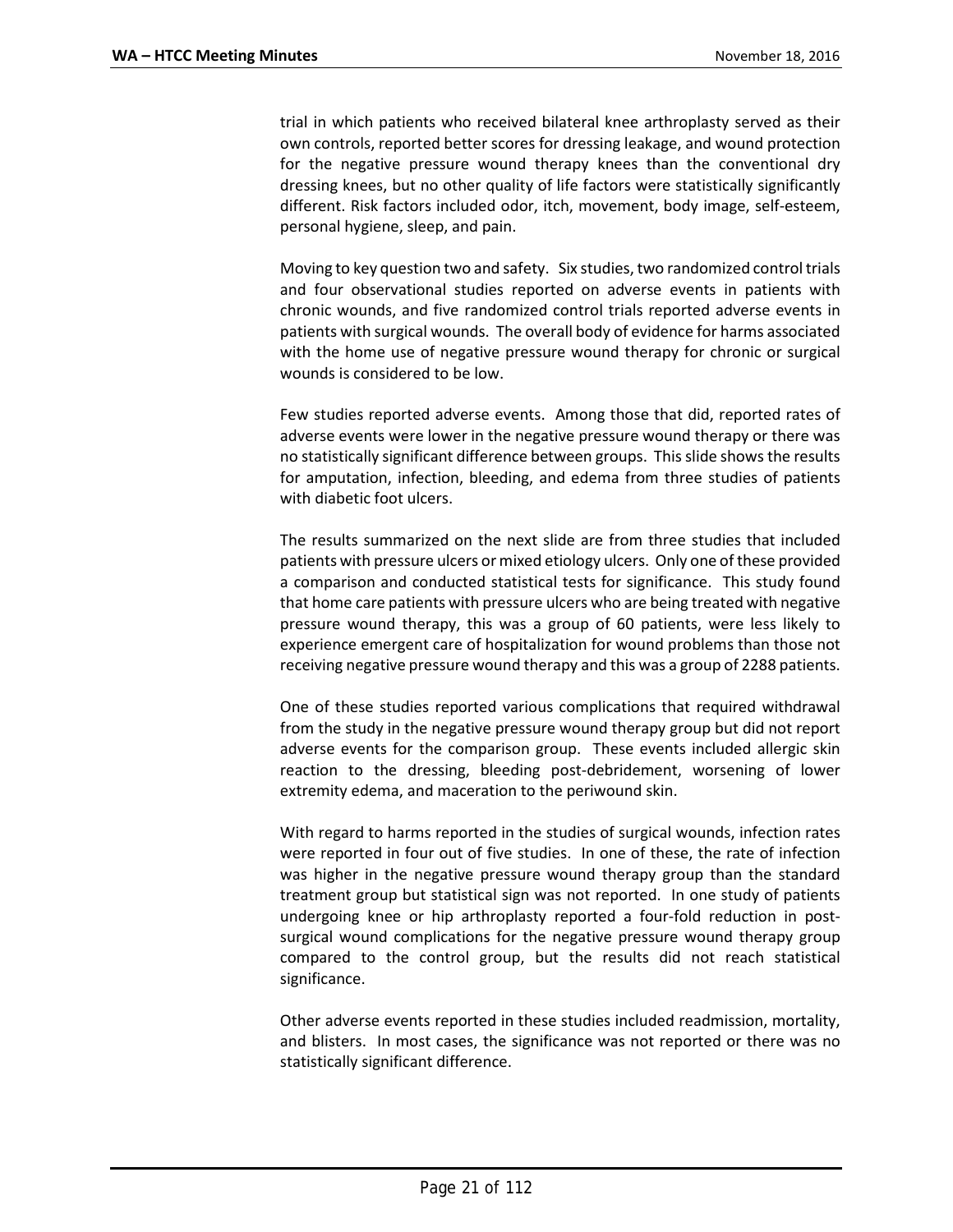Key question three pertains to the varying clinical effectiveness or safety. Overall evidence for this key question is considered to be very low. Among the chronic wound studies, two compared different negative pressure wound therapy devices and two provide information about the role of wound size and chronicity. No studies looked at comparative effectiveness in relation to clinical history, duration of treatment, or patient characteristics. One randomized control trial of patients with surgical wounds assessed the role of wound chronicity and healing among patients with diabetes who had partial foot amputations. The next few slides provide details of the findings from these studies.

One randomized control trial comparing the SNaP device with the V.A.C. device found no difference in the proportion of wounds healed over time, but among 105 patients who completed an exit survey, 79% of the SNaP device treated patients compared with 58% of the V.A.C. treated patients indicated that they agree or strongly agree they were able to perform normal daily activities. Similarly, more SNaP patients reported that their activity level either increased or stayed the same. Pain and rates of adverse events were similar between the groups.

One retrospective national claims database analysis compared the KCI V.A.C. with non KCI models. At three months and six months. Wound related readmission rates were statistically significantly lower for the KCI V.A.C. group compared with the non-KCI device group across all wound types.

One study among patients with diabetic foot ulcers examined healing in relation to ulcer size and wound duration at 12 and 20 weeks. The authors concluded the negative pressure wound therapy treated patients reached a successful wound treatment endpoint more rapidly and the benefit was apparent in all wound sizes.

One study among patients with mixed etiology wounds evaluated whether the timing of negative pressure wound therapy application had an effect on healing. The ulcers in the early treatment group had a higher incidence in wound closure compared with those in which negative pressure wound therapy was initiated later.

And finally, a secondary analysis from a randomized control trial assessed the role of wound chronicity and wound healing after partial foot amputation in patients with diabetes. Results indicate no statistically significant difference between the groups for the proportion of either acute or chronic wounds achieving complete wound closure; however, time to complete closure was significantly different, in favor of negative pressure wound therapy for both acute and chronic wounds.

For key question four, we identified six economic studies. All studies found that the primary negative pressure wound therapy device of interest in that study, which was either the SNaP device or the V.A.C. device, resulted in cost savings over usual care or alternative negative pressure wound therapy devices. These analysis are limited by the quality and applicability of the evidence used, and all of the studies were funded by device manufacturers.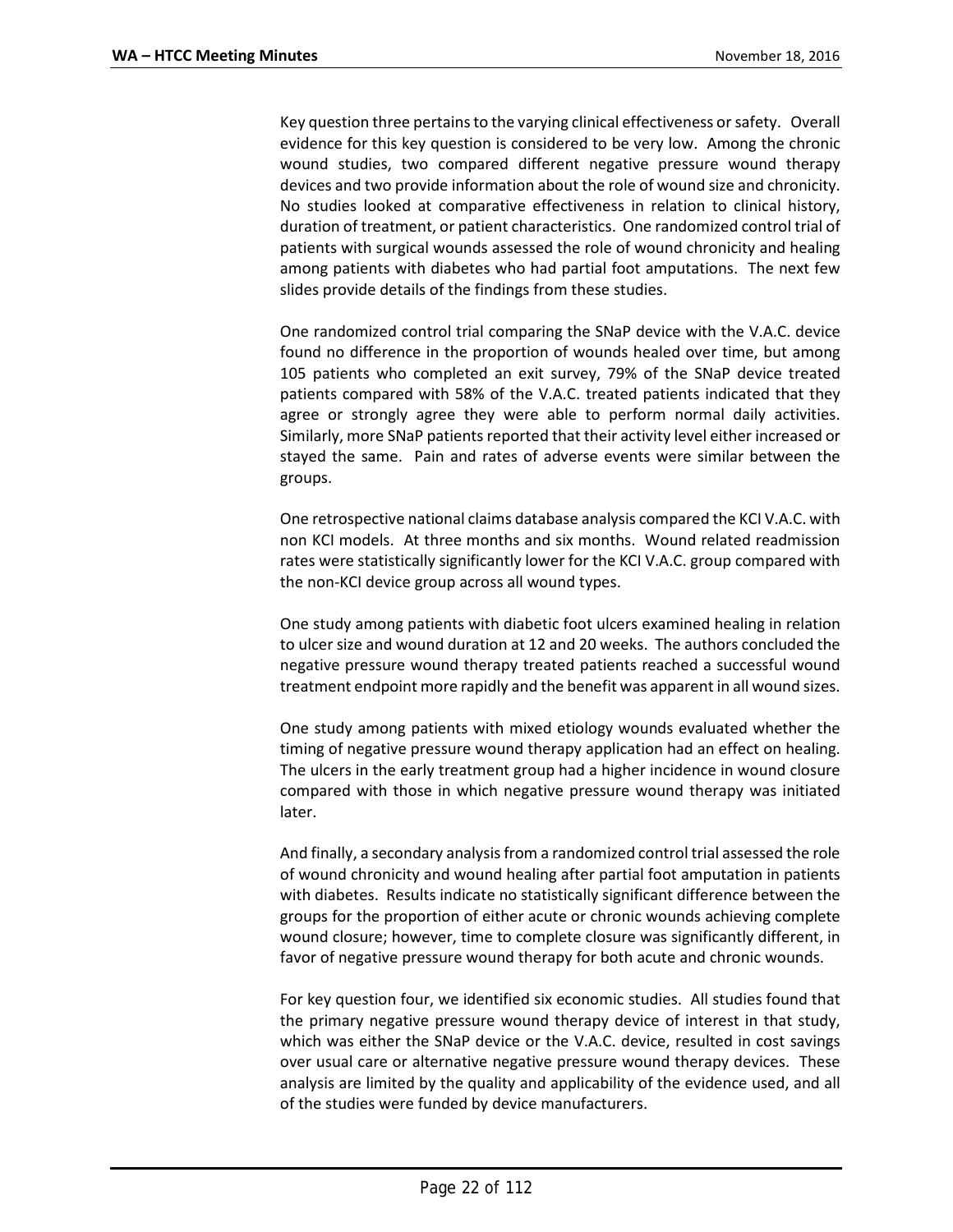The following three slides briefly summarize the methods and purpose of each study. Hutton and Sheehan used decision analytic modeling to compare the cost of the SNaP device with standard care and electrically powered negative pressure wound therapy devices over a 16-week therapy period. Costs were based on literature, comparing negative pressure wound therapy with modern dressings and Medicare reimbursement rates. Costs of treatment included direct costs and other healthcare costs for diabetic lower extremity wounds. Driver and Blume conduced a post-hoc analysis of a randomized control trial of patients with diabetic foot ulcers receiving V.A.C. and those receiving advanced moist wound therapy. Costs were calculated form patient's healthcare utilization.

The Lavery study aimed to assess the differential cost of care in the outpatient setting between negative pressure wound therapy and wet to moist therapy to treat diabetic foot ulcers. The 20-week expected cost of care was calculated using weekly costs of nursing visits, supplies, and physician costs. Apelqvist conducted an economic analysis based on data from patients who completed at least eight weeks of treatment in an RCT of diabetic patients with post-amputation wounds. Investigators aim to evaluate resource utilization and direct economic cost of care for patients treated with the KCI V.A.C. device compared with those who received moist wound therapy. Direct costs were calculated retrospectively using data on resource use for each patient.

A Markov model analysis was conducted by Flack and colleagues to estimate the cost for amputation avoided and the cost per quality adjusted life year. For the KCI V.A.C. device therapy compared with traditional and advanced wound care dressings, data from published sources were used to define progression and selected clinical trials provided information about the effectiveness of treatment with respect to healing rates. Costs for traditional advanced and V.A.C. dressings were obtained from reimbursement data and expert opinion. Costs for antibiotics and utility weights per quality adjusted life years came from published literature. Law and colleagues conducted a retrospective claims database analysis of all patients who had submitted a claim to major insurance company for negative pressure wound therapy in an outpatient setting in the United States at 3-month and 12-month treatment periods. Chronic wounds comprised 81% of the wounds. Acute wounds were also assessed. Negative pressure wound therapy with KCI V.A.C. device compared with non-KCI model devices in this study.

This portion of the presentation is an overview of payer policies and practice guidelines. Details and links to policy documents are provided in the full report. Many of these were discussed previously, so this will be a brief review of the information you heard earlier. At the direction of the Washington State Health Care Authority published coverage policies for the following organizations were sought. Centers for Medicare/Medicaid services, AETNA, Group Health, Regence, Blue Cross/Blue Shield, and the Oregon Health Evidence Review Commission. Of note, the lack of a published coverage policy does not necessarily indicate that a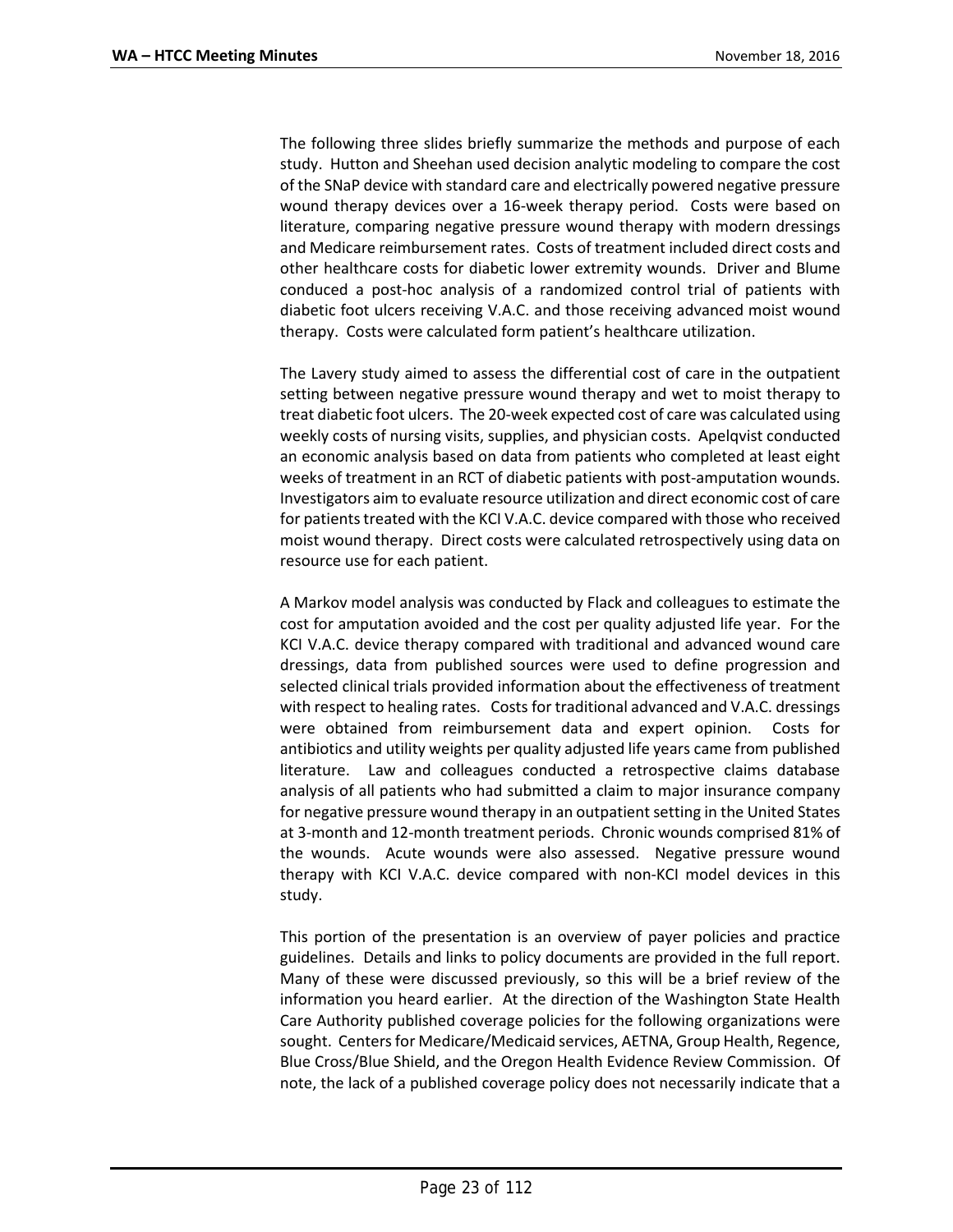payer does not provide coverage. It just means it's not a written policy necessarily.

For the Centers for Medicare and Medicaid Services, there is a local coverage determination that states the negative pressure wound therapy pumps and supplies are covered when ulcers and wounds are encountered in an inpatient setting, or in the home setting when the criteria are met. Some of these were described, too, earlier. Similarly, AETNA covers negative pressure wound therapy pumps, as medically necessary for ulcers and wounds encountered in inpatient or home setting. Group Health Cooperative covers negative pressure wound therapy pumps and supplies for wound edema, exudate management, and stimulation of granulation for an initial 14-day course when the criteria are met for ulcers and wounds in an inpatient setting or in the home setting, and there is a goal of therapy clearly stated, and there are no contraindications for use, as identified in the policy. No published coverage policy was identified for the Regence Group. With respect to the Oregon Health Evidence Review Commission, no published coverage policy was identified; however, the prioritized list of health services references a guideline note regarding negative pressure wound therapy that applies to several lines within this list. This guideline note is quoted on this slide, and in addition, the Oregon Medical Fee and Payment Rules provide a maximum limit for monthly device rentals under code E2402.

The next two slides summarize five practice guidelines pertaining to negative pressure wound therapy and different wound types. Generally, the guidelines do not mention setting of care. Four of the five guidelines support the use of negative pressure wound therapy in some circumstances, and one guideline states that the group could not make the recommendation on the use of negative pressure wound therapy and nonsurgical diabetic foot wounds because of the lack of available evidence.

Another guideline does not support the routine, primary use of negative pressure wound therapy for venous leg ulcers.

So, to begin the overall summary and discussion, this slide is a reminder of the definition of the quality of evidence grades for the body of evidence. Most of the evidence presented was assessed as low or very low, as summarized in the next slides.

Results for key question 1A included studies that generally were consistent for the few outcomes that were reported in more than one study, suggesting negative pressure wound therapy improves wound healing and time to wound healing compared with other wound treatments, particularly in relation to diabetic foot ulcers; however, the quality of evidence was considered to be low. For key question 1B, overall, the results favor negative pressure wound therapy for the clinical outcomes reported, complete wound healing in one study, and time to complete wound healing in two of three studies; however, the overall quality of the body of evidence was considered to be low.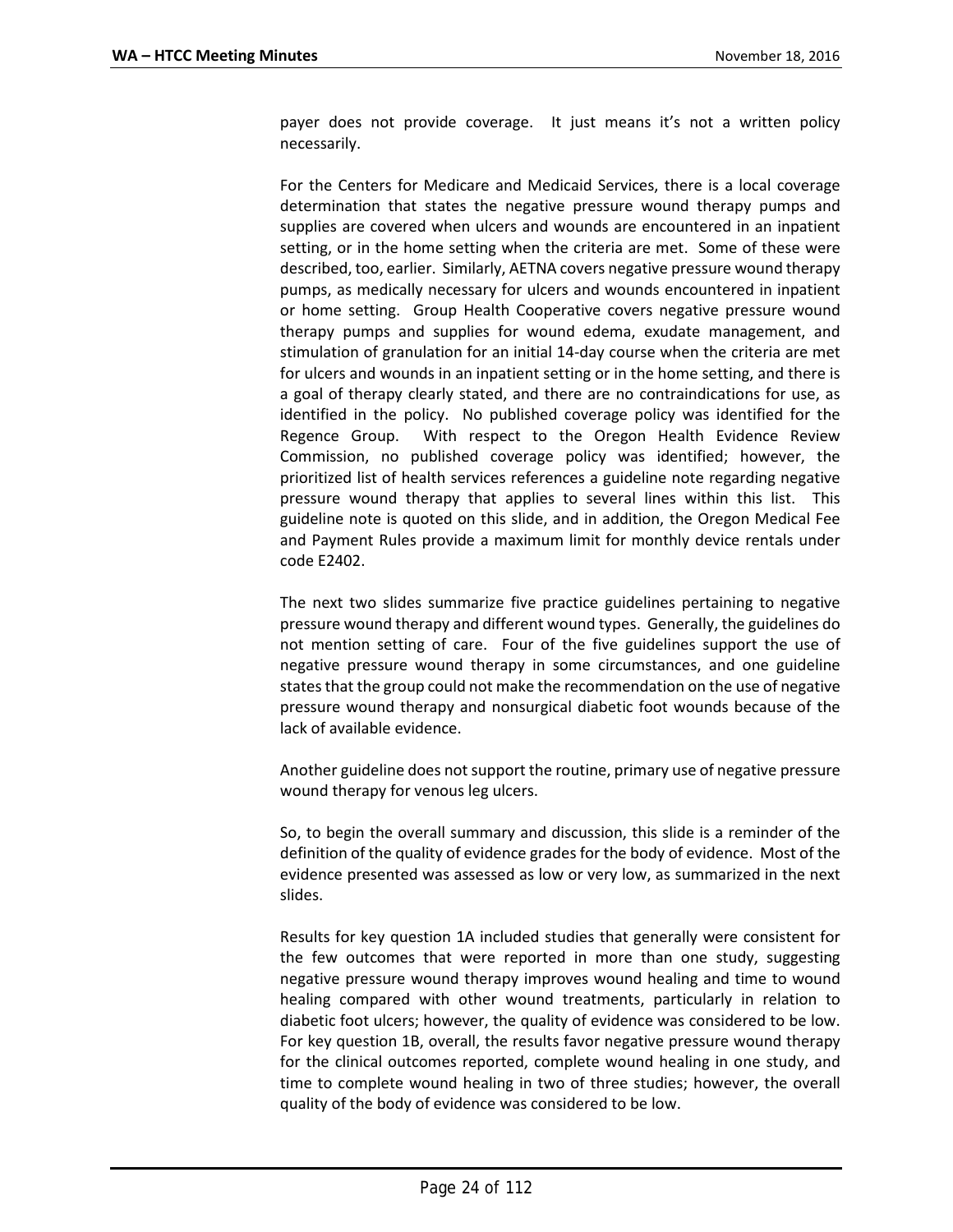With respect to safety, the quality of the overall body of evidence for harms associated with the home use of negative pressure wound therapy for chronic wounds and surgical wounds is considered to be low. Contributing to this body of evidence were six studies of patients with three different types of chronic wounds and five studies among patients with surgical wounds.

For key question three, evidence from five studies was considered to be of very low quality, and as they are such, we cannot make a statement on the findings.

The economic analyses included for key question four provided information about the cost of negative pressure wound therapy compared with usual care or other devices. All studies found that the primary device of interest resulted in cost savings over usual care or alternative negative pressure wound therapy devices.

So, in conclusion, there are many gaps in the evidence regarding the home use of negative pressure wound therapy. Future work needs to include larger, more rigorous prospective studies and consistent definitions and measurements for direct outcomes across studies would also be helpful. Publications with better reporting of study protocols, including settings and details about who changes the dressing and comparators and other treatments are needed. Clear descriptions of inpatient and outpatient care would help identify studies applicable to the question relevant to home use. This is key for performing future comparative assessments, as wound care is highly dependent on factors, such as who performs the care, the complex nature of wound care, the wide variety of products, and differing backgrounds of providers make it very difficult to replicate across healthcare settings. Lastly, there is a need for more studies examining the response to treatment according to patient characteristics, such as comorbidities, smoking status, and age. Thank you.

Chris Standaert: Thank you. So, now is the chance for the committee to ask questions to you directly based on your presentation. You obviously can't go anywhere until we're all done, whether you want to or not. You can't flee yet. So, for the committee, this is a good time to ask questions, and then as we go through our discussion, the evidence vendor will be available to keep asking questions, as they come up. I just want to clarify one thing about the scope of our topic and our decision. This is outpatient in-home use and that was in the PICO tables. It was in the key questions, and it looks like you excluded 35 studies due to setting. So, if there is data, good, bad, or indifferent, on, I assume, skilled nursing facility or inpatient use of these devices, we don't have it.

Candi Wines: Right.

Chris Standaert: And therefore, our decision has nothing to do with those applications. I have no idea why the state drew that line, but my assumption, then, is we're talking about home and outpatient use only, and again, our... the agencies will have to figure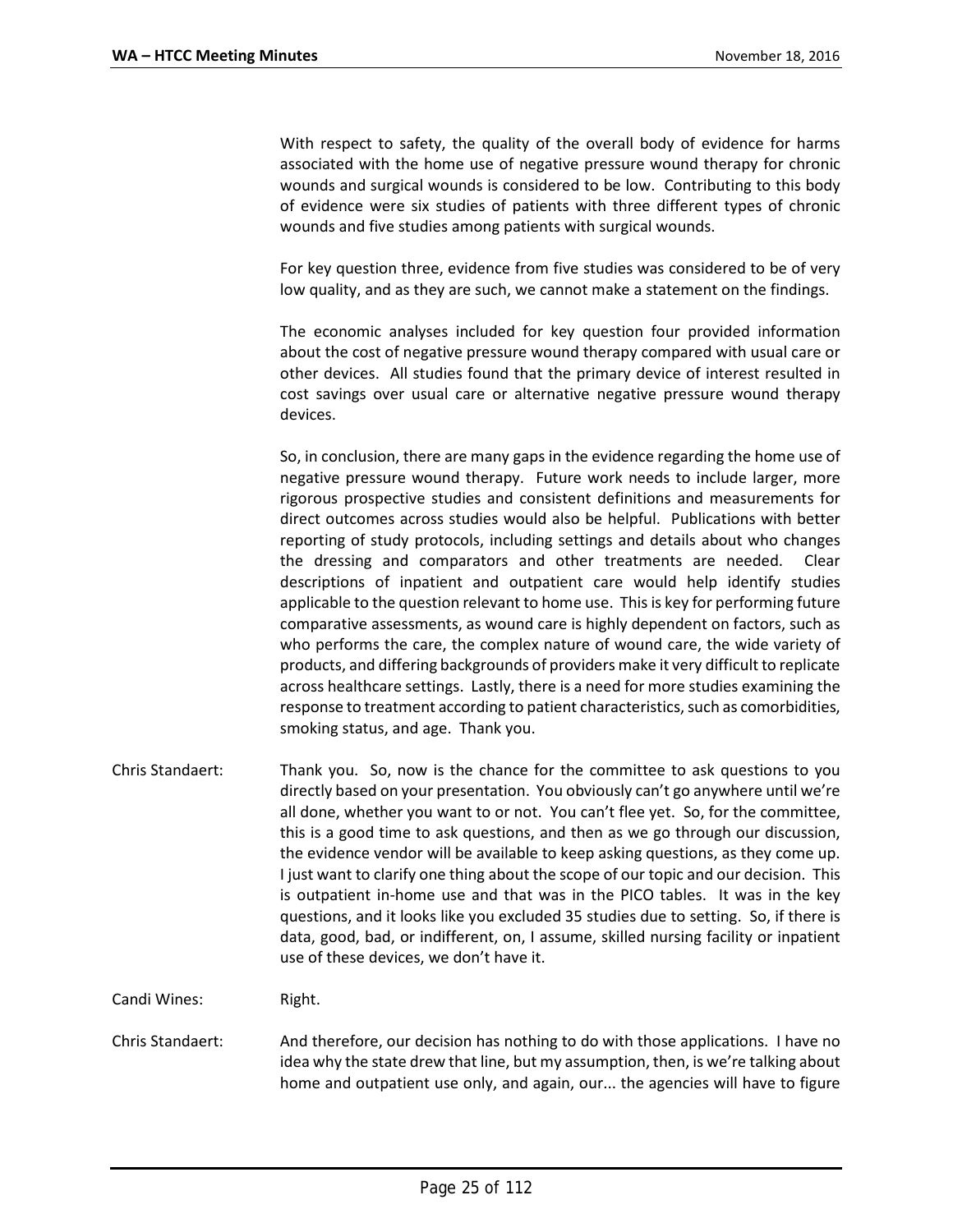out what they do with inpatient or skilled nursing facility use, because we won't be addressing that, correct?

- Candi Wines: 90% of the care was in the home or outpatient setting, that is why...
- Chris Standaert: That's why you...
- Candi Wines: ...the topics was...
- Chris Standaert: ...picked it that way.
- Candi Wines: ...scoped to that, yeah.
- Chris Standaert: OK.
- Gregory Brown: So, for definition purposes, inpatient care, does that include skilled nursing facilities?
- Candi Wines: So, inpatient care was inclusive of acute facilities, such as hospitals and long-term care skilled nursing facilities.
- Gregory Brown: So, home health, excuse me, adult family homes are not considered to be there. That would be considered home care?
- Candi Wines: No. I don't, we didn't come across that as a description in any of the studies, but I don't think it would have...
- Chris Standaert: I think from our standpoint, though, so from a committee's standpoint, we're talk... we're saying home or outpatient. We're not looking at inpatient use. We're not looking at skilled nursing facilities. We don't have that data. Where the State draws that line and defines something as skilled nursing care on a continual basis. That is really going to be up to them, ultimately, not us how they define that and how they... that's billed and paid for, but they draw that line.
- Dan Lessler: Adult family home would not be considered skilled nursing. So, it would be outpatient for that specific question.
- Seth Schwartz: I think this is challenging, because along those lines, what I'm concerned about is, when we're looking at efficacy data for the technology, I think it would be valuable to know, 'cuz if this is... if we look at the inpatient data and find that this is a highly successful treatment, I might have a different perspective on how I look at this relatively low-quality outpatient data, because... and so I think that... I guess, I'm going to ask Hayes if those papers were just simply thrown out or if there was any... if they can make any comment about the use of this technology in the inpatient setting, whether there are higher quality randomized trials or other studies that would indicate whether this is efficacious or not.
- Candi Wines: So, we did not evaluate the studies described as in those settings.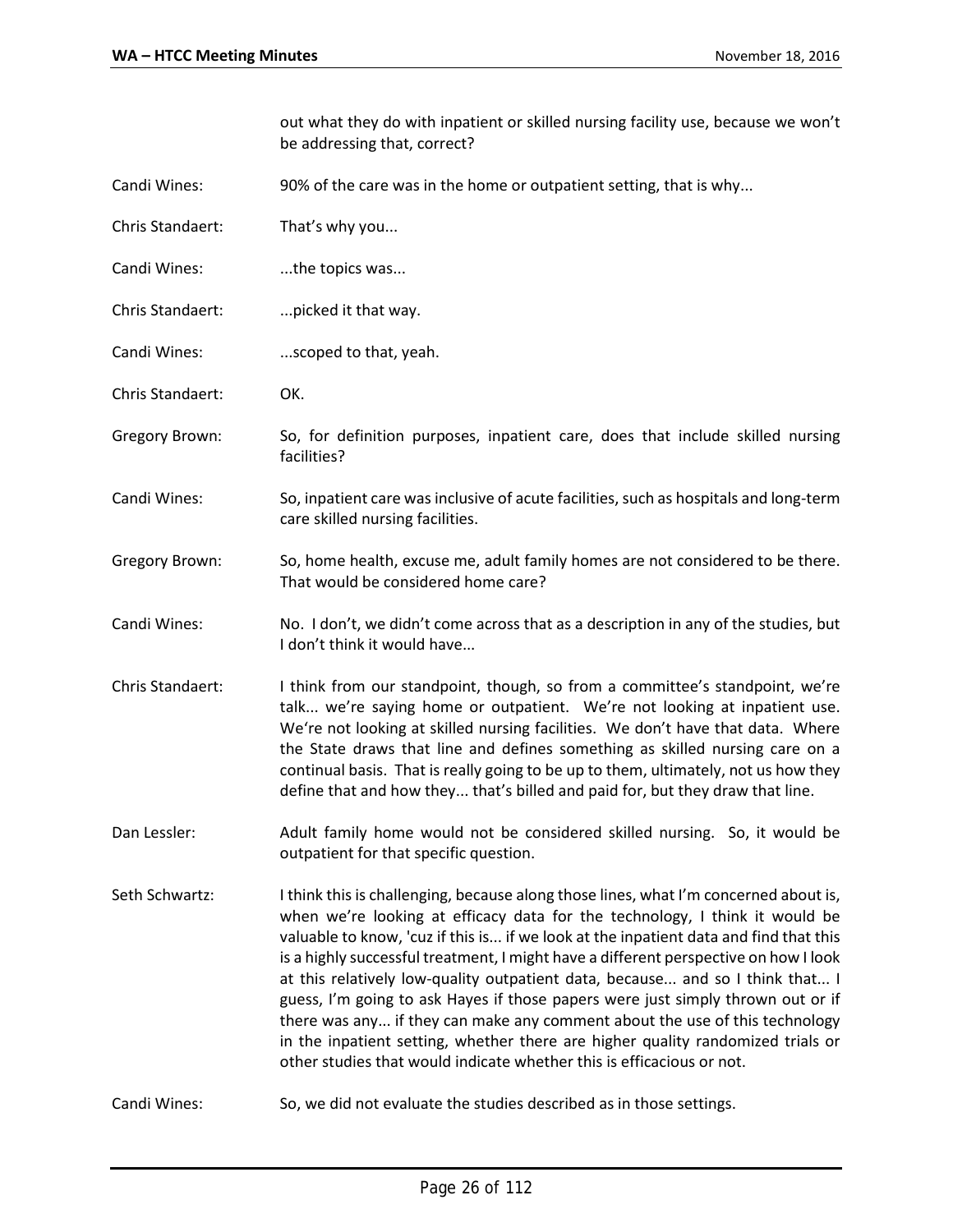| Chris Standaert: | And I think part of the dilemma there is the continuation. You start somebody on<br>treatment inpatient and then you send them home. All we know is the home. I<br>mean, and somewhat these are you could make the argument there are<br>distinctly different ulcers that are treated inpatient or outpatient, just strictly<br>different patient groups. People who are sicker and more dependent are more<br>likely to be inpatient, I would assume, but like they said, most of it is outpatient.<br>Again, that limits our so, you in your head as a committee, so I think that<br>[inaudible] we're limited to that. |
|------------------|---------------------------------------------------------------------------------------------------------------------------------------------------------------------------------------------------------------------------------------------------------------------------------------------------------------------------------------------------------------------------------------------------------------------------------------------------------------------------------------------------------------------------------------------------------------------------------------------------------------------------|
| Gregory Brown:   | I think the issue is a more practical one from a DRG perspective. Anything that's<br>done in the inpatient setting isn't broken out as a separate payment. So, I mean,<br>if I use it in an open fracture in the hospital, it's included under the DRG for the<br>fracture care. So, the state can't change that DRG nor does it have any interest,<br>I'm sure, and so anything inpatient would be covered under those payments. I<br>understand what you're saying.                                                                                                                                                     |
| Seth Schwartz:   | I mean, this is a totally different point, which is, I'm just trying to understand the<br>technology and I'm looking at the feasibility of these studies. It's challenging to<br>do a study in an outpatient population. It's much easier to do when you have<br>these patients you can see them every single day and you can do probably better<br>assessment of whether the wound is healing or not. So, that I was just more<br>curious along those lines, but I completely understand your point.                                                                                                                     |
| Gregory Brown:   | I guess the way I rationalized it is, really what we're looking at is, is this an<br>effective technology for treating chronic wounds, whatever the source, venous,<br>arterial, diabetic, mixed, surgical, postsurgical, in an outpatient setting.                                                                                                                                                                                                                                                                                                                                                                       |
| Chris Standaert: | Essentially, yes.                                                                                                                                                                                                                                                                                                                                                                                                                                                                                                                                                                                                         |
| Gregory Brown:   | And so, anyway.                                                                                                                                                                                                                                                                                                                                                                                                                                                                                                                                                                                                           |
| Chris Standaert: | Is everyone clear I just want to make sure we're on the same page there. So, I<br>understand. So, questions from the committee on data on the report on                                                                                                                                                                                                                                                                                                                                                                                                                                                                   |
| Gregory Brown:   | I have a question. So, when you talked about the outcomes that you reviewed,<br>or that the studies reported, it was an earlier question to Dr. Quigley. I didn't see<br>anything about recurrence rates or need for amputation, further amputation. Is<br>that a correct statement?                                                                                                                                                                                                                                                                                                                                      |
| Candi Wines:     | Amputation rates were covered under harms. I'll try to find that study, as I'm<br>talking.                                                                                                                                                                                                                                                                                                                                                                                                                                                                                                                                |
| Gregory Brown:   | OK.                                                                                                                                                                                                                                                                                                                                                                                                                                                                                                                                                                                                                       |
| Candi Wines:     | We did not look at information on recurrence. Some studies noted that patients<br>may have had multiple wounds, but the study focused only on the wound<br>receiving the negative pressure wound therapy care other than the one study I                                                                                                                                                                                                                                                                                                                                                                                  |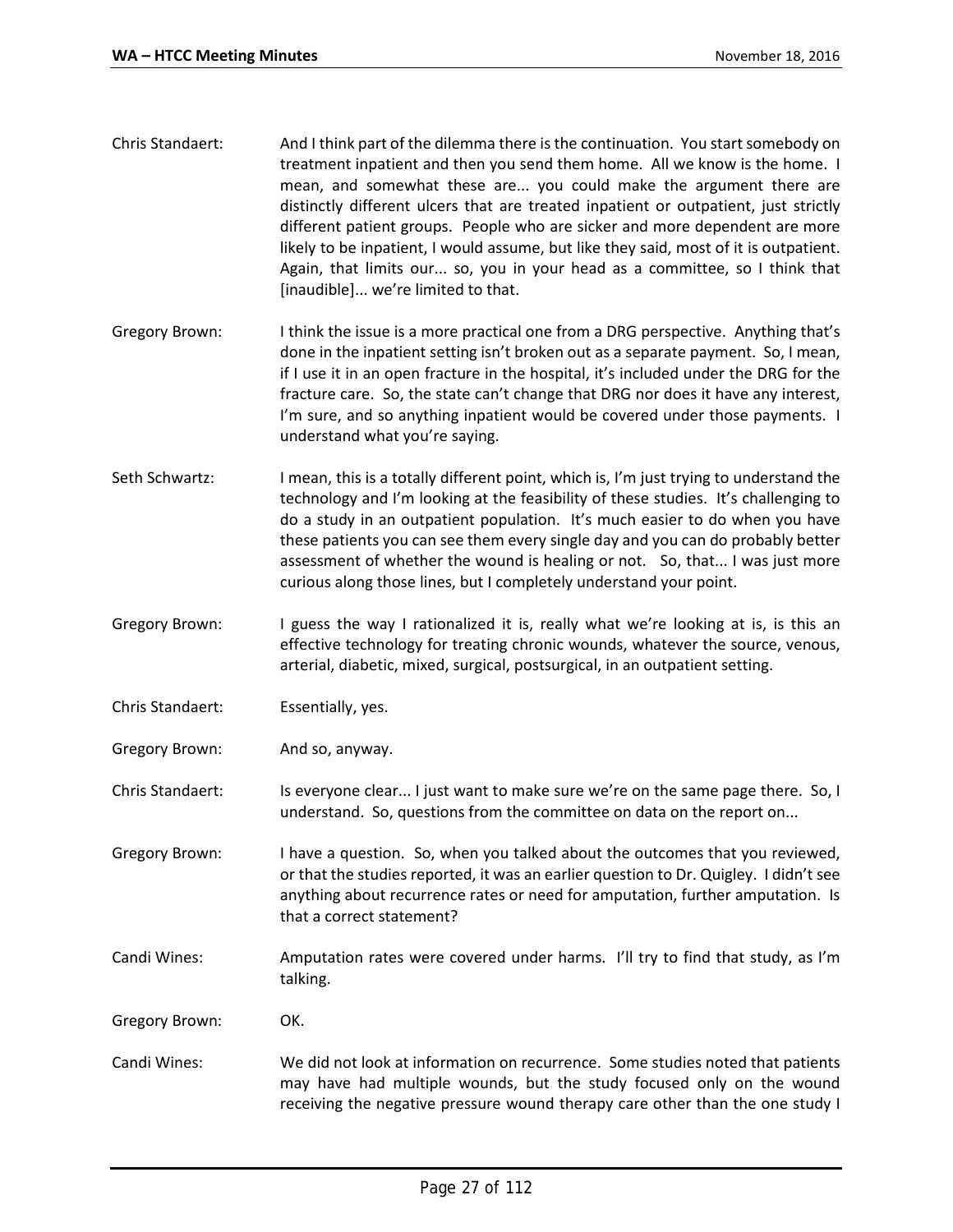mentioned where the analysis was done per wound. So, 20, I think it was 22 patients with 35 wounds. So, no information was gathered for this report on the recurrence after the healing was documented or not.

- Chris Standaert: What was the longest duration of follow-up for a wound after wound closure was identified on these studies? How long did they follow people to make sure the wound stayed closed?
- Candi Wines: That's a good question.

Chris Standaert: I had trouble wrapping my head around that as I heard that. So, I didn't see that these were durable. The durability of this I didn't see.

- Candi Wines: Right. Many of those studies didn't provide great detail about follow-up after treatment. They described follow-up periods, such as the Yao study, which was a retrospective study, looked at a cohort over a period of eight years, 2002 to 2010. There is a table in that paper that shows person years of follow-up for each wound type. So, there is some variation there, and one of the studies applied treatment for six weeks, so 42 days. One study reported duration of treatments a mean of, I think, somewhere around 56 days for one group and 70 something days for the control group, but follow-up after that was poorly described mostly, yeah.
- Gregory Brown: So, that's what I'm trying to understand is, the way I see it being reported is that they measured time to healing, and if they said it healed at three and a half weeks, but it recurred at five weeks, they didn't report that. Is that a correct statement?
- Candi Wines: Well, we didn't record that outcome, and I can't recall if some of the studies reported it or not.
- Gregory Brown: OK.
- Candi Wines: We didn't record that.
- Chris Standaert: Other questions for the vendor? Carson?
- Carson Odegard: I have a question about the Yao study. This is just a methodology question, but when you see such significant or hazard ratio.
- Chris Standaert: You're talking about the Yao study. Stay close to the mic there.
- Carson Odegard: Oh, sorry. Sorry. Talking about the Yao study, because I... when you see such significant hazard ratios and then you look at the bulk of the patients are mixed ulcers. So, when, like on slide 27 arterial ulcers are about half the study population. So, do they pull those patients out to get those hazard ratios, or that was taken in the mixed?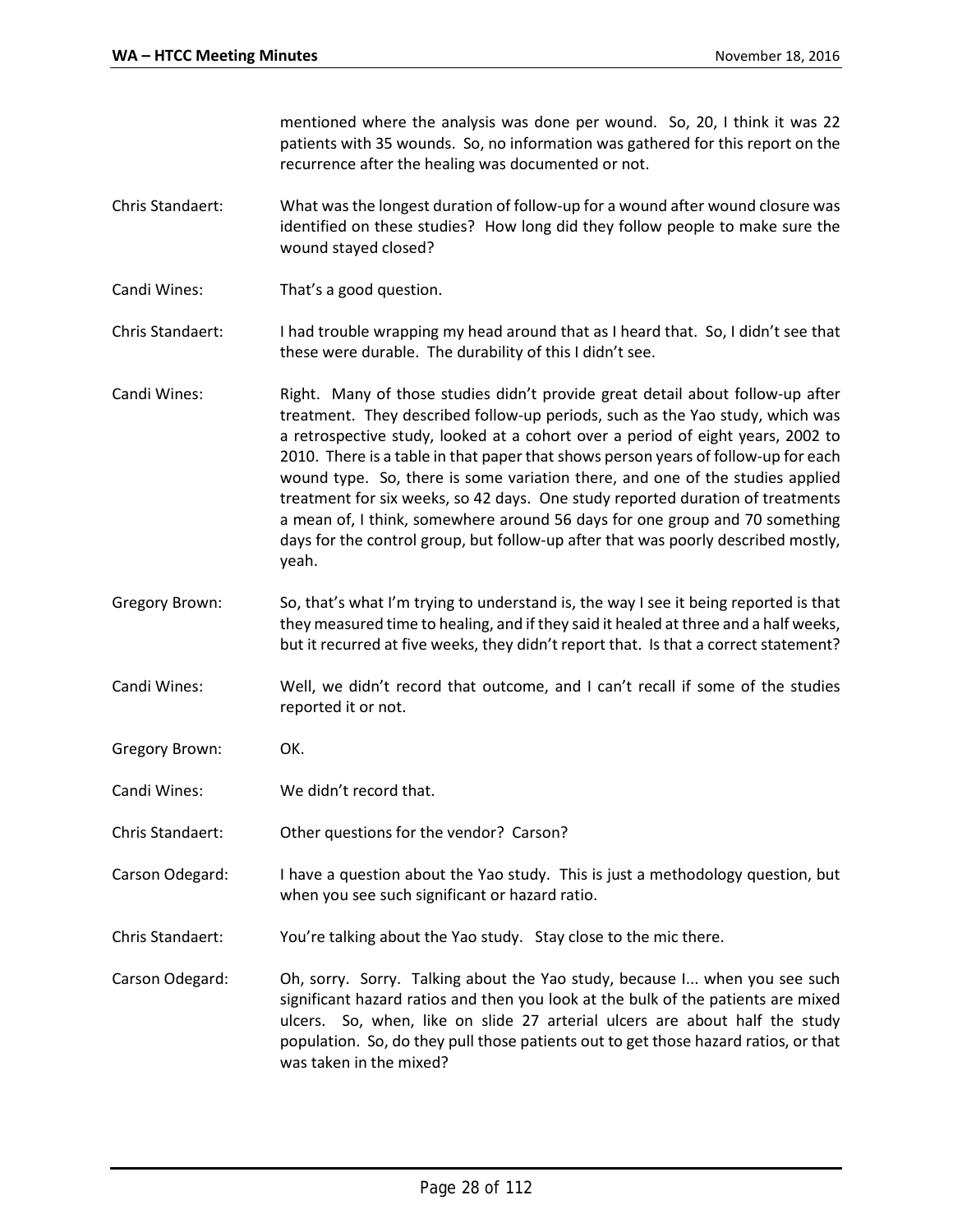Candi Wines: No. They did analyses based on wound type. So, they had analyzed all wound types together in the mixed etiology wounds, and then they did analyses based on wound type. Some patients may have had more than one wound type, so they might have been in more than one group.

Carson Odegard: Right, but so they took the 173 out of 342...

Candi Wines: Yes.

Carson Odegard: And studied that group.

Candi Wines: Yes.

Carson Odegard: OK.

- John Bramhall: Do you come across any subjective data when you look through your information, subjective in the sense of what the patients themselves appreciated about the different ways that their wounds could be dressed? You know, I'm thinking that someone's got a bulky, wet gauze on their leg versus a little cling film. Did you come across any comments on that in the literature?
- Candi Wines: So, we did look for, like a patient-centered outcomes. Typically, we were looking at quality of life surveys or assessments. A couple of studies reported on quality of life outcomes. One I mentioned was the study that conducted the exit survey that compared two different devices with each other, and the other study was the study on the bilateral knee arthroplasty where they asked about care on two different knees in the same patient. So, those were surveys given to the patients in the study, and they gave feedback in that form, but generally information about patient experience was lacking.
- Chris Hearne: Did you get a sense of how far along these wounds were when people were enrolled into the studies. So, how long had this chronic wound been present before they got started on the therapy?
- Candi Wines: Mm-hmm. There, again, a couple of studies I reviewed talked about application of negative pressure wound therapy at different stages of chronicity, and they were defined, I think, similarly in the studies that looked at it, acute or chronic based on months of duration and in the patient characteristics part of the evidence table, there is more information about duration, average duration I think, on wounds for the patient populations when it was reported.
- Chris Standaert: So, no questions. I'd be curious about your comment on what Dr. Elmore brought up before, that one of our prime RCTs was funded by the manufacturer, statistics were performed by the manufacturer, and apparently, it looks like its publication was paid for by the manufacturer, and the publisher classifies it as an advertisement. Your comments on the inclusion of that as high level evidence in an evidence-based study, an evidence-based report, it struck me as curious. I'm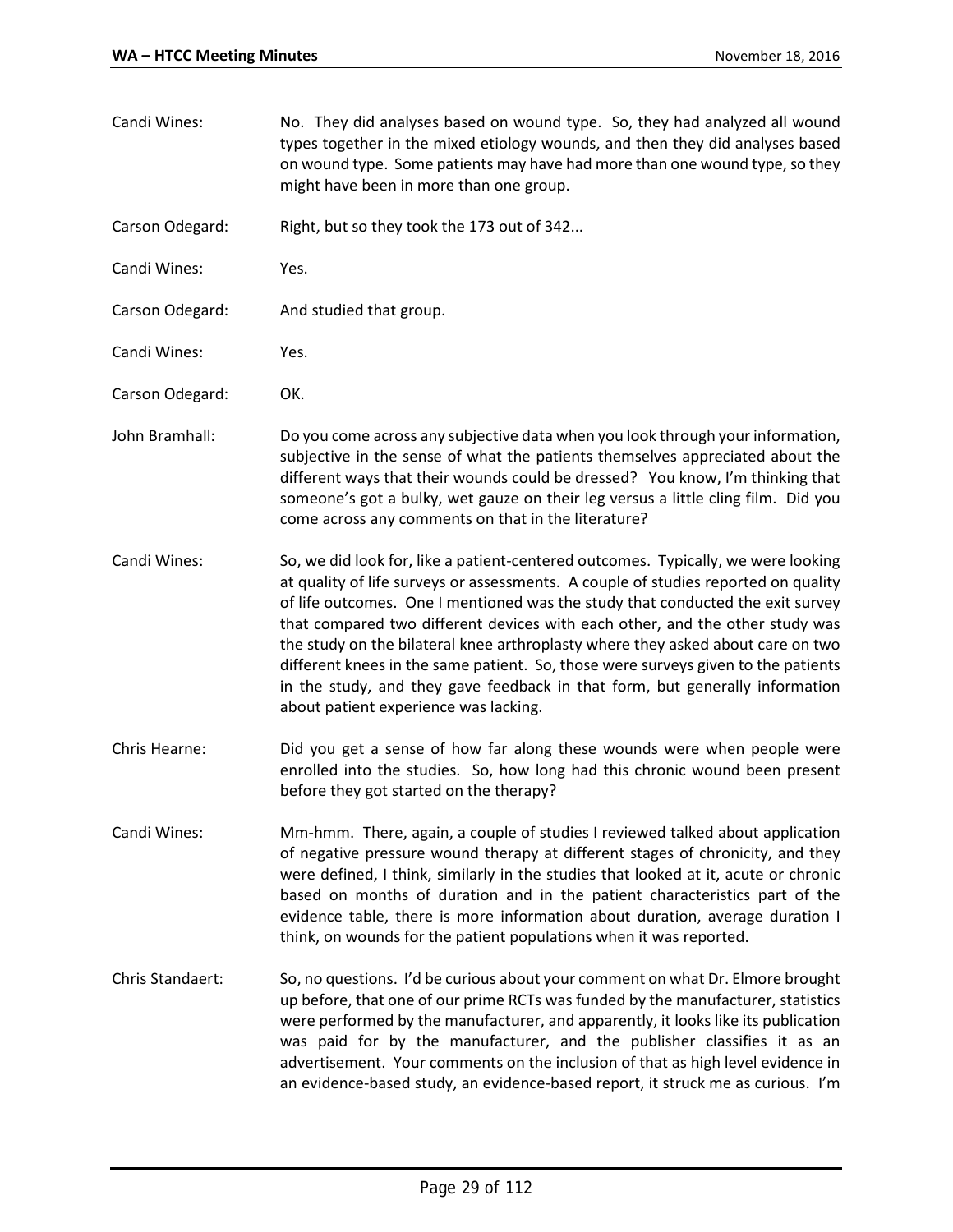not used to seeing medical research classified as advertisements by the publisher. Nor am I used to seeing that considered as high level evidence.

- Candi Wines: Right. So, we did... we rated this as a fair quality randomized control trial. There was some discussion about including it or not. It is a study that looks at both inpatient and outpatient population. So, it's a mixed population. So, the applicability to this question was uncertain, although the majority of care was reported as being an outpatient basis. So, we thought that it did provide some information of relevance to the question of home use and yes, there were some methodological flaws, but we didn't identify anything that would be egregious or downgrade it to a poor quality. So, we rated it as fair.
- Chris Standaert: There was a relatively critical commentary on this paper. This is the paper by Blume we're talking about that really blistered it a bit, including issues of discontinuation, which was 50 people in one group, 43 including self-withdrawal, withdrawal by investigator, ineffective therapy. They just pulled people out of the study for very unclear reasons, and the commenters found that bothersome and the commenters couldn't recreate their statistical results from the statistics they published. There's a whole question of it being an advertisement, a peer review and all these other issues sort of come to mind. So, you know.
- Kevin Walsh: I would follow up and ask, what basis did you rate this...
- Chris Standaert: On what basis did you rate it fair, yeah?
- Kevin Walsh: ...I, I don't, yeah. I mean, they can exclude whatever data they want to portray whatever they want, and then that's called high quality work?
- Candi Wines: Did you want me to? OK. I, I don't have my rubric in front of me right now, but we did put it through our checklist for our grading individual study quality, and based on randomized control trial design and other criteria, it was downgraded. It started as a good. That's how we usually start with randomized control trials. We downgraded it to fair. I can look at my notes during the break and give you more details if you need it.
- Karen Crotty: Can I make a, sorry. This is Karen Crotty. I'm with the vendor.

Chris Standaert: Yeah.

Karen Crotty: Just on the issue of conflict of interest and looking at risk of bias, it's difficult to do. A manufacturer funded study does not obviously in itself mean that something is going to be of poor quality. What we try to look for is, if there's a protocol, for example. Was there a deviation from protocol? Were the statistics changed from the protocol? From what, as Candi pointed out, methodologically, what we are tasked to do is look at the risk of bias for things like were the groups comparable in the beginning and were they comparable at the end. What are the things that happened throughout that might make us question that. Attrition is one of the biggest things in a randomized control trial that would cause us to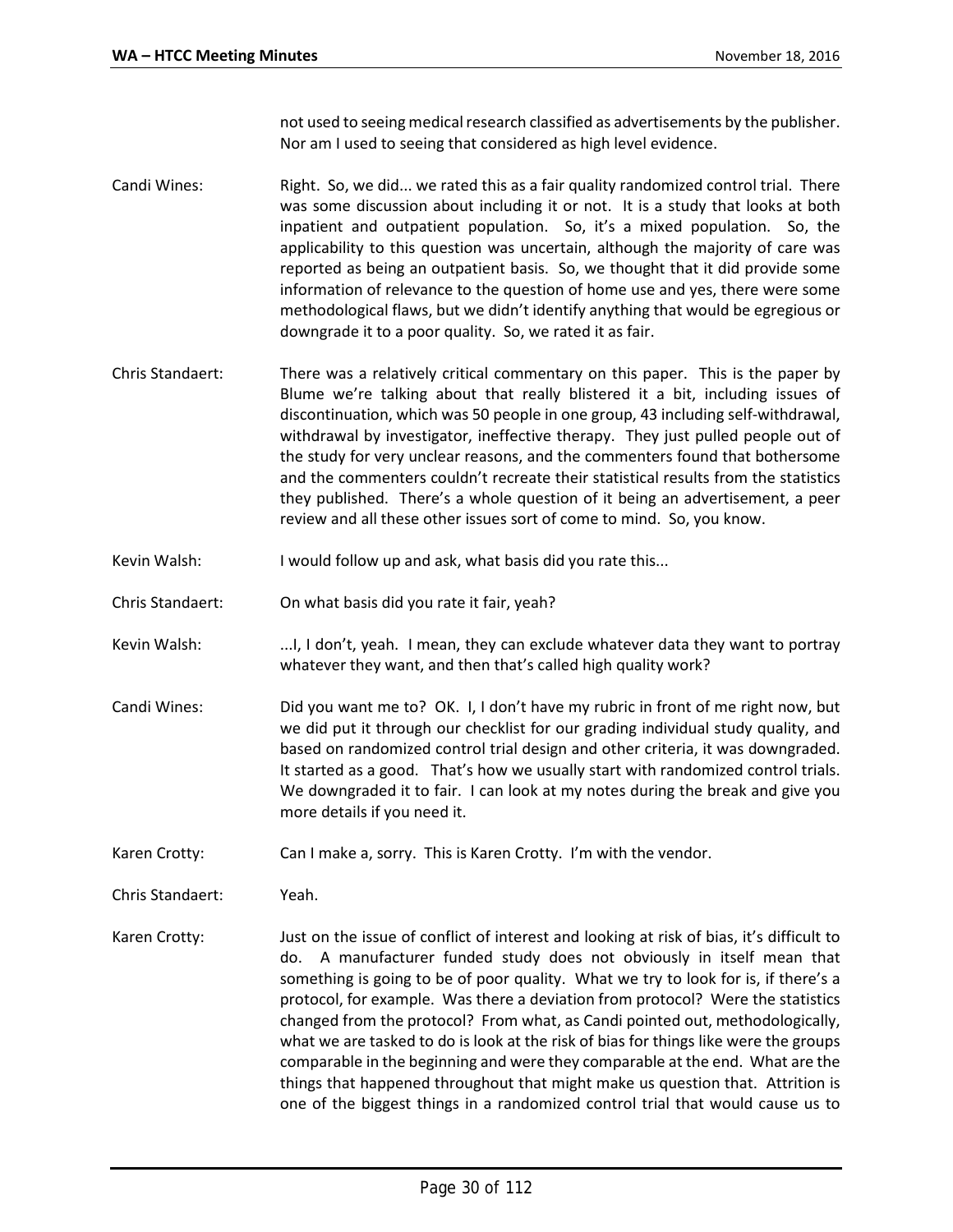|                  | downgrade something. If there was not only overall large attritions, but if the<br>differential attrition between the groups was significant, that's a big red flag for<br>us. So, there as Candi said, there were some red flags here.                        |
|------------------|----------------------------------------------------------------------------------------------------------------------------------------------------------------------------------------------------------------------------------------------------------------|
| Chris Standaert: | But the, I guess part of the fact that the publisher considers it an advertisement.<br>That's what the paper says.                                                                                                                                             |
| Karen Crotty:    | Yeah.                                                                                                                                                                                                                                                          |
| Chris Standaert: | Right. So, you're calling it a randomized control trial. The publisher calls it an<br>advertisement.                                                                                                                                                           |
| Karen Crotty:    | The publisher also called it a randomized control trial. It, I'm I'm with you.                                                                                                                                                                                 |
| Chris Standaert: | So, you know?                                                                                                                                                                                                                                                  |
| Karen Crotty:    | I just                                                                                                                                                                                                                                                         |
| Chris Standaert: | It's just troublesome, that's all.                                                                                                                                                                                                                             |
| Karen Crotty:    | sure.                                                                                                                                                                                                                                                          |
| Chris Standaert: | Personally, but I'm just curious on your thoughts of it. Other questions?                                                                                                                                                                                      |
| John Bramhall:   | Is there pro forma. I've seen that before though, and I'm ignorant, actually, about<br>the meaning of it, but the implication is that if [inaudible] charges [inaudible] for<br>an article that it has to be listed as an advertisement. Is that pro forma or? |
| Chris Standaert: | It looks like they're following                                                                                                                                                                                                                                |
| John Bramhall:   | I've seen it before.                                                                                                                                                                                                                                           |
| Chris Standaert: | a regulation, yeah. It looks like they're following a                                                                                                                                                                                                          |
| John Bramhall:   | I've seen it with [inaudible].                                                                                                                                                                                                                                 |
| Chris Standaert: | a regulation.                                                                                                                                                                                                                                                  |
| John Bramhall:   | [inaudible]                                                                                                                                                                                                                                                    |
| Chris Standaert: | It says                                                                                                                                                                                                                                                        |
| John Bramhall:   | So, it might not be the big red flag that it looks like on the face of it, but I'm<br>ignorant about how [crosstalk].                                                                                                                                          |
| Chris Standaert: | it says they followed a where is it. It says they followed a per yeah.<br>Accordance with 18USC Section 1734.                                                                                                                                                  |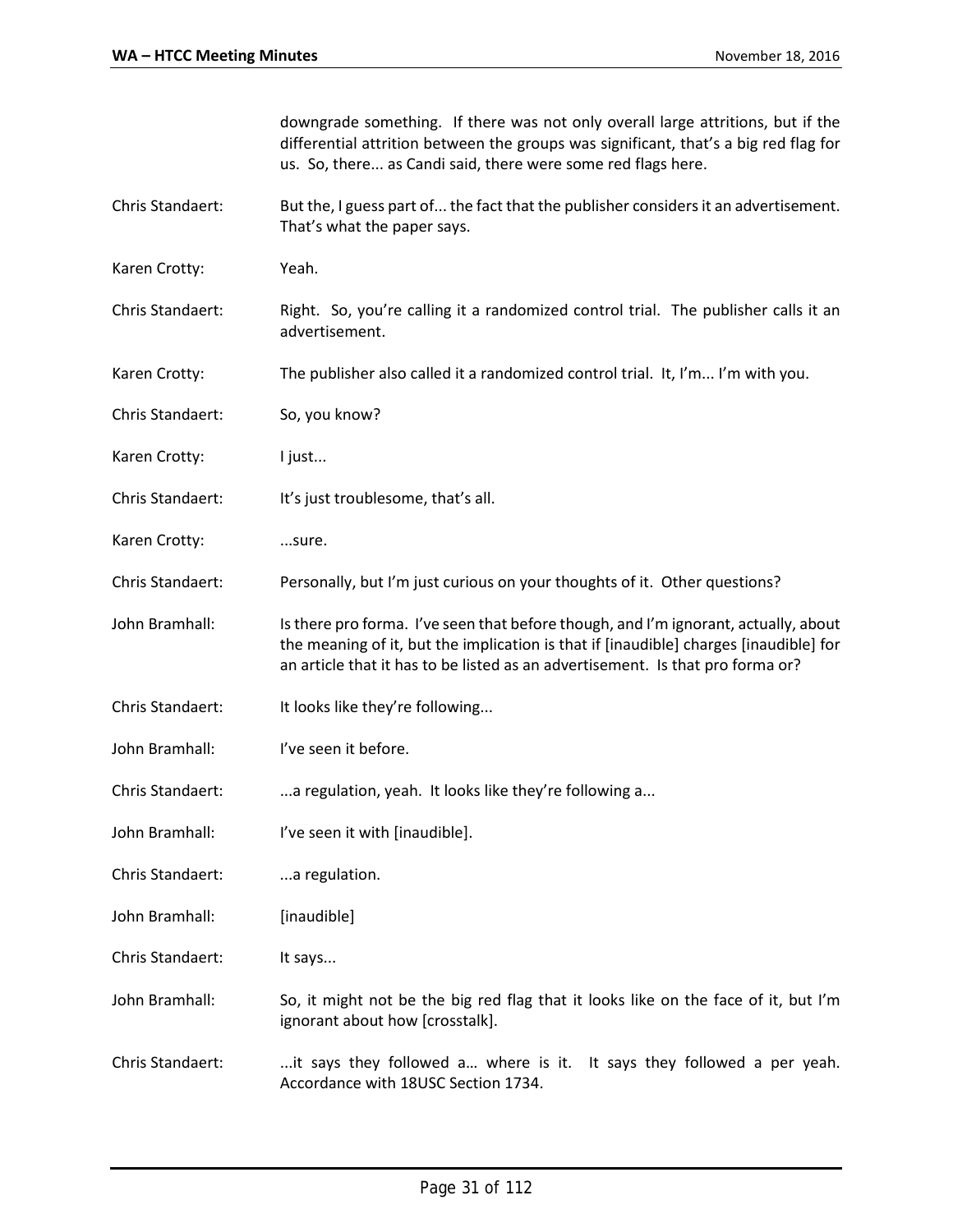- John Bramhall: Oh, right.
- Chris Standaert: Are you familiar with that one?

John Bramhall: Yeah. Yeah.

Chris Standaert: Yeah. Solely to indicate this fact. So, they had to do it based on whatever funding or financing they had to do. So, there are other structural concerns I have with that paper, but other questions or comments? OK. So, we can take a break for a few minutes, and then we will come back and have our discussion. That's our schedule, right? Take a break, clear your heads. We'll come back and we'll talk about this. Thank you.

> Alright. So, this is the portion of our meeting where we, as a committee, can discuss the evidence and our perspectives and how we view this. After we discuss, we will, at some point, move to our decision tool and run through our perspective on the evidence and come to a vote. So, anybody want to start with some perspective on where they think they are? This is always helpful to know what people think. There are things you think you know or things you see, if there are concerns you have, things you don't see that you want some input from other people on the committee,that helps. Some varying perspectives make us all smarter.

- Gregory Brown: So, if I could make a disclosure first. Over five years, I received some institutional support from Smith and Nephew on a hip fracture study and prior to that I did some lecturing at a resident fellows course for surgical approaches in anatomy that they sponsored. I received some speaking fees for that. I was never a consultant, but since one of the people in the room brought up Smith and Nephew as the manufacturer of these devices, I wanted to disclose that. If there's any concern on the committee, I'm happy to excuse myself. If not, I just want to make sure, so, before I participate that that's known.
- Chris Standaert: Do you have an ongoing relationship or relationship in...
- Gregory Brown: I do not.
- Chris Standaert: ...the last couple of years?
- Gregory Brown: No.
- Chris Standaert: I think our disclosure form has a time limit, yes? The last two years?
- Josh Morse: Yes. In the RCW, if you are employed or contracted with a health technology manufacturer, the period was 18 months prior to or during your time on the committee.
- Chris Standaert: So, it preceded 18 months before the committee? So does anyone have... anyone want to throw a shot across the bow to start here? Go ahead, Tony?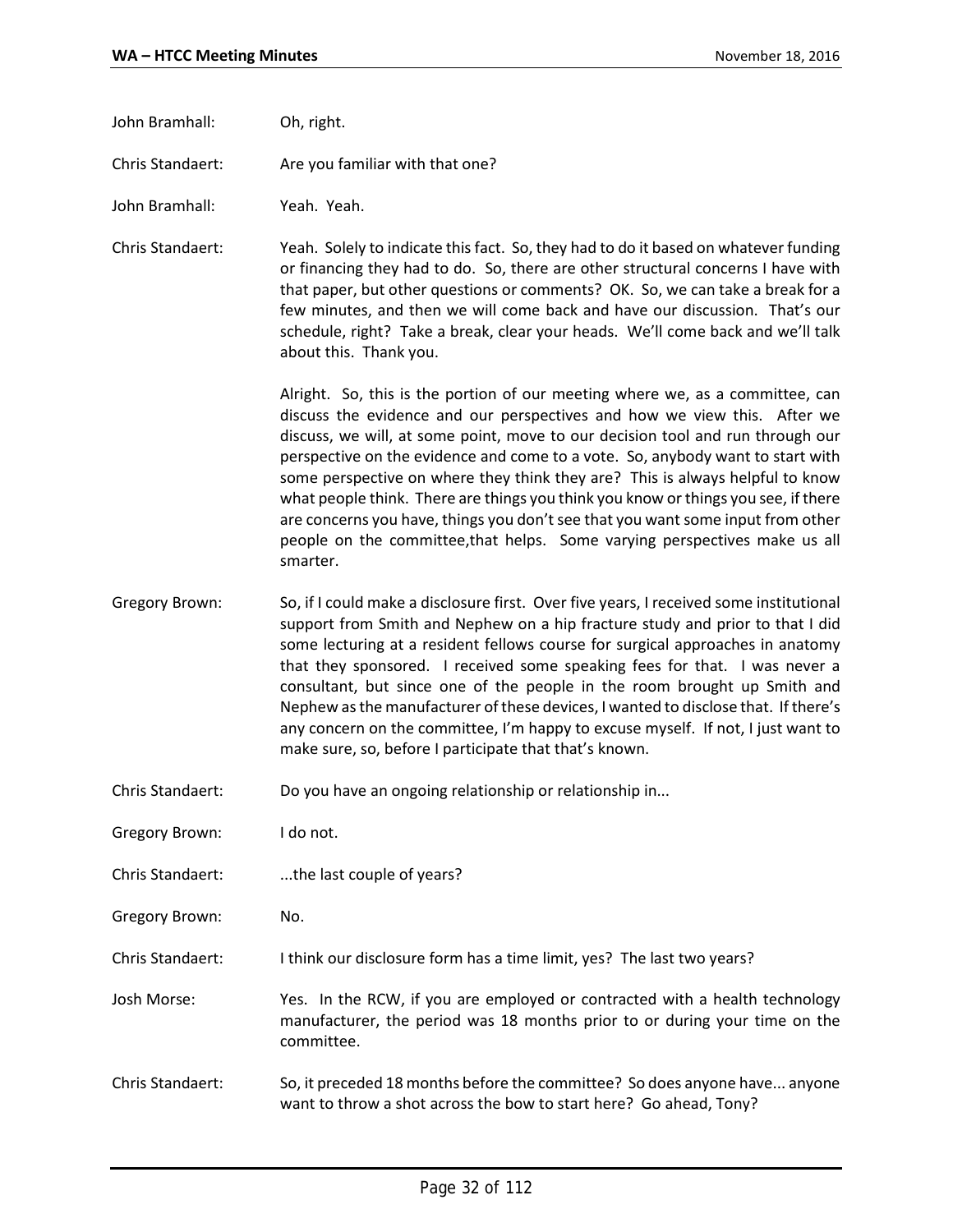- Tony Yen: It seems, overall, the literature is quite poor, just generally speaking, but with what we can see with the available data, my tendency is that this actually works in a very specific population. It seems like we're kind of going over across ground of other recommendations via other societies or other guidelines that are currently in place. My tendency is to think that this is actually a technology that is viable and that's safe to some extent in selective populations.
- John Bramhall: I'm quite... a bit conflicted, as this is the first time that I've sat through one of these formally. I come across the use of this technology on a daily basis in an inpatient setting and so, in that setting, which is know is not the setting we're discussing, in that setting, the technology is used at the discretion of an expert, a wound care expert or a vascular surgeon, or a burn surgeon in my setting. It's clear that the technology is very effective in those settings when it's prescribed by somebody for the appropriate period of time for the appropriate time of wound. Here, we are discussing something where the evidence is very flimsy. The studies are not being done. That doesn't mean that the studies, if they were done, would come to a different conclusion, but it was sort of very loose ground to tread on. So, I have a problem in the sense that I know that the technique works in a certain setting. I believe it to be effective because of the trust that I place on colleagues who also think it's effective, and probably in a home setting the results that you get with any technology are very much predicated on the judgment of the person prescribing it. So, basically what I'm saying is that wound care is a very complex and very subjective area of work in my opinion, and what we're tending to do here is maybe say thumbs up or thumbs down to a technology that, if it's applied in the right context by the right person on the right patient, is very effective. The concern is that if you give a thumbs up to a technology, it becomes more broadly applied in areas where perhaps it hasn't been demonstrated to be effective, and that's where I'm a little conflicted. If we approve it at the state level, then its use becomes validated and maybe it's then used by practitioners in a setting where it's inappropriate, and we just don't have the data that'll help us think that through, I don't think, but my prejudice, just to start it off, is the technology in the right setting is clearly effective, and my basis for saying that is, it appears whose opinion I judge to be effective working in an inpatient setting, but I don't have a lot of experience with the outpatient population.
- Chris Standaert: One, if you aren't conflicted, our days would go a lot faster when we're here. So, that is... for the most part, if there is clear evidence, I mean, it does or it doesn't work, we don't see it, right? If it's totally obvious that it does or doesn't work, they don't need us. Our charge is to use the evidence, and I... I'm not trying to be argumentative, but as a counter, the idea that we do what we think works in our patients as a clinician. I agree, and everything I do I don't have evidence for, but there is no shortage of procedures in medicine that are soon to be standard of care and effective that are proven not to be with the correct study. That's a fairly routine thing in medicine. So, I think we ought to be a bit cautious about, "I know it works. I see it works. It works when I use it when my person uses it." This sort of... the risk of confirmation bias, right, becomes tricky. Again, we're not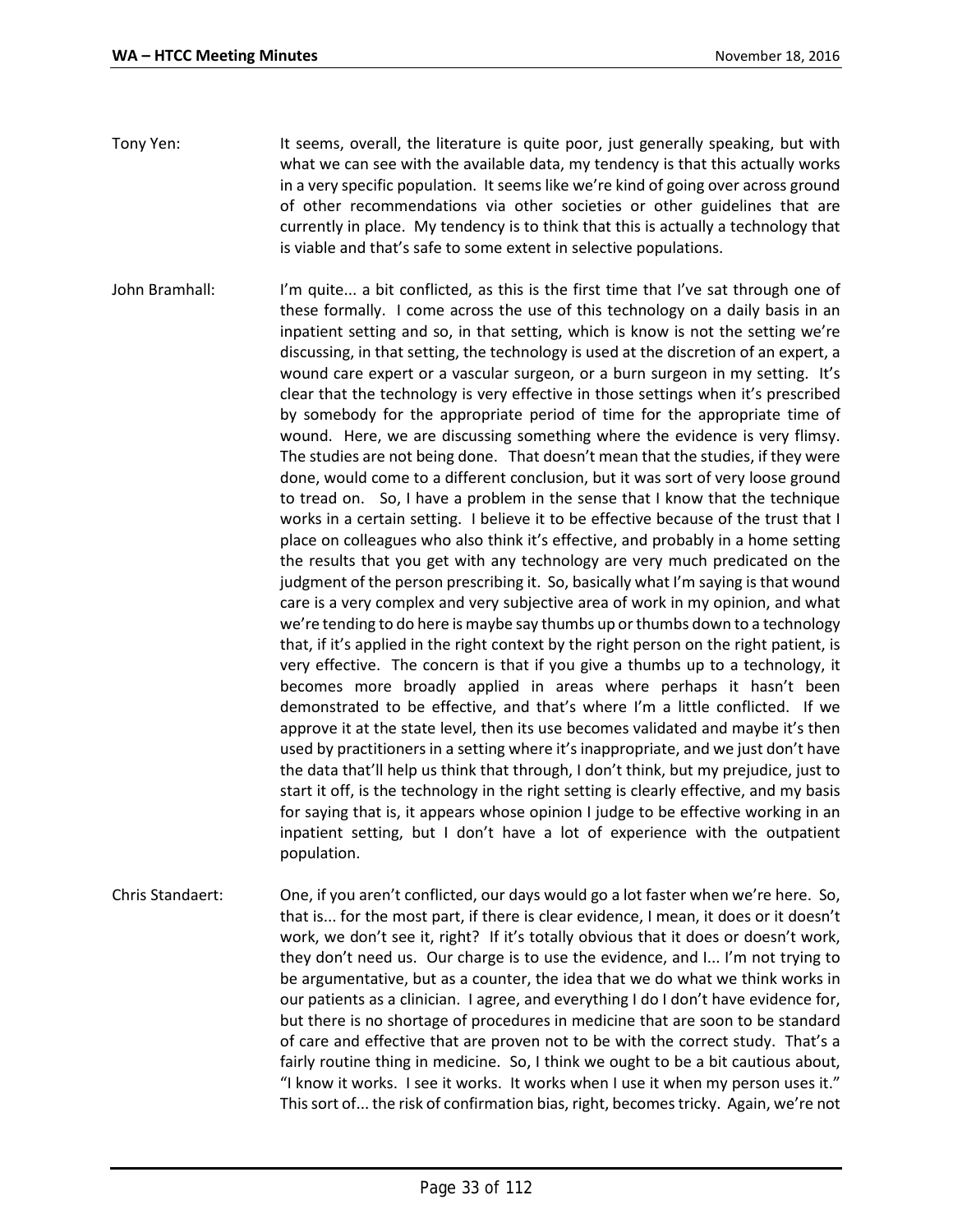taking inpatient medicine. Maybe it is different. Maybe they're different wounds. Maybe, again, those are different populations than what we're talking about here. Maybe there is something different, but we wouldn't know, because we don't have the data, but we have to be careful about the... we're supposed to, you know, this job is a mix, this committee is a mix... we're supposed to use the evidence, but again, we're clinicians. So, some clinical understanding of context matters, and we'll talk about that as we get into sort of our tool of discussion about importance of outcomes and efficacy and all that.

- Seth Schwartz: So, I have a few comments.
- Chris Standaert: Yeah.
- Seth Schwartz: I mean, first of all, I'm still trying to understand why we're reviewing this topic, and I'm looking at what we were shown. I think the biggest concern I can see is this sort of outlier group of patients who are... this thing is slapped on them for a year or five years or whatever, and clearly we haven't seen any evidence for its effectiveness in that situation. The reason I ask the question about what was happening in an inpatient basis and whether we have any data about that is because I think if we have proof that a technology is effective for treating something that is maybe not exactly what we're looking at but close, my sort of pretest probability of whether or not this is going to be an effective treatment changes and went from a hypothesis for the research that they're doing here changes. So, I'm not just randomly throwing this at somebody, but I have valid reasons to think it's going to be effective in treating wounds, and then I see even low quality evidence that that's true, I'm more likely to believe it. So, that's kind of how I'm approaching this in my mind. So, I don't struggle so much with thinking that this might be effective for some of these wounds that are in the early phases of chronicity rather than a five-year wound type of thing. The other thing I think about is...
- Chris Standaert: But the evidence could be the other way around, too.

Seth Schwartz: It could absolutely be the other way around, and that's...

- Chris Standaert: Yeah.
- Seth Schwartz: ...and I totally acknowledge that I think this is fairly low quality data, but if I go into it with the understanding of this technology being effective in an acute setting, I'm more likely to believe it, and I don't think we have the data to prove that. I think there's some perception around the room that it's probably effective in the acute setting, but we don't know that for sure, and we weren't given that data. I think the second point I would make is about the... this question of effectiveness versus efficacy. So, the question may be, so you're taking a technology that may be very easy to use. You slap this thing on somebody and for three days you don't have to touch it again, and they're getting adequate wound care during that timeframe versus a situation where you need to do three times a day dressing changes and how they are actually... are they actually doing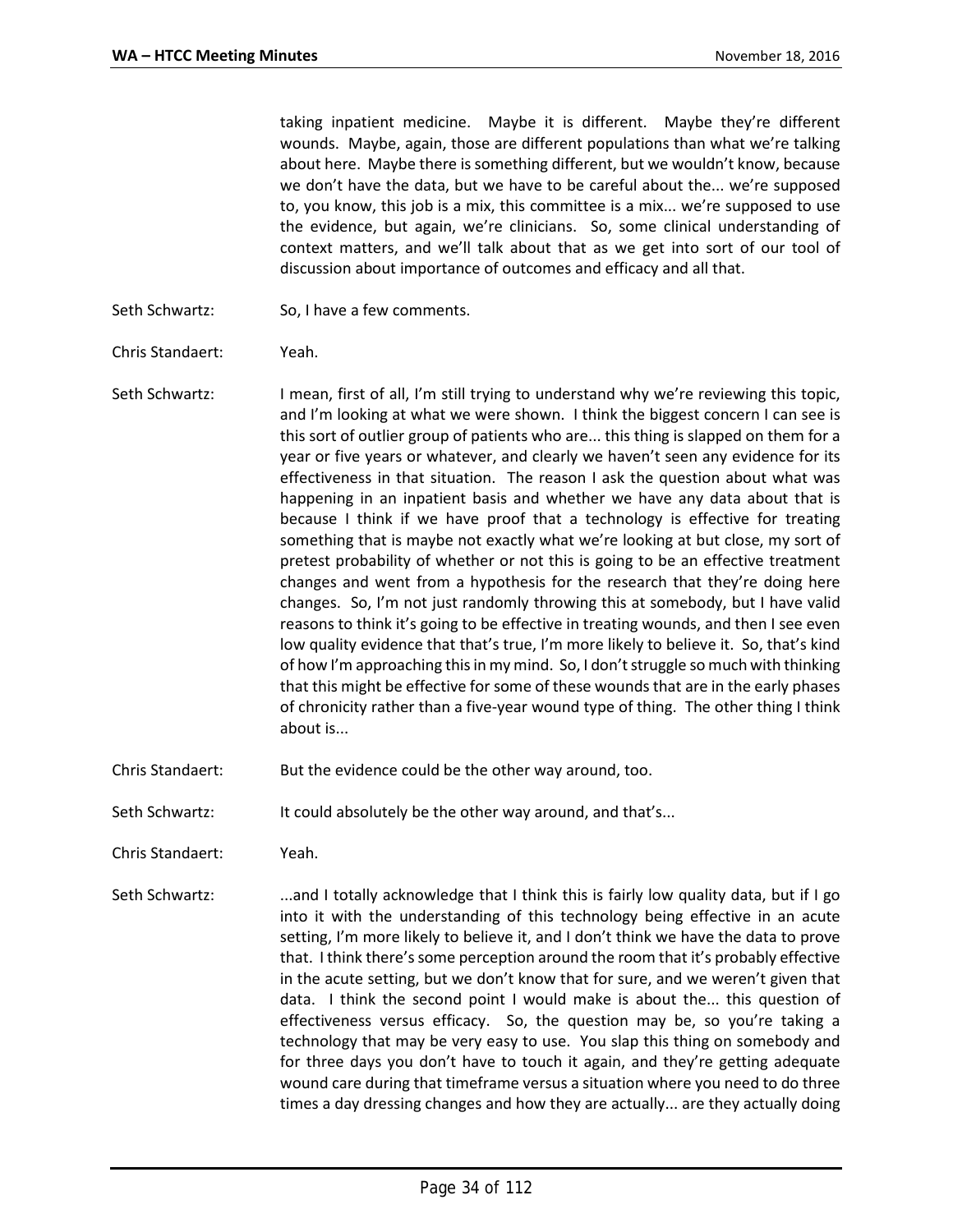that in a home care setting. So, it may not be that this is a better technology. It simply may be a better way of delivering wound care in an outpatient setting. So, I don't know, and I don't think the studies tease that out at all, but it still may be valid if we have an... if we have something that works simply because it's an easier way to do wound care. So, I think that's another thing that's rolling around in my head when I think of this, and when we're making a decision about whether this is a good technology to apply in that setting, I have to think about, well that's a very valid point if it doesn't cost any more, and I have no understanding from any of this data about whether it's more costly, less costly, equally costly. I don't know that. So, I'm finding I'm having a hard time getting context around that question, too.

- Chris Standaert: Maybe Dr. Quigley can help us, because my understanding is there are numerous ways of treating a wound and a lot of is local expert opinion is sort of what people do, and some products require three times a day wet to dry dressing changes and some require... some have coverings that go on for days at a time and aren't. The wound isn't manipulated three times a day. So, the perspective of this in context of other things that are being done.
- Terence Quigley: So, in preparation for this, I looked up some of the statistics at the Northwest Hospital Wound Care and Hyperbaric Center. So, we treat, at any one time, between 130 and 150 patients. That's how many patients are being actively treated in our wound care center by six or seven providers five days a week. Of those, approximately 10 to 15 are on negative pressure wound therapy. So, we're talking 10%. I was actually surprised. I thought it was going to be higher than that, but that is exactly what we're doing, and this is an average over the past three, three and a half years, well actually three years, 11 months, whatever.
- Chris Standaert: Do you think there's some rational differentiation between people who get it or don't?
- Terence Quigley: Oh, there definitely is and...
- Chris Standaert: There definitely is.
- Terence Quigley: ...we have criteria, many of which were nicely reviewed here. We have criteria on who gets negative pressure wound therapy and who doesn't. For example, one example is, as a vascular surgeon, I think there's very little efficacy for negative pressure wound therapy in venostasis ulcers. We don't use it. Now, there are others that do, and it's approved by CMS for that reason, but we don't use it because, for instance, the Society of Vascular Surgery, to which I am a subscribing member does not recommend it for that, and there is really very little data to show that's it more effective than the current methodology. So, that's an example. We don't ever use it in pressure ulcers that are necrotic. I will apologize for my CME. I'm not looking for a job, so I'm lazy in updating it, but over the past four years, I have given a dozen talks on wound care, and there are three great advances to wound care in the past 40 years. One is negative pressure wound therapy. That's number two actually, advanced wound therapies, and wound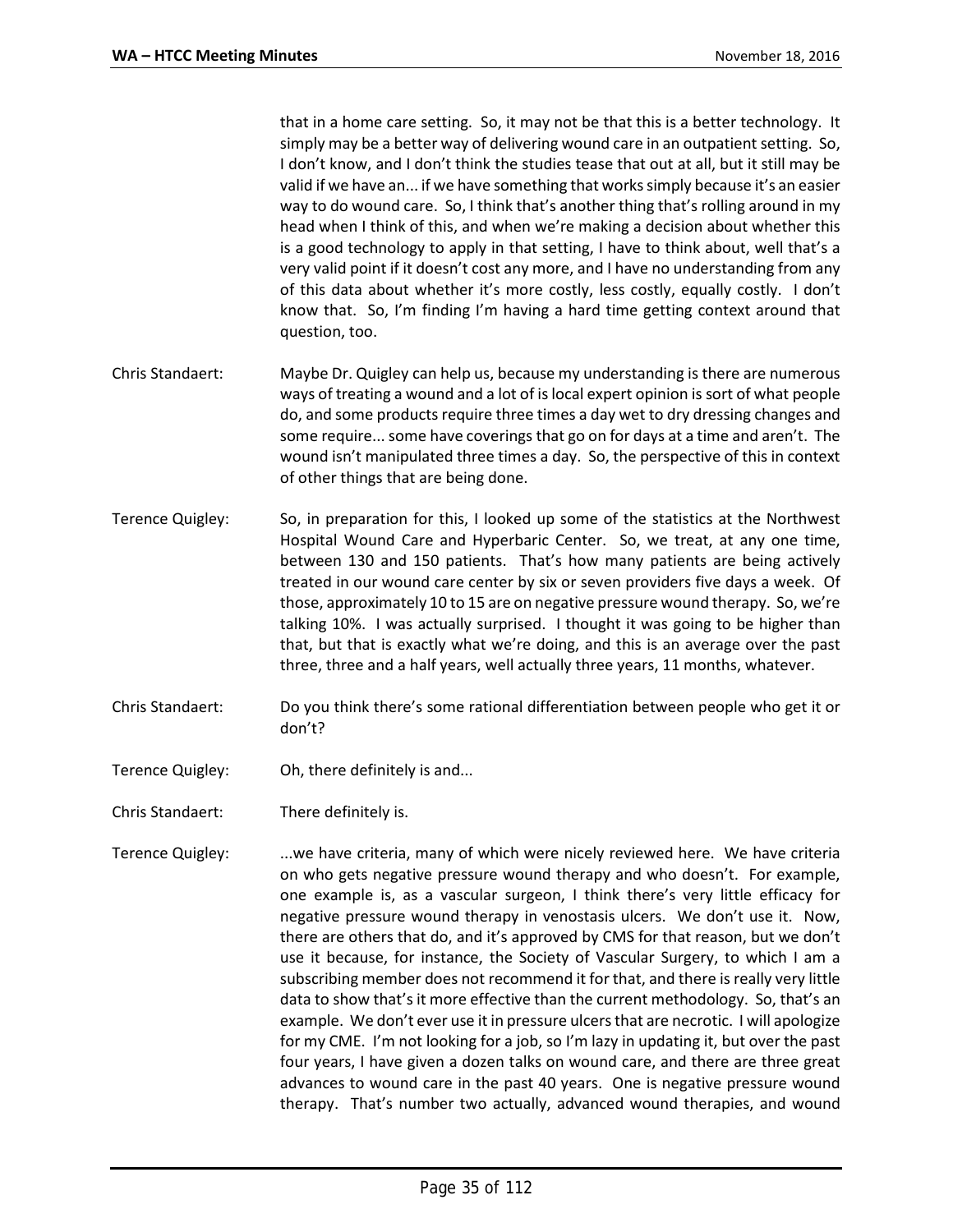care centers. That's one of the great advantages. All these patients were treated in individual offices. They were good doctors. They tried hard, but it's very high maintenance to treat wounds. Wound care centers provide a focused expertise on wounds and part of our focus is negative pressure wound therapy. It's been a tremendous advantage. That's got to be appropriately applied, as everybody at this table recognizes.

Gregory Brown: What was three?

Terence Quigley: Advanced therapies, like skin substitutes and such.

- Gregory Brown: I didn't hear hyperbaric oxygen.
- Terence Quigley: Well, hyperbaric therapy has been around, since 1650. Hyperbaric oxygen was discovered, obviously it was there in the 1700s, I believe, and then hyperbaric oxygen therapy didn't come about until the 1800s. So, it's been around for a long... so when I said last 30 to 40 years, I can't include that. It's been a long time.
- Gregory Brown: So, I, if I may address, Seth's question. As someone that treats inpatients with this technology, I think it is a completely different patient group. So, I do not think there's any applicability of how a patient with an open fracture is treated with a negative pressure wound therapy compared to someone with a chronic diabetic foot ulcer. So, I think that looking for that information doesn't help us answer this question. The thing that I did treat, not as much in this practice, but my previous practice, was I did a number of amputations and my concern, and I think this is where the state is coming from is putting this on for up to five years, it's just an effective treatment and things like doing a toe amputation instead of a definitive treatment of possibly a below-knee amputation, because it's a dysvascular foot. You happen to have an ulcer on one toe, but the rest of the foot is just vascular. You're just waiting for a different ulcer. So, the hyperbaric oxygen, the negative pressure wound therapy on some of these things, if there's a vascular problem you can fix with vascular surgery or revascularization, great. If there's not, I'm not sure that all the money being spent on diabetic wound care really changes the ultimate outcome, and that's why I was asking about new ulcers or reopening of an ulcer or ultimately leading to an amputation. So, I'm also concerned with things like osteomyelitis as a contraindication, now we need to get MRIs on every one of these ulcers to make sure there's no osteo underneath it before we can use it. So, suddenly, we're ordering all these additional studies that don't change that.
- Terence Quigley: I'm going to correct that a little.

Gregory Brown: OK.

Terence Quigley: It's untreated osteomyelitis.

Gregory Brown: OK.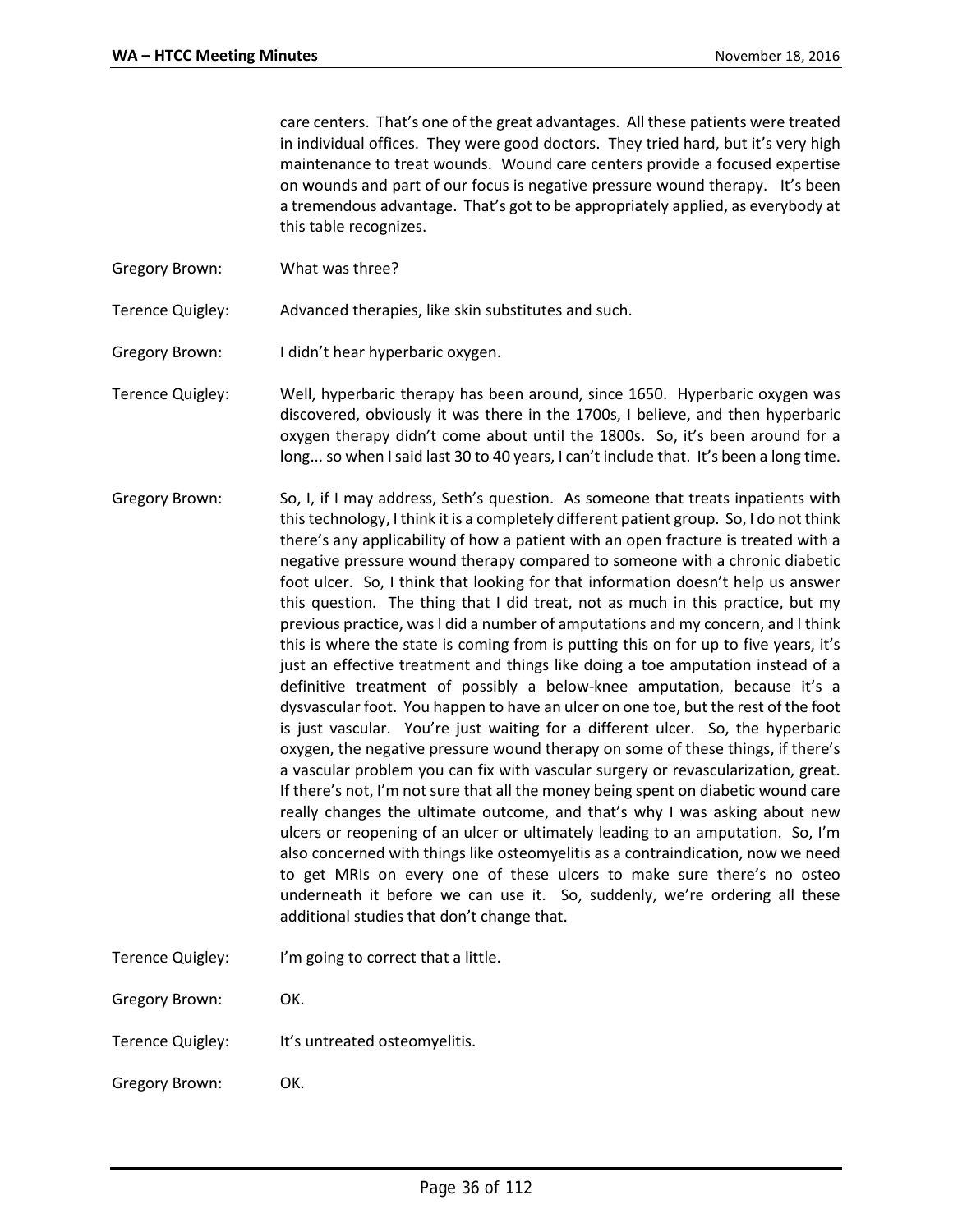- Terence Quigley: So, osteomyelitis is being treated actively with intravenous antibiotics, negative pressure wound therapy is not contraindicated. It's untreated osteomyelitis. I think if you ask the Hayes group, they will tell you that that's what the data says.
- Chris Standaert: Carson?
- Carson Odegard: Well, Greg and Seth kind of answered one of the questions, but the question I have is, there was a concern about... was it Joann said about agency recommendations being so long. I'm just wondering in looking at that and listening to this discussion whether we need to direct the conversation towards limitations and recommendations than individual wounds, because it seems that the data shows a lot of the mixed popu-, you know, mixed wound population as being [crosstalk].
- Chris Standaert: If you go to the... so, you can look at the... I looked at the agency [inaudible], too. We have to use the data to get there, right, and I personally have a bit of a leap from what I read to what is there and how I would draw the circle so well, and we can think about this a couple ways. You could view this in totality and say for all sort of nonhealing wounds, or you could break it up and you could talk about a diabetic foot ulcer. You could talk about a pressure ulcer. You could talk about an open surgical wound. You could pick out the individual wounds. We do seem to have varying degrees of data on those. When I looked at it, I have trouble with the Blume study, obviously, although that was diabetic foot ulcers, so, plantar dorsal ulcers. The one from Armstrong really was... that was for people who had... diabetics who had an amputation transmetatarsal or distal that didn't heal after the amputation, which brings us to the question of dysvascular. Maybe some of those people, frankly, should have had a different amputation, but that was a very focused study on that population. It's a very distinct population. That's not an ulcer in the heel. That's not an ulcer elsewhere in the leg, and the Yao study was a retrospective cohort and you look at the groups they had, they weren't very equivalent, in terms of disease prevalence or location of wound, and they just weren't... it was a [inaudible]. So, how... we have to start... we have to start drawing lines if we get into that section, and I think we have to consider, do we have data to help us draw lines about distinct wound types, or do we have particular clinical concerns that would make us lean more one way, more the other, or can we approach them as a whole, depending on what we see? What do you think, Joann?
- Joann Elmore: Well, a few comments. First, I've heard, and I think appropriately so, is some committee members asking did we miss evidence from the inpatient side that would be clinically relevant to our discussion in the outpatient potentially, and I quickly looked at the Cochran reviews and their search strategy, and they did not seem to specify or eliminate inpatient versus outpatient. I know that our evidence vendor based their search and their articles on Cochran. So, hopefully, we did not miss any, but when we ultimately come up with our decision, we have an open time period in which the vendor and the public can educate us before we do the final vote if there is anything that we missed. So, my suspicion is that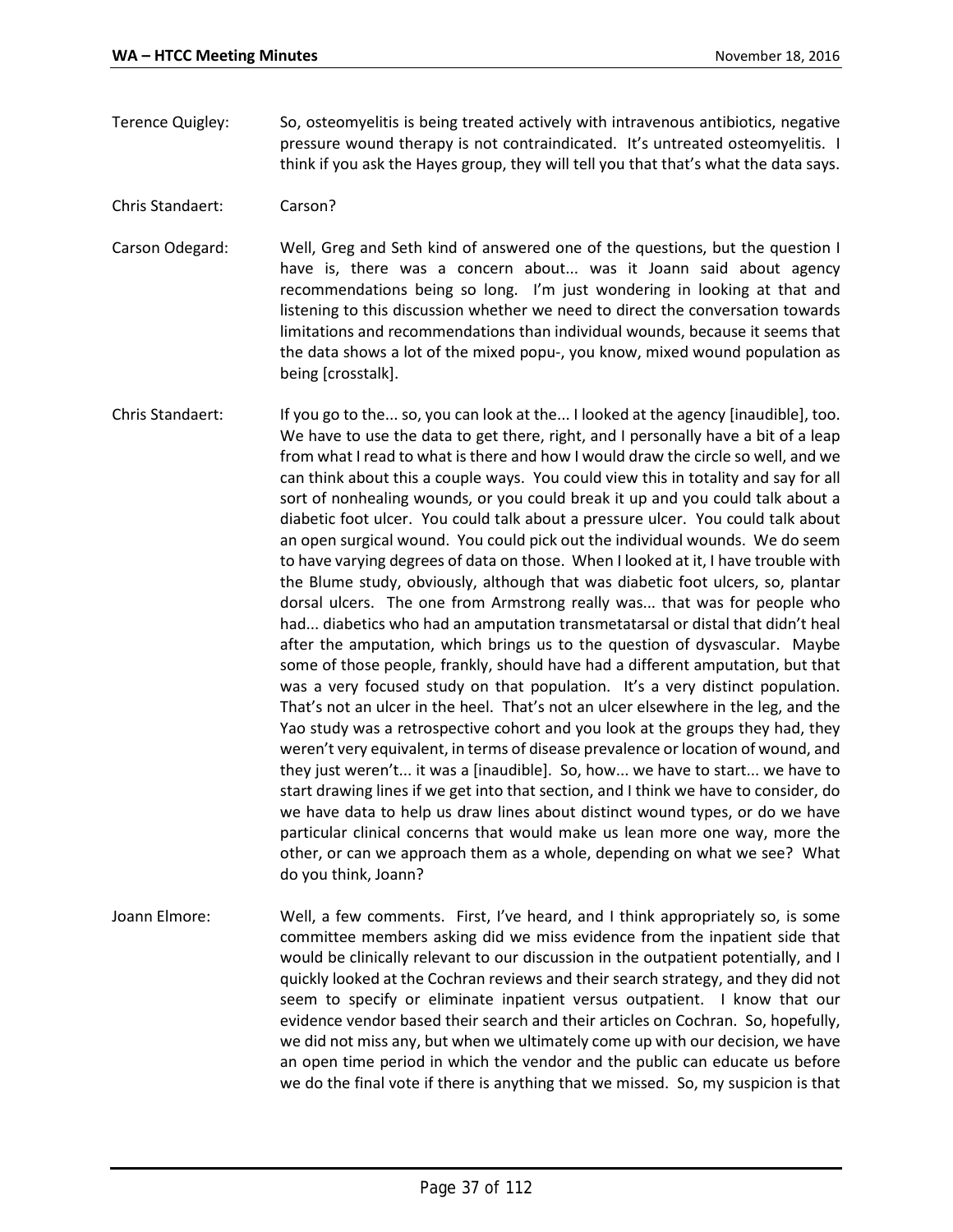we didn't, but I wanted to say that we will have time to see if there is anything we missed that can be brought to our attention.

- Chris Standaert: Well, I mean, the public has had access to the document for quite some time to bring evidence to our attention if it's not there.
- Joann Elmore: Right. I don't think we missed anything. I don't think...
- Chris Standaert: So, uh...
- Joann Elmore: ...we did.
- Chris Standaert: ...you know, us making a decision saying, well, and we'll see if somebody else has something else for us is not the way to do this. We need to...
- Joann Elmore: Well, no. I'm just saying that there will be that opportunity...
- Chris Standaert: There, there...
- Joann Elmore: ...yeah.
- Chris Standaert: ...always is.
- Joann Elmore: Yeah, OK.
- Chris Standaert: There always is and again, so our key question and our PICO, we're limited to outpatient therapy. So, the distinctions of outpatient therapy would be, you probably had a different wound. You're probably a different population, and you have an entirely different delivery mechanism, right? This isn't done by a wound nurse who's rounding in the hospital every day looking at the wound. It's done by somebody at home.
- Joann Elmore: Right.
- Chris Standaert: It's entirely different. So, I would argue they're probably very...
- Joann Elmore: OK. Well, I was just...
- Chris Standaert: ...different patient populations.
- Joann Elmore: ...basically I was trying to say that I don't think we've missed anything. That was kind of...
- Chris Standaert: Right.
- Joann Elmore: ...the way I was going. So...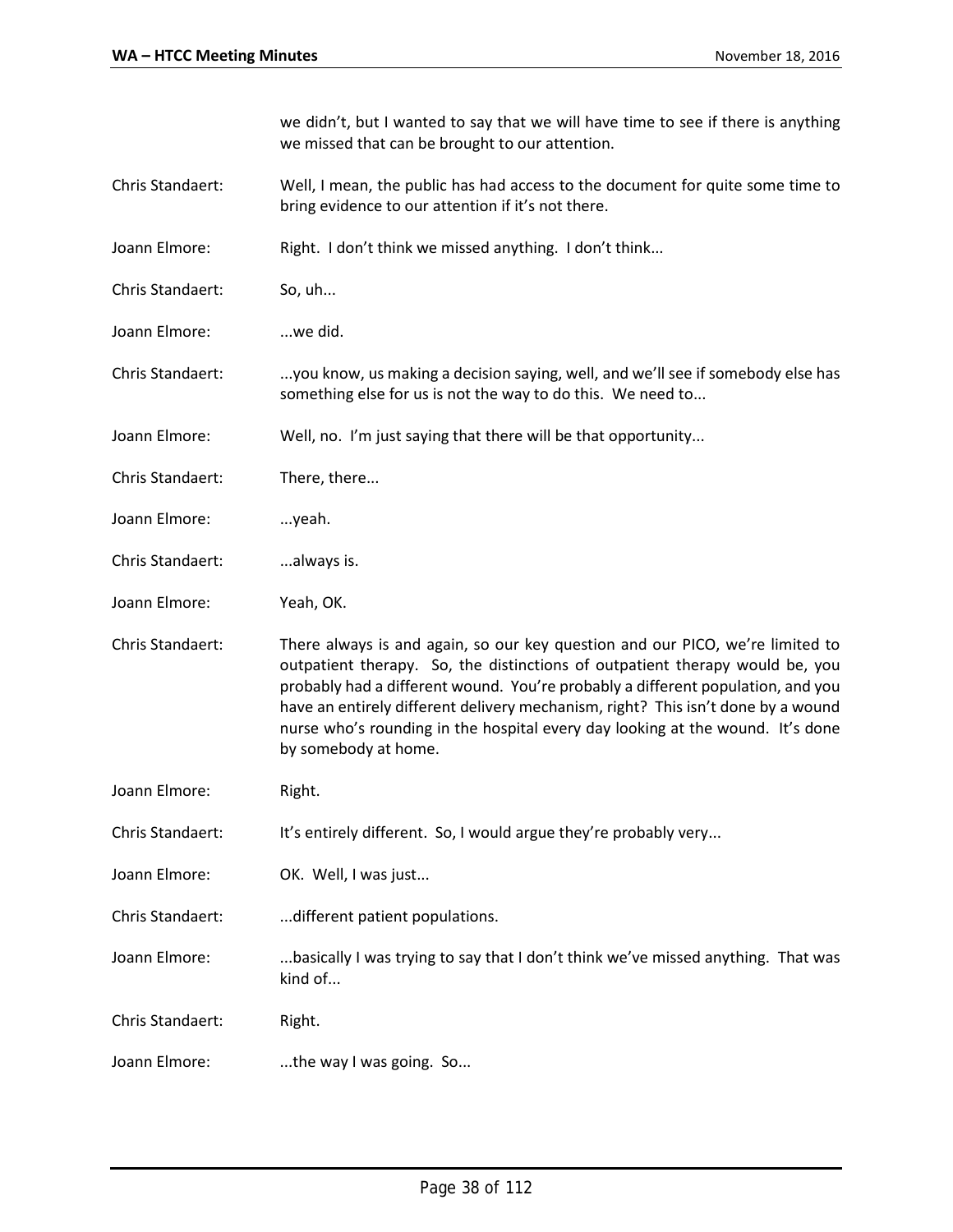Chris Standaert: I do agree with Seth's concern that there may be data in there that would tell us the fundamental viability of the biological process occurring here that we just don't have, again, good, bad, or indifferent, and we can't bring them in anecdotally, because that just...

Joann Elmore: ...OK. Alright. Let's go on. So, my second point is to state the obvious, as a clinician, I'm an internist. I take care of these patients. These are challenging to treat. My heart goes out to the patients and their families. So, I do wish that we had appropriate treatment for them that was evidence based. It is helpful to me, I do appreciate the anecdotes, but we're supposed to be evidence based. So, therefore, with my second hat as an epidemiologist, I have to step back and say why couldn't they do a randomized placebo controlled trial or at least blinded assessment of the wound closure and time to wound closure? Why not? To me, that would have been a much higher quality of evidence. With that in mind to summarize kind of what I have heard of the evidence, there does seem to be some supportive evidence among diabetics. It is low quality. It has potential for bias, but that to me seemed the strongest of the existing data, which are low quality. It seemed that for the many other potential clinical scenarios, I didn't see a lot of positive strong evidence. For our other outcomes, I was disappointed that we didn't have outcomes such as the patient's perception of this, because that's important, and the family. When I discharge patients, sometimes it is easier to know that something is going to stay on for two to three days, and there are certain patients that that's beneficial. We did have some studies on pain, quality of life, return to work, no significant difference. For the other key questions, so for key question one, maybe something on diabetes, I was disappointed. I didn't see anything on the other specific clinical diseases, and so I would... I'm asking the group to help me if you think that there is adequate evidence in the other disease entities. For key question two on safety, I was disappointed and feel that we don't know enough about safety. For key question three, it's inadequate, we don't know about specific patient characteristics, and key question four on costs, that is reliant upon an adequate evidence base, which I didn't see. So, I think that is, as usual, sort of the uncertain. So, I guess I would hope that the group would tell me your thoughts on specifically in the diabetic patient, whether you think it fits the bar, and then all the other diseases that we tried to review.

- Seth Schwartz: Can I just make a quick comment about safety? I was struck by how little safety data there was, which, and it's always difficult to say that evidence of absence or absence of evidence, you know? Is it because it's not happening? So, I've not been impressed with their being a significant risk to this technology. I didn't see that. That's actually, Dr. Quigley, I would ask your opinion, if you have any sense of what the real risk is of using this technology.
- Terence Quigley: I think the real risk is very low. I mean, one of the contraindications is, you don't put this device, or use negative pressure wound therapy in patients who have exposed blood vessels. So, one of the risks is bleeding. You don't do that, and if you do that, it's not the therapy that's failing, it's the medical judgment that's failing, and you have to separate that. My experience with bleeding in patients who are on Coumadin or Plavix or other antiplatelet, anticoagulants, is that the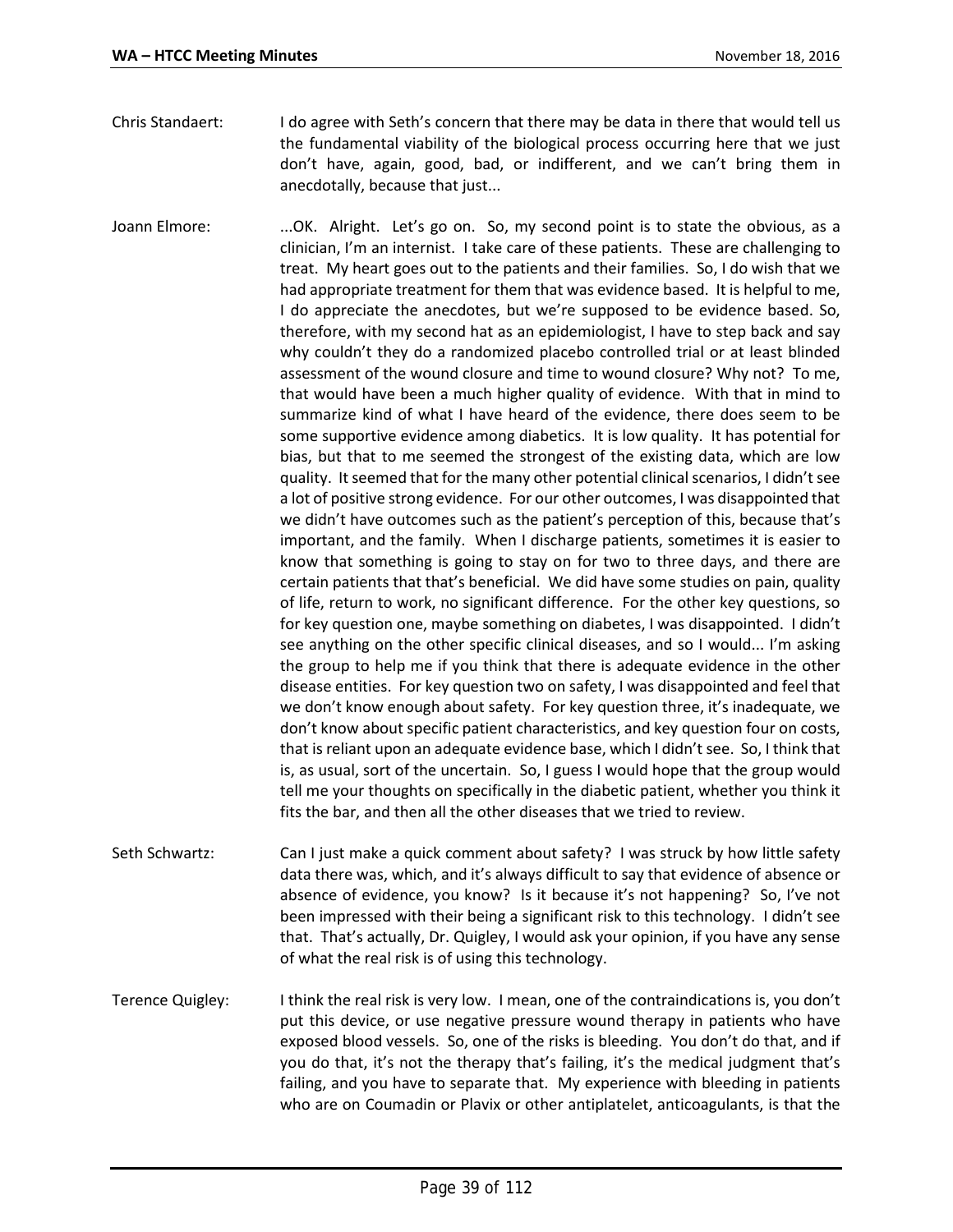bleeding that occurs clogs up the device and it just doesn't work. So, we don't use it in patients who have a risk of bleeding, because it doesn't work. You're sucking on a big blood clot in a foam. So, again, it's the people who are using it that drive this more than the therapy itself, and if you have people who are familiar with the therapy and are using it appropriately, paying attention to the contraindications, which are well known and well described, the therapy is very effective and extremely safe, extremely safe.

Chris Standaert: Well, I mean, the FDA report from 2011 says since 2007 they have a report of 12 deaths and 174 injuries from 2007 to 2011.

- Terence Quigley: What did those people...
- Chris Standaert: So...
- Terence Quigley: ...die, I don't know. The injuries, we see injury from this all the time, and the injury is kind of maceration of tissue in the immediate periwound area, and that is usually due to the fact that the wounds are very, very wet. We're trying to fix that, and negative pressure wound therapy is a great way to fix a wet wound. Are you going to get some collateral damage, i.e. a little maceration of the tissue right around it? Yes, you are. Is that technically an injury? Yes, it is. From a riskbenefit ratio, I would continue the negative pressure wound therapy in the face of that 'injury.'
- Chris Standaert: ...[inaudible] seems to be the, it says bleeding is the cause of most serious adverse events.
- Terence Quigley: And if you put this thing on a blood vessel that opens up, that patient will get all of their blood sucked into a canister. That is a contraindication to the use of the therapy.
- Chris Standaert: What do you think? I want to hear from all corners?
- Chris Hearne: I tend to agree with you that the evidence seems strongest for, at least for key question number one, seems strongest for diabetic foot ulcers, but just looking at the key articles, in my mind, I sort of, I'm glad we had that discussion about the Blume article, because I didn't quite realize that, that they had called it an advertisement. In my mind, this is... if I'm looking at this correctly, that's the main randomized control trial for diabetic foot ulcers, and we only have one other one that's very small and nonsignificant. So, without this sort of bolstering that evidence, it's really hard to... initially, my thought had been yes, that it seems like there is some evidence for diabetic foot ulcers, but then if you take away, sort of set that Blume article aside, it's very hard to say that.
- Chris Standaert: What do you think, Laurie?

Laurie Mischley: I agree with the limitations in the published data that we're looking at. I think everything that has been said, I'm on board with. I tend to weight the clinicians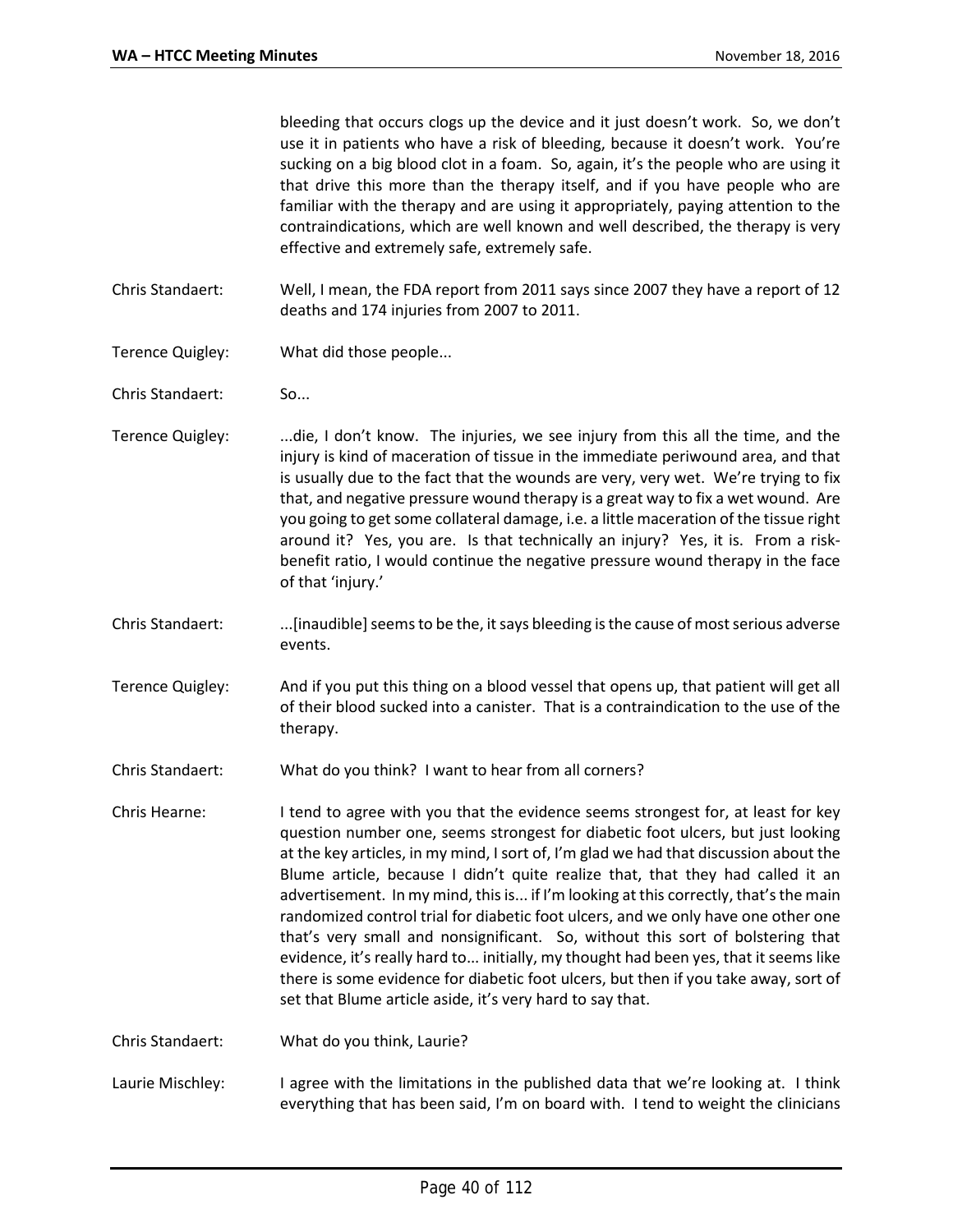anecdotal responses a little more heavily, just in terms of hearing that there isn't a huge risk to the intervention and I think, as a clinical trialist knowing how difficult it is to get funding from non-invested parties, you know? It is the paucity of data is not necessarily an absence of good data. I mean, it's just really hard to get studies done, to get studies funded, and the limit... the absence of data shouldn't necessarily count against the intervention. So, our charge is evidencebased medicine, and while I appreciate the hierarchy of evidence-based therapies, I do tend to hear the clinicians who use the therapies saying that they're advocating for it, and I'm thinking, really in terms of putting the patient first, making... I can't come up with really good reasons to not make the option available if the experienced clinician deems it's a good option. I see it... I'm trying to flip it the other direction and I'm asking... there's not a safety concern that I find that makes me want to... that gets my alarm bells up. So, I think I'm weighting the clinician's anecdotal experiences as evidence more than I hear around the room.

- Chris Standaert: There is a, you know, you have to think through yourself. Is the onus on the technology to prove that it works before it's applied without the assumption that it is... if you assume it's helpful before you assess it, you don't really get anywhere. So, does the evidence prove... does the technology prove itself or does it not prove itself, or does it... which goes first, you know? Or do you have to prove that it does not work or do you have to prove that it does work, you know, and how you weigh that and what your other options may be for treatment and what happens in the continuum of care without it in various settings, but all the things we've seen work are not necessarily good for people, right? So, it's not that more is always better. That's the tension in doing this.
- Gregory Brown: So, my question is, does this change the natural history of a diabetic foot ulcer, and my other question from what Dr. Quigley brought up is, is the bigger issue here where it's used. So, use of a negative pressure wound dressing in a wound clinic sounds like it may have a very different outcome than by a physician in their own office, you know, doing that. So, and the fact that in their clinic they use it only on 10% of the patients. So, it's got to go into nutrition. It's got to go into their glycemic control. It's got to go into their, if it's dysvascular, can it be revascularized? I mean, there's so many other issues to say that this technology is what's healing the wound, to me, is not looking at the whole picture.
- Chris Standaert: Lack of long-term data I find problematic, right? So, just seeing a wound closed, you know? Wounds can epithelialize over, but that doesn't mean the wound is actually healed, right, or it's resolved? Is it going to stay that way? Is it going to recur, and the glaring absence of what happens a year later? What happened to these wounds? What happened to these patients? What happened to these limbs? Did they get... what happened? I would love to know, because I don't... that's the whole... the whole intention of healing a wound is it's a long-term deal. This is a long... this is a four-quarter game, right? This is long-term. You want the wound to close, but it has to stay that way and stay healthy, and the osteo has to go... has to not be there, and you need vascularity to keep the limb viable. Otherwise, you're sort of spinning your wheels a bit. I don't see that anywhere.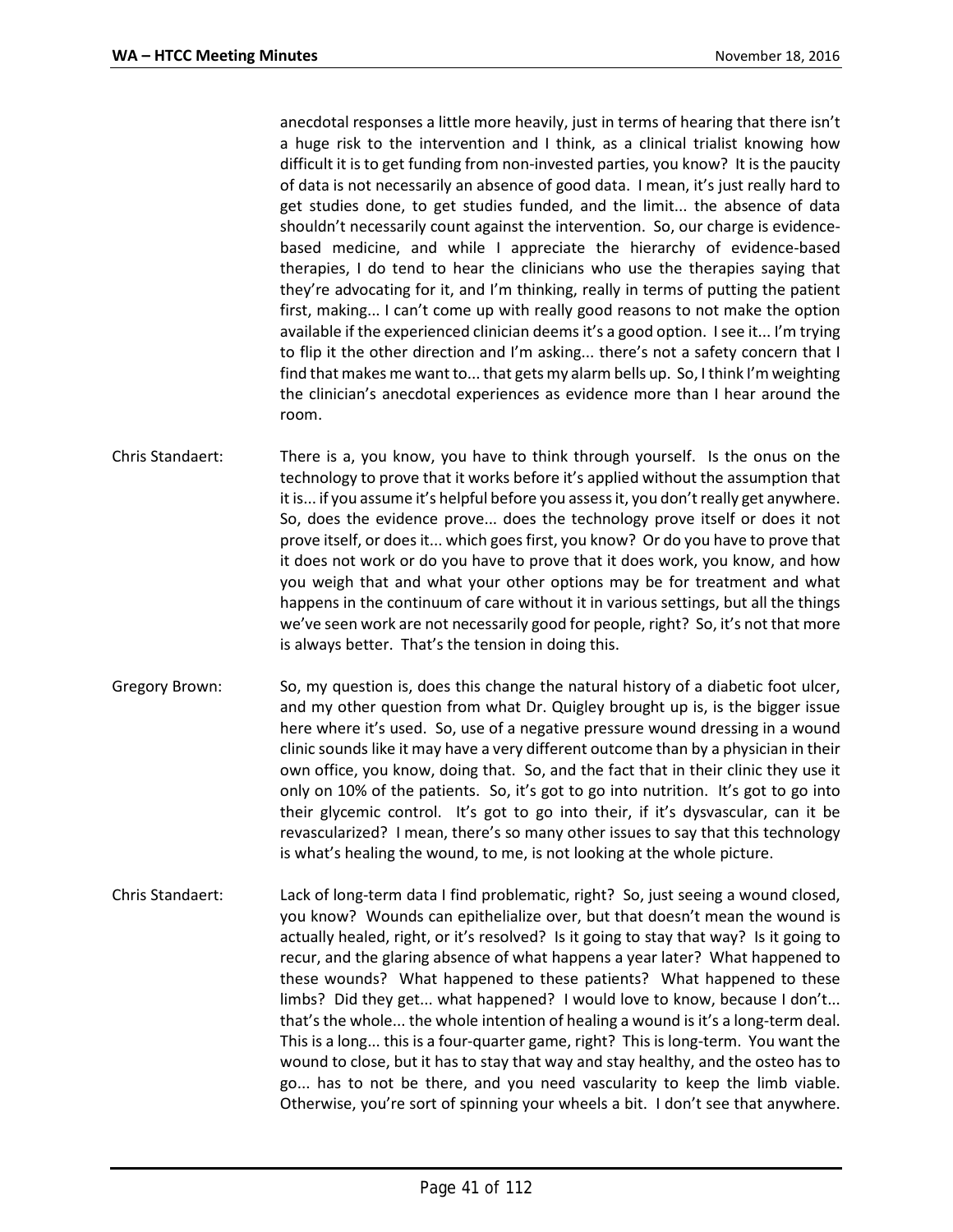I don't see it one way or the other. I don't see that it does or doesn't. I just don't... they're not... the one patient, the Blume study said we'll follow them for three to nine months, but they didn't report it. Yeah, Carson?

- Carson Odegard: You know, we didn't see that in the state data either, and, you know, that was my question. When we look at, you know, the individual... look at the 10% that was stated of inpatient care, I'd like to see from the State what percent the State pays for these things in the greater scheme of wound care, and if it's 10%...
- Chris Standaert: Do you guys have any idea what percentage of patients with a chronic wound being treated through home care or treated with negative pressure wound therapy? Do you have any idea? That's a great question.

Male: Good question. We don't know.

- Joann Elmore: I'd like to ask the vendor a question. Sometimes, we add qualifiers to our recommendations, and I've heard repeatedly the importance of experienced wound care centers, experienced clinicians, but yet do we have evidence to guide that. It makes a lot of sense practically, clinically, and I was trying to look through Blume article, etc., to see, you know, were these clinics in which the patients who were enrolled in these low-quality studies, were at least the clinics experience wound care clinics, and I couldn't really find that to guide me.
- Candi Wines: With respect to the Blume study specifically, it was a multicenter study, 37 diabetic and wound care clinics. So, presumably those are specialized clinics. Some of the other studies also mentioned outpatient care in specialized clinics that came to outpatient clinics for their wound care. Does that answer your question?
- Chris Standaert: This gets tricky for us. So, the setting issue on... so equal access to all people in the state is really tricky, right? I'm not sure you can get to the same quality of wound care clinic from the middle of the state. They may, or may not. Maybe they do.
- Kevin Walsh: Let me answer that for you.

Chris Standaert: That's why we have cross-state representation.

- Kevin Walsh: Yakima had a wound care center.
- Chris Standaert: That's past tense.
- Kevin Walsh: It's closed. So, I'm in Ellensburg.
- Chris Standaert: Mm-hmm.
- Kevin Walsh: So, I'm... the question I'm asking myself is, so my patients are not going to have access to a wound care center. So...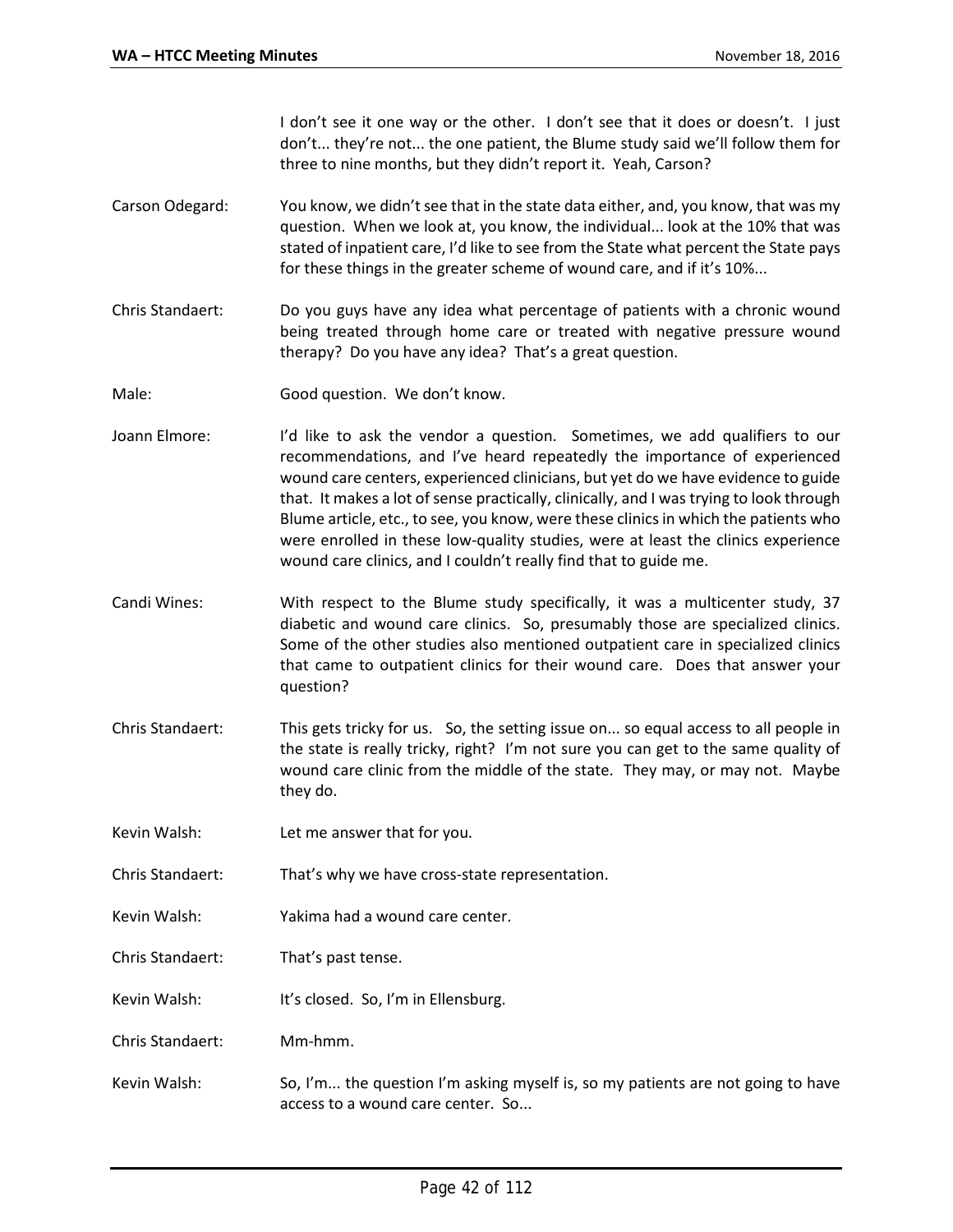## Chris Standaert: Right.

Kevin Walsh: ...I'm going to generalize myself to be, you know, the dweeb primary care doctor in East sagebrush, Washington. So, you're... we're making a decision... everybody's talking about wound care centers and about inpatient therapy. So, let's erase all that from the equation, because that's not what we're talking about. There's basically no evidence here that I see presented that's applicable to the question I'm trying to answer for myself, which is, when you turn this loose, because we're going to approve it... so, when you turn this loose and I can use it, and I'm seeing a patient with an ulcer that's not improving, and I have the possibility of using this technology, guess what? I'm going to use the technology, because maybe it will help, and I don't know... I don't have access to other modalities or specialists to help me with that care. So, I'm assuming that we're going to approve this with conditions. So, I'm looking through here trying to understand the conditions that the State has recommended make common sense to me, but I don't see them based on any evidence. So, I'm not sure how we're going to generate, from the literature that we have, I don't see how we're going to generate conditions that are going to help me out there understand when to use this, when not to use it, and what... when it's not working anymore, and when to continue on with it. So, it's... I'm very perplexed, because I don't see, at the end of this, much help.

Chris Standaert: I just want to finish my statement on the setting issue, because it comes up a lot, and we have newer people here. So, one, we can't control setting. There isn't equal access to settings around the State. If there is some governing body that certifies and identifies and deems certain settings as a specialty or areas of expertise or whatever, which there are in some that are nationally and internationally recognized. We've used that before as a criteria. That usually pops up in our studies that they've used those studies. They use those centers with that governing or certifying body to define it. Then, we have some ground to do that. If we don't have that, we have no... we have no way to do this. We can't insure access, and even if the article says they are wound care centers, what does that mean, right? So, how... is there a definition for that? Is there a certifying body? Is there some national standard or international standard being used so we know that one center is another center isn't just I don't know what that means. So, in those... in that setting for us to then address setting in our terms is really sort of a very slippery slope into nowhere, because if we can't go there we shouldn't go there, I think, and issues of research and things being done under research protocol, under a study protocol are implicit in anything we say is not covered. The State can always choose to cover something under research protocol. So, we never have to specify that. That is always an option for them, even if we say no to everything, that is always an option. So, they can they approach them and say I want to study it, can I use it, and they can decide whether it's good enough to use it or not. So, you can take that off your head a little bit.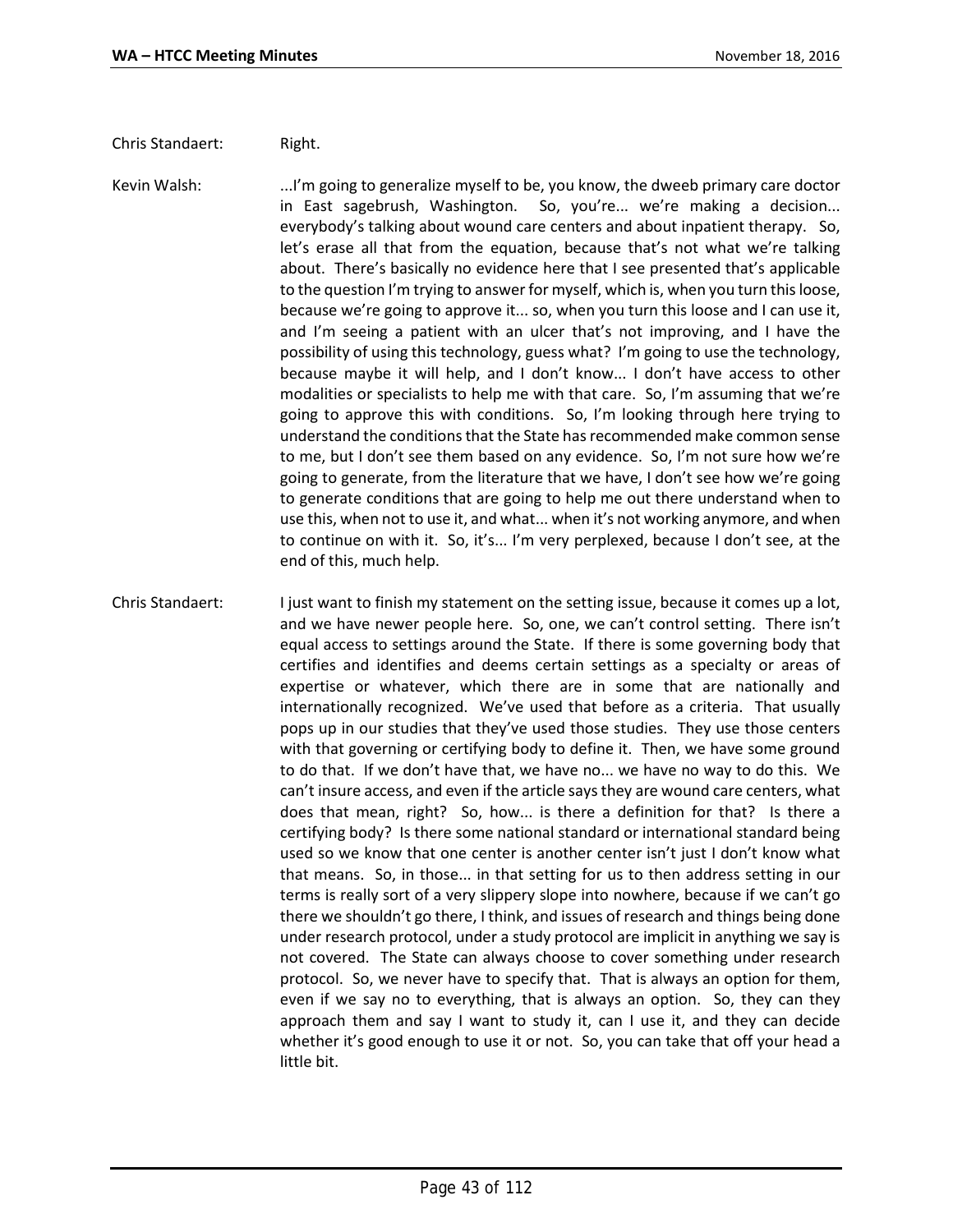- Terence Quigley: I can answer the one question about certifying wound care centers. The answer is no. If you wanted to go out next week and open the standard wound care center, you could do so without any objection from anybody. You're labeling your practice and how you label your practice, facial plastic surgery, wound care center, vascular surgery, that's your business. Nobody can tell you you can't do that.
- Seth Schwartz: So, I think there's two ways we've gone about this. One is to use this concept of certification, you know? Is it something that demonstrates the quality of the place. The second way to look at this is, what are the key elements of what a wound center does and call those out as far as conditions. I'm kind of on board with Carson. While I'm frustrated with the low level of evidence, I think I'm having a hard time thinking we're not going to approve this at all, because I think there's some evidence to suggest it's effective in at least some circumstances. I think it's clearly not effective for these really prolonged wounds. So, one of my... I would have the question for the evidence vendor in a second, which is, what's the generalized duration if that's in any of the data, of the maximum length over which this was thought to be effective. Like, in other words, are the end points of some of these studies two months or three months or one month or whatever that is, because I think that's important, because that may be one of the criteria we think about. I think also, as far as categorizing what we're trying to see is, we want to know if it's effective in an individualized patient. So, I think we would want to limit the use of this technology for patients in whom it's effective. In other words, if they do a month and it needs to be reassessed and if it's not having any effect, then it shouldn't be prolonged. So, I think there are some criteria that are common sense, but we may be able to link at least loosely to the existing research to come up with those criteria. So, again, I would turn that over to the evidence vendor. As far as... we've talked about the follow-up issue, but I mean, more in terms of what the... how the assessments were done and at what time points, and was there some endpoint at which they were either kicked out of the study or it was deemed ineffective or anything like that.
- Candi Wines: Well, the Blume study keeps coming up. So, they defined a period of active treatment phase as 112 days, but one thing they report in the paper that the duration of therapy for negative pressure wound therapy was 63.6 +/- 36.57 days compared to 78.1 +/- 3.29 days for the comparison group. So, they had an active treatment phase defined for the purposes of the protocol and then.
- Chris Standaert: Again, they discontinued 43 patients from that arm, 8 self, 11 withdrawal, 5 ineffective treatment, and a number of adverse events. So, yes, that's the numbers they gave, but this is the whole problem with the study, right, and to base things on this is really tricky, because that might be the average length, but what happened to these people who were taken out by the investigator, because they weren't healing, and they would have been taking two years to heal, and that would have skewed their numbers? I don't know.
- Kevin Walsh: They weren't taken out because the results were favorable.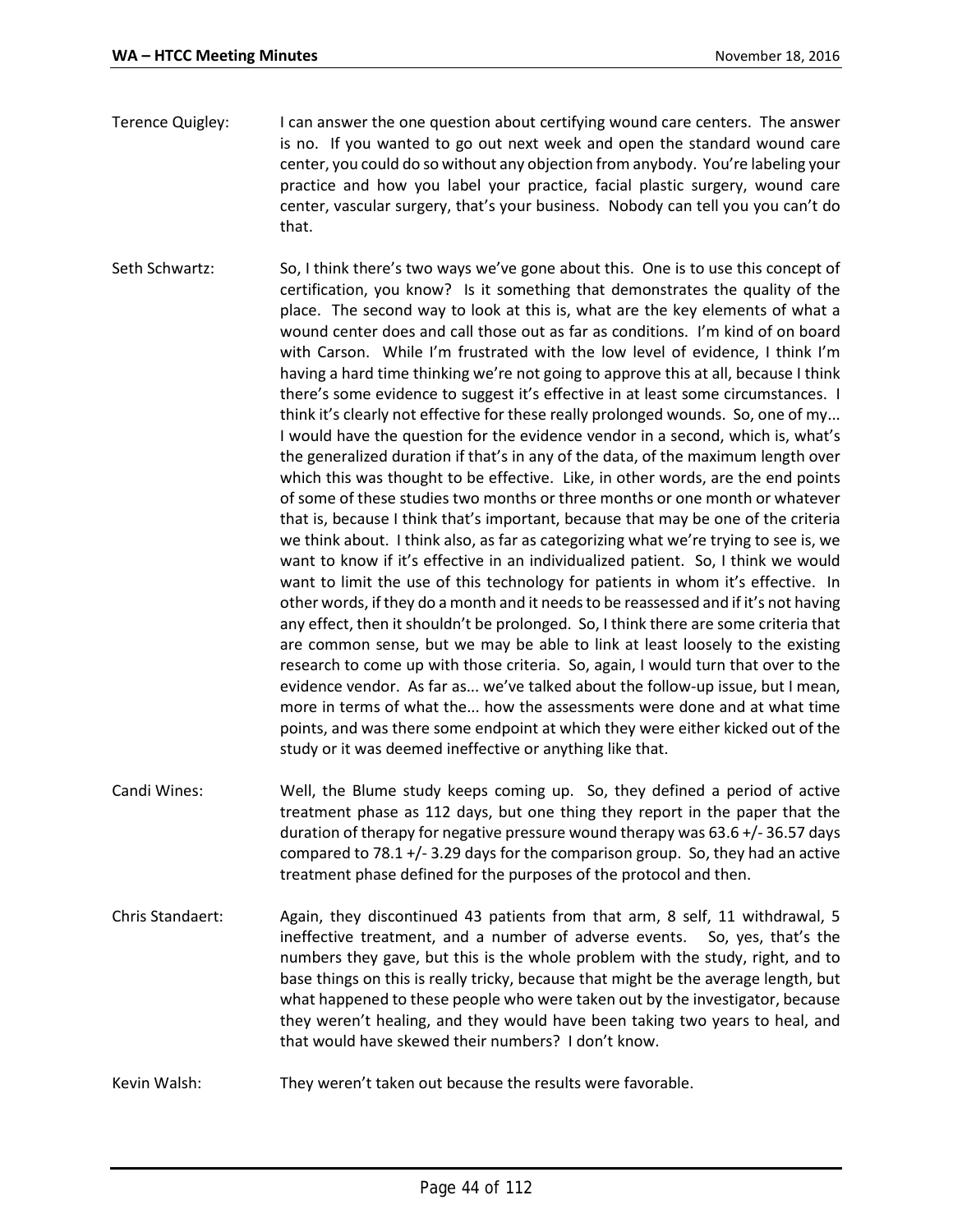- Chris Standaert: They weren't taken out because they healed, no. That would be a safe assumption, I would think, but we don't know.
- Terence Quigley: Actually, that's not true. We have people who are healing rapidly with a wound vac, and we discontinue the vac, because it's clear they're healing. We've accomplished what we wanted to accomplish, and now we revert back to standard, damp wound care for the completion of epithelization. You know, all wounds are going to get a certain size where the wound vac you can't make it work, 'cuz it won't fit. So, all our patients are discontinued before the wound heals. All of them.
- Chris Standaert: No. He wasn't saying that they don't discontinue the device once it heals. He's saying, if the patient healed, they probably wouldn't be in the numbers who were discontinued by... they probably would be in the final results.
- Kevin Walsh: They would be calling that a win.
- Chris Standaert: A treatment success, yes, but we don't know.
- Male: A question for you, Dr. Quigley. In your experience, if somebody does not see benefit within the first month of negative pressure wound therapy, are they likely to go onto see benefit in month two or three, or can you say after one month of no benefit, you know, this is not going to work?
- Terence Quigley: That's a very good question. At our wound care center, every single patient in active therapy is reviewed every four weeks, so, at 4, 8, 12, and 16. If at four weeks, there is no benefit, hyperbaric oxygen therapy is stopped. Wound care... negative pressure wound therapy is stopped. Whatever we're doing is stopped, and we have to say, as I pointed out earlier, not using insanity but idiocy, if what we're doing is not working, we have to change what we're doing. We use four weeks. Four weeks is what we use, and we do it... and then after the next four weeks, at 8 weeks, we're looking at it again saying, is it working? Is it not working, and we may change again. So, four weeks is what we use. I don't know if there's any... there's certainly no literature data to hammer that home, but that's what we use.
- Chris Standaert: This goes back to Kevin's question. If you're in practice, and you have a diabetic, and they live 100 miles from your office in the middle of farm country, and they have a wound, and you give them a treatment of some sort, you bring them... you have to bring them... you obviously have to bring them back, but this idea of how long you go. Let's hope you don't wind up with this for five years. They're clearly not healing if they have it for five years, right? So, nobody's assessing that they're getting better, and how you define better and, you know? That becomes a tricky question for that practitioner, and then if... so one approach that you're familiar with doesn't work and you have to switch, I suspect most people when they see something isn't working eventually will switch it, but they have to have other choices to switch to that they think might work then, or they wind up sending them, saying, you need to go to the wound center at wherever this is, assuming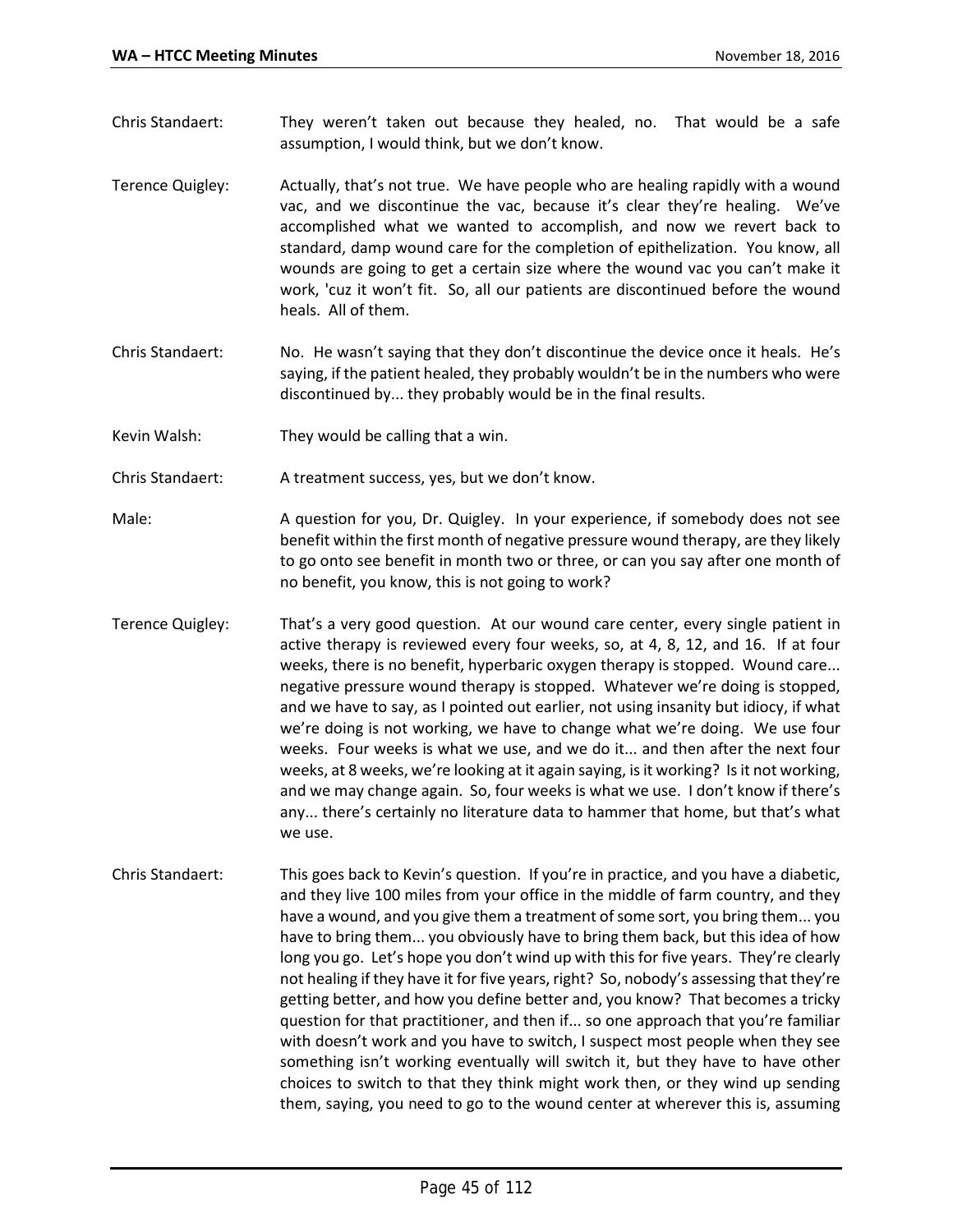there's tertiary expertise there, which, as you pointed out, may or may not be the case actually.

- John Bramhall: You're using the term work. It seems to me you're applying success in wound healing. I'm not particularly too loose about it. If someone's got this thing on for four years, maybe it's working in the sense that it's controlling their symptoms, their weeping wound, and that's a hard thing to get at in the evidence here, but you know what I'm saying? If it's... if someone's leaving it on for four or five years, it's there for some reason, and the reason clearly isn't that the wound is healing. The reason is perhaps that it's a convenient thing to have in your pocket, something that's sucking away at the juices that otherwise smell, drip, you know what I mean? So, success isn't necessarily wound healing in some settings. You could postulate success is control of unpleasant signs and symptoms.
- Chris Standaert: That goes back to your original question about patient reported outcomes, right?

John Bramhall: Yeah. Yeah.

Chris Standaert: So, is there an impact on quality of life from the...

- John Bramhall: I mean, when you see these things, these things... they're neat. They're tidy. You know, I'm not advocating for it, but I'm just saying, they're neat and tidy. They're on... it's a little aquarium pump in your pocket, perhaps, and it's the equivalent of an indwelling catheter for pain with a delivery of agent over time that's convenient and saves you going back to the clinic, you know? There's a whole list of subjective things that could be good about this technique...
- Chris Standaert: Mm-hmm.
- John Bramhall: ...that just aren't captured and you'd have to, like I'm doing, I'm speculating.
- Chris Standaert: Somebody would have to actually study it.
- John Bramhall:: Yeah. Yeah.
- Chris Standaert: That's our... but that's our charge, right? Somebody would actually have to go get the evidence to say this is a reasonable thing to do.
- Terence Quigley: That's absolutely correct. I will tell you anecdotally the majority of patients, so I'm going to say more than 50%, do not like negative pressure wound therapy. They do not like it, and they're very happy the day we suggest it's no longer necessary, which is one of the reasons we discontinue it. It is... it's not a little canister in your pocket. It's a heavy thing. The [inaudible] devices are separate, but the devices that we use are heavy canisters. They're noisy at night. They have to be changed. You have to make sure the batteries don't wear out. They have to be plugged in. So, you have to be near a plug-in. It's annoying. I would say quality of life is much better with a non-wound vac device wound dressing.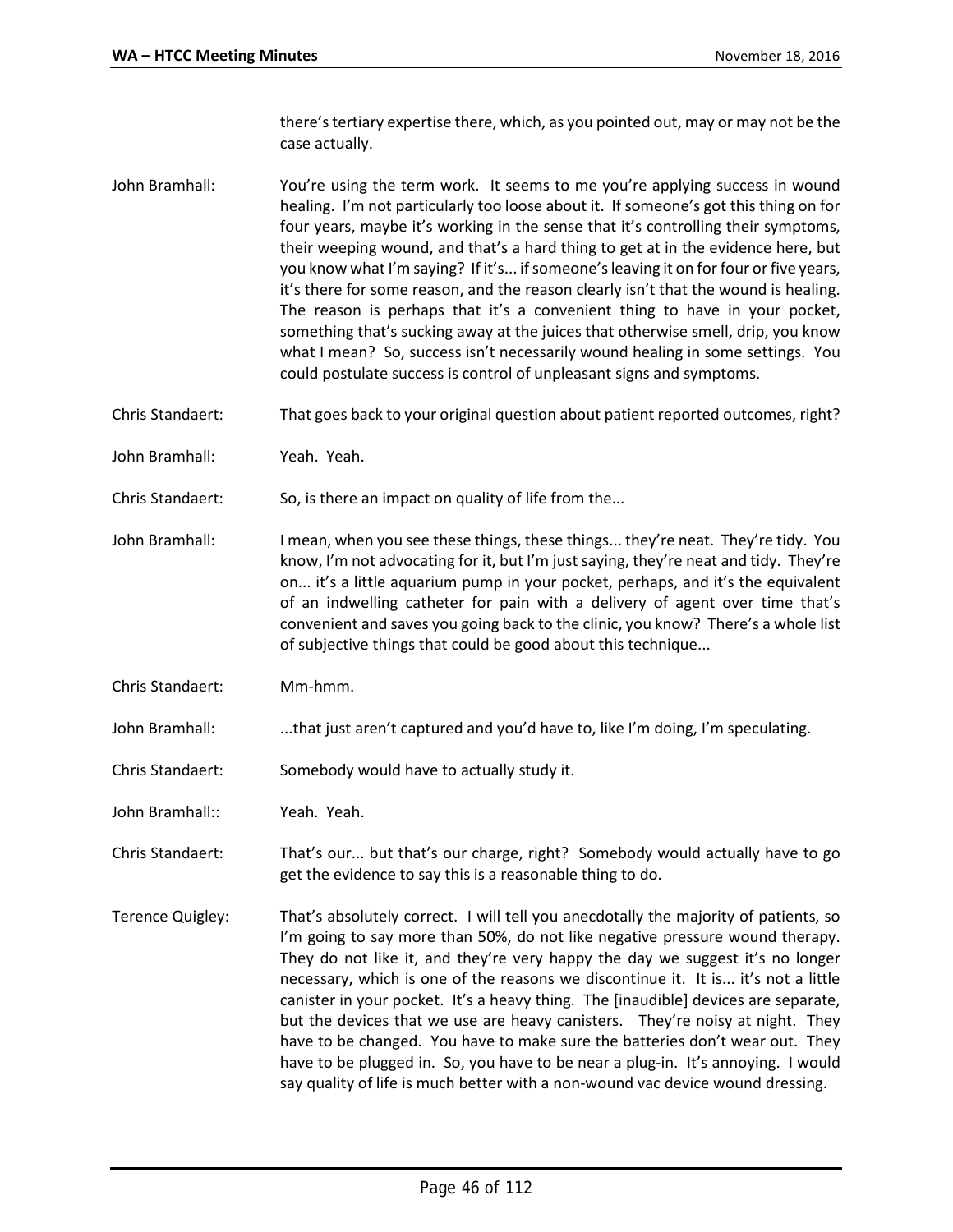- Chris Standaert: We're talking about ambulatory outpatients is who we're talking about, outpatient, not necessarily ambulatory, but outpatient, in-home setting.
- Terence Quigley: Now, there are ambulatory...
- Chris Standaert: Yeah.
- Terence Quigley: ...there are smaller devices you can put over your shoulder like a purse and carry it, but it's still annoying.
- Chris Standaert: Maybe we should move on to our tool and start helping ourselves put some boundaries around here and see if we can see some clarity in the mist here, or clear the mist and see whatever's left. So, if you go to page five of your document. So, we're going to run through this. We have modified this some for people who have been here before. We have modified this a little bit. We are going to try and use this slightly differently, and for those of you who are new here and listening, we do several things. We have safety, efficacy, and costs, and we're going to talk about all three of them. Then, we'll have a vote on sort of how we view the evidence on those three topics, safety, efficacy, and cost. Those are all nonbinding votes. Those are sort of the general gist of the committee on how they view the data here. Then, we move towards, eventually, a binding vote on coverage, coverage with conditions, or no coverage, and what I hope to get out of our first round here is just an idea of where are we going? It may become clear we go to no coverage. It may become clear the majority of the people want coverage without conditions. It may become clear that people want to talk about can we find circles to draw. That's where we're going to get to, ultimately.

So, go to page five. We're going to talk about safety first. It's on top here. So, we have a number of outcomes here, and I want to talk about the ones, if we have... some of these... with this issue of sort of, is the outcome particularly important, and then do we have data on that, right, are two separate questions. Do you think there are outcomes on which we actually have decent data for safety? Or are there high level safety issues for which we have at least limited data that makes us concerned, and this has been prepopulated. We're certainly open to other safety outcomes one might put in here.

Gregory Brown: I think we have data both from the FDA warning and from Dr. Quigley saying that bleeding and mortality are an issue if it's used over a blood vessel, and so...

Chris Standaert: Mm-hmm.

- Gregory Brown: ...it's a contraindication for use. So, I don't know how that, again, any device if it's used improperly can have safety issues. So, I mean...
- Chris Standaert: Those are high level... those are high level safety concerns.
- Gregory Brown: ...yeah.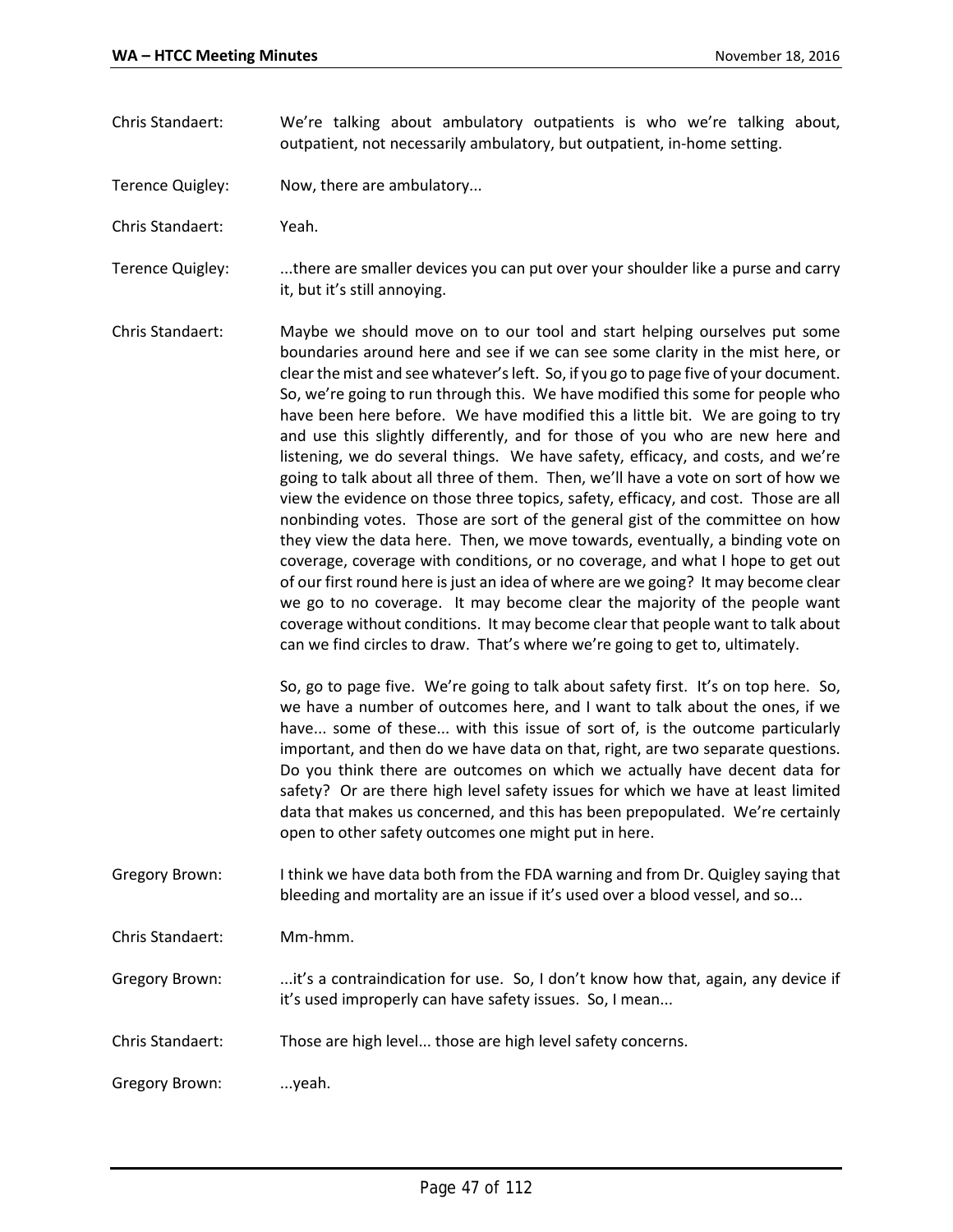Chris Standaert: Right? This is not an annoyance. This is, like...

- Gregory Brown: Well...
- Chris Standaert: ...bleeding and death, right? So, a high level of concern, but what we don't... I don't see them documented well on our studies, but I see the FDA report, which is a non... a different mechanism for identifying them. Do people see other safety areas of particular concern that they saw evidence either says this is relatively safe? This is a big concern, but I don't see it? Or that I'm pretty comfortable that this is helpful in this regard.
- Tony Yen: I think we have weak evidence that shows that it's relatively safe, but the evidence is just very weak in terms of infection, bleeding, mortality, and amputation.
- Chris Standaert: Relatively safe, but on a weak, low-level evidence basis from which to say that with some preexisting high level concerns from the FDA that are also hard for us to quantify necessarily.
- Tony Yen: Yeah, and the FDA, what the 2011 report, the concerns about bleeding, amputation, mortality, infection, etc., I'm not too sure, you know, as Dr. Quigley has also stated, I'm not too sure why these people had the adverse outcomes. Was it because of the device or because of their underlying condition? It's really hard for me to say that.
- Chris Standaert: You don't know.
- Tony Yen: You don't know.
- Chris Standaert: But are we... we don't... we're probably not confident on data, even regarding amputation or skin reaction or Emergency Room visits [crosstalk].
- Kevin Walsh: Well, as Greg pointed out, the studies don't extend long enough for you to even have any information.
- Chris Standaert: We do have important safety concerns that just are not addressed by the literature is what we have, right? So, Emergency Room visits and hospitalizations are important outcomes, but we don't have data on them confidently to take us one way or the other.
- Gregory Brown: I would have a hard time attributing any Emergency Room visit or hospitalization to the device or the technology. I mean, these are people with diabetes and significant comorbidities. So, I don't think it's the technology that's precipitating any of that.
- Chris Standaert: In the Emergency Room?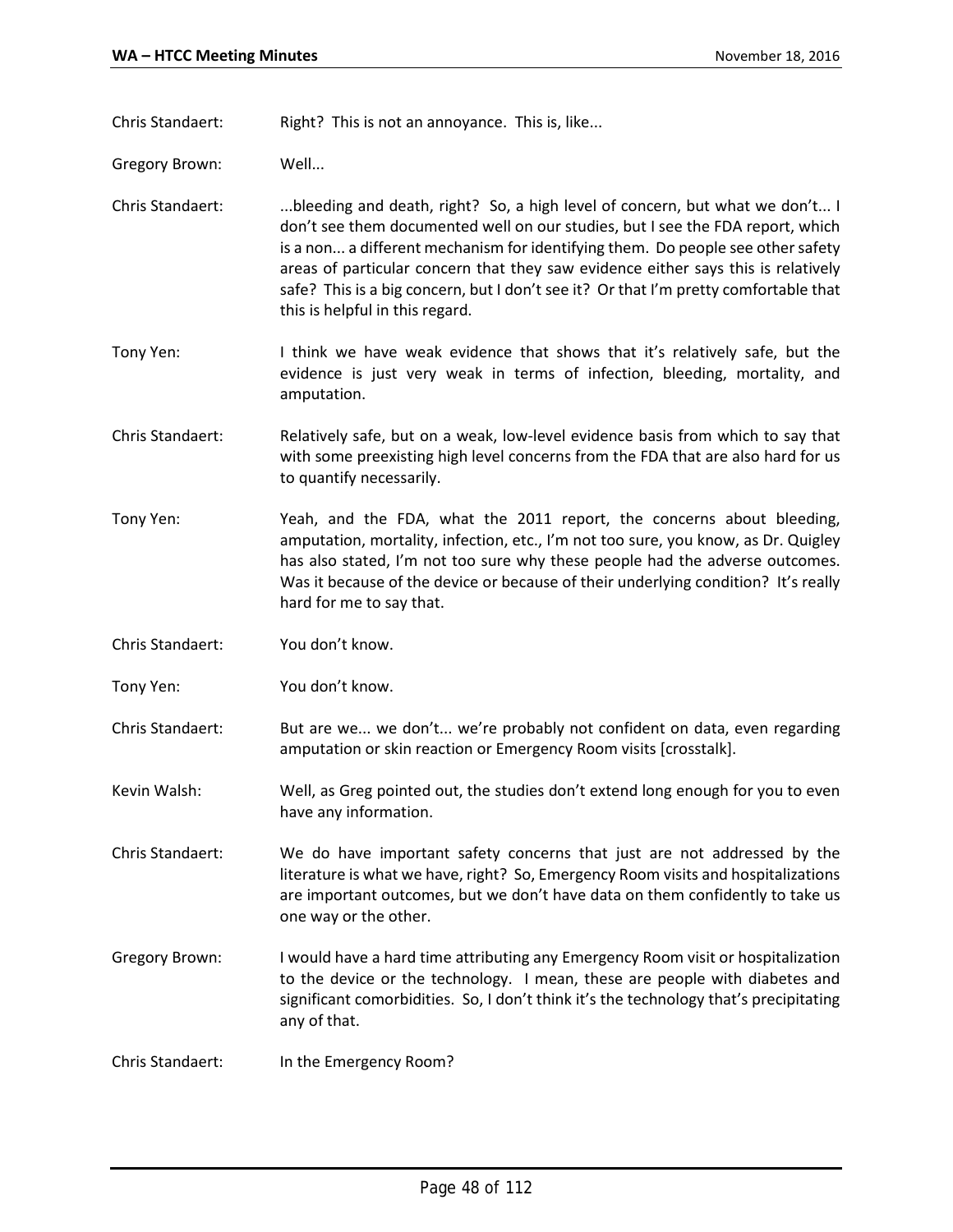- Gregory Brown: And that's what I say. So, I guess my gut feeling is that, if used properly, it is very safe. Again, the exception is, as Dr. Quigley pointed out, if you put one of these over a blood vessel and it ruptures, that's a serious adverse event.
- Chris Standaert: OK. So, we'll move to efficacy, and ultimately, you know, the idea here is, does this really help patients, right? If it clearly hurts them, that's one thing. If it really helps them, if it clearly helps them, that's another thing. That's what we're trying to figure out. So, efficacy, effectiveness, so this is prepopulated for us. We can pick other ones. So, it's prepopulated with wound healing, time to wound healing, pain, wound closure, which is probably slightly different than wound healing, activity levels, quality of life, and those sorts of things. So, of these, people feel these are all important outcomes or are some of these of lesser importance to us? They're different. They're... we have measures of wound healing. We have measures of patient reported outcomes. I see patient quality of life sort of factors.
- Gregory Brown: Of the study that I focused on was, there was no difference in healing rates, but if it did heal, it healed more quickly. So, I see a subgroup in there that if you try it and it's working, it's helping. If you try it and it's not working, then it's not going to change the healing ultimately. So, to me, there is at least a glimmer of...
- Kevin Walsh: What study, Greg?
- Joann Elmore: What study are you talking about?
- Gregory Brown: I can't remember which one you listed. There was no difference in ultimate healing rates, but there was a faster time to healing in the ones that healed. Do you remember which study that was?
- Carson Odegard: It wasn't Armstrong, was it?
- Seth Schwartz: Wait, can I ask a quick question. Thinking about this question about complete wound closure and patient perspective, and I'm thinking, you know, I've been thinking about this all along. I've been thinking, well, we want to get this wound closed all the way, and obviously that's the ideal outcome, but in your experience, is there a significant benefit to the patients if you have a five-inch wound that you convert to a two-inch wound or a three-inch wound, you can convert to a oneinch wound, those patients would be considered a failure based on complete wound healing outcome, but from a patient perspective, is that still considered, I mean, would patients view that as valuable.
- Terence Quigley: A patient who goes from a five-inch wound to a two-inch wound is not going to fail. They are going to heal. They've demonstrated that.

Seth Schwartz: OK.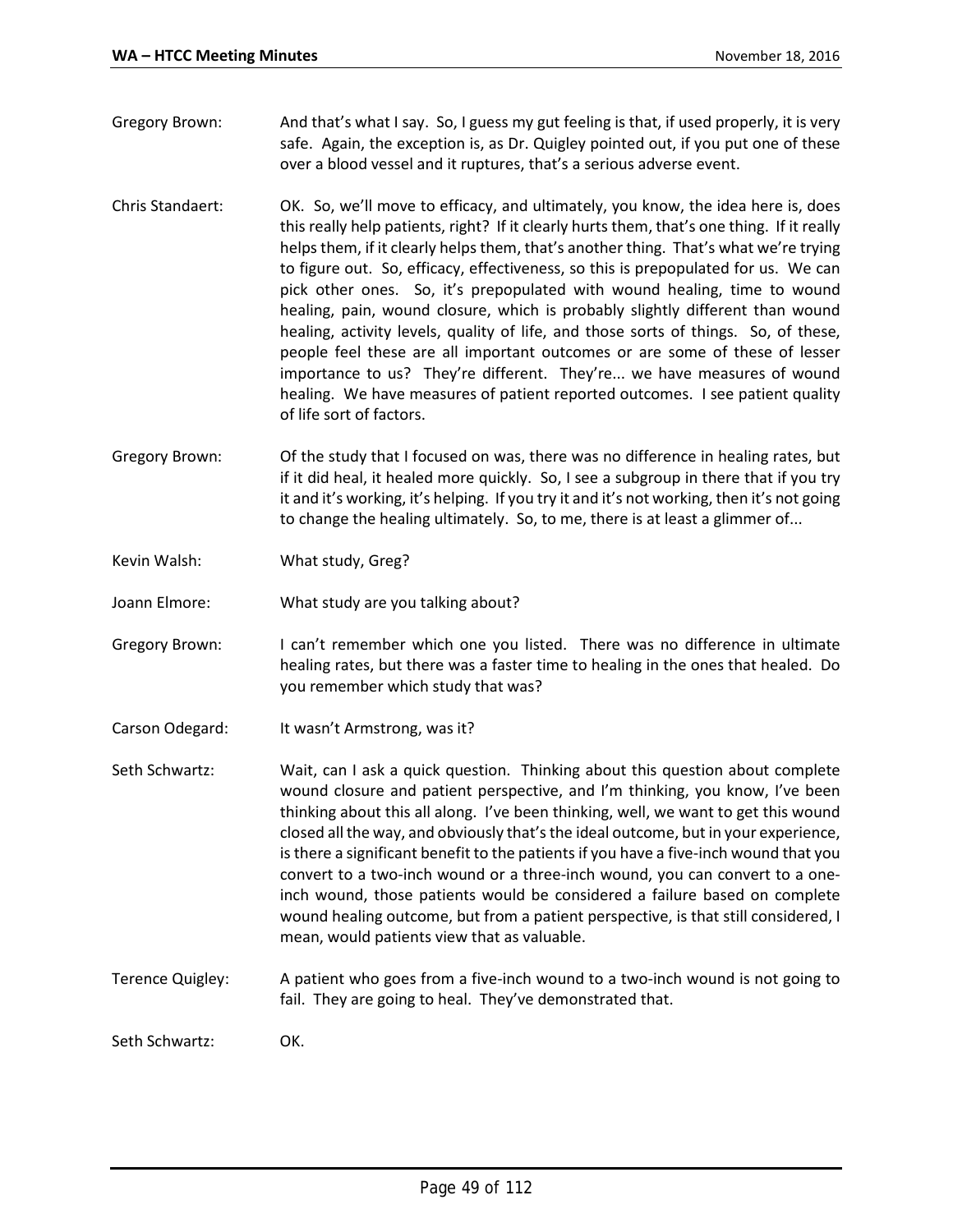therapy at two inches because it's healing and we can use something else. Patients will be much more... much happier not having to mess with it. Seth Schwartz: So, if they're on the trajectory to wound... to shrinking, you are confident that is going to go the rest of the way. Terence Quigley: Yes. Seth Schwartz: OK. Thank you. Kevin Walsh: Kevin, and to answer your question, it's slide 45. It's on the partial foot amputation patients. It said no statistically significant difference in proportion of acute and chronic wounds achieving complete closure, but time to complete closure was significantly different in favor of negative pressure wound therapy. Joann Elmore: The question is, statistical significance versus number of actual days if the vendor could look that up for us. In fact, while the vendor is looking that up, a lot of the discussion is about diabetic foot ulcers. Are there any other clinical scenarios in which people feel... Chris Standaert: So again... Joann Elmore: ....the data supports... Chris Standaert: ...and because this study is not diabetic foot ulcers. This study is post-amputation healing. This is not diabetic foot ulcers. Kevin Walsh: Is this Armstrong? Joann Elmore: Well, that's true. It's partial... Chris Standaert: Yeah. Joann Elmore: ...foot amputation of the foot. Kevin Walsh: Which Armstrong are you talking about, Armstrong 2012? Joann Elmore: 205, 207. Gregory Brown: It has them both in there. Chris Standaert: And what, I think with that one, that's key question three. That's not a differentiator. Can... Joann Elmore: [crosstalk] Chris Standaert: ....a subcategory, right?

Terence Quigley: By the fact they've gone from five to two. Now, we may discontinue wound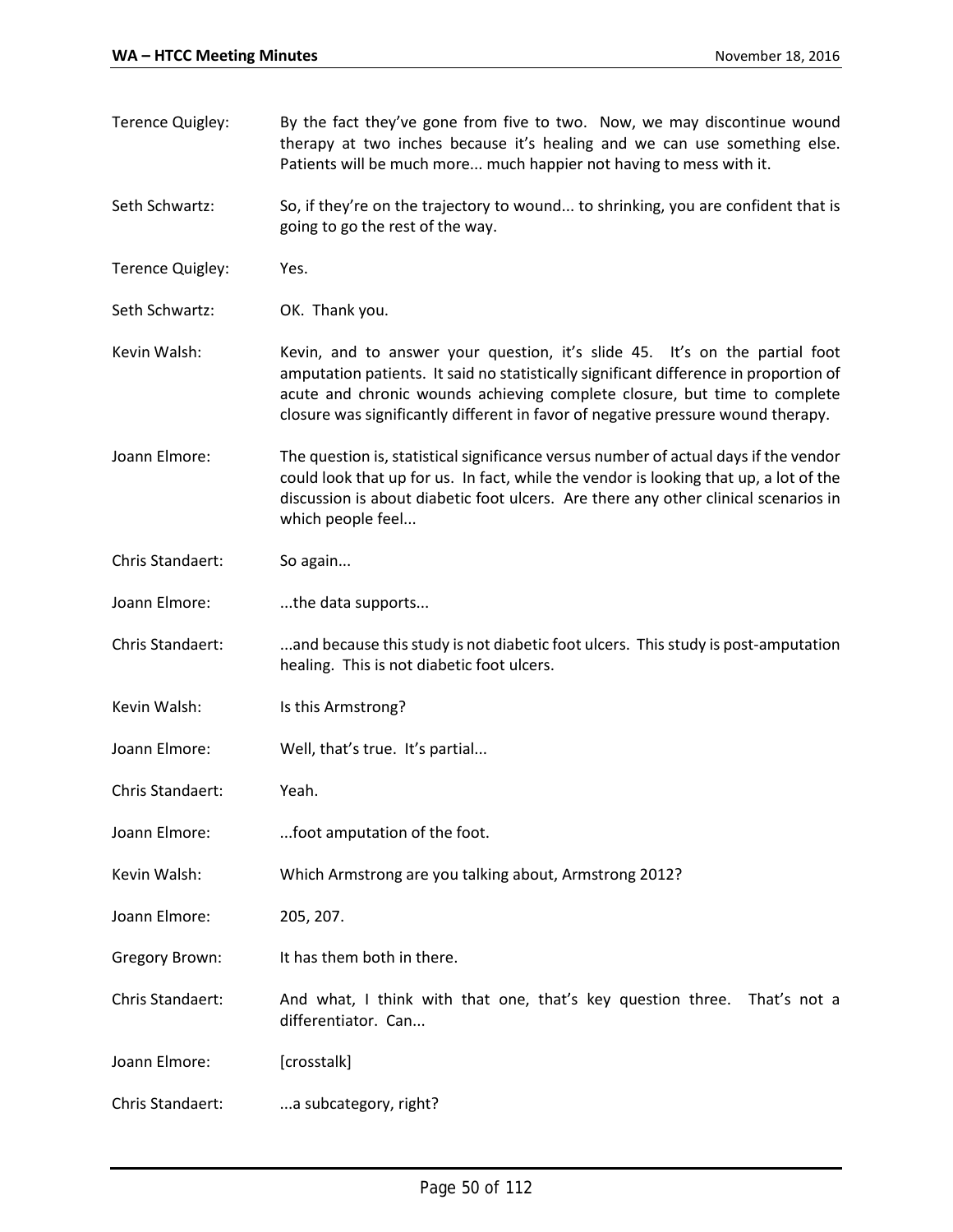| Joann Elmore: | Right. I know. |
|---------------|----------------|
|---------------|----------------|

- Chris Standaert: So, is there a difference in acute or chronic? What they found was no difference in acute or chronic wounds, but that time to wound closure was in favor of negative pressure wound therapy regardless of whether it was acute or chronic is what they're saying.
- Joann Elmore: That's a good point, and it's in a diabetic after an amputation.
- Chris Standaert: Diabetic after amputation.
- Carson Odegard: Your original question was wound healing, wasn't it, or was it closure, because the Lehrmann study is the one that was on the... primarily the time of wound healing. So, I was wondering what your original question was? Was it the time of wound healing?
- Gregory Brown: It was in this idea, is there a subgroup that's benefiting.
- Carson Odegard: Oh, yeah.
- Gregory Brown: And, I was saying this suggested that there is a subgroup.
- Kevin Walsh: Am I wrong? I thought all of Armstrong studies were comparing two different technologies. They weren't com-... the comparator wasn't routine wound care.
- Joann Elmore: [inaudible] therapy was the comparator in at least one of them that I know of.
- Gregory Brown: It says here, standard treatment.
- Candi Wines: So, the Armstrong 2005, 2007 publications were negative pressure wound therapy and standard treatment. The 2011 and 2012 were comparing two different devices.
- Chris Standaert: So, if we look at our outcomes, right, so complete wound healing and time to complete wound healing. They are relatively important outcomes, because that's what we're trying to do, and our data is... does somebody see data that says that this works in a given population or that it doesn't work in a given population, or they just don't see enough data to help them be clear either way? Not much data. We talked about our patient reported outcomes, so quality of life, pain, return to prior activity, I would think we'd all agree are important to our patients compared to morbidity or limb loss maybe, but they're important and they're all reflective of all those other factors, but we don't have any data on any of them that was convincing one way or the other, I didn't think. No?

Laurie Mischley: What we did have was nonsignificant.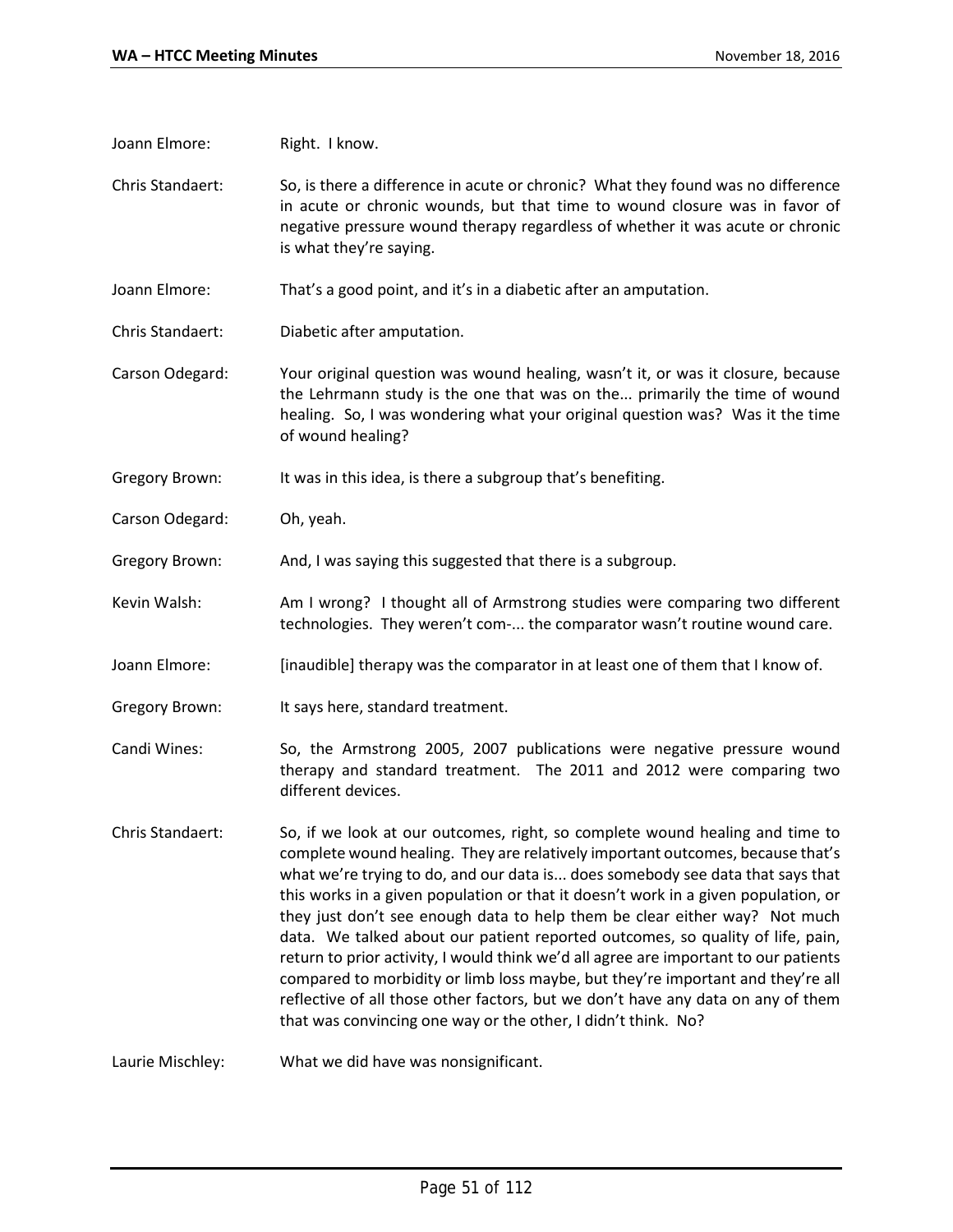- Chris Standaert: It was not... so there was data, but it was not... low-level data that was not significant, right? So, that's an important outcome. OK. We'll move on. Costeffectiveness. Joann, you had a comment on cost that was fairly to the point.
- Joann Elmore: Analysis based on low and inadequate data provide no information. I don't think we have any information.
- Chris Standaert: Comments on cost? I don't doubt cost is important. I think cost is important, and I think that some of the other, I mean, my understanding of other treatments is they're expensive, too. Some of these things are quite costly. I just wish I knew the difference.
- Seth Schwartz: I think I'm struggling with that one, as well. I think it's very standard that we do not have good cost-effectiveness data. So, I'm not bothered by that. What I'm bothered by is I feel I have no concept of what the... just the cost of the actual course of treatment is with this. So, and possibly our medical directors can help us with this. So, in other words, I mean, if this costs \$10, I'm much less concerned than if it costs \$1000, and if the alternative is... and what the range of treatment is. Part of the reason I'm struggling with this is, because while this is a technology, I'm almost seeing it as kind of a one tool in the management of things. I kind of almost equate this to when we looked at robotic surgery. We came to the realization that the robot doesn't necessarily effect safety in every situation, but it's just a different tool that should be at the discretion of the surgeons to use, and I'm kind of having a hard time not thinking about this in a similar way. So, I would love to know a ballpark, what does it cost for someone to use this technology for, you know, a month of care or something like that. Do our medical directors have any of that... any data along those lines?
- Male: Actually, that's Kris. I know that we've got... I mean, we don't have it at the...
- Carson Odegard: It's in the report.
- Chris Standaert: In the slide. It was roughly, what 90 to 100 dollars a day the last couple years in the uniform group and in the Medicare it was, like, 50 or 60 bucks a day?
- Shana Johnson: I'll bring up my [crosstalk].
- Chris Standaert: [crosstalk] roughly? And then how long? At five years, that's a lot of money. In a month, that's not a lot.
- Shana Johnson: So, I've got my cost lights up. It says average paid per day in 2015 for PEBB was \$97 and PEBB, as you know, 50% healed within one month. For Medicaid managed care, average... well that's average days of therapy.
- Joann Elmore: So, around \$3000 a month.
- Shana Johnson: Well I guess I'm seeing \$1300 a month or \$1300. It doesn't say there a month though. I'm guessing it's month.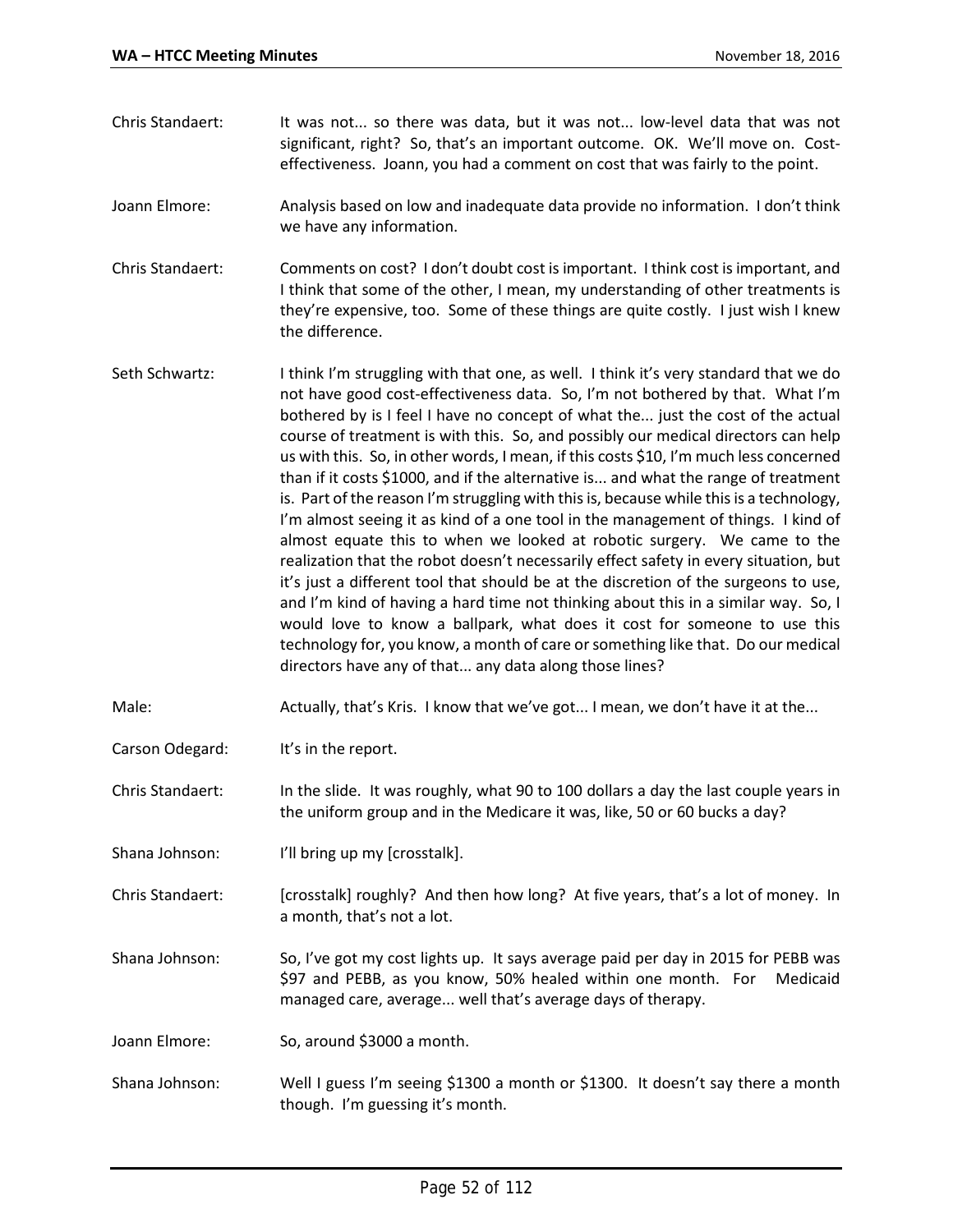- Chris Standaert: 50% healed a month. Is that meaning 50% of people are no longer using it within a month, in a month? You don't know if they're healed. You just know that it's done. So, either it's working and they're healed or they're... it's not working and somebody pulls the plug on it so to speak. So, relative to other things in medicine, that \$100 a day. Kris is in the room.
- Kris Urv-Wong: On the days, too, one of the things that happened was, there was a switch from payment going per day to per month. So, a lot of individuals actually finished in less than a month, but when you're doing sort of the conversion over, trying to do apples to apples, you lose that fineness that you get there. So, in actuality, there are people who are using it for less than a month and already ending it off. Does that make sense?
- Chris Standaert: Either that, or they just don't like it.
- Kris Urv-Wong: I just wanted to add that.
- Chris Standaert: But we don't know that. OK. So, our issues of direct, cost-effectiveness is probably our most issue here... or cost-effectiveness compared to other things would be what I'd really want to know, because all this stuff costs, right? There's no cost-free mechanism. These are expensive... you know, bad things to have, right, and they can be very expensive, and the surgical solutions can be very expensive. So, I would love to know cost relative to other things knowing that everything in this sphere is real money, but I just don't know that. That would be what I would want to know. OK.

And our last category is special populations. And, this was broken down to chronicity, size, and device type. I think we would also, I don't know. Is there we... wound category or patient category might well fall here, but we talk about them some [inaudible], but there is a venostasis wound the same as a dysvascular post-amputee diabetic wound as a dysvascular non-amputee diabetic wound, as a pressure ulcer, as a surgical wound, right?

- Kevin Walsh: We don't have to parse it out that way. I think the best we can parse out is postsurgical and not.
- Chris Standaert: You think there's differential evidence on postsurgical and not, to some degree.
- Kevin Walsh: I'm saying that you can look at postsurgical results...

Chris Standaert: Right.

- Kevin Walsh: ...and you can look at chronic wounds or acute wounds that are not the result of surgery. That's about as granular as you can distinguish this, I think.
- Chris Standaert: So, we're going to move onto our non-binding vote. This is our pale yellow cards in front of you. We're going to start with safety, and we have a new choice. We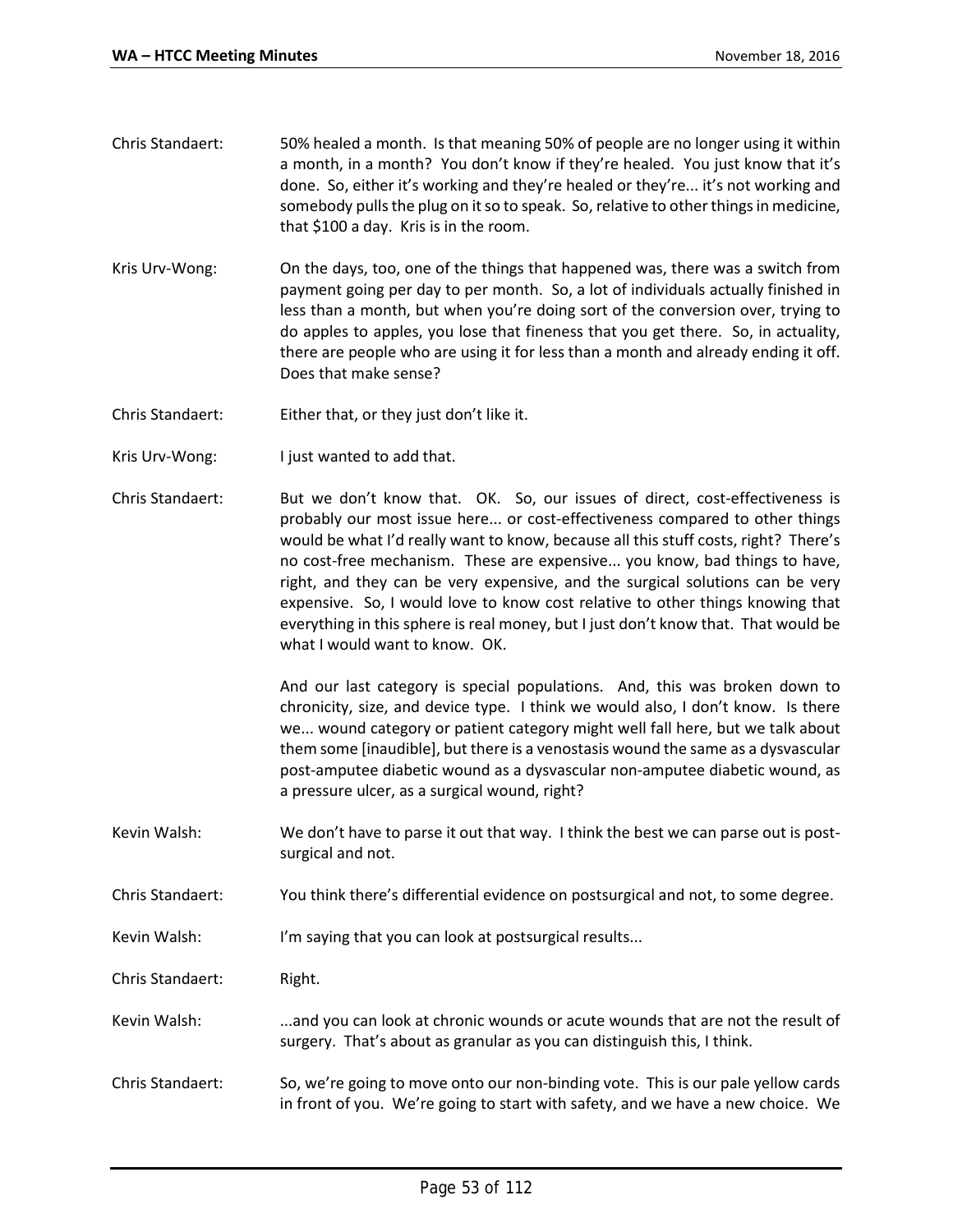have unproven, less safe, and I would say if you think there are significant safety concerns where it is less safe than other alternatives you vote less, because safety is a high import-, especially of high importance. If the evidence shows it's equivalently safe to the comparators looked at in the studies that we actually got to see in our data, if you think it's more effective in some circum... more safe in some circumstances than the other options, that's fair to say also. The more or all is qualitative. That really applies only to the indications we're considering, right? So, again, we're outpatient home use. So, that doesn't account... that's not every single patient everywhere, but it's the preponderance of what we saw.

So, safety. Is there sufficient evidence this technology is safe for indications considered? Unproven, less, equivalent, more, and some more and all. Is it safe?

- Josh Morse: Please hold up your cards, because we've added a category, so it's going to take a little longer. Five equivalent, and one less, and four unproven, and that adds up to ten votes.
- Chris Standaert: And that's what we have.
- Josh Morse: Yes. Thank you.
- Chris Standaert: Alrighty. Our math worked. So, efficacy, and this question, we changed it a bit, because we had some confusion for a while on our efficacy question, being more or less. The point of this question is, is there sufficient evidence this technology has a meaningful impact on patients and patient care? So, if there are patients for whom you think this is a meaningful, clinical impact on their lives, on their health, on their clinical care, it's important to identify that, right? That's what we're looking... that's the importance. That's the prime driver of your response here, and if you think the reverse is true, that it actually is a drag on those sorts of things or has a detriment, then that's when you go less. Alright. These are all nonbinding. So, efficacy, effectiveness. So, is there sufficient evidence that this technology has a meaningful impact on patients and patient care?
- Josh Morse: OK. Four unproven, six some.
- Chris Standaert: Were there six? I saw two here and all four there. OK. Cost-effectiveness. I'd love to see how the statistics on cost-effectiveness votes. Cost-effectiveness. So, is there sufficient evidence the technology is cost-effective for the indications considered?
- Josh Morse: So, nine unproven and one [inaudible].
- Chris Standaert: Alright. So, if you use this to inform our discussion, we have a bit of a split, but we have a preponderance of people who think there are areas where this is effective, and we have one vote that is less safe in circumstances and a preponderance that we don't know anything about cost-effectiveness. So, for those who think it is more effective in some circumstances, helping us all understand that to make sure that you all are thinking the same things and talking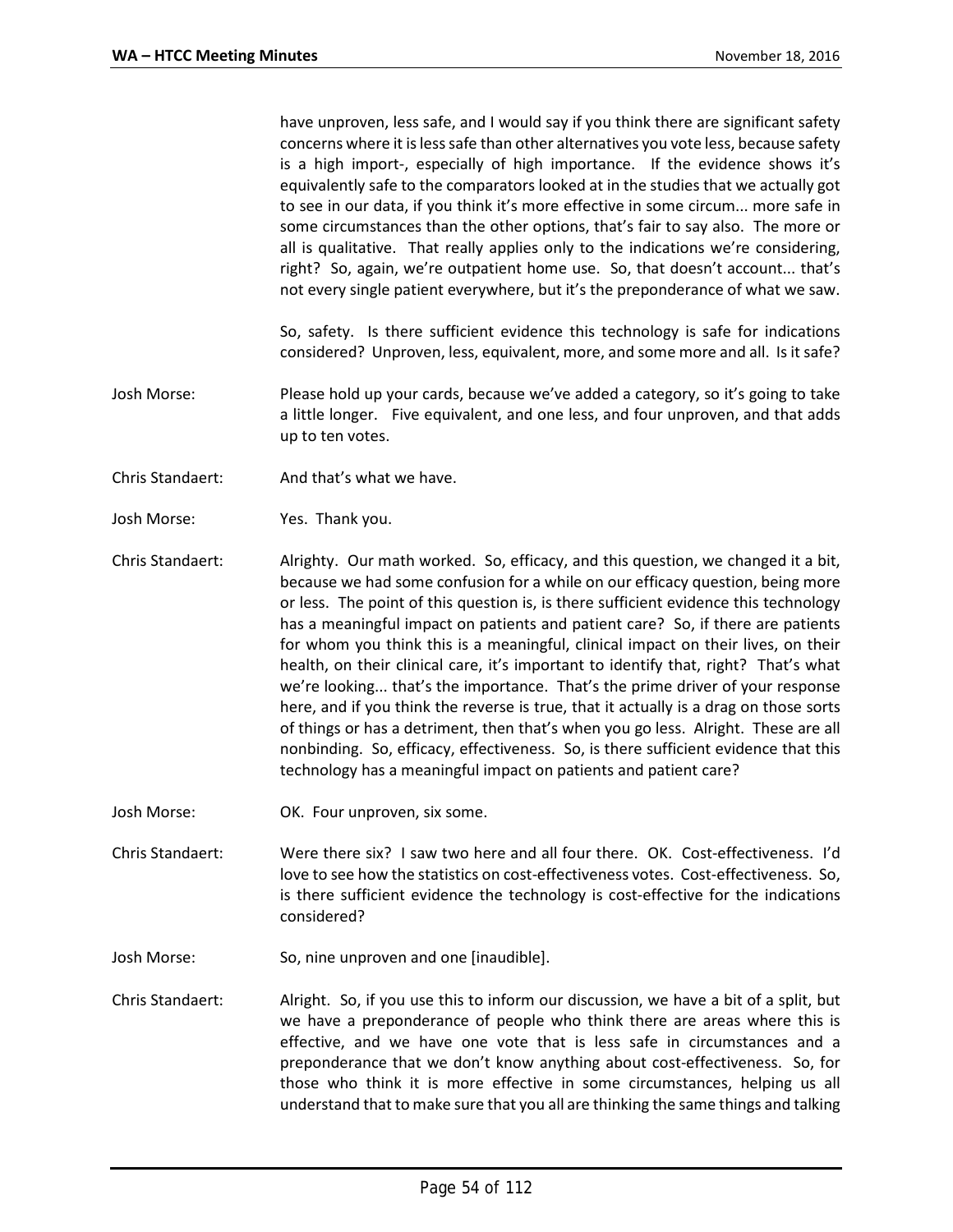the same things and what the base of that is would be useful. So, somebody who voted more or even if they don't want to say they voted that way, if they think that way, that would help the group, I think.

- Gregory Brown: I voted unproven, but I think there are patients that it does help based on Dr. Quigley's experience in that sense. So, I don't think there's enough... I don't think the evidence is strong enough to say... to remove it from coverage completely. So, I don't think it's proven effectiveness, but I think there is a subgroup that it probably helps, and so I...
- Chris Standaert: Let's pull up our screen for a second, because we need words of intellect.
- Seth Schwartz: I would make a comment about that. I think Kevin made a good point that the level of evidence that we have does not afford us the granularity, I think, to very definitively say yes, we'd cover for diabetic ulcers, no we wouldn't cover for arterial ulcers. I struggle with that. So, I kind of would flip it and say, because I think that there is some suggestion that it can be effective in certain patients, but would be say to put the onus on assessment and demonstration of effect for continued use. So, in other words, that you would have to... the criteria could be something along the lines of with proven benefit at assessment at two weeks or one month or whatever it happens to be and treat it in that fashion.
- Male: I absolutely agree with that. I think that heads off that problem of getting to the territory of we're going on for months and months and months without any benefit and also allows people who are making these decisions to kind of find the answer.
- Chris Standaert: So, we're going to try and write... the way this works is, we have to have... we have to say something, right? There ultimately has to be a statement that we vote for or against, and we get this issue of, we have cover or no cover or cover with conditions. So, the only way to get to cover with conditions is come up with language that it seems people, at least some people on the committee, would like to see voted upon, and then the vote would go... you could expand it and say cover everywhere. You could deny it and say don't cover at all. You could agree with those terms and say cover with those conditions. That's usually how we do this. I usually don't want a binding vote until I know what they're voting for. So, let's talk about this some. So, if you're saying one condition you would propose...
- Seth Schwartz: For the outpatient treatment of chronic nonhealing or of nonhealing wounds, it would be covered under the condition of reassessment of effectiveness at one month of therapy, something like that, and then, I would also point out that I think we should be very clear about the contraindications, that this only can be used in patients without contraindications. Obviously, that's what happens in clinical practice, but if we're worried about the expansion of this treatment, I think that should be called out very clearly.
- Chris Standaert: ...[inaudible]. For the outpatient treatment of nonhealing wounds, help them out?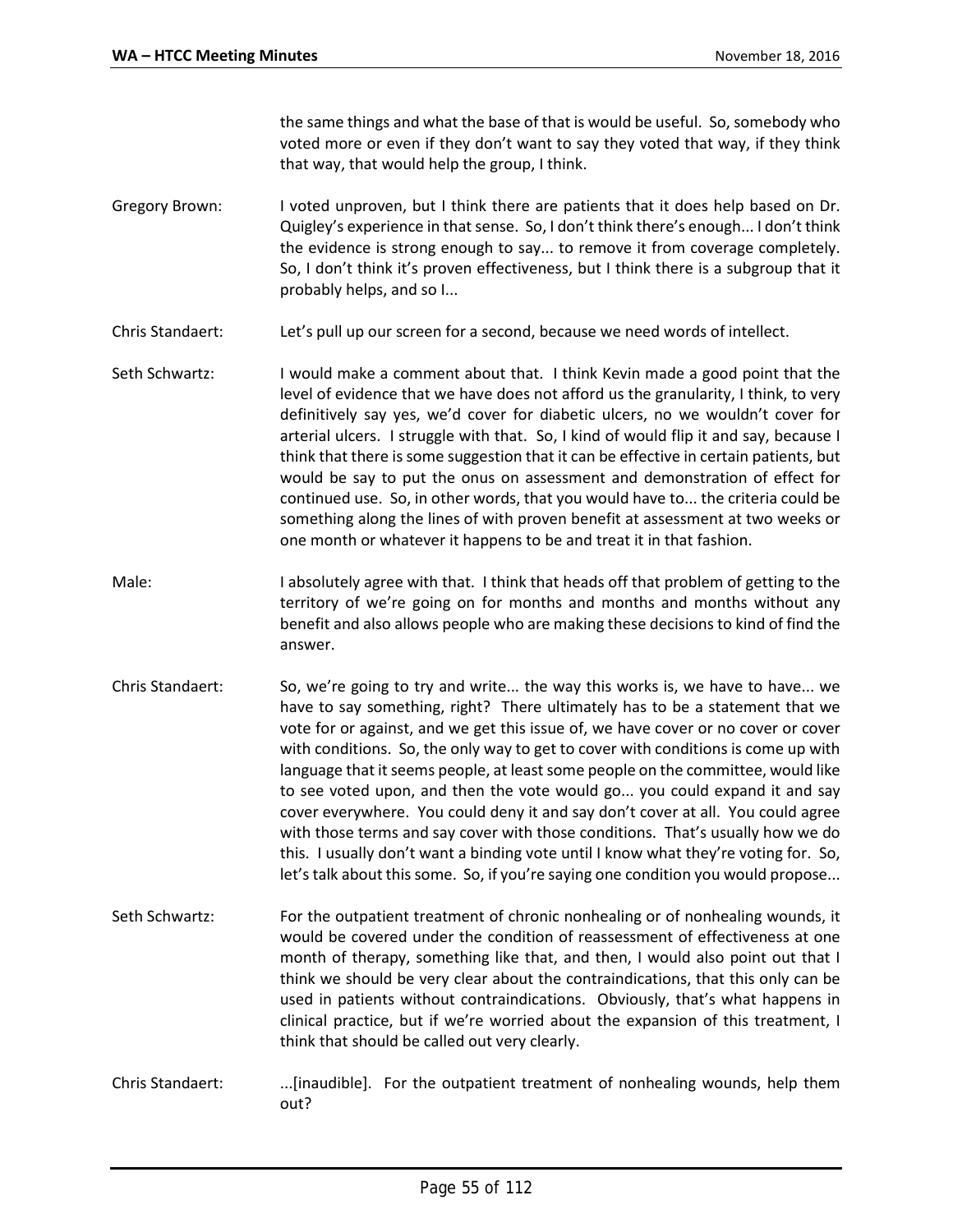Seth Schwartz: The absence of com-, of... in the absence of contraindications with reassessment of effectiveness after one month of therapy. Chris Standaert: One month or each month? Gregory Brown: I was going to say... I would suggest with a minimum of monthly reassessments for up to four months based on the Health Care Authority recommendations... or the directors' recommendation. I mean, we can change that, but I'm just saying, that's where we start, in a 12-month period. So, I don't want to... using it for four months, [inaudible] healed, you know... Chris Standaert: [crosstalk] Gregory Brown: ...four weeks... four months and one week, oh, it's open again, we're going to put it back on for four months. So, that's it not just this, you know? Chris Standaert: So, [inaudible] proposes four, a maximum of four months in a 12-month period? Carson Odegard: Well, that was the discontinuation criteria, wasn't it? Seth Schwartz: The one thing I would point out, too, is for the same wound. Chris Standaert: I suppose there is [crosstalk]... Seth Schwartz: So, in other words, if you, you know, if you have one on the opposite foot. Gregory Brown: I actually don't think it should be for the same wound, because if, you know, if it's on the second toe and that heals, and then it's on the third toe. Seth Schwartz: But what if you have it, what if you have it and you have effective treatment for a month and a wound closes on your left foot and then one opens on your right foot? Do we not offer it in that circumstance? Gregory Brown: If it closed in a month, they still have three months left in their one-year period. No, I'm serious. Again, to me, the issue, and I brought it up, is what's the natural history? If they have open ulcer after open ulcer after open ulcer, then treating them four months with a negative pressure wound therapy for each individual ulcer makes no sense to me. Seth Schwartz: I think that's a reasonable point if it's on the same foot, but what if it's on the other foot, or what if it's on an upper limb or something. I guess, I mean, I think that you're right that if you want... if you're worried about the abuse or misuse of it and that we're in [inaudible] by limiting to four months, you effectively end that problem, but I think that you also exclude some potential circumstances where it might be beneficial for those patients.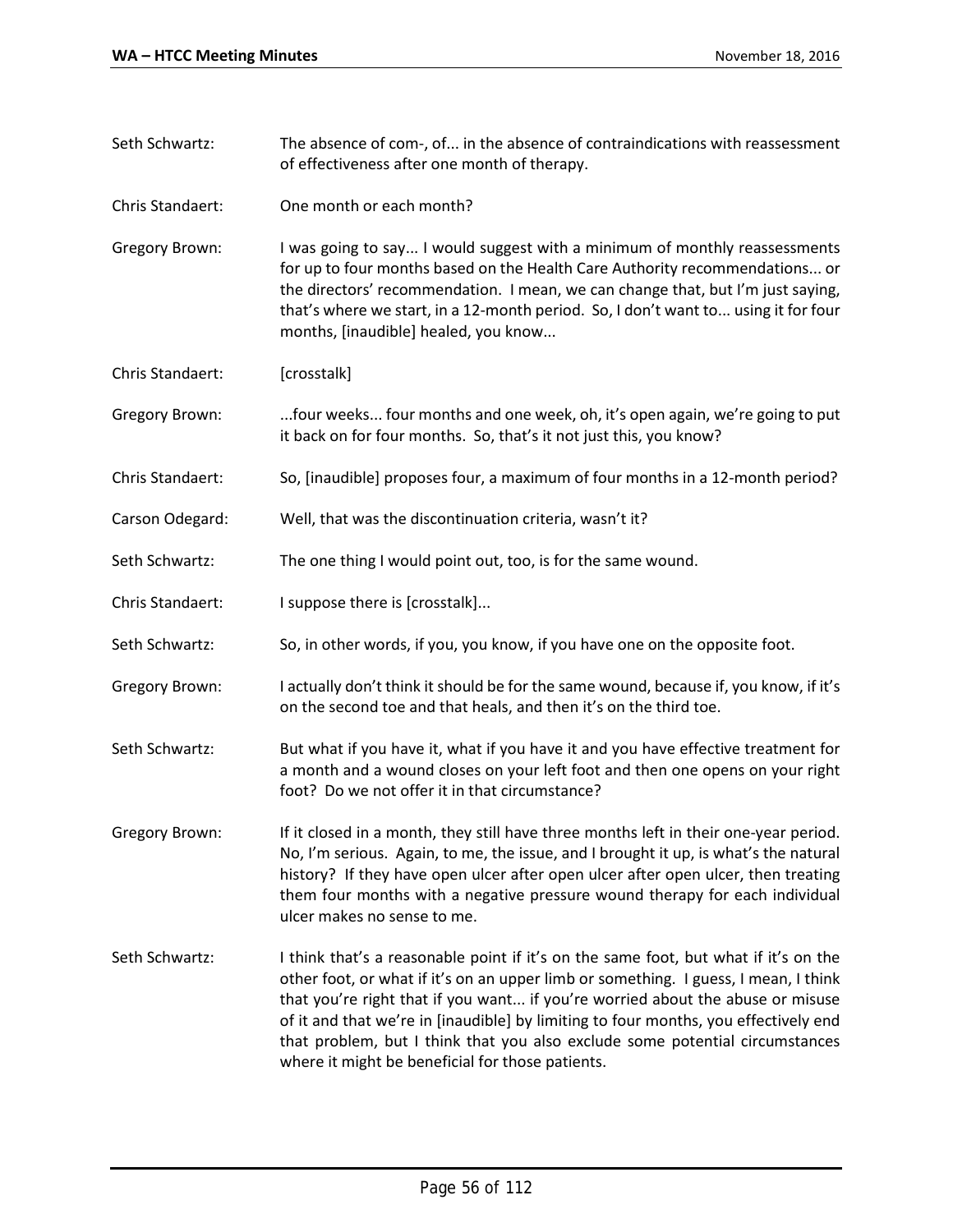- Chris Standaert: You could also argue there, a very large wound, a big pressure ulcer on a hip, a spinal cord injury patient that goes bad, or a large surgical abdominal wound that dehisces might not heal in four months, but that's the tricky part.
- Kevin Walsh: That's the agencies' recommendation. The wording is that you basically... beyond four months, medical necessity would be given individual consideration.
- Chris Standaert: Add that sentence. You could add that sentence. So, add another sentence, Kris. Are you typing? Who's typing? Beyond four months, what was your sentence Kevin?
- Joann Elmore: Medical necessity will be given individual consideration.
- Kevin Walsh: Medical necessity beyond four months will be given individual consideration. The medical necessity beyond four months will be given individual consideration.
- Josh Morse: This is Josh. I just have a comment on that. I think another way to say that that might be necessary to replace medical necessity with agency discretion.
- Chris Standaert: Again, medical necessity beyond four months, continuous treatment will be dependent upon agency discretion. Continuation of treatment. It takes out the medical necessity word.
- Laurie Mischley: Why would we want to take out the medical necessity word?
- Josh Morse: That's how the agency can make a discretionary decision. You'll be employing your ability to make medical necessity decisions. I don't think this committee has the authority to give you that authority, basically, to say you'll use medical necessity to make that decision.
- Laurie Mischley: OK, but that is how we make all our decisions.
- Josh Morse: I understand.
- Laurie Mischley: OK.
- Chris Standaert: But we don't have to say it then.
- Seth Schwartz: I would just... I think we've lost... I think the reassessment in one month is critical, but also demonstration of effectiveness. In other words, I don't care, yes. I see you every month but nothing's working is not really limiting the way we want it to limit, so, I would add demonstrating improvement or, yeah, I don't know exactly how we classify improvement, but, improvement.
- Kevin Walsh: The agencies' wording is wound healing is defined as improvement occurring in either surface area or depth of the wound. That seems reasonable. Does that seem reasonable to you, Dr. Quigley?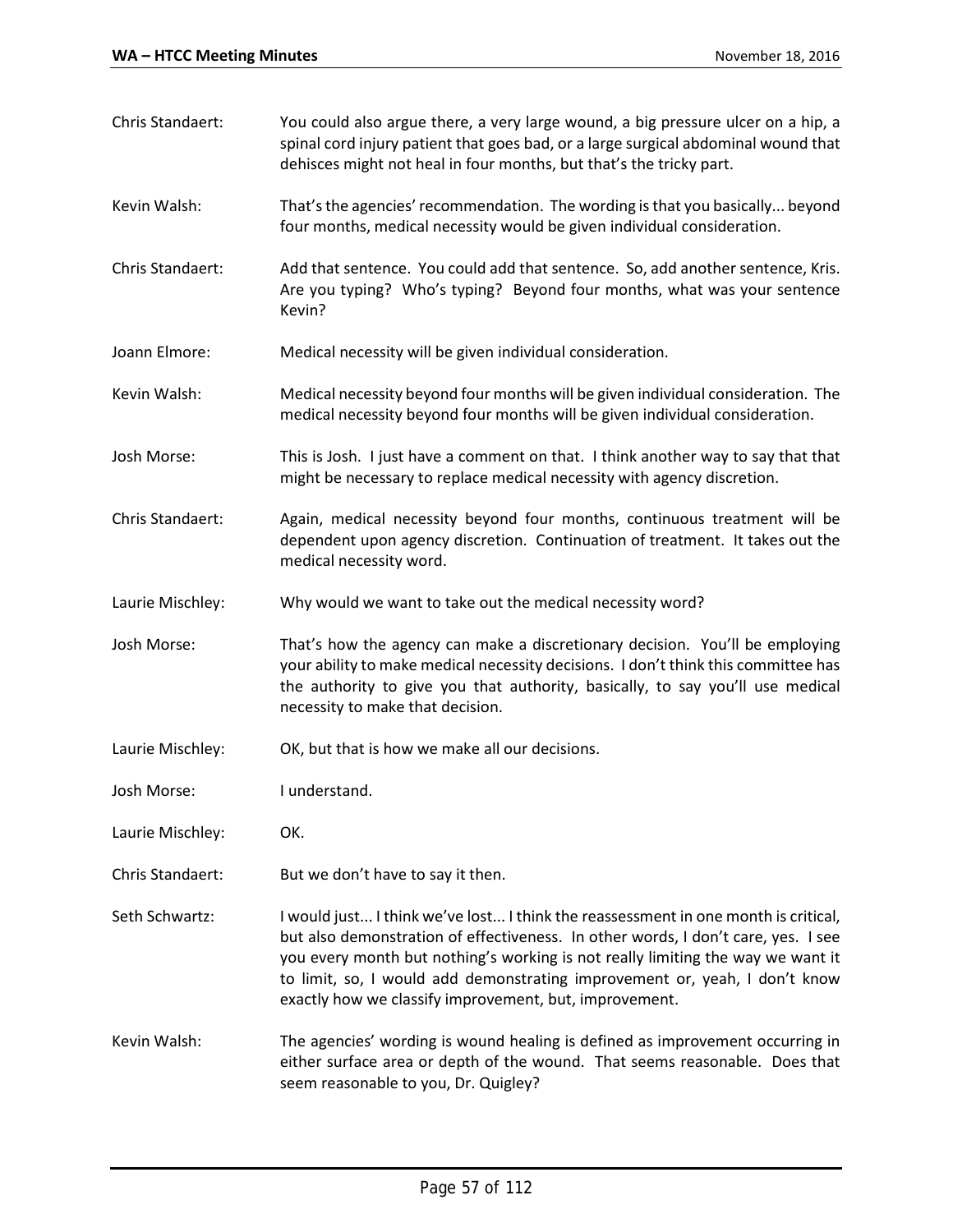- Terence Quigley: Yes. That's exactly what we use in our wound care center. We measure every wound and take a picture of it every [inaudible].
- Seth Schwartz: So, then maybe you should say, continuation beyond one month requires evidence of improvement. As defined by whatever the terms you just used, depth and size of the wound, and you might also say not just beyond one month but at each month interval, I think, is a good point.
- Kevin Walsh: We could just start with their wording and parse that, as opposed to reinventing it, since we're pretty much developing consistent language.
- Chris Standaert: At some level, people voted for some circumstances it's more effective. So, I struggle with data to support anything that's up there. I don't see any data to support that, personally. I don't know it's unreasonable, but the data doesn't really help me get there very easily. So, people voted there were circumstances they thought it was more effective, and does that mean all chronic nonhealing wounds? Do people, do we need to be talking about diabetic wounds, postsurgical wounds? What... what do we talk about? Are we sort of just leaving this open to the discretion of the treating population regardless of the absence of data, you know? That's the tricky part here.
- Seth Schwartz: The data is challenging. I mean, I think there was probably some of the best evidence for surgical wounds. I think there was... because that's the situation where you've had an amputation with healing after amputation. So, it's kind of mixing the diabetic foot ulcer and the surgical population.
- Joann Elmore: Are you talking about the Armstrong papers?
- Seth Schwartz: Yeah. Yeah.
- Joann Elmore: So, those were diabetics who have had an amputation who had some sort of acute or chronic wound. So, it was basically a diabetic with acute or chronic wound, similar to the...
- Seth Schwartz: It was postsurgical.
- Joann Elmore: ...yeah. It was postsurgical, but it could have been a 'chronic wound.' So, how long postsurgical was it.
- Seth Schwartz: Well, that I don't know. How do you define that? I mean, how do you define that? I mean, what's, I mean...
- Chris Standaert: And that's [crosstalk].
- Seth Schwartz: ...[crosstalk] wound healing should not be very long for a postsurgical wound. So, if it's not healing in a matter of days, it's probably going on.
- Chris Standaert: I mean, a nonhealing...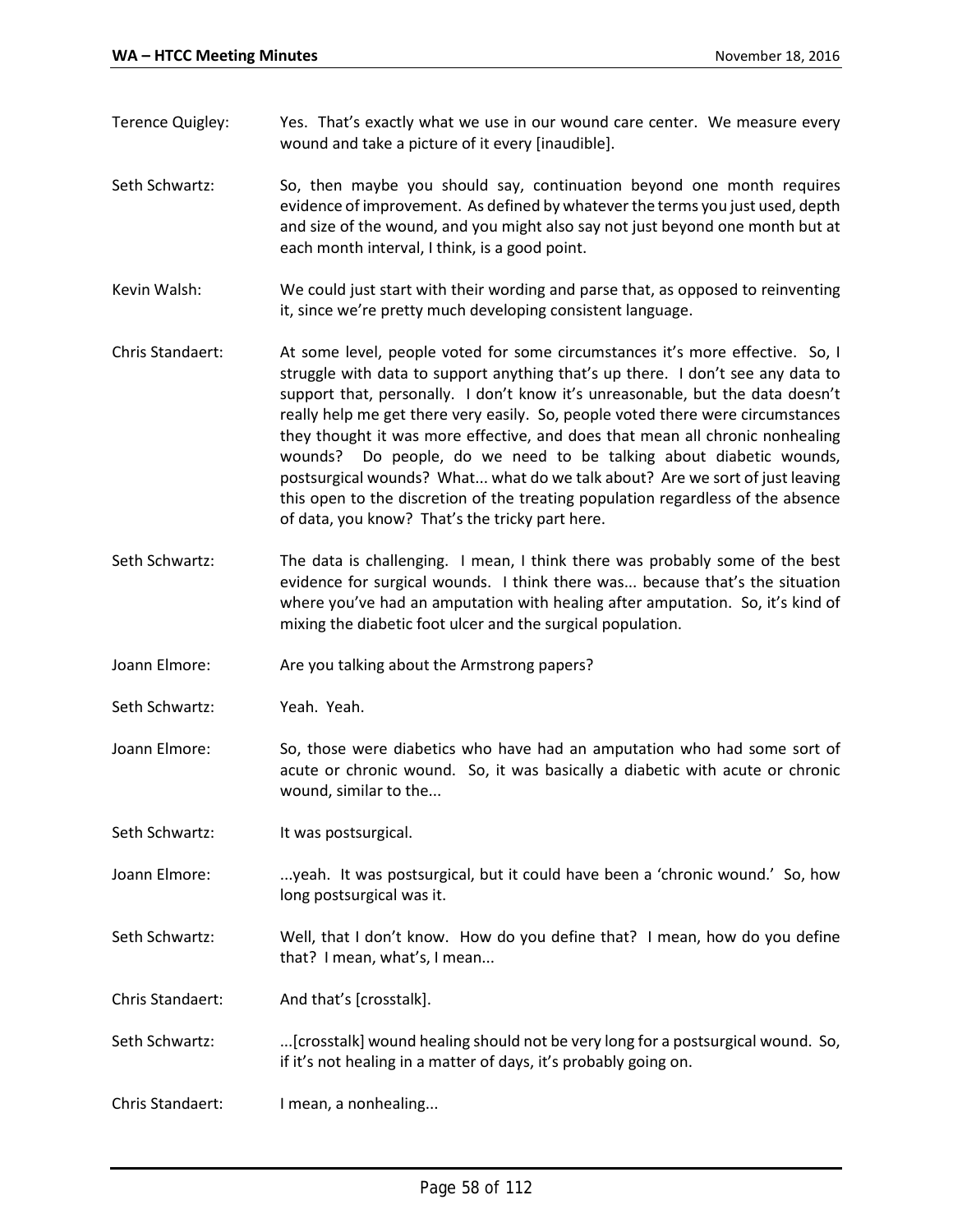Seth Schwartz: [crosstalk] how to define that.

Chris Standaert: ...amputation, the end of an amputation in a diabetic nonhealing does not necessarily heal quickly, because the problem is, they may never heal versus a large incision for an abscess in somebody's paraspinals that got opened up and is going to heal by secondary intention that is eight inches long because they had, again, an abscess in their paraspinal. That's a whole different ballgame. Those people are not dysvascular and probably will actually heal relatively well, but they're different populations, and then, unfortunately, the agency has postsurgical as one of our categories, and we don't really know what it is. We don't know if these are diabetics with amputations or if these are dehiscence, or if these are infections, or if these are... we have no idea what they are.

- Kevin Walsh: We don't... we can't parse that out, Chris. We don't have any evidence that...
- Chris Standaert: No.
- Kevin Walsh: ....helps us.
- Chris Standaert: That's what I'm... I understand, but that's my...
- Kevin Walsh: We can parse out postsurgical and other. That's as far as we can parse it.
- Chris Standaert: We can, and, but you know, this issue of nonhealing you can parse, I guess.
- Kevin Walsh: Nonhealing is a category of... I'm talking about if we're coming up with criteria, the only separation you can make is between postsurgical wounds and other, isn't it?
- Chris Standaert: Well, no. That's the question I'm posing, again. Again, there's the issue of it's effective somewhere.
- Male: At the four-week level, I mean, in your setting, you were postulating, at the end of four weeks, you're not going to do nothing. So, the question really is, is there an alternative therapy that we're not discussing here that is better for some patients than the vacuum dressing that was put on for four weeks. Again, we don't have that information, but, I mean, we're not going... you're not going to stop therapy at four weeks and do nothing. You're going to revert to something else, and maybe Dr. Quigley, so 10% of the Northwest patients in the wound center are getting vac dressings placed, and... so, for those people that don't succeed with the vac dressing, of the 10%, what happens then? What do they, do they go to an alternative therapy?

Terence Quigley: Well, we have to assess why they're not succeeding. Are they malnourished? Are they just 95 years old and age clearly plays a role in this. Or is there chronic infection that we're not recognizing. There's all sorts of reasons a wound stalls.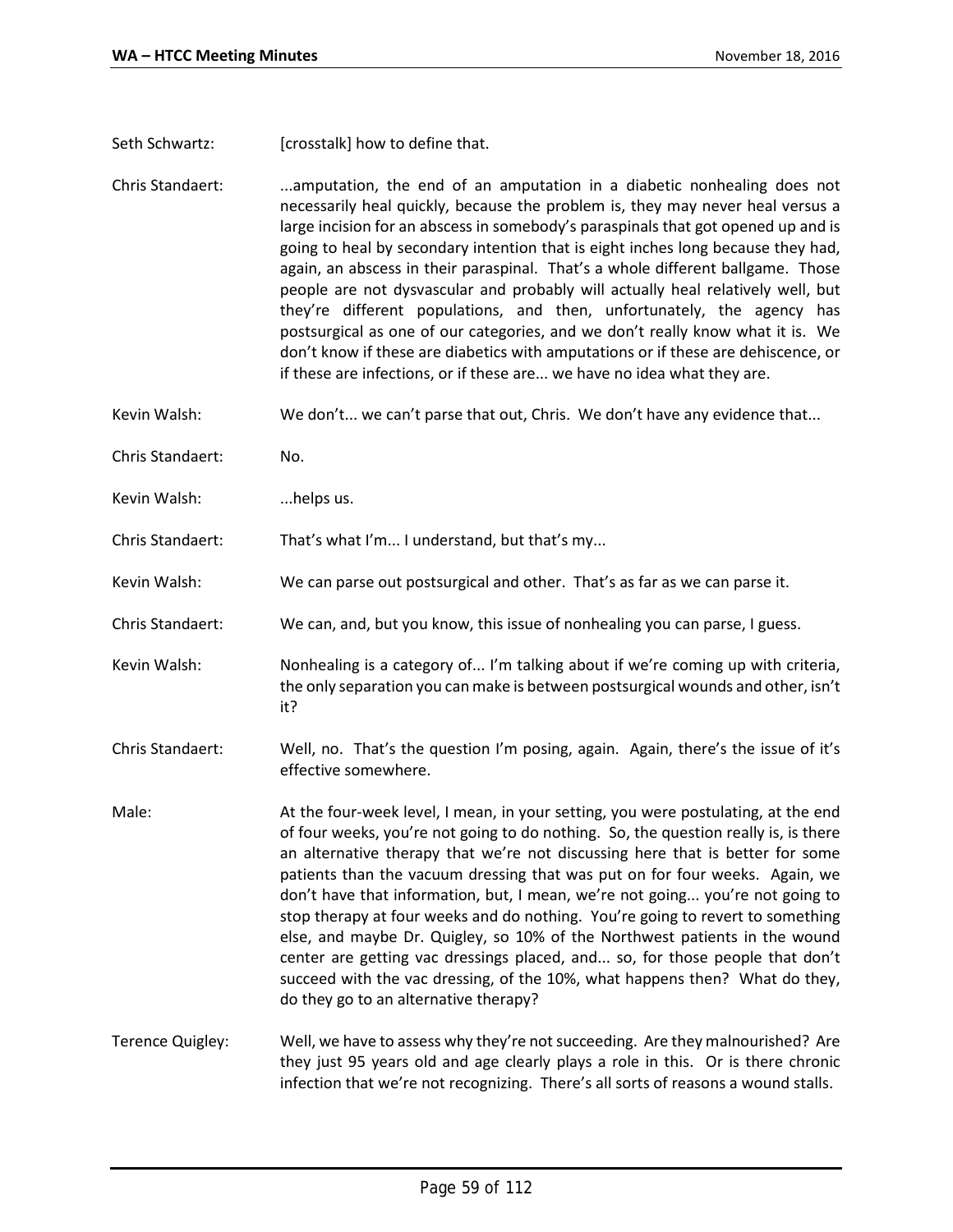Male: Opens up the field again. I understand.

- Terence Quigley: Right. So, we just have to reassess, and we have an algorithm to reassess a wound. You know, one of the things we use negative pressure wound therapy for is just a couple of weeks, make it look good, and then put a skin graft on it, which closes a wound much, much quicker than any conventional dressing, and that really, really helps the patients, and it's very cost-effective, because you're not spending all that time and energy. So, there's all sorts of scenarios with the use of these negative pressure wound devices. Most of them are temporary. I mean, we rarely use as an end in and of itself through the whole process. At some point, we have to stop it, just because the wound gets too small, but most of the time, we're stopping it well before that and using some alternative therapy.
- Male: I think in the setting of chronic wounds, one of the questions is, you know, do we need to see that a different therapy has been tried and given a fair shake before you can move on to negative pressure wound therapy and if so, how should that language be incorporated in this?
- Male: Go back to the agencies. Oh, I see, yeah.
- Kevin Walsh: So, they're proposing that traditional therapy be tried first before you go to... this is for chronic, nonsurgical wounds before you go to negative pressure wound therapy.
- Laurie Mischley: Dr. Quigley, can you weigh in on whether or not that's appro..., I mean, do you...
- Terence Quigley: Well, I can tell you that from my experience, I don't think I have ever seen a patient with a chronic wound who comes in for evaluation and treatment that we slap a wound vac on. I don't think that's ever happened, because we have to assess the wound. Most of them need debridement. It is a contraindication to put a wound vac on an un-debrided wound, for example. So, sometimes those patients can be debrided in the wound care center and then they're bleeding like crap. So, we can't put the stuff on then, because it'll just clog up the foam. So, sometimes they have to go to the operating room and be debrided. Occasionally, I will place the wound vac just right after the debridement, but most of the time, we'll assess the wound for a couple of days just to make sure that the infection is clear, because you don't want to put an occlusive device on an infected wound. That just doesn't make sense. Well, it's just not good medicine. So, there's... I can't remember. In fact, I don't think I've ever treated a patient where I've just slapped the wound vac on the first time I've seen them. It doesn't happen. We have to assess, and while we're assessing, we are using other modalities. It may be very quickly, within a week, that we decide that the wound vac may be the best method going forward with our experience, but we're usually trying other things first, but most patients would prefer that we do try other things first. The wound vac is cumbersome. It's... unless you're in a nursing home where it doesn't matter, because they're going from wheelchair to bed or nonambulatory patients, but for ambulatory outpatients, it's cumbersome.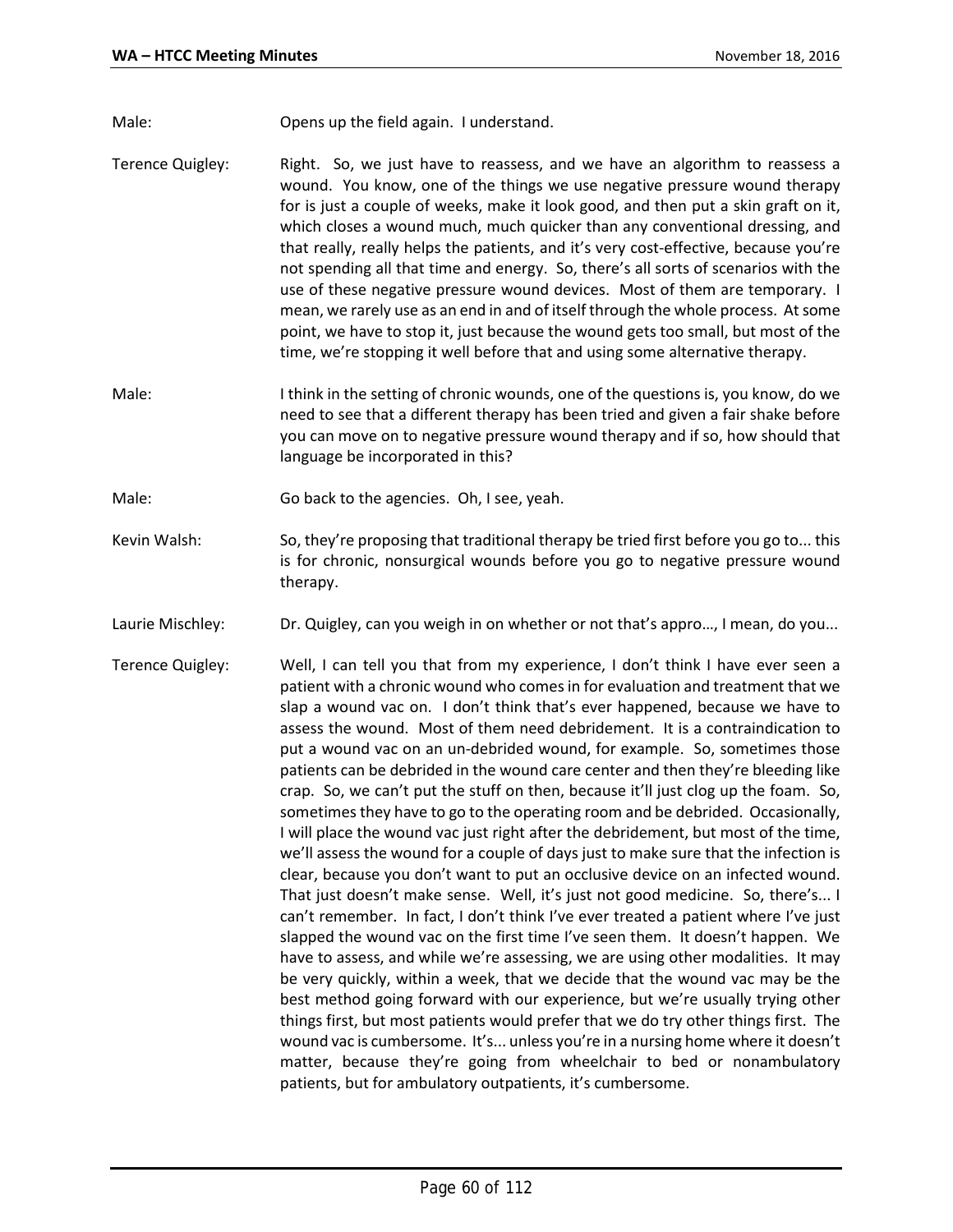Gregory Brown: I might remind the group that that's your practice.

- Terence Quigley: That's correct.
- Gregory Brown: So, what I'm hearing is...
- Terence Quigley: That's absolutely correct.

Gregory Brown: ...it is certainly reasonable to suggest or require that you try something else first before you go first to that, because that may not be how other providers do it.

- Seth Schwartz: The challenge though is if you try and limit, say for what period of time or anything like that. I mean, to say you have to try something else first is almost not really... it doesn't really limit things unless we put some duration on it, because... so what, you put the... slap the wet to dry on for a day before you do it. Does that... is that a meaningful limitation of use, but we don't have really any data to suggest what that timeframe should be for trialing another methodology, and we didn't really even see data that it's necessary to do that. I mean, clearly, from a practical standpoint it is, as a wound assessment tool, but as far as if you see a wound, wound vac might be more effective than something else, we don't have data to say that that's true or that's not true.
- Chris Standaert: So, did you see data suggesting you're actually depriving a patient of appropriate care if you don't put this on them immediately?
- Seth Schwartz: No.
- Chris Standaert: I didn't.
- Seth Schwartz: And I'm not saying that we should. I'm just saying I think it's hard to...
- Chris Standaert: So...
- Seth Schwartz: ...limit... it's hard for me to conceive what the limitation is.
- Chris Standaert: ...you know, again, I'll argue, you don't really have data for this. I understand it. I understand the rationale and the clinical rationale. We're in level five data, unfortunately, and if you thought there were, you know, a problem, like if you didn't get this... like, with other things we've had no data, but, like, if we didn't do it, somebody might die, right? That's a different situation. That goes to our outcomes. We have critical outcomes that if we don't attend to them immediately, then that may actually change our thinking. So, in this one, the idea that you actually define some other measure being taken before or some other assessment of the wound or some other thing hardly seems unreasonable to me, because I don't know that there's a deprivation factor here.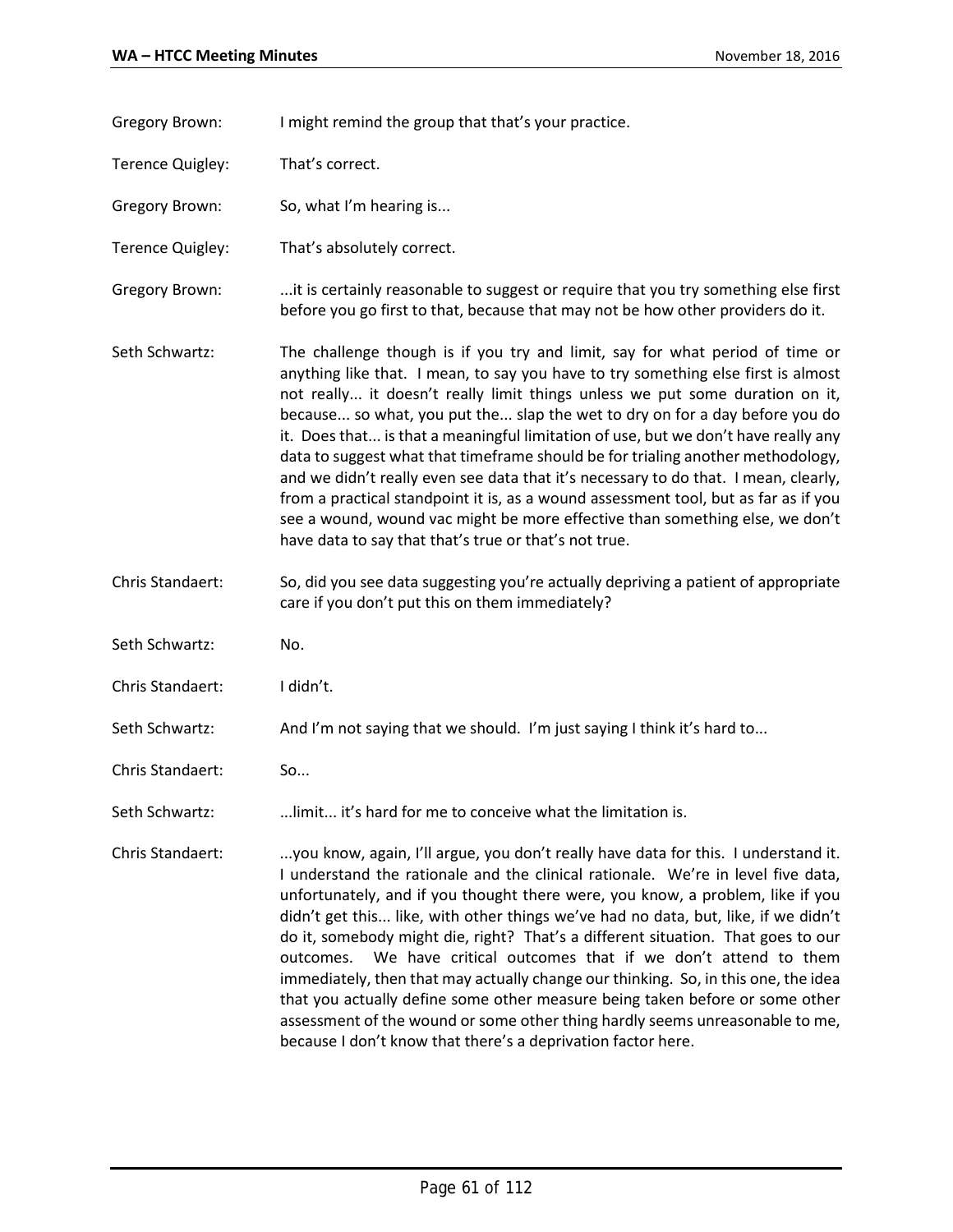Seth Schwartz: I think that's reasonable, but I also don't agree with saying we have level five evidence. I mean, if you look at this just for diabetic foot ulcers, we have a Lavery study, which is grand and retrospective, but it's a cohort study of over 2000...

Chris Standaert: OK. Not quite level...

Seth Schwartz: ...patients that...

Chris Standaert: ...five, sorry.

Seth Schwartz: ....shows that at 12 weeks twice as many people have a healed wound versus the other. I think that's pretty significantly compelling to say that we may be dragging on therapies unnecessarily if we don't offer this to patients early, or at least make it available if that's the appropriate thing for that individual patient. Now, again, I hear what you're saying. I'm not saying that we need to... it's life... a matter of life or death that we offer this on day one, but I think there is evidence to suggest that it's going to shorten the course of treatment for certain patients and I'm not sure why we need to limit use to say they have to try something else that may be less effective, if we can't define what those boundaries are. So, again, I'm not saying we shouldn't do it, I'm just saying, I'm struggling with how to do it.

- Tony Yen: I support Kevin in terms of, like, adopting much of the agency language. Probably the only thing I would change a little bit or tweak a little bit are the contraindications and having the FDA 2011 contraindications in there. That's about it. I think it really does... I think the agency recommendations really kind of encapsulate at least much of what I'm thinking internally.
- Joann Elmore: I believe those are listed on slide ten of the vendor. I was going to suggest that, as well. I'm seeing a discussion around three bullet conditions from the group. One has to do with some sort of definition of failure of conventional therapy. I see the irony in us attempting to draft something in the absence of evidence but yet I also see the irony of us potentially voting to approve something with inadequate evidence. So, I think we're balancing equipoise on both sides here. So, for the three bullets, it seems number one is some sort of failure of conventional therapy. Number two is contraindications, and I agree. I would just say FDA contraindications and risk factors being considered. Then, number three, the time limitations and that you want to see improvement month to month and after four months agency discretion, but then the only question I keep asking is, do we... is this just at the discretion of any kind of wound? Is it only diabetics? Is it only... I'm trying to hear from the group, are we just going to leave that open? In other words, I should ask our clinician here, our expert, of the patients you use this on, are almost all of them diabetics or?

Terence Quigley: You know, I don't have that data, but I would say 50%.

Gregory Brown: I think what I heard in the initial presentation was that the coding is so poor that we have no idea what they're being used for. So, I don't think there's any way, based on coding, to ask, you know, to restrict or...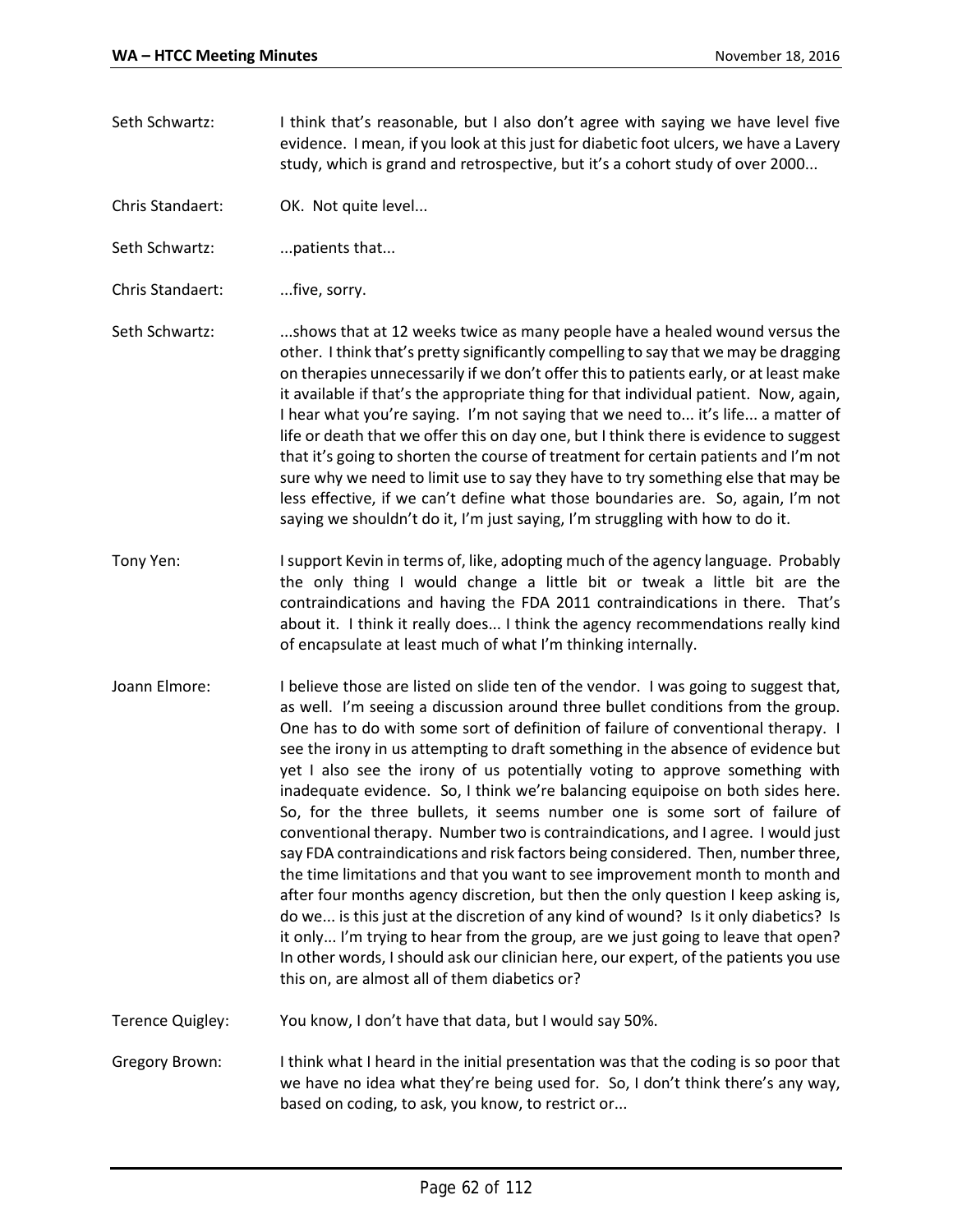- Terence Quigley: I would disagree with that a little bit, because as we code for our billing, and we have to obviously code everything. Anybody who is a diabetic, it's coded as a diabetic, and anybody who is a diabetic who has a wound below the ankle has a diabetic foot wound. It's not a diabetic wound. It's a wound in a diabetic patient, and there's a difference. So, we classify all those patients as diabetic foot wounds. All they have to do is have diabetes.
- Chris Standaert: But we're, we're going and getting into some difficulty here in that, again, the statement that everybody does what you do is not true. Right? And whether people think you are reasonable or unreasonable, whatever you do is not what everybody else does. I guarantee you that, because reading the literature, there is so much variability in what people say, and you read the AHRQ report. So, there's basically not enough evidence to say anything about outpatient wound care with these devices, right? Wound options are all over the map and I've known a number of wound nurses, and they all have their own things they like, right? This is good in my hands. I know what to do with this. I don't know what to do with that product. So, it's all over the map. So, as we get into that kind of granularity, that's really difficult when you go there, and coding is really tricky, because the state tries to pull out what's there, but I guarantee you there are people who just say, this is an ulcer. They don't know what ulcer. ICD-9 is like [inaudible] and they're... they just click what they got to click to get out of the chart, right? So, using that as, like, we're going to draw meniscal indications based on what people put into their chart to bill is, like, we shouldn't be doing that is my own thing. That's not where we go for the data. These clinical judgments are way better than that. So, we'll go there. So, anyway, so we'll keep going. Carson.
- Carson Odegard: So, the agencies tried to parse this out, and my concern is the... we don't have any evidence to support these recommendations. So, the... I don't know how we can... I don't know how we can go about that doing that according to the individual ulcers or the surgical wounds. I mean, we...
- Chris Standaert: It's not that it doesn't make sense to say you need good nutrition and diabetic control. Again, we don't have... there's... I mean, we could say all sorts of things that sound like they make good sense, but in some way we have to decide how far can we go, right? And if we're getting totally out of anything we even looked at, we probably shouldn't be commenting. We should leave it more open. Either you say or you leave it more open. Those are your choices. Creating things out of pure thin air gets a little tricky.
- Male: Noridian has statements about comprehensive wound care being tried first, the comprehensive wound care, which I assume includes vascular distribution, albumin, the comprehensive, what he said. So, that seemed to be reasonable language as the precursor. You try something, which is comprehensive wound care, and if that's failing, we would not want to take this away as an option. Is that a true-ish statement? We don't have any data. We really don't have a lot of information, but would we want to take it off the table? Probably not. So,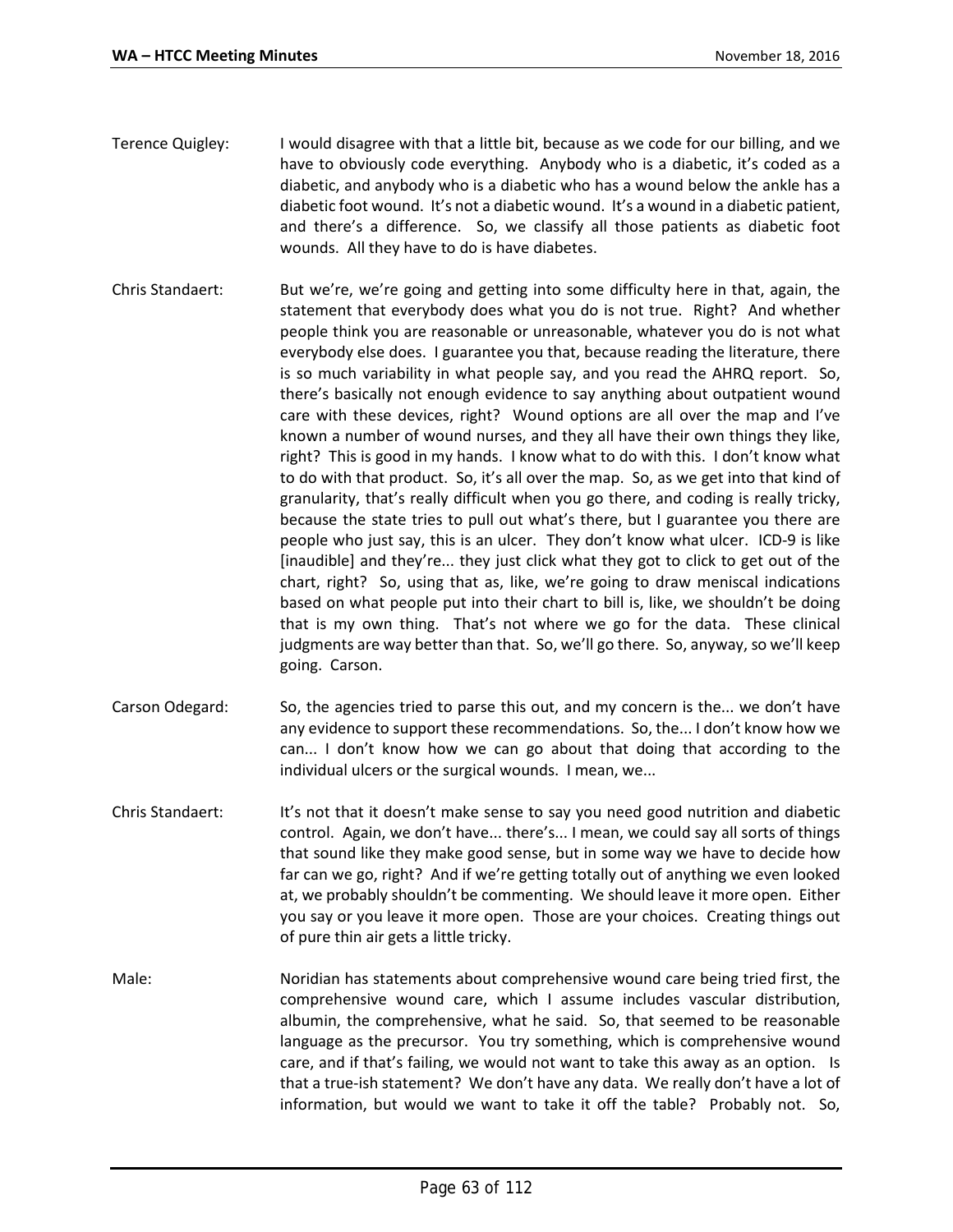therefore, it's approved with some hedging around, right, but the precursor has to be a comprehensive wound care that's been attempted. That seems reasonable.

- Chris Standaert: You're doing lots of cutting and pasting over there, and I'm trying to follow what you're doing.
- Kris Urv-Wong: I just took the conditions.
- Chris Standaert: Starting with that thing that says general wound care measures is where you're starting with what the agency had?
- Kris Urv-Wong: Yes.
- Chris Standaert: Can you make that a little bigger for those of us over 45? Thank you. I'll make do. That's fine. Do we say that, or do we say comprehensive wound care.
- Joann Elmore: Yes, comprehensive wound care for one month with failure, as defined the same way we're going to define it later on. I almost feel as if we're prescribing too much. I mean, clinicians know adequate nutritional care. In the past, we have wanted to not prescribe things that most clinicians will follow. I realize we have no evidence, but I feel like we have no evidence on some of the later stuff. I almost feel like just one month careful follow-up and failure to improve if we prescribe it, the definition of [crosstalk].
- Seth Schwartz: I would agree with that. I think when we've tried to really parse these and be very specific, it's when we've had good data to suggest it is or is not effective in certain circumstances, and we don't. We've typically wanted to leave that to the discretion of the clinicians, and I think that's appropriate here as well.
- Chris Standaert: So, we are, on our decision, supposed to consider the evidence and start with the highest level of evidence and if... we didn't talk about this. This didn't even come up. These conditions didn't even come up at all. It makes sense to me, the adequate nutrition to help somebody heal, but we didn't look at it. So, to say that, we're really step out of...
- Kevin Walsh: I'd be comfortable if we cut everything except the wound is improving.
- Chris Standaert: ...except the wound what?
- Kevin Walsh: Is improving. I mean, the condition is the wound... at a monthly evaluation, you have to be able to demonstrate improvement in size or depth, but all the other things about nutrition and no.
- Seth Schwartz: I mean, the only way we've gone about this is, we've looked at sometimes the entry criteria into the randomized trials. So, if they'd specified those things, we sometimes pull those sorts of things out that can be useful. I think we haven't seen any of that in the studies we've seen other than that patients were in some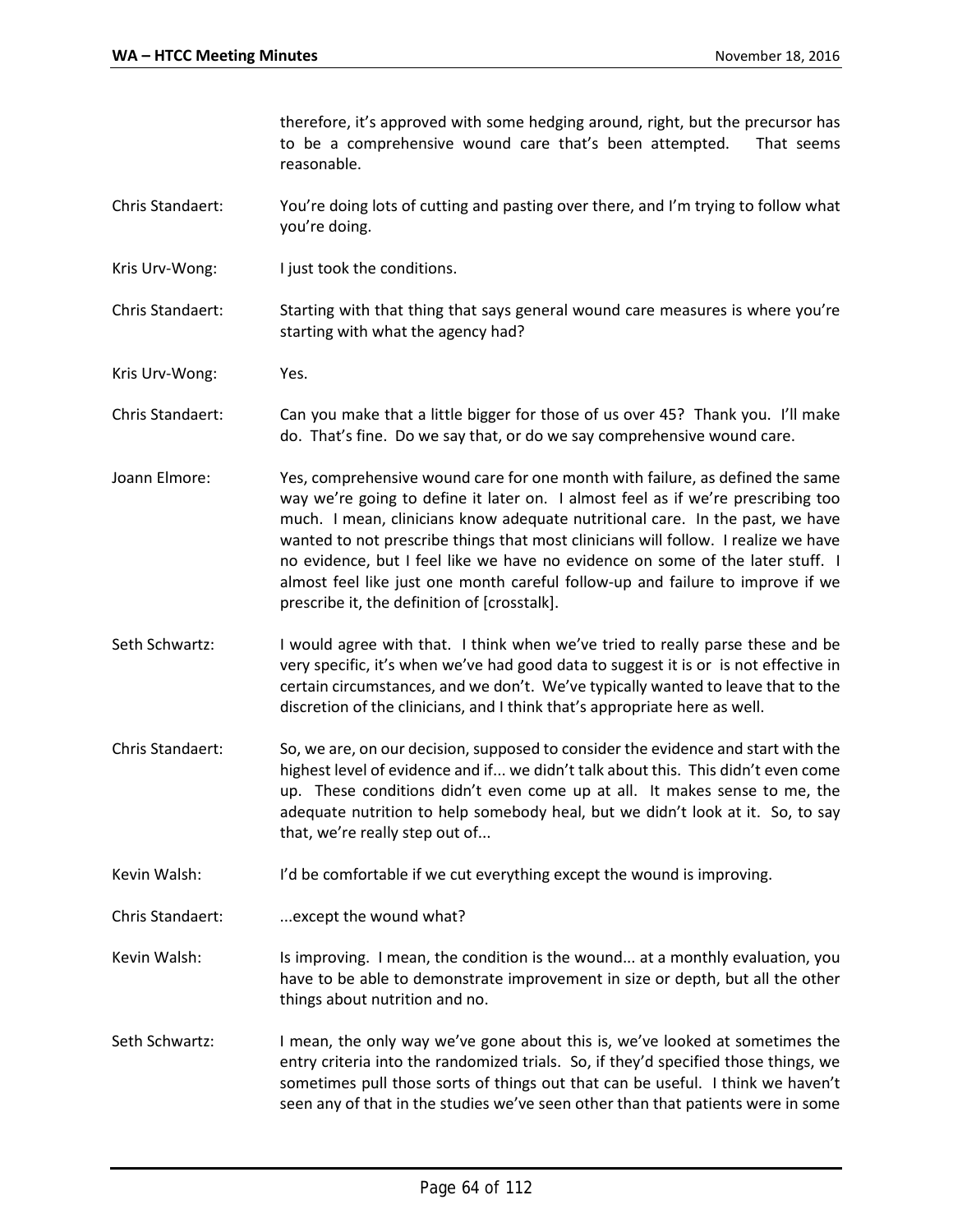sort of program, either a wound care center or a diabetic center. So, if they specific what that entails, great, we can use it and we can... but I don't think we have that. All we can do is make assumptions about what that means. So, we should leave it as vague as that.

- Chris Standaert: We probably could use the phrase of, you know, following a comprehensive wound care evaluation or something akin to what you were saying that Noridian has. So, you get some idea that somebody's looked at this and thought about other things, for a nonhealing wound, if you want to get there. Again, I think that stuff we're treading into ground that we don't, we aren't justified treading into. So, that paragraph needs to go away or be replaced with other language that people are comfortable with.
- Joann Elmore: So, are people comfortable with one of the conditions, the first condition, failure to improve after say one month under comprehensive wound care, as defined by either surface area or depth of the wound? It's not evidence based, but remember some of our later conditions are also not going to be evidence based, and I think you were articulate in saying that it's not... we have seen no evidence that this will harm the patient, and that's the most important. I don't want to harm patients.
- Male: What I don't understand is, what is comprehensive wound care? Like, that is, like, exceedingly vague to me, and, you know, I'm really frankly concerned about access issues for people who are out there in more of our rural sort of areas and, like, there's no wound care center. We're just going to say...
- Joann Elmore: I didn't say a wound care center. I just said, you know...
- Male: But what does that mean?
- Joann Elmore: ...comprehensive wound care. In other words, they've been treated by a clinician for a month and however the clinician wants to treat it, hopefully high quality care, and it's not getting better.
- Male: I do feel strongly that what the agency has put down, that is actually what we're trying to come to a conclusion about and instead of eliminating that language, I think that is actually what, perhaps, you're... I apologize if I'm misspeaking, but to me, that is actually what I feel is more comprehensive wound care. For me, that encapsulates what we should be doing before we proceed to negative pressure wound therapy.
- Chris Standaert: I would argue that if you don't say something like that, then somebody in the... when you're in a medically isolated region just sort of a wound comes in and they slap this on it. The data that that's a good thing to do is not there. The argument that you shouldn't take it out of the hands of people caring for wounds that really aren't healing because there's a whole collection of evidence free treatments that they have to pick from anyway, and they're all probably relatively expensive makes sense to me, but the idea that you say something that makes... otherwise,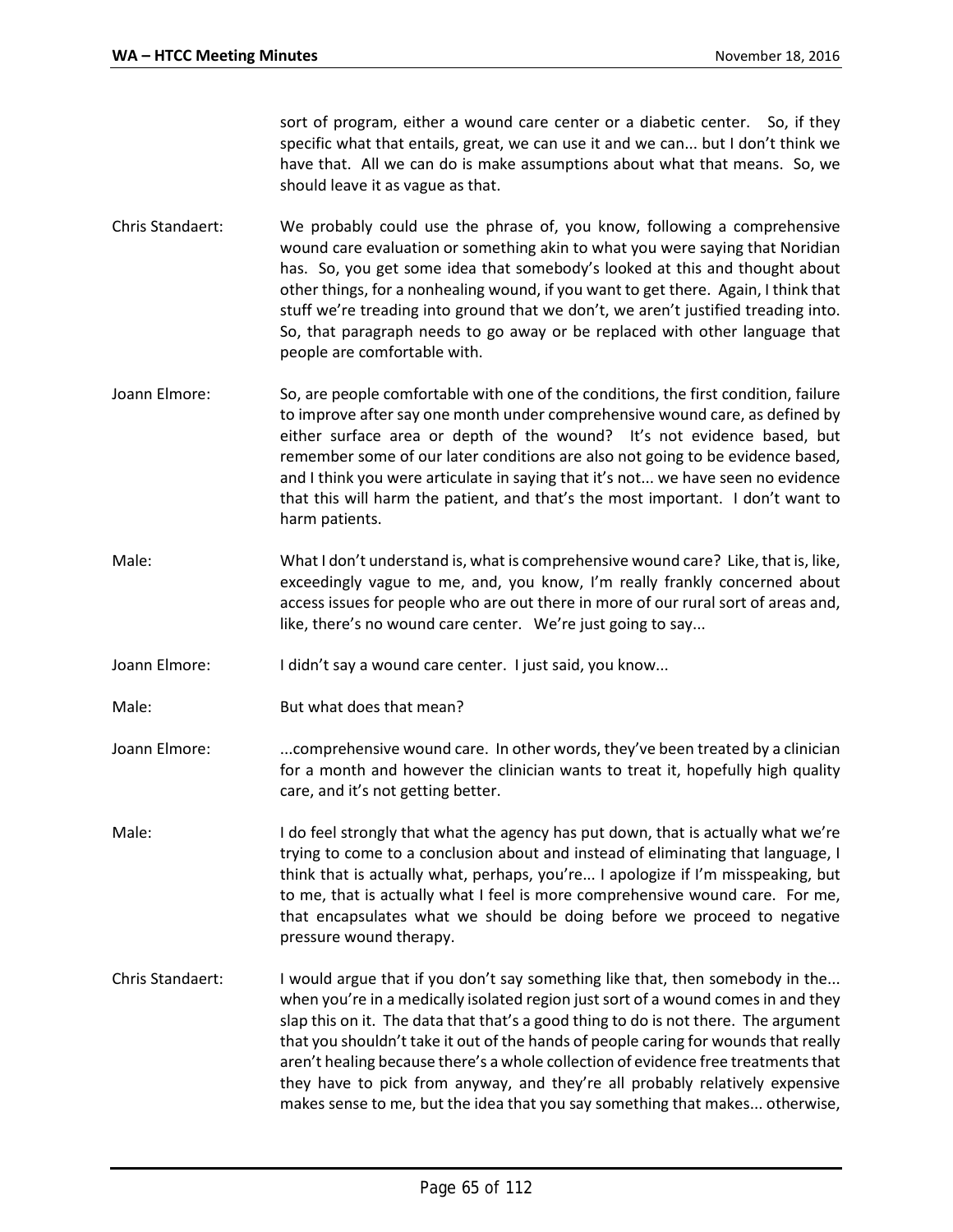somebody in an outlying area just walks in with a wound and they put this on there. Is that we think should be happening with this? Or do we think there should be something happening before that and therefore some comprehensive evaluation.

- Kevin Walsh: What is the Noridian language? I'm having trouble finding it.
- Male: One of the early slides, the very first. Yeah, page 15 on Johnson's presentation.
- Joann Elmore: Wound therapy program must have been tried or considered prior to.
- Chris Standaert: In some ways, what you are doing by putting that clause in there is saying that people really have to think through the care of these wounds before they put this on there. So, you're going to be... yes, the words are vague, but they do... they mean something, and it's... sometimes you put that... the bar that you have to think about... you have to have said at least you've tried other things. It has to be documented. You've thought through the wound before you do this. Just by saying that, you will change care. You will make people then pursue other avenues of... just by saying that and making people put that in their notes and document that, you will change care.
- Joann Elmore: So, should we put back in the agency recommendations, which are just real good clinical care.
- Seth Schwartz: Slide 20.
- Chris Standaert: No, but we can...
- Joann Elmore: No, the agency recommendations, slide 19, of general wound care, in other words...
- Chris Standaert: ...we just took that out.
- Joann Elmore: .... ... yeah, we took it out...
- Chris Standaert: [crosstalk]
- Joann Elmore: ...yeah, we took it out, but the question is, I'm hearing you guys come around to sort of wanting to just make certain that basic appropriate wound care has been evaluated and applied to the patient.
- Chris Standaert: We don't know what that is. So, you could leave it to the providers to determine what they think is basic general wound care. We have no way of sorting out wet to dry, what's an appropriate... so what albumin level? Do you want to go there? I mean...

Joann Elmore: No.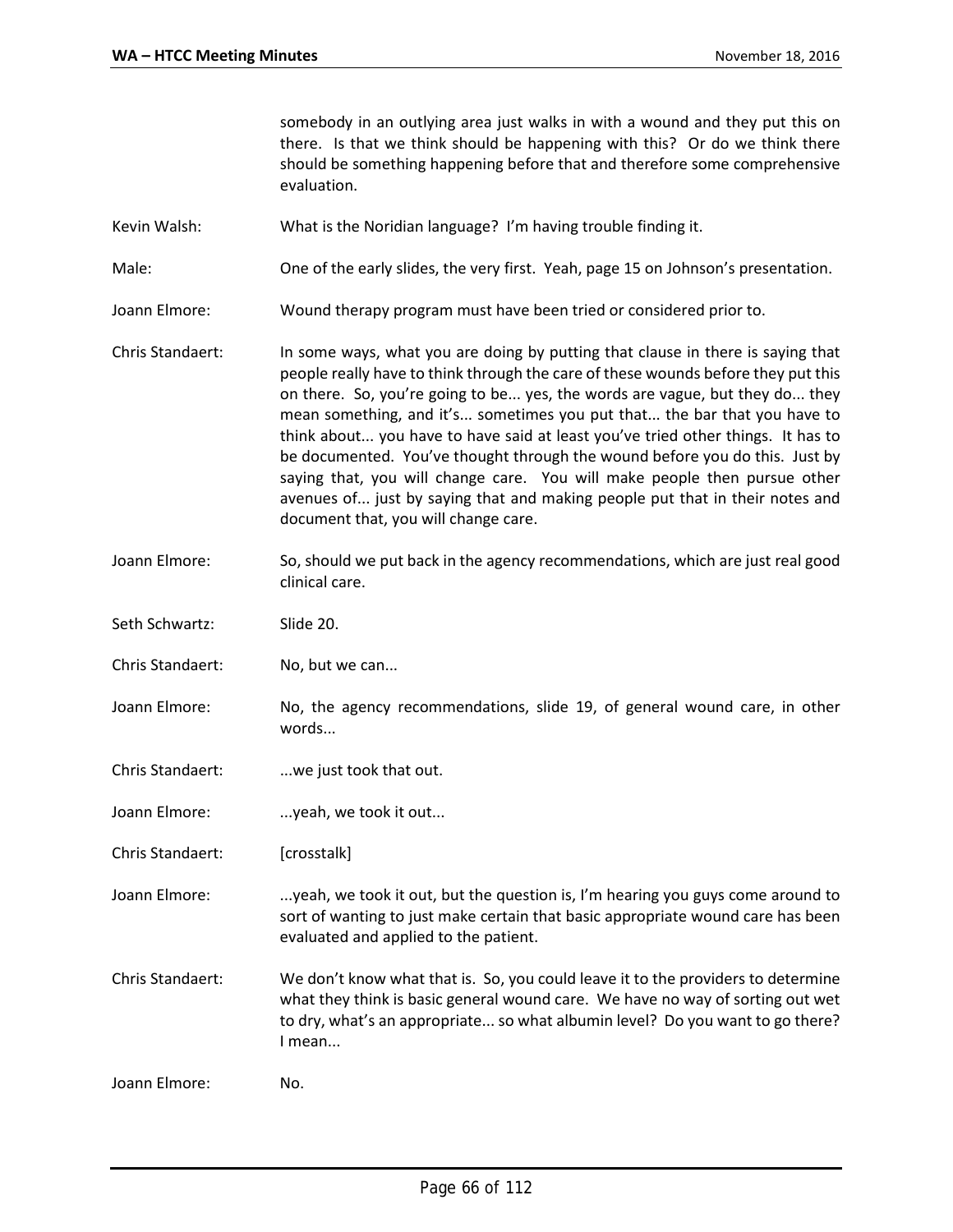| Chris Standaert: | no. So, we                                                                                                                                                                                                                                                                                                                                                                                                                                                                                                    |
|------------------|---------------------------------------------------------------------------------------------------------------------------------------------------------------------------------------------------------------------------------------------------------------------------------------------------------------------------------------------------------------------------------------------------------------------------------------------------------------------------------------------------------------|
| Joann Elmore:    | OK.                                                                                                                                                                                                                                                                                                                                                                                                                                                                                                           |
| Chris Standaert: | get a                                                                                                                                                                                                                                                                                                                                                                                                                                                                                                         |
| Kevin Walsh:     | So, we have to isn't the charge if we're going to write a recommendation that's<br>different than the standards that we come up, with evidence to support that<br>difference?                                                                                                                                                                                                                                                                                                                                 |
| Chris Standaert: | Our real charge is that if we really differ from Medicare NCD that we have to<br>define why. We do have to state that we looked at other clinical guidelines, which<br>are highly varied, in terms of what they say. We have to say we looked at<br>appropriate clinical guidelines. We looked at appropriate payer policies, and then<br>if we are grossly in discord with them say why.                                                                                                                     |
| Kevin Walsh:     | So, I                                                                                                                                                                                                                                                                                                                                                                                                                                                                                                         |
| Chris Standaert: | But it doesn't, but the default is not that we follow what a professional society<br>said or what one payer said.                                                                                                                                                                                                                                                                                                                                                                                             |
| Kevin Walsh:     | that's not what I said. That's not what I said.                                                                                                                                                                                                                                                                                                                                                                                                                                                               |
| Chris Standaert: | I know.                                                                                                                                                                                                                                                                                                                                                                                                                                                                                                       |
| Kevin Walsh:     | You're agreeing with what I said.                                                                                                                                                                                                                                                                                                                                                                                                                                                                             |
| Chris Standaert: | Yeah.                                                                                                                                                                                                                                                                                                                                                                                                                                                                                                         |
| Kevin Walsh:     | So, I                                                                                                                                                                                                                                                                                                                                                                                                                                                                                                         |
| Josh Morse:      | I'd like to pause. I want to interrupt and just, let's make sure that we agree on<br>what the requirement is, because it's the same for national coverage<br>determinations, as it is for medical society guidelines. So, we give the same<br>consideration to an NCD as a professional guideline.                                                                                                                                                                                                            |
| Chris Standaert: | OK.                                                                                                                                                                                                                                                                                                                                                                                                                                                                                                           |
| Josh Morse:      | And that's typically how you've worked when you justify if there's a difference in<br>the end. And we can review the statute if you'd like to clarify.                                                                                                                                                                                                                                                                                                                                                        |
| Kevin Walsh:     | I'm trying to so, that was the that was the introduction to what I was going to<br>say. So, if that's true I'm trying to go back to why are we why are we including<br>language about comprehensive wound therapy at all, because there's no<br>evidence, right, that we require that before we go to negative pressure wound<br>therapy. So, what I'm saying is if you go back and you look at the Medicaid policy,<br>look at Noridian, look at AETNA, they're all saying try traditional wound care first. |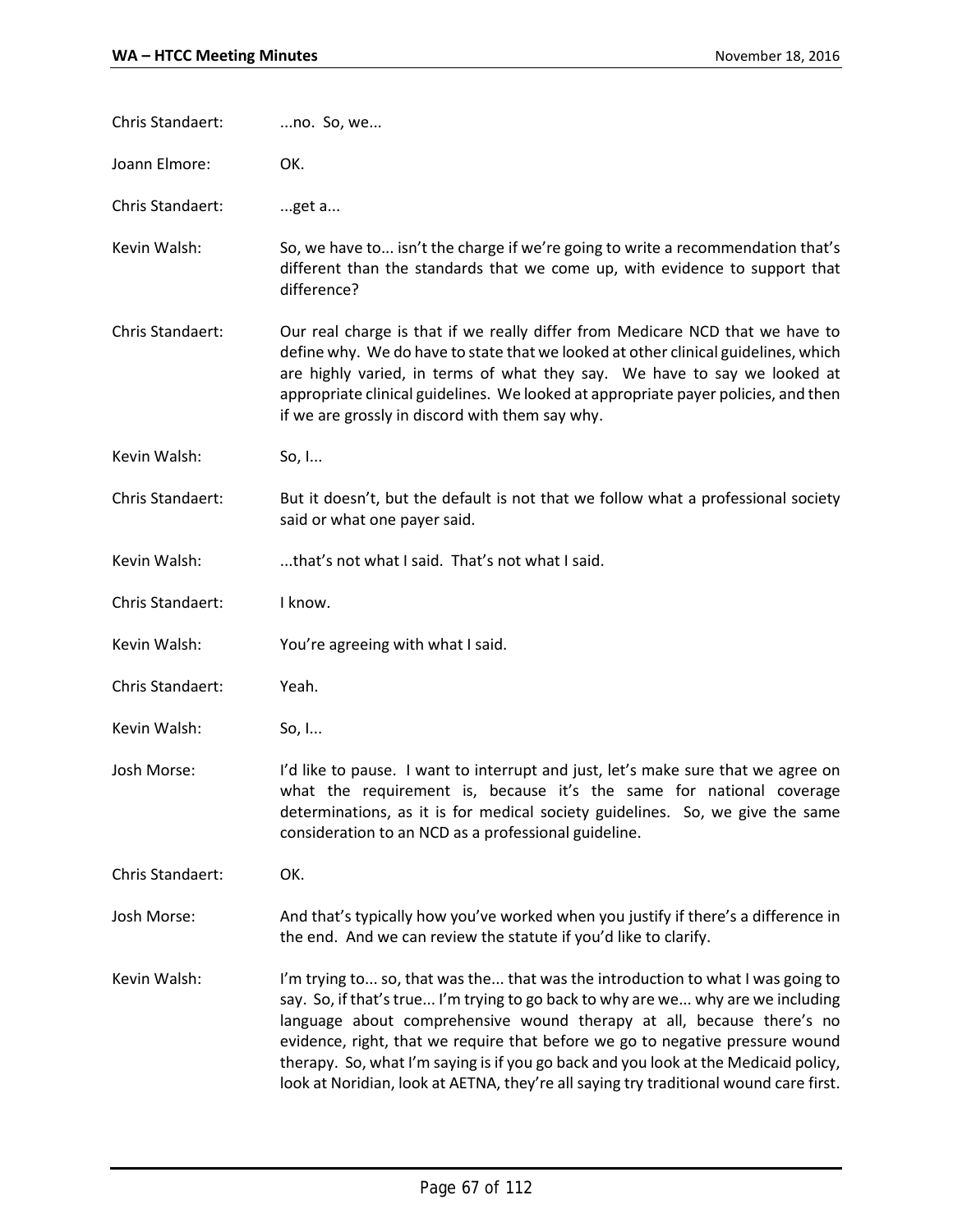Joann Elmore: And that's what we want to add. Don't just jump to this.

- Kevin Walsh: Well, that's... well what I'm saying is, there is a... we're being consistent if we say this. Even though there's no evidence, we're being consistent with what the standards are.
- Chris Standaert: If you took the Noridian statement on page 15 of Dr. Johnson's report, and you took out the exact ulcers, because we decided we don't have great reason to differentiate by ulcer type, you would have a statement saying a complete wound therapy program must have been tried or considered prior to negative pressure wound therapy, and then either continue... they have discontinuation of coverage. Any measurable degree of wound healing has failed to occur over the prior month, wound healing is defined as improvement occurring either in the surface area, length times width, or depth of the wound, four months, including the time it was applied in an inpatient setting prior to discharge home have elapsed using [inaudible] in the treatment of the most recent wound. That's what they say. That's pretty close to what you guys are saying.
- Seth Schwartz: I think that's...
- Chris Standaert: It's a fairly succinct version of this language and obviously then we are in agreement with a major governing body of some sort.
- Male: I'm comfortable with that language.
- Chris Standaert: So, you could go to page 15 to Noridian in Dr. Johnson's report and copy that and take out the four lines below a complete wound therapy program. Obviously, there are contraindications to the device with the device, and the FDA has defined contraindications. We could define them or we could let the medical world stay within their medical contraindications. So, those four lines, chronic stage three or four pressure ulcer down. Stop. Yeah, get rid of those four. Get rid of those, because we're not parsing by ulcer is what people are saying. It is vague, but there are some boundaries that are being placed here, and you are encouraging people to consider appropriate wound care and routine follow-up. What do people think?
- Joann Elmore: Do we need to discuss how to word the third bullet about contraindications and risk factors and somehow just refer to the FDA, sort of attention to the FDA contraindications, risk factors.
- Male: We should either include it or refer to it.

Joann Elmore: Mm-hmm.

- Carson Odegard: Right. I think we should.
- Laurie Mischley: Maybe just be a little more explicit in the discontinuation of coverage that a monthly evaluation is required. I don't... it says in the prior month.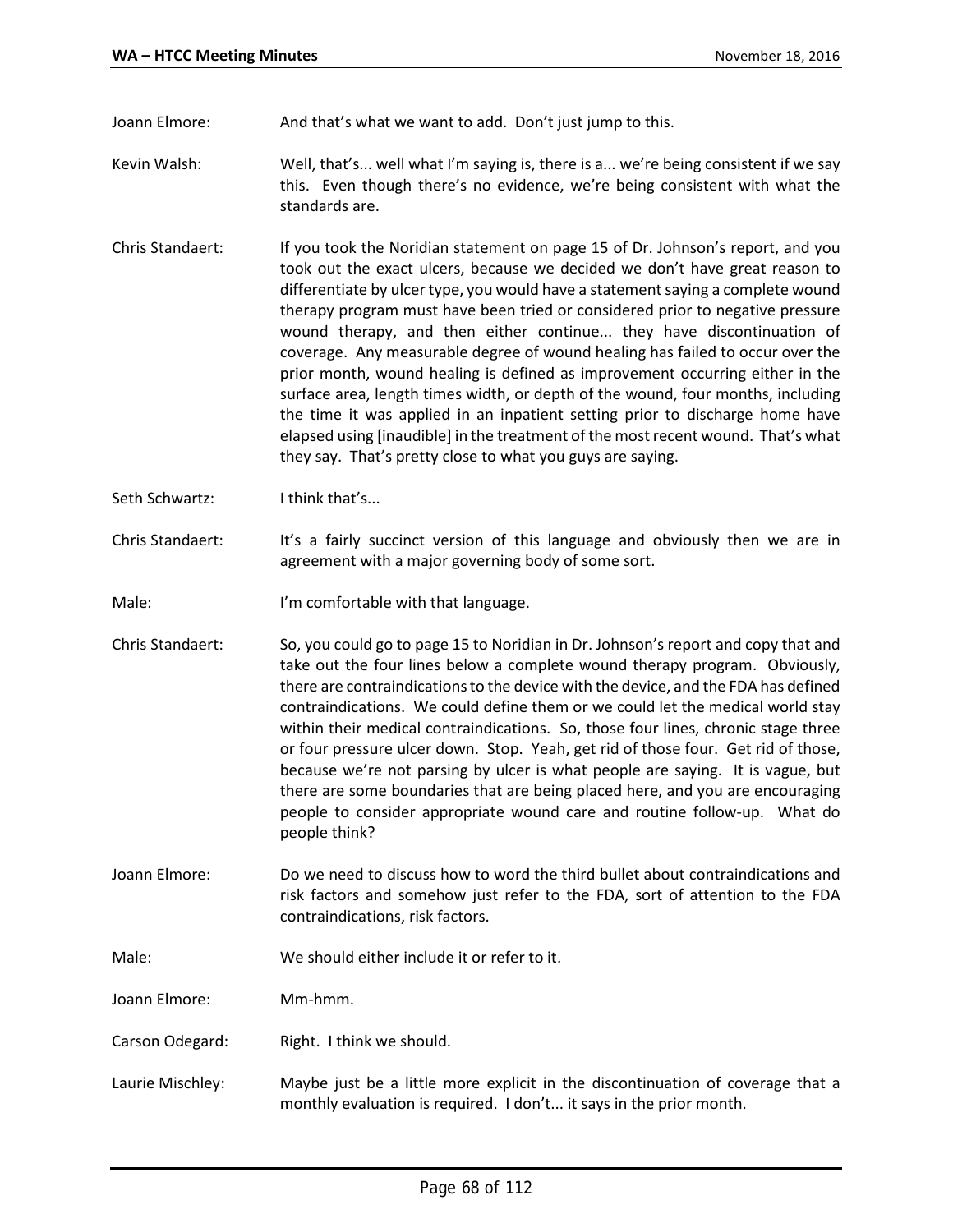Joann Elmore: It says the prior month. It's kind of nicely covered.

- Chris Standaert: Yeah. It says over the prior month.
- Laurie Mischley: OK. That sort of states that you would see that... you have to see them every month or else you can't state that. So, Joann would like a third bullet point.
- Joann Elmore: I don't know what the first word should be, attention to FDA contraindications and risk factors. I don't like the word attention.
- Chris Standaert: I don't like the word attention.
- Joann Elmore: But in other words, they have to whatever FDA contraindications are in existence we agree with.
- Seth Schwartz: You could almost put that as an exclusion criteria or something like that. You say, this treatment is not to be offered in patients with FDA contraindications.
- Joann Elmore: What about the risk factors? Probably just the contraindications by the FDA?
- Chris Standaert: What risk factors?
- Laurie Mischley: At least mention people on anticoagulants and things like that just to [crosstalk].
- Chris Standaert: Yeah, those are the contraindications. So, treatment should not be applied to patients with contraindications, as defined by... well and then you have to put the label of that FDA paper. It has a number and a label and has a defining...
- Joann Elmore: Website 2011.
- Chris Standaert: ...but it has a defining code for that paper published by the FDA and people can always find that document if we find that code.
- Male: It's fairly complete language in this guideline. The pressure ulcer advisory panel. I don't know who they are, but it's 2014, that was in the guidelines component page 10. I don't know if you want to quote it, but it's recommended in adequately debrided necrotic or malignant wounds and it goes on with a number of other comments that all seem very pertinent, but it's just a professional guideline.
- Chris Standaert: So, you could say... I have the exact wording of the title of the document that will have all this stuff in it. You can use that or you can cut and paste everything out of it. Yeah. It's the FDA update on serious complications associated with negative pressure wound therapy systems. How about just the FDA safety communication on negative pressure wound therapy from February 24, 2011. FDA safety communication from February 24, 2011, and safety is also capitalized.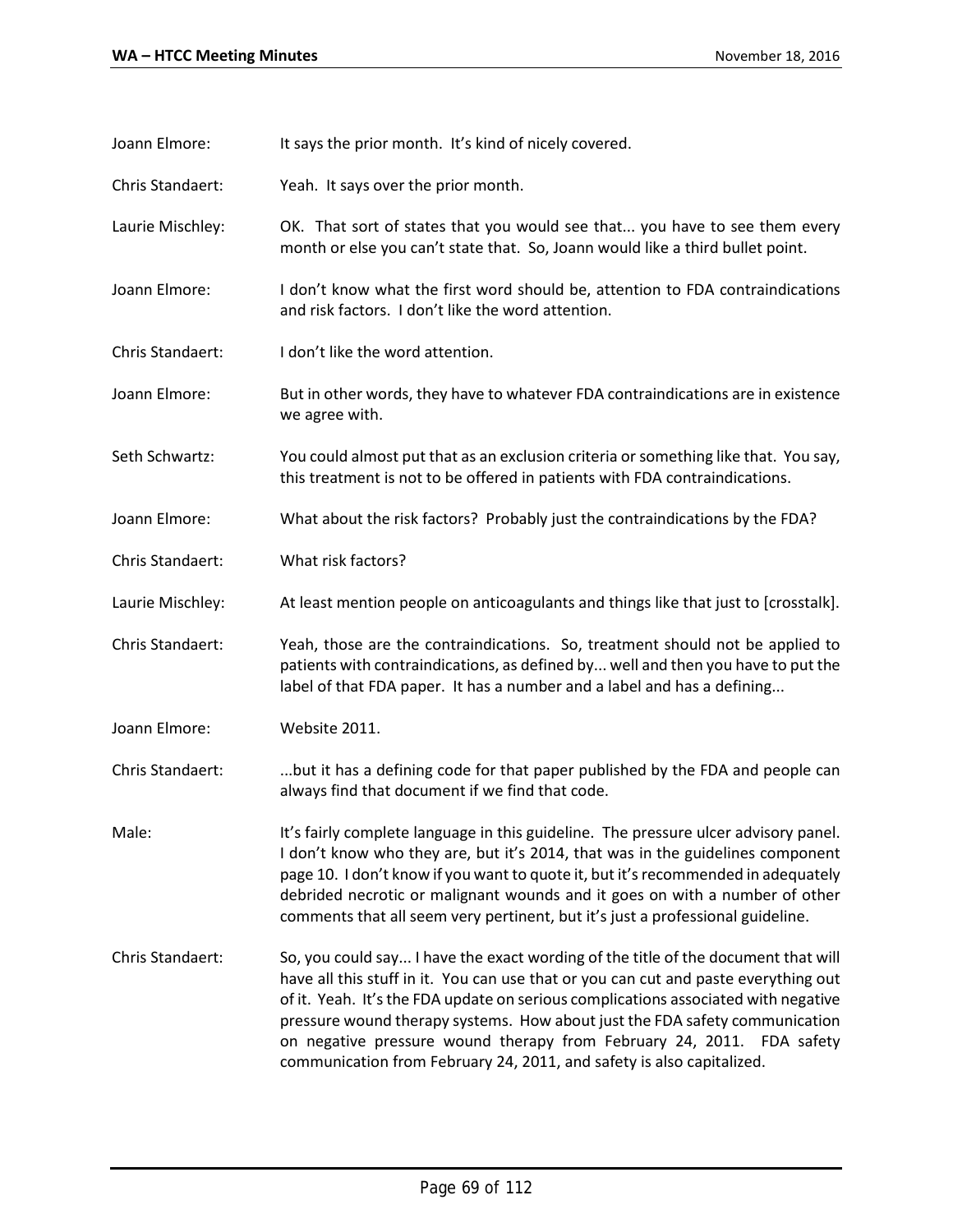- Joann Elmore: And instead of this being a third bullet, it should be a main bolded. So, this is the third main bolded condition. So, we have three conditions. I don't like that wording, no.
- Chris Standaert: Treatment should not be used in patients with?
- Joann Elmore: Patients with contraindications, that's better.
- Chris Standaert: Treatment should not be used in patients with. So, we'll get rid of not applied to. [inaudible] after treatment, the, yeah, should not be used in. Get rid of not applied to. How are we doing, people? Do we like this?
- Josh Morse: I think... a little advice on that. I think treatment not covered for patients with.
- Chris Standaert: Oh, not covered for. I'd almost like it to be stronger. This is not just not covered, but, like, you shouldn't put it on people who have, you know, like an exposed vessel. Where are you going? Can you go back to the conditions for us? Treatment not covered in patients with. What do we want? Do we want not covered or should not be used? Who are covered, so. Yeah. I guess we don't have jurisdiction over this. Not covered. Treatment is not covered in patients with... is not covered in... and get rid of should not be used. Yeah, there you go. Right. That's a good clarification.
- Carson Odegard: Being the devil's advocate here that if it's not covered for those indications, a clinical decision could be made without coverage, and it would go against FDA recommendations.
- Chris Standaert: So, for clinicians in various environment [inaudible] work, does this work with you? Yeah? OK. So, unless anybody has any amendments to this or changes in the language or doesn't like a word, if there are... when we come back to vote on this again to finalize our vote, fundamentally changing the whole thing is difficult. That poses challenges for us. If there is a grammatical error or something like that, they will pick that up, or we will pick that up if there's some subtle word that changes meaning, we can pick that up. So, little things like that we can get at in a few months if we had to. We'd like this to be as clean as possible. The agency will look at it and determine whether they think they can really follow our language or not and they have language corrections for us sometimes that we are OK with and sometimes we are not OK with, because it changes our intention.

Alright. So, we're going to vote. So, your choices are cover, which means regardless, we're going to cover it where anybody wants to use it, all conditions. For, these are for outpatient and somewhere that's clear on this, right, that this is for outpatient or in-home use, right?

- Joann Elmore: The stem of this before the [crosstalk].
- Chris Standaert: The stem of this is that this is for outpatient or in-home use, because that's our... right. You can say not cover, which means these are not... you don't think we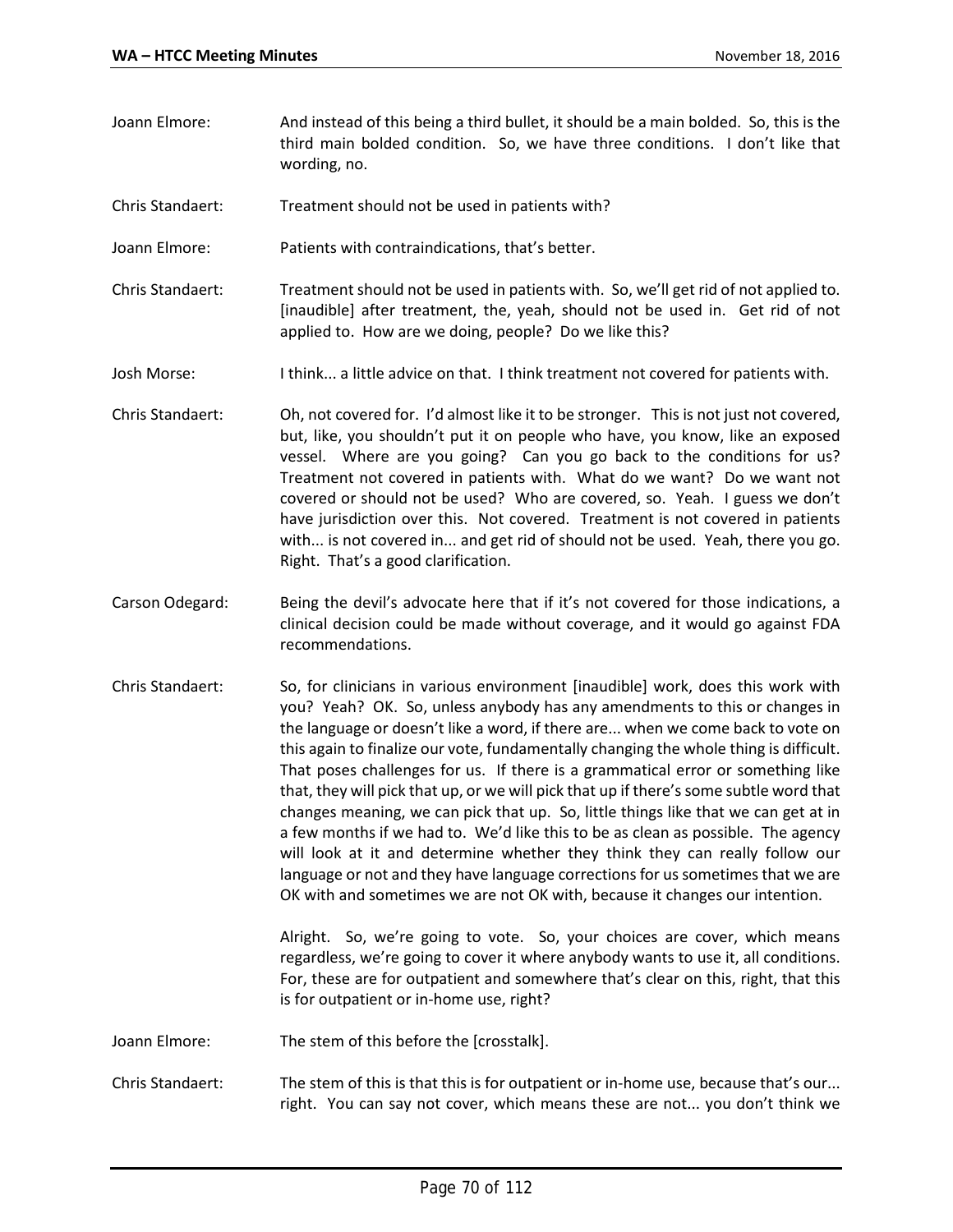should be covering it, which is fine, or you can say cover. If you vote cover with conditions, these are the conditions. OK? Alright. So, let's go to my tool for a second, because I have to ask you the question in the correct way. So, based on the evidence vote, committee, we already took our vote. So, based on the evidence about the technology safety, efficacy, and cost-effectiveness, negative pressure wound therapy in the outpatient or in-home setting is either... now you vote, not covered, covered unconditionally, or covered with conditions meaning these.

- Josh Morse: Ten cover with conditions.
- Chris Standaert: Next, we make sure this meets with our... do we have good reason to be discrepant from other things? I think we might have had good reason should we have chosen to. I'm not sure everybody had good reason for the [inaudible], but we are relatively... I think we are relatively in line with our mandate of guidelines and other policies. Yeah? So, we're done, yeah?
- Joann Elmore: Well, I want to make one comment. We're in mandate with the other guidelines, but our group was convened to evaluate evidence and then vote based upon evidence, and this has given me indigestion, because most of us voted that it is unproven efficacy, unproven safety, and yet we just voted to cover with conditions. So, I hope that more research will be done. I hope it will be higher quality. Some of the studies we didn't even dig into. They were really, really low quality, and we didn't get into some of the details of them. So, I was kind of disappointed at that.
- Chris Standaert: Well, briefly, the majority did vote that there was efficacy or effectiveness in some.
- Joann Elmore: Some? Oh, OK.
- Chris Standaert: Yes. The majority did vote that way.
- Joann Elmore; Oh, OK.

Chris Standaert: So, and largely we then voted unproven and equivalent or unproven for safety. So, are we good?

- Josh Morse: Yes, and there was no national coverage determination to consider in this case.
- Chris Standaert: Right.
- Josh Morse: Thank you.
- Chris Standaert: For people in the room and people on the phone, this is the meeting of the Washington Health Technology Clinical Committee from Friday, November 18<sup>th</sup>, 2016. This is our afternoon session. Our topic this afternoon is fecal microbiotic transplantation. I'm not sure if that's better before or after lunch, and that's our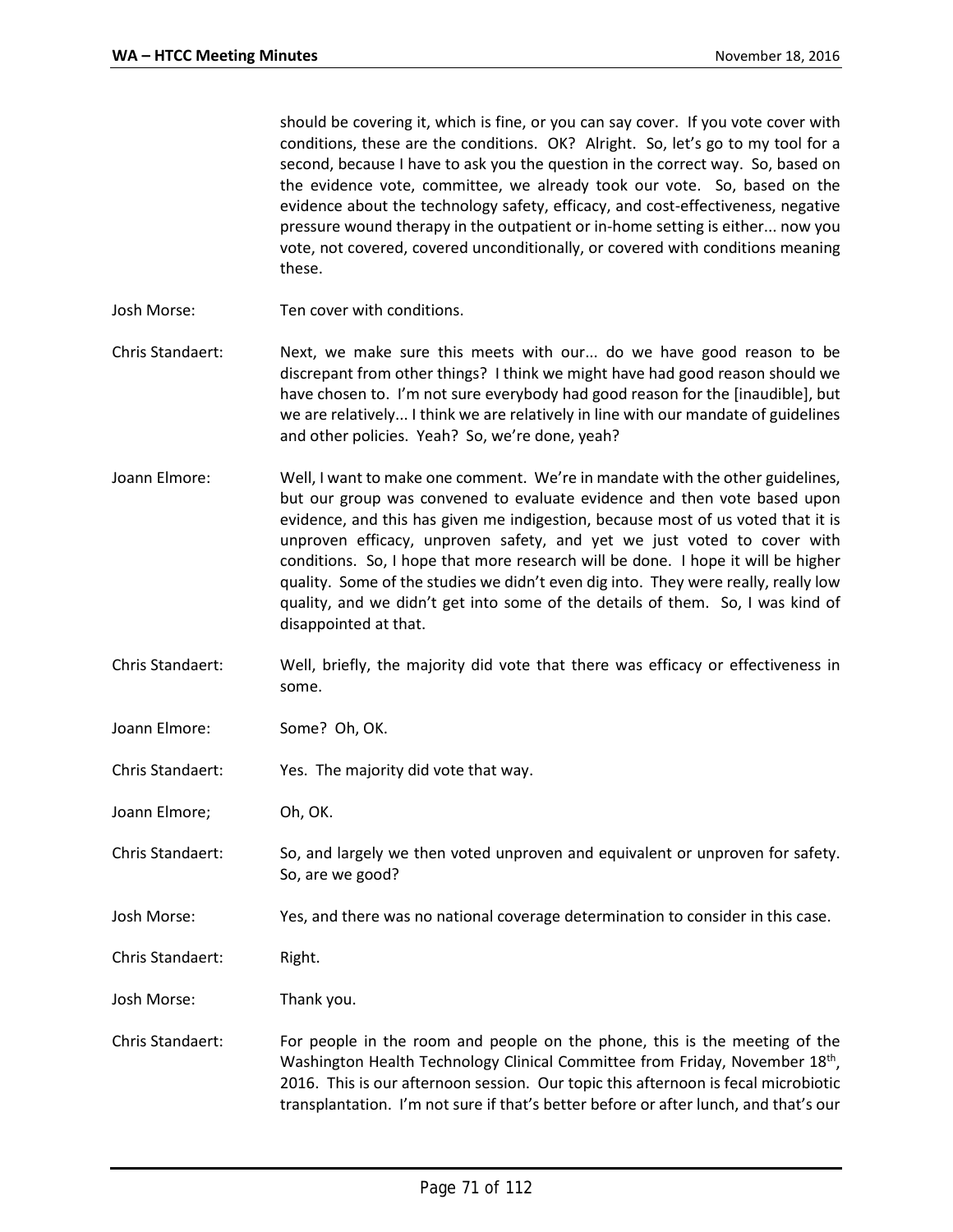topic today. We are going to follow our schedule and agenda, which goes Washington State Agency Utilization and Outcomes. Dr. Lessler will present first. He's stressing and warming up over there. Then, we will have a period for open and public comment, and there was a sign-in sheet where people could sign in if they want to speak. Anybody in the room during that section who says they want to speak, please just raise your hand and let us know, and you can speak to the committee, and we will open up the phone lines to see if anybody on the phone wants to make a public comment to the committee. Following that, we will have our evidence report by Spectrum Research and the committee will discuss that. So, that being said.

So, everybody knows. There are new people here today. The meetings are recorded, and they are transcribed. So, everything you say is recorded and transcribed, and the person who is transcribing may know some of our voices, because we've been here awhile, but those of you who have not been here, he or she will have no idea who you are. So, we're going to go around the room and introduce yourself so that they pick up who your voice is, and it might be helpful, especially if people haven't been here that long to say their... just to help the transcriptionist so we get all this accurate. So, again, I'm Chris Standaert. I'm the Chair.

- Josh Morse: Josh Morse.
- Christina Surawicz: Chris Surawicz.
- Seth Schwartz: Seth Schwartz.
- Chris Hearne: Chris Hearne.
- Carson Odegard: Carson Odegard.
- Kevin Walsh: Kevin Walsh.
- Tony Yen: Tony Yen.
- Laurie Mischley: Laurie Mischley.
- John Bramhall: John Bramhall.
- Gregory Brown: Greg Brown.
- Joann Elmore: Joann Elmore.
- Chris Standaert: And that's all of us. OK. Take it away.
- Daniel Lessler: Great. Thanks, and I'm Daniel Lessler from the Health Care Authority. I am going to present on the topic of fecal microbiotic transplantation. So we can jump right in here. So, by way of background, actually we're going to be talking about this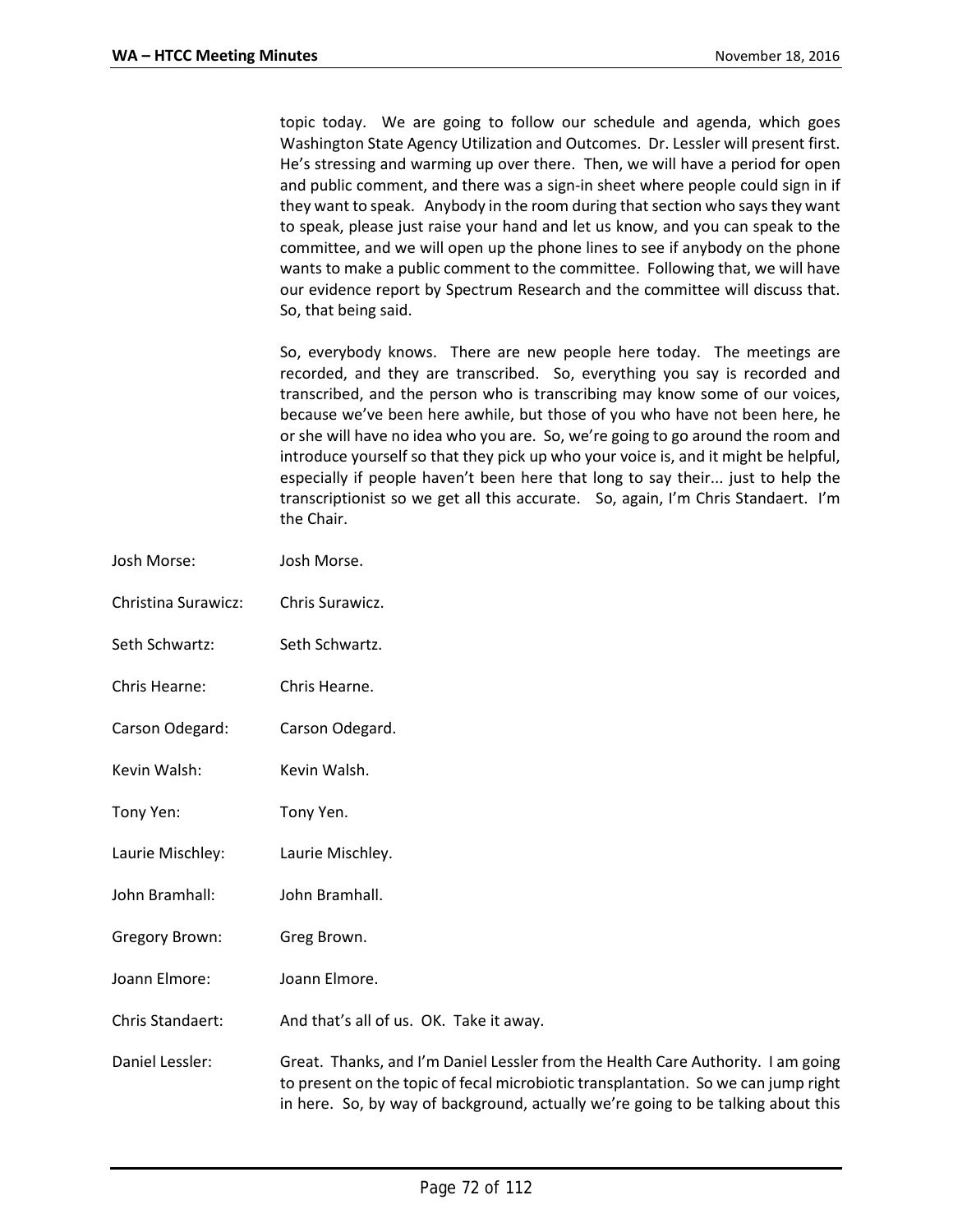technology in two contexts. One is for the treatment of clostridium difficile and the other is for the treatment of inflammatory bowel disease. Now, it's going to be... just with a brief background on clostridium difficile, also known as C. difficile. So, this is a gram positive spore-forming anaerobe that produces toxins. These toxins, A and B, are capable of producing quite severe diarrhea in patients who are infected with the bacterium and that are producing the toxin. Just to give you some sense epidemiologically of the importance of this, first I would mention that usually infection with C. difficile is associated with antibiotic use, and in 2011, I believe this is a study by CDC, there were 453,000 cases of C. difficile infection and 29,000 associated deaths. So, can obviously be quite a severe infection with bad outcomes. Approximately 25% of the infections were estimated to be community acquired, as opposed to hospital acquired.

I found this an interesting slide from New England Journal, and this just demonstrates the increasing incidence of C. difficile over the last 15 years or so, or 10 years I should say in terms of what's on the slide, and as you can see, the incidence is going up pretty much in all age groups, but especially in elderly and middle-aged people. So, it's an increasingly common disorder.

The diagnosis is either by enzyme immunoassay or DNA based tests for toxic genes. Up to the present, the treatment has typically been for the index case, or the first course of treatment being with antibiotics and vancomycin or metronidazole are most commonly used, and then there's fidaxomicin, which is effective but quite a bit more expensive, and typically for those people who recur after a first course of treatment, a second course of antibiotics has been indicated and used, but in people who recur beyond that, this has been, I think, and Dr. Surawicz can speak more to this, historically a difficult disease to treat, and that's really where fecal microbiotic transplantation has come to play. This, essentially, is exactly as described in some sense, a transplant of stool. So, a stool is obtained from a healthy donor and is instilled into the GI tract of the patient, the thought being that the microbiota provide resistance against bacterial pathogens and that by restoring the microbial diversity in the gut, it's possible to then alleviate infection. So, that's the basis for fecal microbiotic transplantation.

Fecal microbiotic transplantation has also been evaluated, to some extent, and I would assume there are ongoing studies in inflammatory bowel disease. So, inflammatory bowel disease, most commonly we're talking about ulcerative colitis or Crohn's disease, ulcerative colitis being a chronic inflammatory disease that involves the mucosa of the rectum and proximal extension into the colon toward the cecum, whereas Crohn's disease is a patch, nontransmural inflammation that can affect any part of the GI tract. Symptoms include blood in the stool, abdominal pain, fatigue, bloating, and weight loss. There is some thought that aberrancies in the host microbiota might play a role in the pathogenesis of inflammatory bowel disease and hence the interest of fecal microbiotic transplantation in that context.

So, the interest here... this really came up probably in discussion amongst the agency medical directors a few years ago, two years ago by the time it gets to this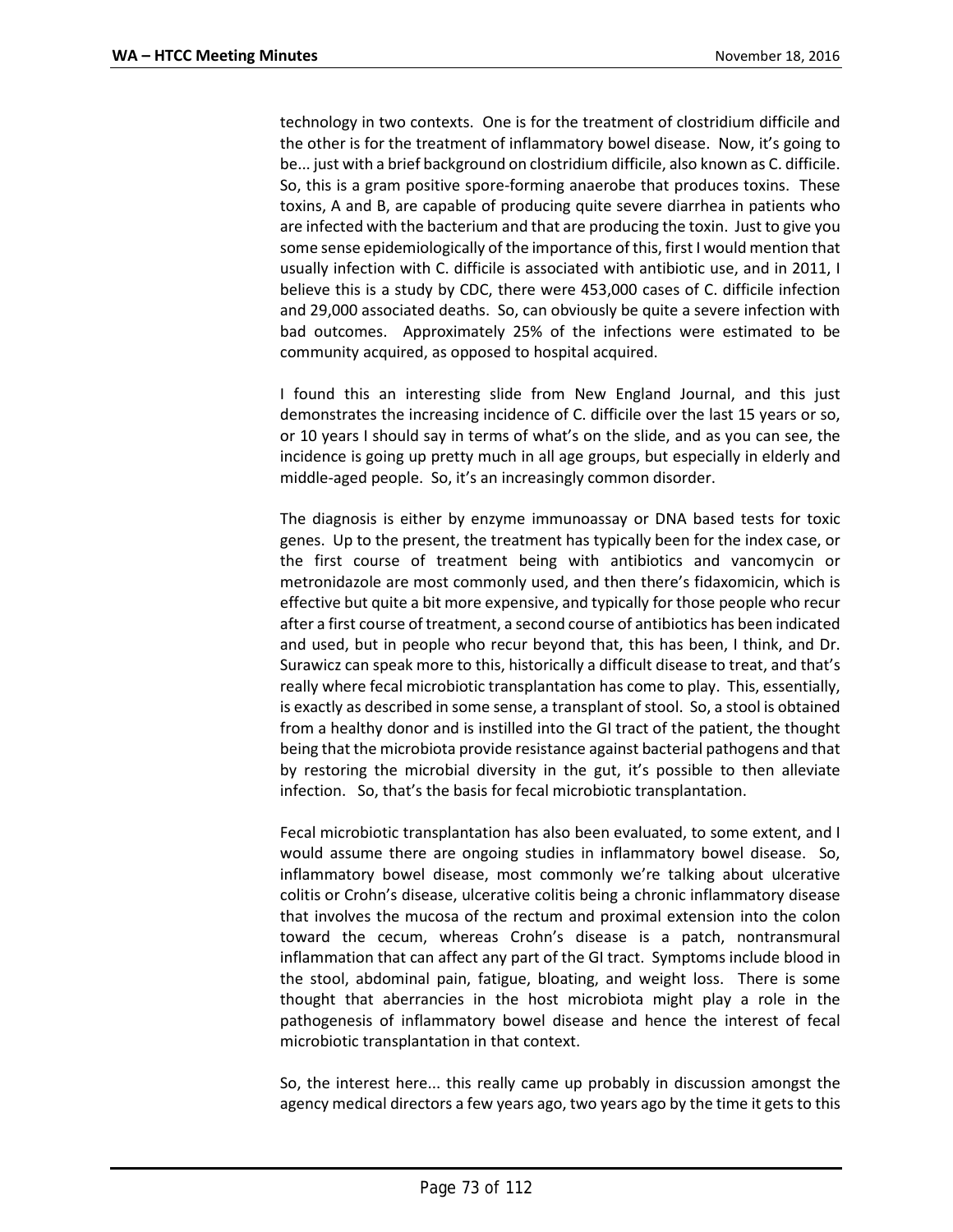group. I would say at that time, the concerns that we had were mostly concerning efficacy and the safety. The concern for cost was somewhat less prominent.

Current state agency policy is here for PEBB or Uniform Medical Plan. Fecal microbiotic transplantation is covered treatment for patients with recurrent second or subsequent episodes of C. difficile infection. It requires, in Medicaid, fee for service and managed care, it requires a prior authorization, currently not covered for Labor and Industries and requires prior authorization with the Department of Corrections.

As I mentioned, fecal microbiotic transplantation really, from our standpoint... from the standpoint we were considering bringing this forth to this committee, was really viewed as an emerging technology and the overall utilization, as you'll see with agency data... well, actually, we've aggregated it across Medicaid and Uniform Medical Plan, because it's quite low at this point. The average age of patients is 49. Here, just to give you some numbers, this... you can see there has been an increasing number of people being treated, and this is Medicaid and Uniform Medical data, and here is the cost, although you know I'd actually... Kris, I'd have to ask you. Is this just, Kris, on the cost data, is this just UMP or is this aggregate? That is aggregated? OK. So, pretty low cost up to this point.

So, the key questions for this evaluation have to do with the evidence of efficacy and effectiveness of fecal microbiotic transplantation, this is both now for treatment of C. difficile and for inflammatory bowel disease. So, evidence of efficacy and effectiveness, number one. Number two is whether or not the route of administration matters whether by NG or by colon. Evidence around the safety of fecal microbiotic transplantation and whether or not there is differential efficacy or safety in subpopulations and finally, looking at evidence of costeffectiveness.

So, I'm going to cut to the chase here just in terms of our interpretation. Obviously here, the Spectrum presentation will be more detail in terms of our take on the evidence, as presented by Spectrum. So, first for the treatment of clostridium difficile, available evidence supports the effectiveness of fecal microbiotic transplantation in the treatment of recurrent C. difficile and the role of fecal microbiotic transplantation in the treatment of primary or initial C. difficile infections is not clear. Then, at this point, there is insufficient evidence to determine the effectiveness of fecal microbiotic transplantation and the treatment of inflammatory bowel disease. With respect to safety, typically what's available suggests that the procedure is relatively safe and typically there are some minor associated side effects and more serious adverse events, such as bacteremia, sepsis, and death appear to be rare. I would mention that there is very limited data on long-term safety of fecal microbiotic transplantation.

With respect to administration, there is low-quality evidence that there's no difference between frozen versus fresh feces in fecal microbiotic transplantation and insufficient evidence regarding the route and timing of administration, so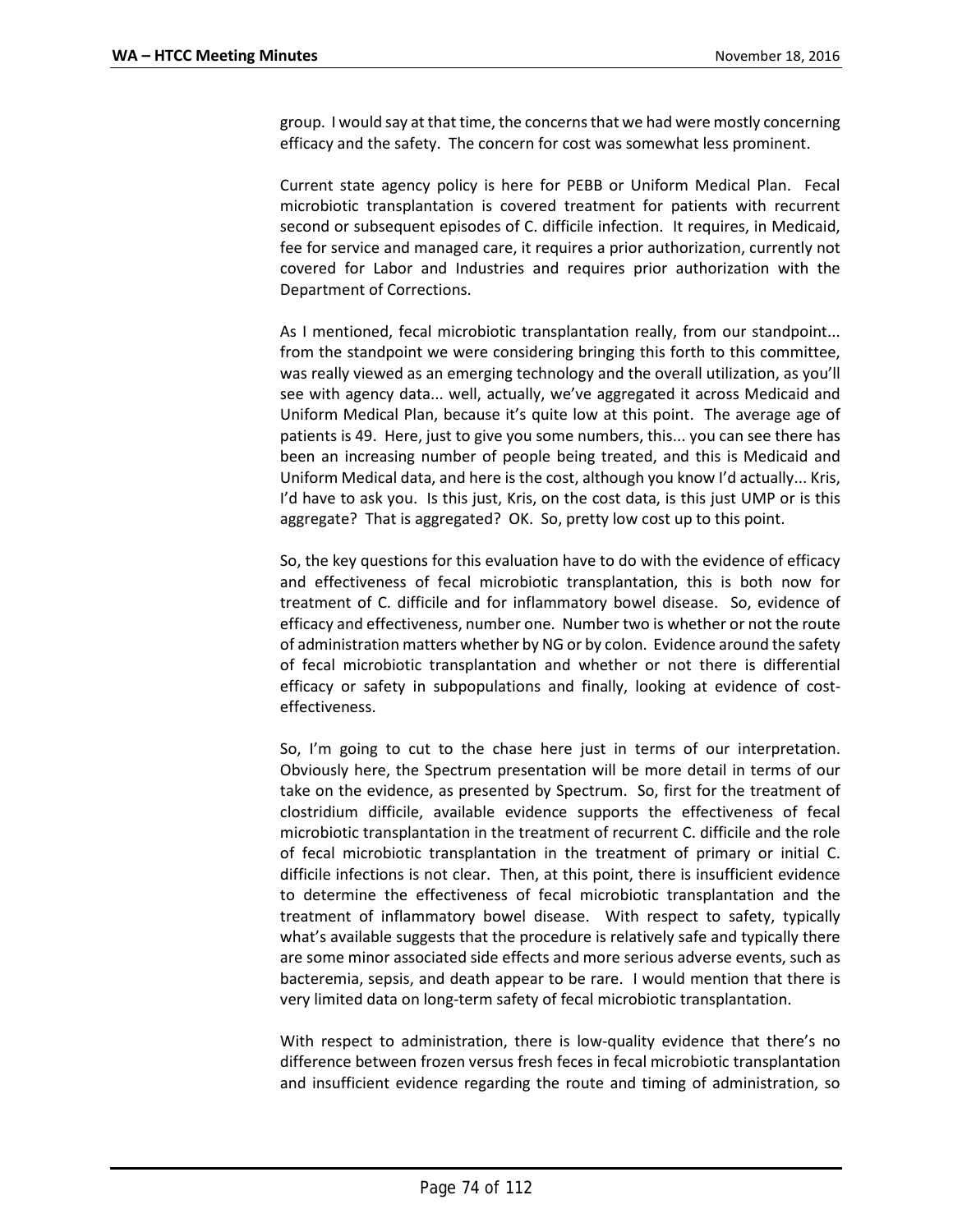whether that be via the colon or NG, and available evidence suggests that fecal microbiotic transplantation is cost-effective relative to antibiotics.

There is no CMS national coverage determination on fecal microbiotic transplantation, as was noted in the report from Spectrum. Many plans cover fecal microbiotic transplantation for C. difficile, typically for recurrent infections that have either failed vancomycin treatment. The exact criteria varies somewhat from plan to plan.

With respect to clinical guidelines, the American College of Gastroenterology has a guideline from 2013, and the bottom line of that is that fecal microbiotic transplantation should be considered in patients where a third recurrence of C. difficile after a trial of post-vancomycin regimen and the European Society of Clinical Microbiology and Infectious Disease has a somewhat similar recommendation that fecal microbiotic transplantation in combination with oral antibiotic treatment is strongly recommended for multiple recurrence of C. difficile infections unresponsive to antibiotic treatment.

So, the agency recommendation is that fecal microbiotic transplantation be covered with conditions. So, fecal microbiotic transplantation fresh or frozen feces administered either by NG or via the colon is covered for a third recurrence of C. difficile infection after a post-vancomycin regimen, and fecal microbiotic transplantation is not covered for treatment of inflammatory bowel disease. So, with that, I'll stop and see if there are any questions.

- Chris Standaert: Questions for Dr. Lessler?
- Christina Surawicz: Chris Surawicz. That was a great presentation. The one piece that's missing is what about the patient with not recurrent but refractory [inaudible], the really sick patient , because there's no randomized control trial of fecal microbiotic transplantation trial for that, but there are small series suggesting that it has been effective and maybe could be considered on a case by case basis.
- Daniel Lessler: Sure. Chris, so maybe, you know what?
- Christina Surawicz: It's emerging.
- Daniel Lessler: Right. The... I guess how do you define refractory in that, I guess that was, because I thought of refractory as being recurrent or not having a response to antibiotics as refractory.
- Christina Surawicz: Yeah. The terminology has been confusing, but recurrent is when you get better and then you get another episode. So, that's recurrent. Some of the literature calls that refractory, as well, but refractory really are the people who are so sick, they're in the ICU. They're heading for a colectomy. So, it's a separate group. Sometimes, it's called fulminant.
- Daniel Lessler: So, would these people...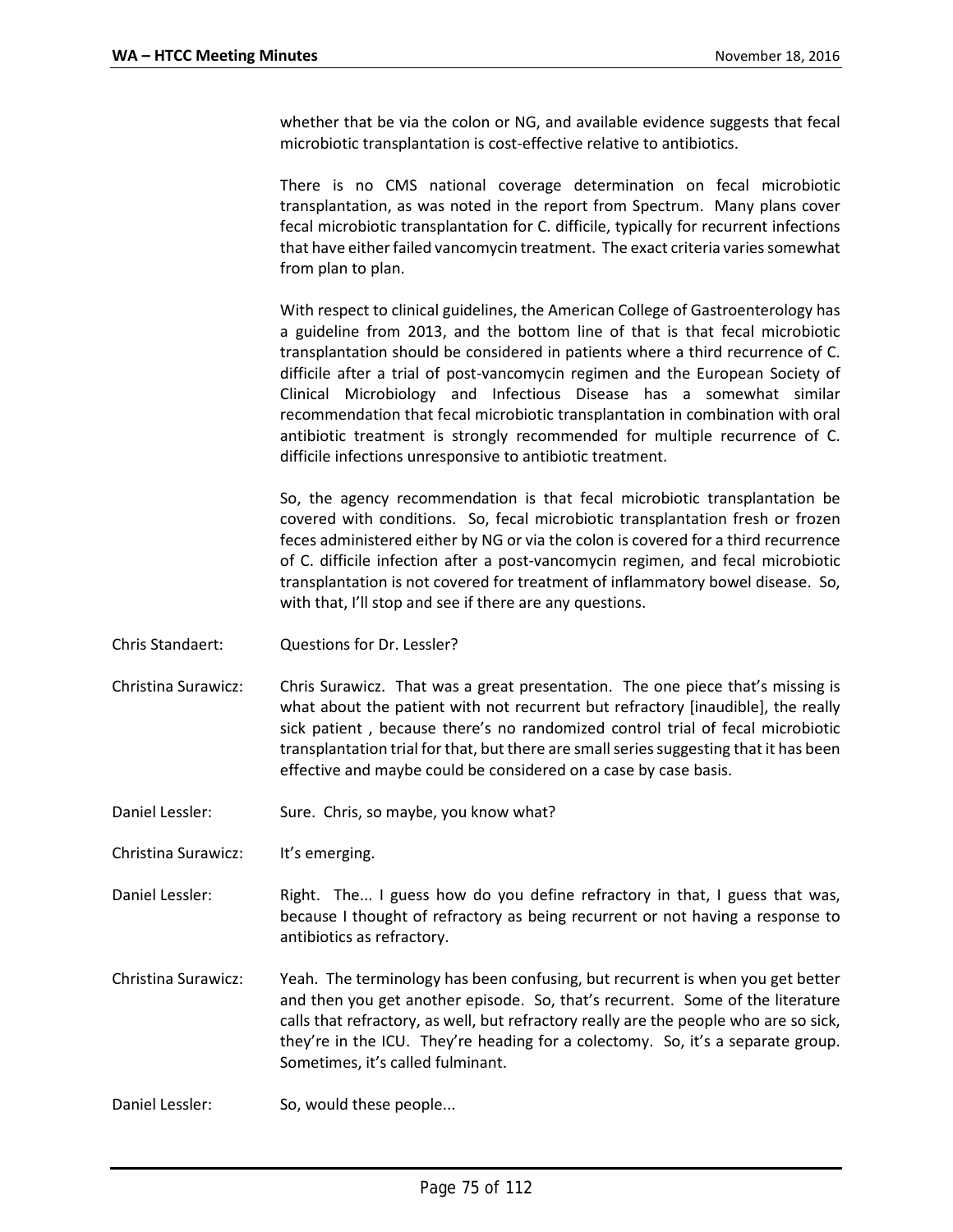- Christina Surawicz: So, these would be, it could be their first episode, but they're really, really sick, and they aren't getting better with maximal medical therapy. So, sometimes, the patients are so sick, they're in the ICU. They're just not getting better. So, then, the options are do you take out their colon or do you consider fecal microbiotic transplantation. So, there's no randomized control trials of that, but there are some series of using stool transplant in those patients where they get better and don't end up going to the OR with a colectomy or worse, don't end up dying. So, it's a separate small category and maybe you don't want to discuss it today, but I think it's important, because it's I think something that should be considered on a case by case basis. I can't recommend that everyone in that situation have it. It really has to be a case by case individual decision.
- Chris Standaert: So, you're... just to clear up a few things, you're getting a little ahead of us here, right? So, our committee, Dr. Lessler gives us what he just gave us, their perspective on sort of what they have and their interpretation of the data. Then, we are really obligated to make determinations on the data we get. We, as a committee, don't go get the data. That's sort of gotten for us, right? And like any systematic review type format arises from the key questions that are derived from the departments, the industry, and the public who have time to offer suggestions and questions, and that's where we go.
- Christina Surawicz: OK.
- Chris Standaert: So, I, yes, I was watching the presentation and wondered about nonresponsive C. difficile, right? So, some people start out with a version that is already not going to respond to standard antibiotic therapy, is that recurrent or is that... what is that, but we'll have to parse that through, as we go through our data, and that's what we do.
- Christina Surawicz: Thank you.
- Chris Standaert: Other questions for Dr. Lessler? No skipping quite so fast. Question or no? So, it's not used very much. It was, like, what 28 patients or something? Is that what I saw?
- Daniel Lessler: Yeah. I mean, but I think and Dr. [inaudible] might be able to comment on the extent to which it's being used more commonly now, as C. difficile becomes more common.

Chris Standaert: Right.

Seth Schwartz: I would just have one quick question. Just in terms of why we're addressing this, when I think there's... we saw the data on increasing the risk of... or the prevalence of C. difficile or at least it has been increasing, but it seems like that inflammatory bowel disease is a concern. Can you just comment about what the... where the real driver was for us reviewing this topic?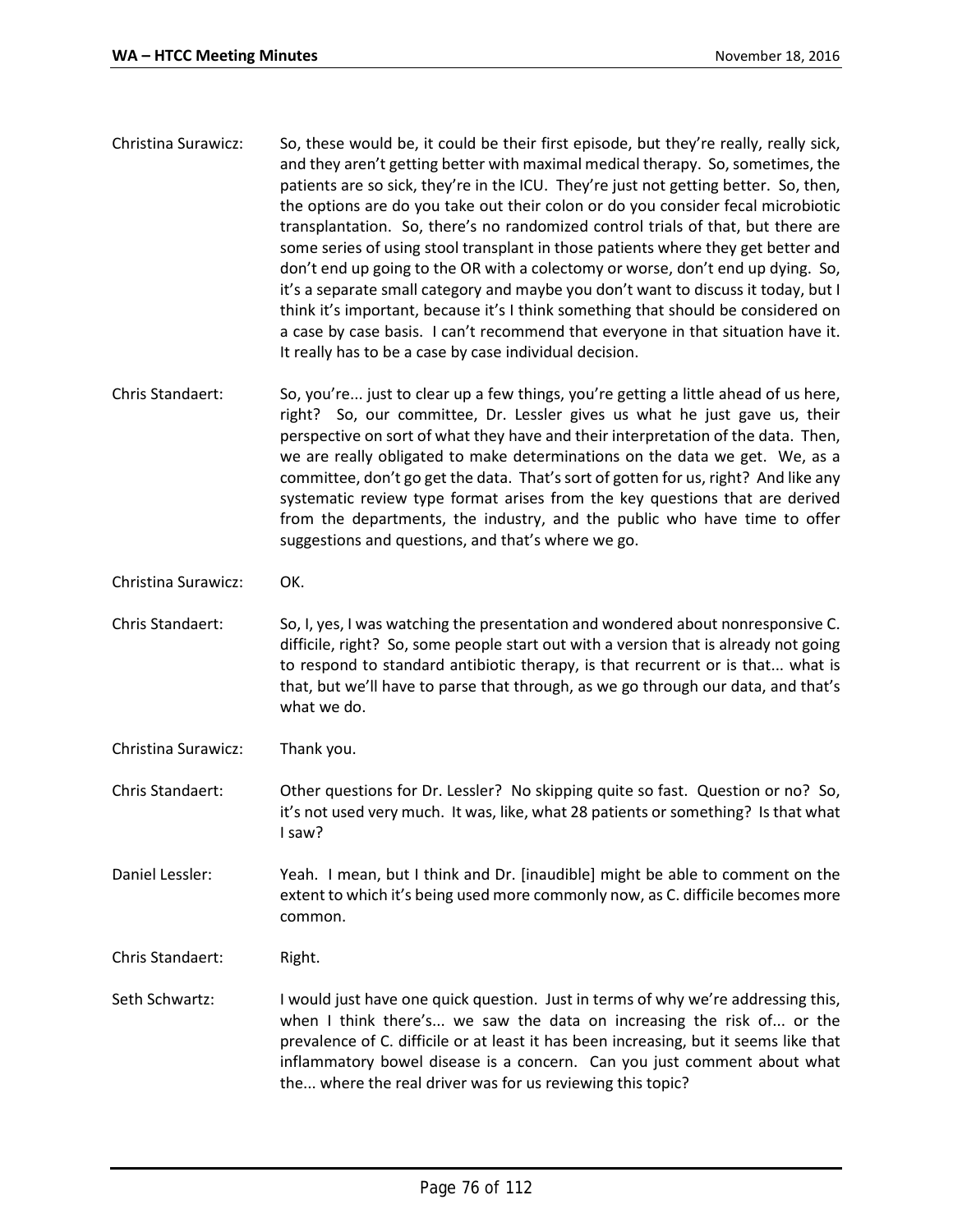- Daniel Lessler: To, well...
- Seth Schwartz: In other words, what... in effect, if it's an inexpensive therapy that's not being frequently used for a condition that doesn't come up that often, we don't usually ask to look at those types of things. So, is the concern that there is going to be an explosion of use of this technology in inflammatory bowel disease? Is that the concern, or is it not?
- Daniel Lessler: I think we were looking at it as an emerging technology. I mean, really, it was the C. difficile that brought the topic forth, but then in considering that we were going to be doing an evidence-based review, looking at it as an emerging technology, it made sense, I think, to look at it in other context in which it was possibly going to be possibly utilized.
- Chris Standaert: But, you know, we don't choose our topics. We get them, but we definitely have been asked in the past about things that are on the horizon and coming out. I think, in part, to get ahead of the curve. You don't really want to be in a position of having to either ensconce or reverse what has become a standard of care that could have been looked at more critically previously, I suppose, and if it's getting fairly high in the population in the hospital in people who are ill, it might get used a lot more, and they're just looking for what evidence is there to tell them what to do, I assume, is why they're doing it, because it probably... maybe it's underutilized already. Maybe it's over-utilized. I assume that's why they did it. Other questions? OK.

So, we are in our window for public comment. Nobody signed up for public comment. Is there anybody in the room, there are three of you, anybody want to talk to us? Nah? OK. Can we go to the phones? Let's check and see if there's somebody on the phone. So, for those of you who may be on the phone, this is the meeting of the Washington State Health Technology Clinical committee from Friday, November 18<sup>th</sup>, and we are discussing fecal microbiotic transplantation. This is the time of the meeting in which the committee can hear comments from the public. So, if there is someone on the phone who would like to address the committee, please let us know so that we can hear your input. Alright. I take it we have no one on the phone. Alright. We're going to move on. Alright. So, next is the presentation from Spectrum, our evidence vendor. Ms. Brodt, you're going to present? Is that what? OK. So, Erika Brodt is going to present the data from Spectrum.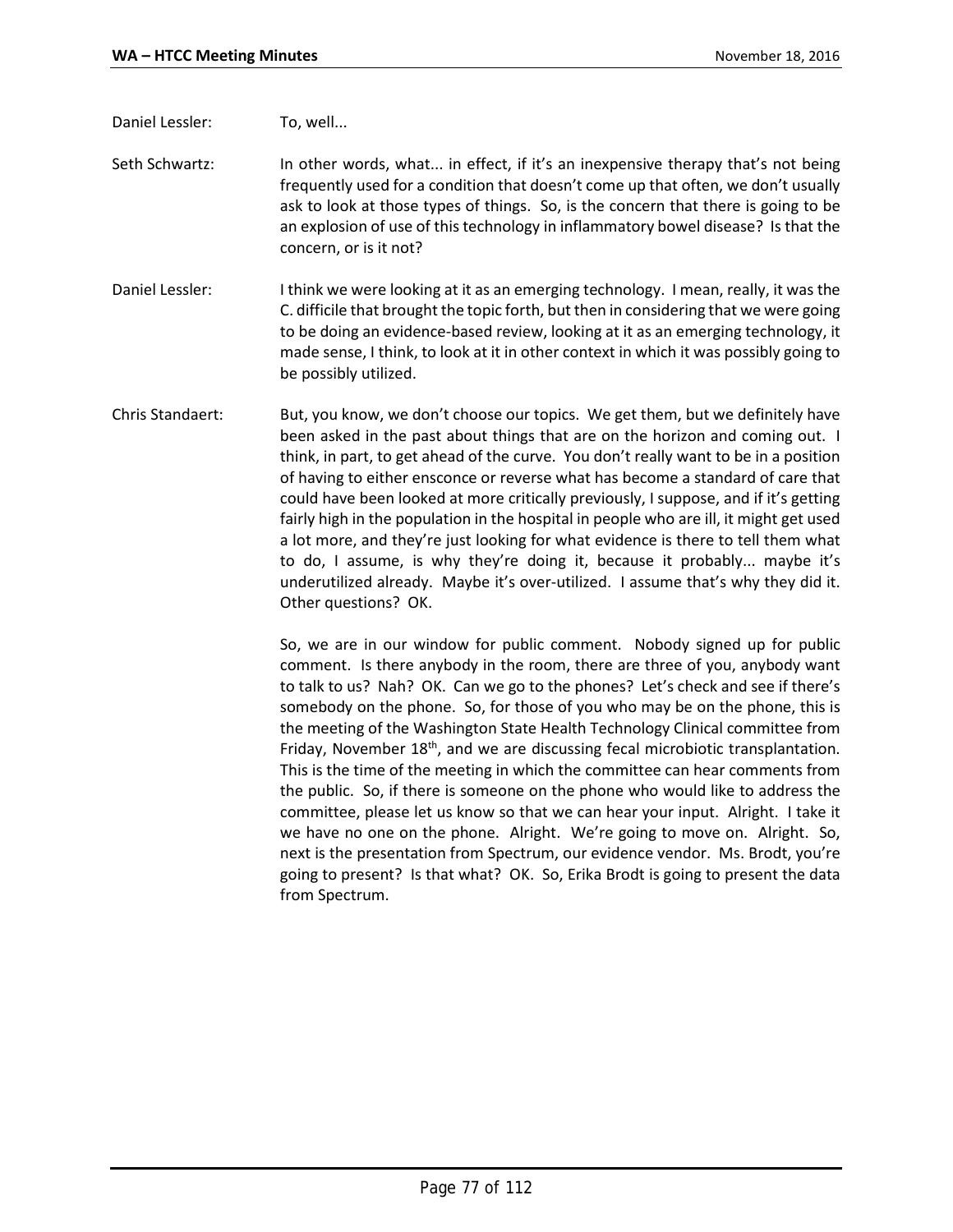Erika Brodt: Alright. Well, good afternoon. My name is Erika Brodt, and I'll be presenting the evidence for fecal microbiotic transplantation on behalf of Spectrum Research. I'd like to take a minute to acknowledge my co-investigators, Robin Hashimoto, who was the lead investigator on this report, and Andrea Skelly, who is here with us today.

> So, Dr. Lessler did a really nice job giving some background, so I'm going to try go a little quicker through this, but briefly, as stated already, fecal microbiotic transplantation is a procedure by which a stool from a healthy donor is introduced into the recipients bowel in order to restore the normal balance of bacteria in the gut. It's considered after antibiotic treatment has failed, and it's now pretty well established that a healthy gut flora is largely responsible for the overall health of the host, and the gut has trillions of bacterial cells, and when there is a disruption in this bacterial homeostasis, that is, in the healthy levels of microbiota diversity, that is thought to be a factor in the pathogenesis of some gastrointestinal conditions, such as clostridium difficile infection. One of the indication for fecal microbiotic transplantation considered in this report, which I will discuss next.

> So, recurrent or relapsing C. difficile infection, or CDI, is currently the only FDA approved indication for fecal microbiotic transplantation. As already said, the bacterium produces toxins, which cause diarrhea and gastrointestinal inflammation and can lead to dehydration, kidney failure, and even death if it's not adequately treated. After conventional treatment with antibiotics, approximately 20 to 60% of patients experience a recurrence, and multiple recurrences are associated with increased resistance to antibiotic treatment. It can also develop into chronic CDI.

> Fecal microbiotic transplantation has also been used off-label for the treatment of inflammatory bowel disease, which has already been said is an umbrella term that describes several conditions related to chronic inflammation of the digestive tract. The most common forms are ulcerative colitis and Crohn's disease, which can be differentiated by the location of the inflammation. As you can see from the symptoms listed, inflammatory bowel disease can be debilitating and sometimes leads to life-threatening conditions. It's characterized by gradual onset with periods of active disease and disease remission, and there is currently no cure for inflammatory bowel disease. So, treatment focuses on managing inflammation and gastrointestinal symptoms.

> Before discussing the fecal microbiotic transplantation procedure itself, I'd like to touch briefly on the process for donor selection and screening, which focuses on risk reduction. So, in a clinical setting, the feces used for fecal microbiotic transplantation is derived from donors who can be relatives or close friends, or universal donors, volunteers, whose blood and stool have been screened for pathogens and transmissible disease, and I've listed just a few of the major things that the blood and the stool are screened for there. This is an FDA requirement, and it must be done using FDA approved methods. Additionally, each donor completes a screening questionnaire that includes questions regarding factors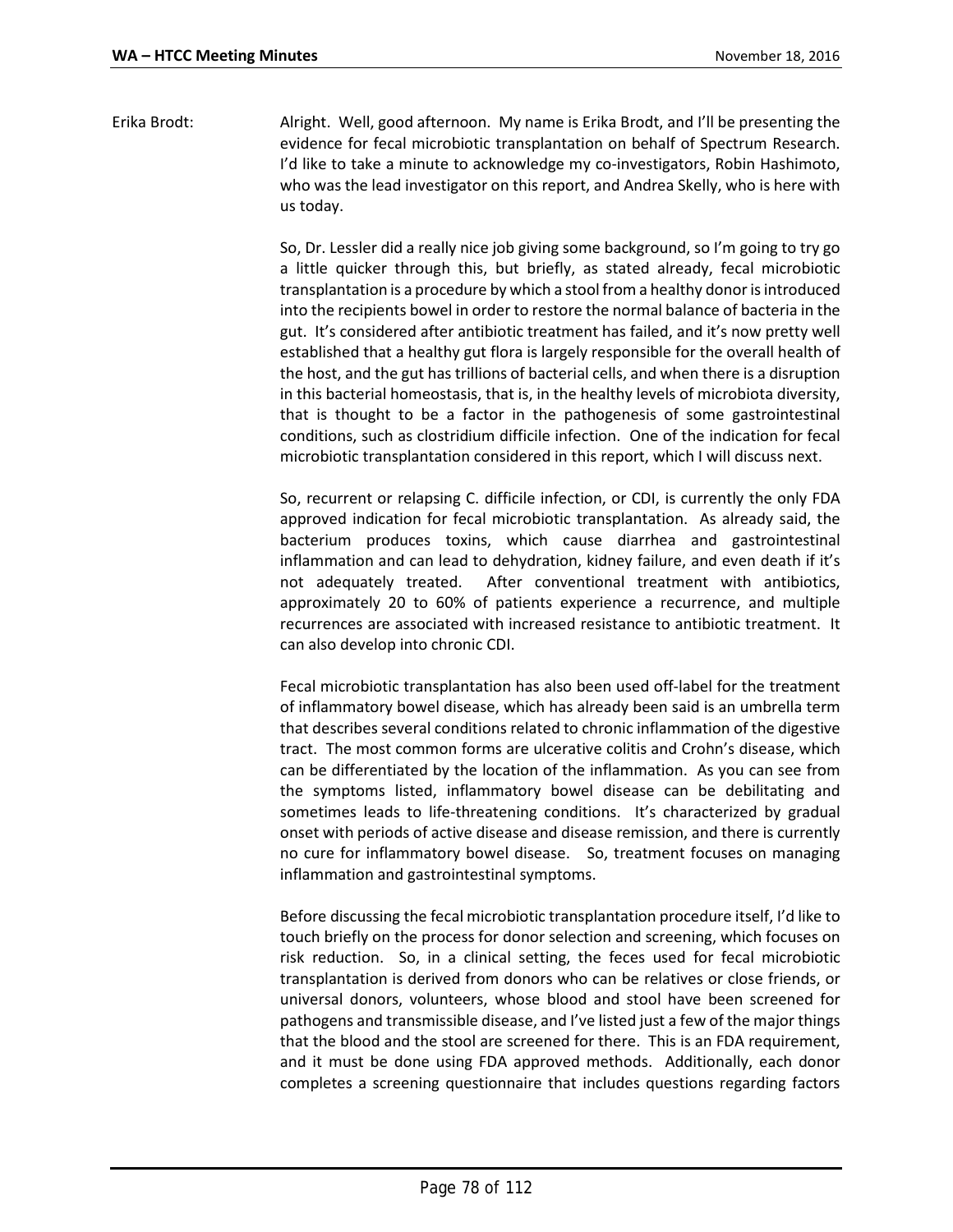known to increase the use of transmissible diseases, and that is similar to the current protocol for screening blood donors.

So, regarding the fecal microbiotic transplantation procedure, itself, the methods for preparing stool and administering fecal microbiotic transplantation are not standardized, and we found various ways of doing it in the literature. Fecal microbiotic transplantation can be prepared from fresh or previously frozen stool. When it's fresh, it's advisable to use the sample within 24 hours, although within six hours is preferable, and actually in the RCTs included in our reports, all but one did use fresh feces implanted within six hours. Fecal microbiotic transplantation is then usually delivered in liquid form mixed with water, saline, or 4% milk by means of a naso-duodenal or nasogastric tube for implementation into the upper GI tract or retention and/or colonoscopy if it's to be delivered into the lower GI tract. In our report, all of these modes of delivery were represented with colonoscopy used the most frequently in the included trials.

So, briefly, these are our key questions, and they're pretty standard looking at the efficacy and effectiveness of fecal microbiotic transplantation, the safety, differential efficacy or safety, and cost-effectiveness. Question two is a little bit different and asks whether fecal microbiotic transplantation varies by any of three factors related to the procedure, specifically the route of administration, the timing of administration, and the type of preparation. Of note, the conditions, C. difficile and inflammatory bowel disease, will be presented separately in this report, since they are such different disease entities.

Briefly, our population, again, we're interested in the treatment of recurrent CDI or inflammatory bowel disease, and the intervention, as I said, is fecal microbiotic transplantation and in the included trials, this could be done with or without bowel lavage. Comparators included alternative treatments, such as antibiotics and placebo, which could also be done with or without bowel lavage in the included trials. As we talked about for key question two, we also compared different types of fecal preparation, routes of administration and timing.

The primary outcomes of interest were cure for CDI and disease remission or symptoms improvement for inflammatory bowel disease, as well as mortality, either disease related or all cause, the need for repeat or additional fecal microbiotic transplantation procedures and adverse events. Secondary outcomes of interest are also listed here. In general, these were not well reported in the literature, and all outcomes were primarily reported over the short term, as Dr. Lessler said. We have very little evidence over the longer term for a lot of these outcomes.

Regarding study design, the focus was placed on studies with the least potential for bias. For key questions one through four, the focus was placed on RCTs when that data was available, and only formal economic analyses were considered for the evaluation of cost-effectiveness, key question five.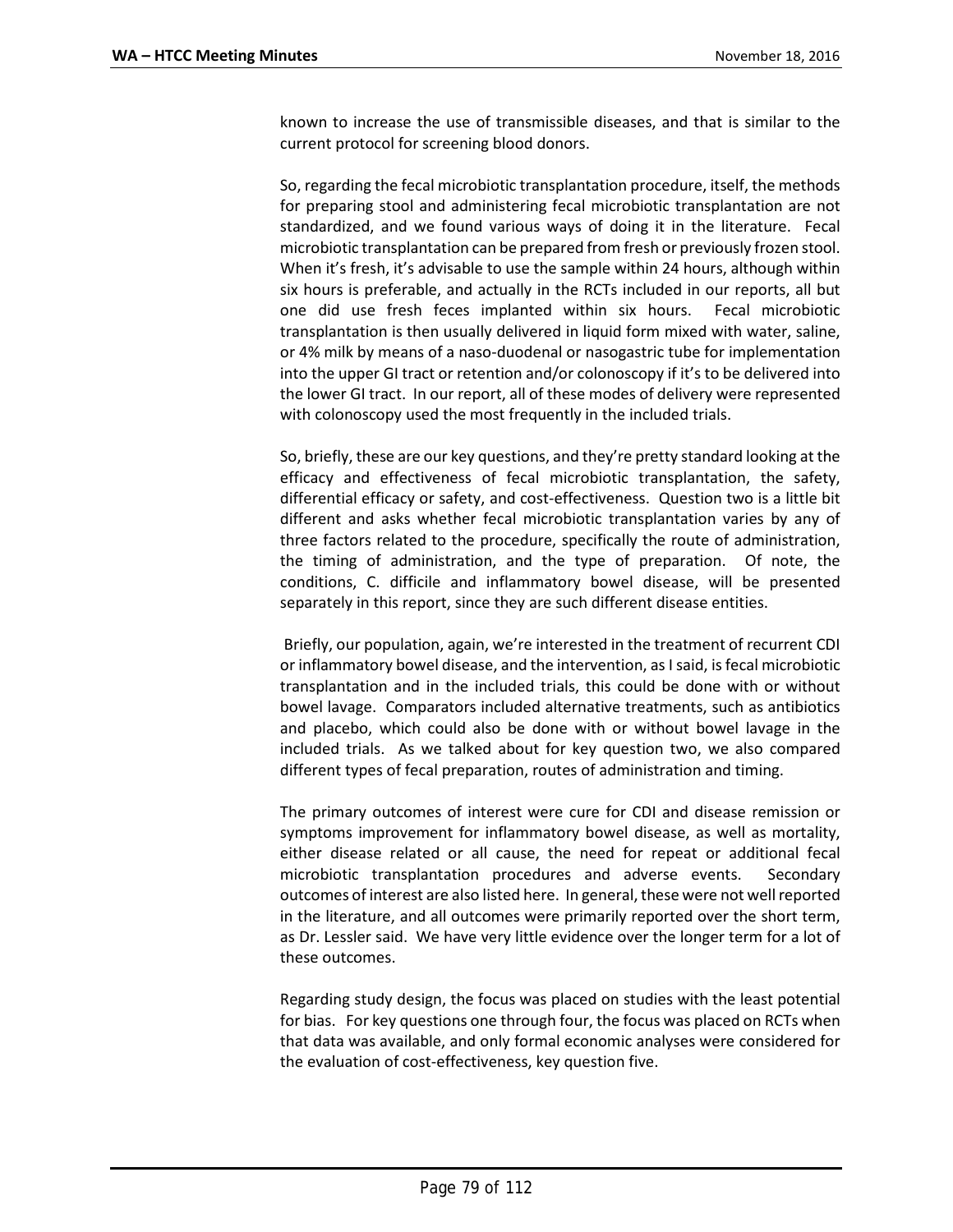Regarding the literature search, the period ran through the beginning of September and did not place a limit on the start date, and I apologize. There's an error on this slide I did not catch, but we only included a total of 30 studies, 7 RCTs and 3 nonrandomized comparative studies instead of the five shown there, as well as five formal economic evaluations, and additionally 15 case series were summarized.

So, I'm going to present the results in terms of the overall quality of evidence, which is based on HRQ's recommendations and our application of grade, which I think you all are fairly familiar with. We grade the overall strength of evidence separately for each primary outcome using the domains shown here, and each primary outcome measure will then get a final strength of evidence rating, and this represents how confident we are that the evidence reflects the true effect. That is, is our confidence high, moderate, low, or do we have insufficient or very little confidence. For this report, we most commonly downgrade the quality of evidence due to risk of bias resulting from methodological flaws in the studies and for risk of precision that results from small sample size.

OK. So, turning now to the results for key question one, efficacy and effectiveness. As I stated previously, each indication was evaluated separately beginning with recurrent C. difficile infection or CDI. This slide gives the brief overview of the entire evidence base that we found and was included in this report. In the slides that follow, the focus of our discussion will be on the RCTs. As you can see, there were a total of 3 RCTs for this condition, 2 small RCTs at moderately low risk of bias that compared fecal microbiotic transplantation versus antibiotics, specifically vancomycin, and additional small RCT that compared fecal microbiotic transplantation to placebo infusion, in this case autologous feces, so the patient's own feces, and that study was low risk of bias.

Now, I apologize. These slides look a little busier than I had hoped, but I'll try to direct your attention to where I'd like you to look. So, beginning with the comparison of fecal microbiotic transplantation versus vancomycin for the treatment of recurrent CDI, in both trials, cure was the primary outcome and was defined as the absence of recurrent CDI, that is CDI related bacteria plus two or three negative stool tests for the C. difficile toxin after a single treatment. As you can see by the pooled effect estimate down here, if I can point, that a single treatment with fecal microbiotic transplantation resulted in significantly more patients achieving cure over two and a half months compared with the standard vancomycin treatment. The risk difference was 45% and actually, both trials were terminated early following an interim analysis that demonstrated considerably higher cure rates with fecal microbiotic transplantation.

The next slide discusses the outcome of the need for additional fecal microbiotic transplantation procedures, and this was given due to CDI recurrence during the time period, and one RCT reported that compared with vancomycin, significantly fewer patients in the fecal microbiotic transplantation group, as you can see from the pooled estimate, required an additional fecal microbiotic transplantation procedure due to CDI recurrence, and subsequently cure without relapse was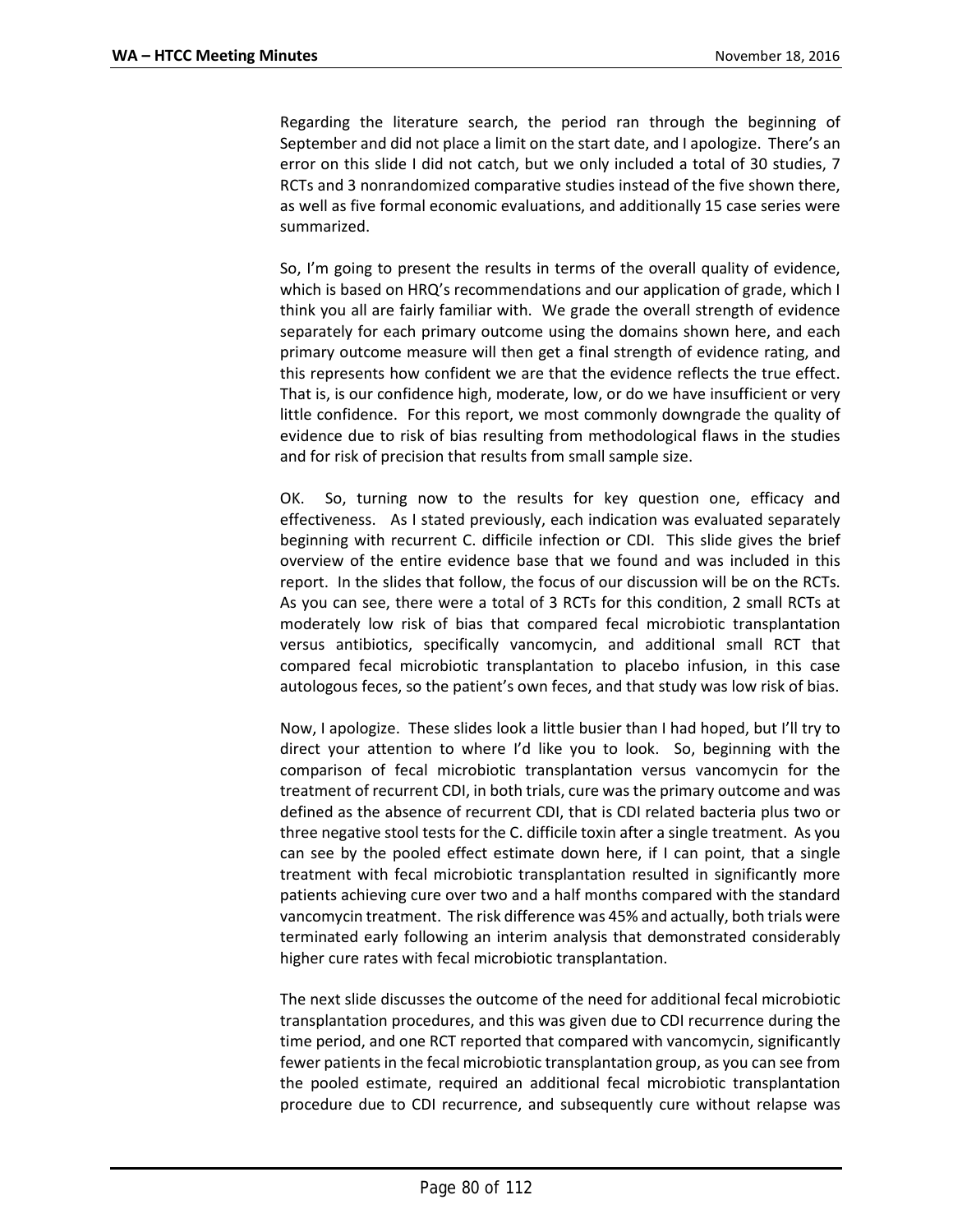achieved in three of the four fecal microbiotic transplantation patients and 15 of the 18 vancomycin patients who underwent additional fecal microbiotic transplantation procedures.

Moving on to mortality, I have pooled results across two small RCTs suggest no difference in mortality attributed to CDI within two and a half months of treatment. As you can see in the conclusion column here, two deaths occurred in both groups in one trial, and in the other trial, no CDI reported deaths were reported.

Similarly, regarding the risk of all-cause mortality, as you can see from the forest plot below here, the pooled effect estimate suggests no difference between the fecal microbiotic transplantation and vancomycin groups, again, through two and a half months follow-up, and looking now at the first row of the table above, which corresponds to that forest plot, you can see that two deaths occurred in each group in one trial, all of which were attributed to CDI, and one death occurred in the vancomycin group in the other trial. The second row of the table contains data from one of the RCTs, which additionally tracked all-cause mortality through eight months post-discharge, and while fewer patients in the fecal microbiotic transplantation group died through this time period, the risk difference was 23%. The difference did not reach statistical significance. There were a total of 3 versus 6 deaths respectively.

So, I'm now moving onto the comparison of fecal microbiotic transplantation versus placebo, but we're still talking about recurrent C. difficile infection. One RCT considered to be at low risk of bias provided the sole evidence for this comparison. Placebo consisted of infusion with autologous feces, as I mentioned prior, as opposed to donor feces in the intervention group. Again, cure was the primary outcome in this trial and was defined as the resolution of diarrhea, that is less than three unformed stools per day, in the absence of antibiotic treatment with no recurrence, no stool testing was performed in this study, and after a single treatment, you can see that significantly more fecal microbiotic transplantation patients, 91% versus 63% in the placebo group, achieved cure.

Regarding the outcome of need for additional fecal microbiotic transplantation procedures, repeat fecal microbiotic transplantation using donor feces was offered to all patients who had a CDI recurrence during the two-month followup. Compared with the placebo group, significantly fewer patients in the fecal microbiotic transplantation group underwent a second fecal microbiotic transplantation procedure. Subsequent cure was achieved in all patients who underwent an additional procedure.

Regarding mortality, for those patients with complete follow-up in the trial, no deaths, either CDI related or all-cause, were reported to occur in either group, the donor or autologous feces group through six months; however, the sample size is small.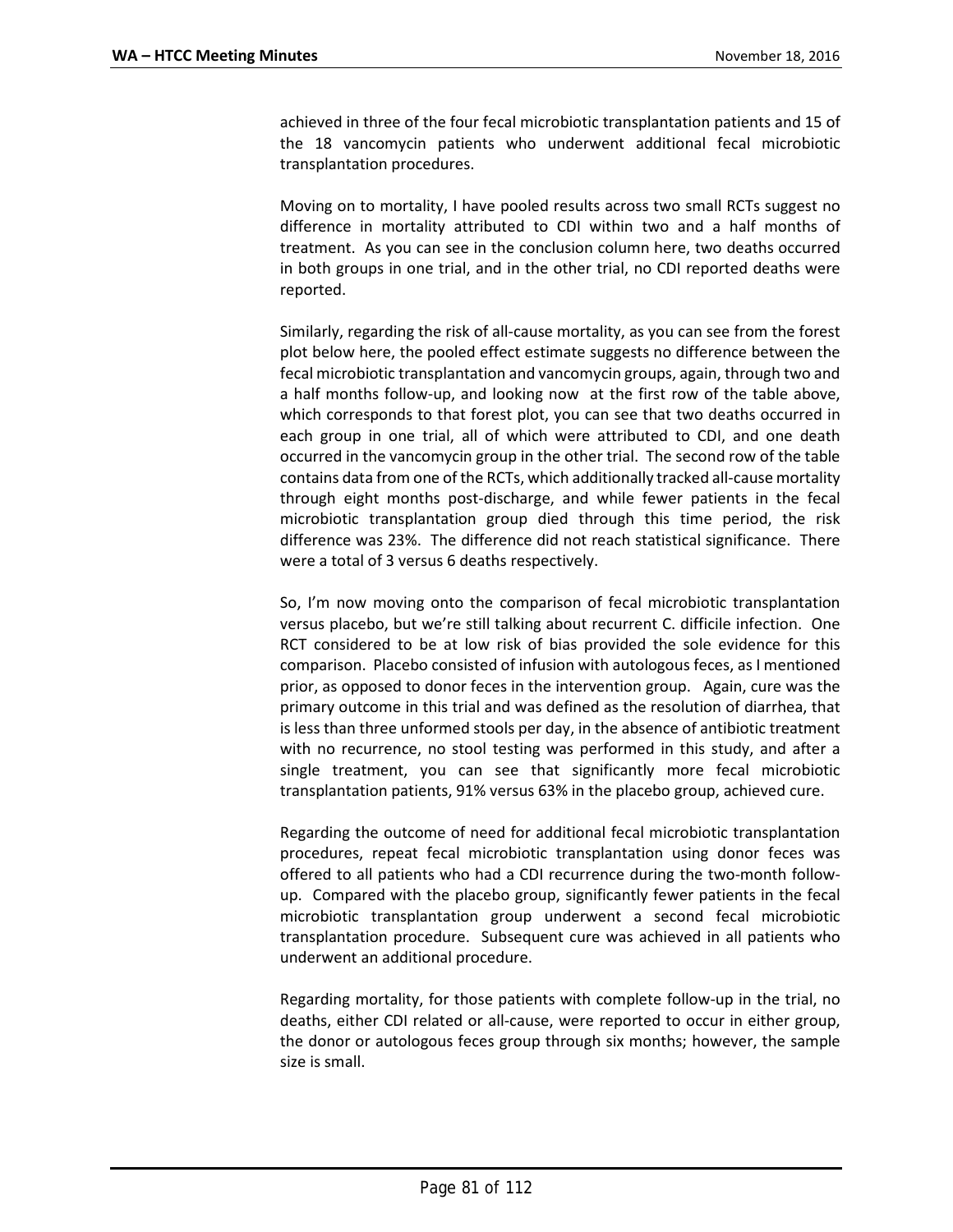In summary, for the treatment of recurrent CDI, fecal microbiotic transplantation shows significantly greater efficacy than both vancomycin and placebo regarding the primary outcome of cure and resulted in less need for additional fecal microbiotic transplantation procedures. Mortality, both CDI related and allcause, were similar between the groups, but again, sample sizes were small.

So, still talking about key question one, but moving onto the evidence for our second indication, inflammatory bowel disease, as stated previously, the most common forms of inflammatory bowel disease are ulcerative colitis and Crohn's disease. The only comparative data identified came from two small RCTs, both of which included patients with mild to moderately active ulcerative colitis. Therefore, from this point forward, I'll be referring to this indication specifically as ulcerative colitis. These two RCTs compared fecal microbiotic transplantation versus placebo. One used water via a retention enema and the other autologous feces delivered via a naso-duodenal route. One trial was very high quality meeting all the criteria for a methodologically sound RCT, while the second was poorly conducted by RCT standard, considered moderately high risk of bias.

Like for the previous indication, the following results will focus on data from the randomized control trials only, and due to variation in the definitions of primary outcomes, results were not pooled across the trials.

So, the primary outcome in both trials was a composite of clinical remission plus an endoscopic response; however, this was defined differently by the trials, as you can see in the left hand column over here. While slightly more fecal microbiotic transplantation than placebo patients achieved this outcome in both trials up to three months follow-up, both trials ended early after interim analyses found and observed treatment effect of much less than expected, per protocol. The trials refer to this as futility. Specifically, one study expected a remission rate of 50% in the fecal microbiotic transplantation arm. That's the study in the top row. As you can see, only half, about half of that achieved remission. In the second study, a 70% remission rate was expected, and as you can see, only 30 patients in the fecal microbiotic transplantation arm in that second row achieved remission.

One trial also reported clinical remission alone, which is a component of the composite outcome reported previously and found no difference between groups at three months of follow-up.

For the outcome of clinical response, again defined differently by the trials, both RCTs reported no difference between the fecal microbiotic transplantation and placebo group over two to three months of follow-up.

Regarding the need for additional procedures, specified here as rescue therapy for ongoing disease flare, there was no statistical difference between the fecal microbiotic transplantation and placebo groups through three months.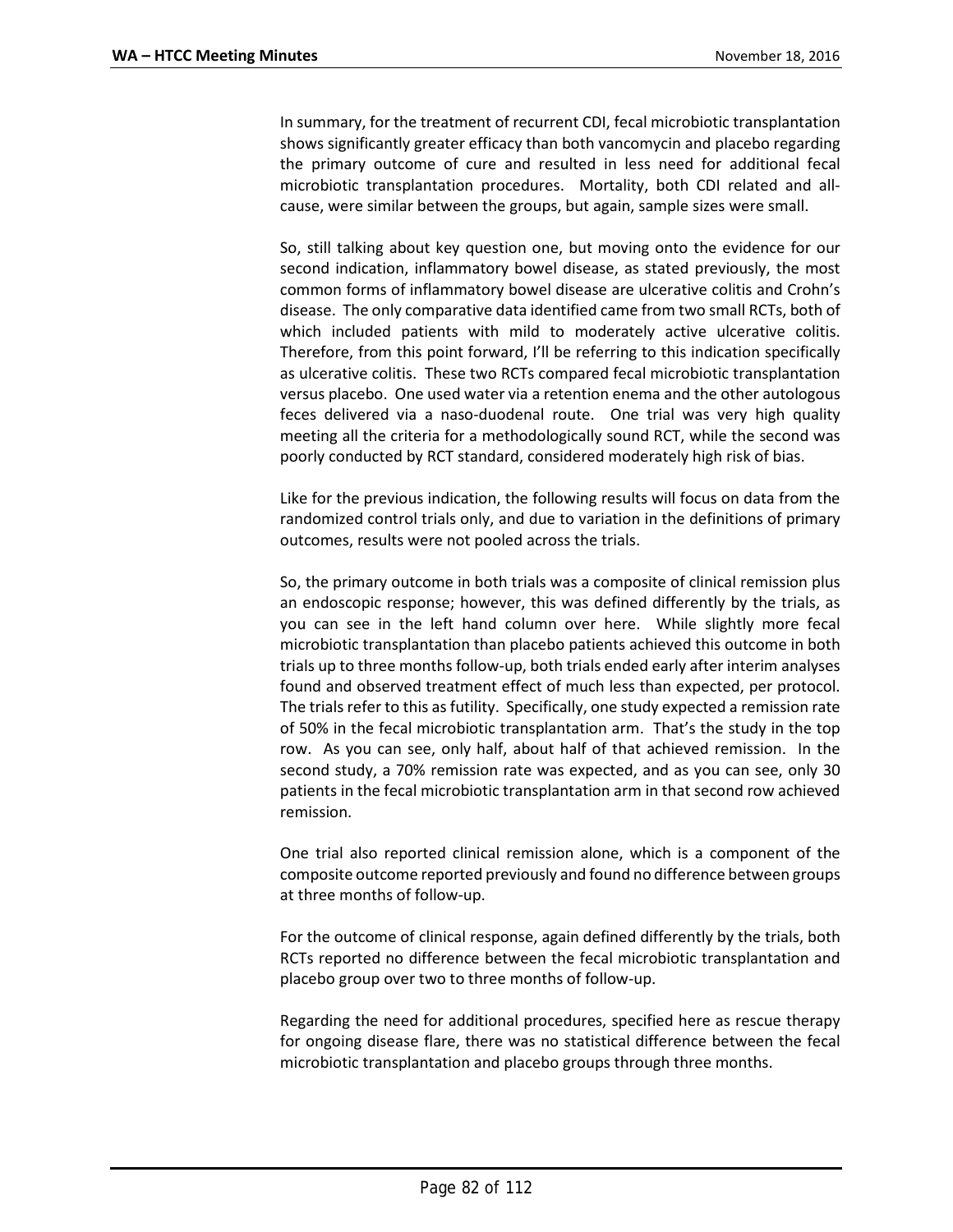Regarding other outcomes for this comparison, we had insufficient evidence for the primary outcome of clinical remission plus endoscopic response over the longer term in one RCT, and we had no evidence for mortality. Also, one RCT reported on symptom improvement and quality of life, secondary outcomes for this report, and found no difference between groups at two months.

So, in summary, in patients with ulcerative colitis, the data is unclear regarding the primary outcome of clinical remission plus endoscopic response; however, fecal microbiotic transplantation may provide a benefit over placebo in the shortterm, and all other outcomes reported were similar between groups, and no trial reported on mortality.

So, moving onto key question two, regarding whether fecal microbiotic transplantation efficacy varies by route, timing, or preparation. The only evidence we identified came from studies evaluating the use of fecal microbiotic transplantation for recurrent C. difficile infection. No data was found in the inflammatory bowel disease population. For the comparisons of the route of delivery of fecal microbiotic transplantation, colonoscopic versus nasogastric and timing of fecal microbiotic transplantation, timely versus delayed, the top two rows. All outcomes for which data was provided occurred with similar frequency between the two groups; however, the strength of evidence was insufficient for all outcomes. Therefore, the following slides will focus on the comparison, for which we do have some confidence in the evidence, and that's the type of fecal microbiotic transplantation sample used, fresh versus frozen feces. One larger RCT and one small retrospective cohort were identified for this comparison, and consistent with key question one, the results presented in the slides that follow will focus on data from the randomized control trial.

So, cure, defined as the resolution of diarrhea in the absence of antibiotic treatment with no recurrence through 3.25 months occurred with similar frequency between the frozen and fresh feces group after a single fecal microbiotic transplantation procedure.

Also, a similar incidence is CDI related mortality, about 2% was reported in both the fresh and the frozen feces group in the same RCT. There were two deaths in both groups through about three months' follow-up.

Similarly, there was no significant difference between groups for the outcome of death from any cause, although the incidence was slightly lower in the frozen feces group, and I don't have a separate slide for the summary, but in general, there is no evidence that frozen and fresh feces for fecal microbiotic transplantation differ in efficacy when considering cure rate and the incidence of mortality, both CDI related and all cause.

So, for key question three, safety, all included studies were evaluated for harms and complications. For the indication of recurrent CDI, evidence on safety was insufficient for the comparisons of colonoscopic versus nasogastric fecal microbiotic transplantation and timely versus delayed fecal microbiotic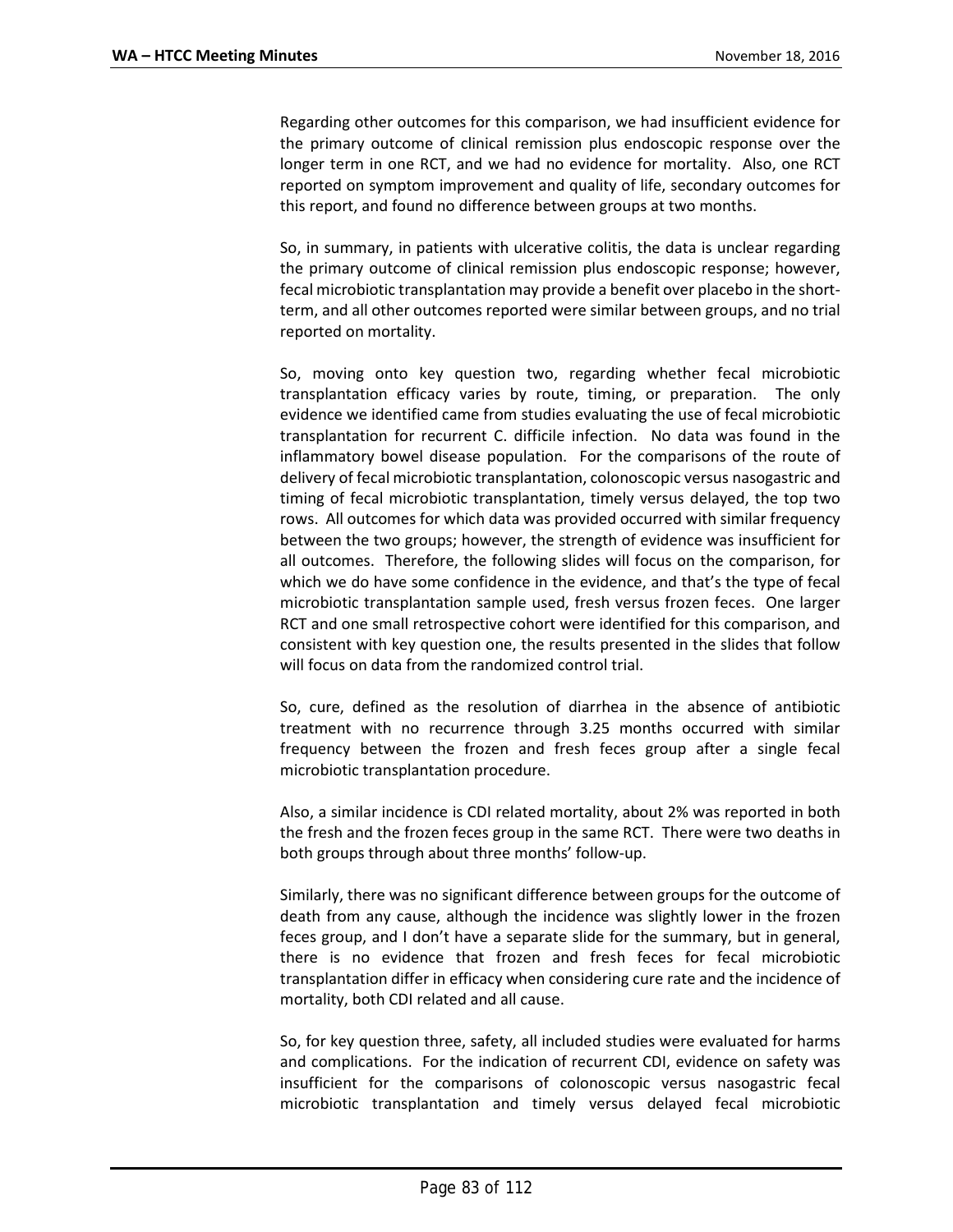transplantation. We did have some safety evidence for fecal microbiotic transplantation versus vancomycin and versus placebo, or autologous feces, and fresh versus frozen feces. For inflammatory bowel disease, all noncomparative data on safety was rated as insufficient; however, we do have some data for fecal microbiotic transplantation versus placebo regarding safety.

So, in each of these slides that will follow for safety, the top row will list serious adverse events and the bottom nonserious, and these are classified the way that the studies classified them. So, starting with the treatment of recurrent C. difficile infection or CDI for the comparison of fecal microbiotic transplantation versus vancomycin, no serious adverse events, including procedure-related death, occurred in either treatment group across two trials through two and a half months of follow-up, and in the bottom row here for nonserious adverse events, one trial reported that infection, constipation, GI complaints, indigestion, nausea, belching, vomiting, abdominal cramps, and diarrhea all occurred with similar frequency between the two groups.

Similarly, for the comparison of fecal microbiotic transplantation versus placebo or autologous feces for recurrent C. difficile infection, no serious adverse events were attributed to the procedures in either group through six months, as reported by one small RCT, and in the same trial in the bottom row, you'll see a number of nonserious procedure-related adverse events occurred through six months' follow-up. In fact, all occurred within one week of the procedure, and they are listed, as I said... they are all listed there in the slide. Other than chills, which occurred in slightly fewer donor feces than autologous feces patients, the authors reported no difference between groups in the frequency of these nonserious adverse events.

Moving on to the comparison of fresh versus frozen feces for fecal microbiotic transplantation in patients with recurrent CDI, again, no serious adverse events were attributed to fecal microbiotic transplantation in one RCT with 3.25 months follow-up and one retrospective cohort study with two months follow-up. And in the bottom row, for nonserious adverse events, in the first 24 hours following fecal microbiotic transplantation, mild to moderate symptoms related to the procedure, were reported to occur with similar frequency across both groups; however, data were not stratified by group and patient numbers were not reported. The most common complication was transient diarrhea.

Now, a number of studies evaluating patients with recurrent CDI reported adverse events in the fecal microbiotic transplantation group only and did not compare it to the placebo or vancomycin group. Numerous nonserious adverse events were reported to occur, as measured up to 48 hours after the procedure in 3 RCTs, 1 cohort study, and 2 case series, the most common of which were diarrhea, abdominal cramps, and abdominal discomfort or pain. All other noncomparative data for safety, such as serious adverse events and nonserious adverse events at other time points were graded insufficient strength of evidence.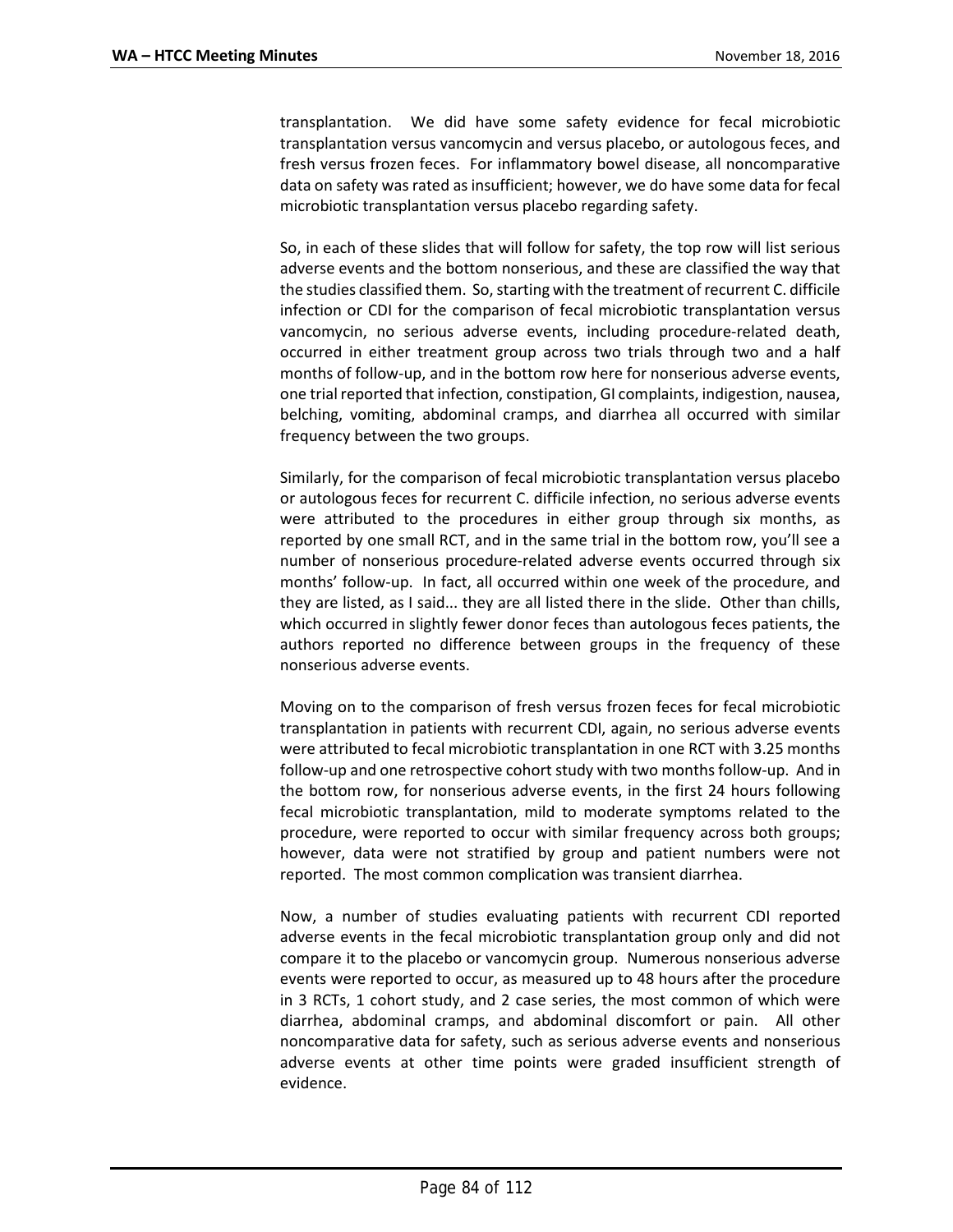Turning now to safety results for the ulcerative colitis population. Overall, there were no differences between the fecal microbiotic transplantation group, donor feces, and the placebo group, autologous feces in the occurrence of any serious adverse events in either of the two trials over two to three months of follow-up. The rates were 8 and 6% including the things I have listed here, such as worsening colitis, new diagnosis of Crohn's disease, C. difficile infection, severe illness from CMV infection, and severe small bowel Crohn's disease, late abdominal pain, and operation for cervical carcinoma, and those latter three were not stratified by treatment group in the trial.

Regarding nonserious adverse events, a number of mild procedure related adverse events were reported by one trial. When considering all outcomes, overall, no significant difference was noted between the fecal microbiotic transplantation group, donor feces, and the placebo group, fecal microbiotic transplantation using autologous feces. Most events were transient and disappeared spontaneously within two days. However, when considering each event individually, there were two events that occurred differentially between the groups, and these are listed on the slide here. Increased stool frequency, or diarrhea, was more common with fecal microbiotic transplantation, whereas abdominal cramps were less common with fecal microbiotic transplantation. Again, all other periprocedural events occurred with similar frequency.

So, in summary for the treatment of both recurrent CDI and ulcerative colitis, there is no evidence that fecal microbiotic transplantation differs with regard to the frequency of serious and nonserious adverse events when compared with standard vancomycin treatment and placebo infusion, and between different types of fecal preparation.

So, for key question four, differential efficacy was evaluated by 1 RCT that compared frozen and fresh feces in patients with recurrent or refractory C. difficile infection. The subgroup specified a priority were age, less than 65 versus greater than or equal to 65 years, hospitalization status at the time of the procedure, whether they were an inpatient or an outpatient, the type of C. difficile strain, and baseline C. difficile severity, mild, moderate, or severe. None of the subgroups analyzed appeared to modify cure rates, and the strength of evidence was insufficient for this conclusion. All other comparisons for CDI, we had no evidence, and similarly, there was no evidence of differential efficacy and safety in the inflammatory bowel disease population.

Five formal economic analyses were identified, all cost utility studies, that evaluated the cost-effectiveness of fecal microbiotic transplantation versus antibiotics, all for the treatment of C. difficile infection. So, we're talking about key question five now. Overall, they were relatively well conducted and used adult hypothetical populations. One study assumed patients were treated for a first recurrence of CDI while the other four assumed patients had recurrent CDI. The studies were conducted in the United States, Canada, and Australia and were performed primarily from a payer perspective. Costs came from various sources, including CMS, and as you can see, the time horizons for these studies varied fairly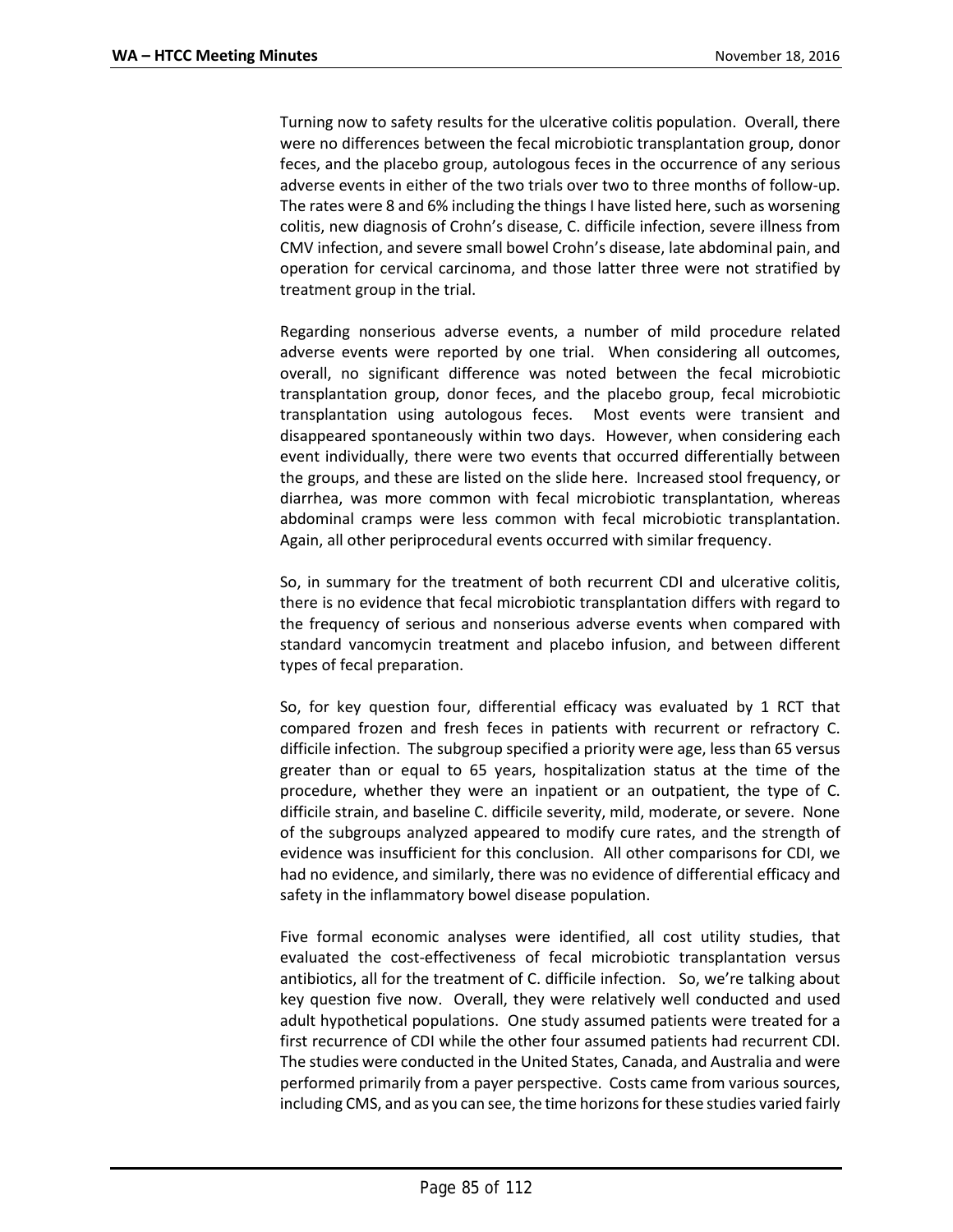widely from three months to one year. Some of the costs included in these models were treatment, typically to include the donor testing for fecal microbiotic transplantation, which sometimes can be expensive, hospitalization for recurrent CDI, adverse events, and outpatient visits. The clinical effectiveness outcome was reported in terms of quality adjusted life years, the values for which were derived from the published literature and included cure, recurrence following initial cure, mortality, adverse events, colectomy, fulminant colitis, hospitalization, and ileostomy.

So, the conclusion reached by all studies in general was that fecal microbiotic transplantation was more cost-effective than antibiotic treatment for first or recurrent CDI, and specifically in the base case analysis, fecal microbiotic transplantation via colonoscopy was found to be dominant or more cost-effective compared to vancomycin in all five studies, and conclusions were similar when comparing fecal microbiotic transplantation to metronidazole or fidaxomicin, other antibiotics, in patients with recurrent CDI in two studies. Some sensitivity analyses were performed and, in general, supported the conclusion that fecal microbiotic transplantation was the more cost-effective treatment. The studies did have several limitations, however, as you can see on the slide. There was lack of long-term follow-up. The longest follow-up we had was up to one year, use of hypothetical populations, use of nonrandomized studies for assumptions regarding clinical outcomes, assumed high cure rates, and in the economic studies, I would like to point out the cure rates were 81% to 95% versus 52 to 80% cure rates, which we found in the RCTs in our study. They also included relatively low recurrence rates following fecal microbiotic transplantation and did not analyze complicated or severe CDI. As I said, there was no evidence in inflammatory bowel disease population. Are there any questions?

- Chris Standaert: Questions from the committee? This issue of sort of recurrent, recalcitrant whatever. I was trying to read through three of the RCTs to figure out what they were treating, and they all sort of said they had a course of antibiotics. I wasn't clear that worked. How do you define... I would have defined recurrent as in it got better and came back, but they may be describing recalcitrant. I'm not totally sure about what I'm reading, and one of your economic studies used this as a firstline treatment, which I didn't see any studies on, and I thought that you said in your search for your PICOs, you were looking at recurrent, and you mentioned a number of case series. I'm just wondering if you restricted your search to what people would call recurrent or if you actually went looking for this as a primary treatment in some circumstances, how that... the distinction of those words came up in your search.
- Erika Brodt: That's a good question. To be honest, I'm not sure if we limited our search to recurrent. I know that for the most part, fecal microbiotic transplantation is not used unless patients have had multiple recurrences of CDI and have tried antibiotics and failed. So, that's how we defined recurrent or refractory here, is just CDI that was not responding to antibiotic treatment. In the appendix tables we can determine, if you'd like, how many courses of antibiotics patients had prior to be enrolling or how many recurrences they had.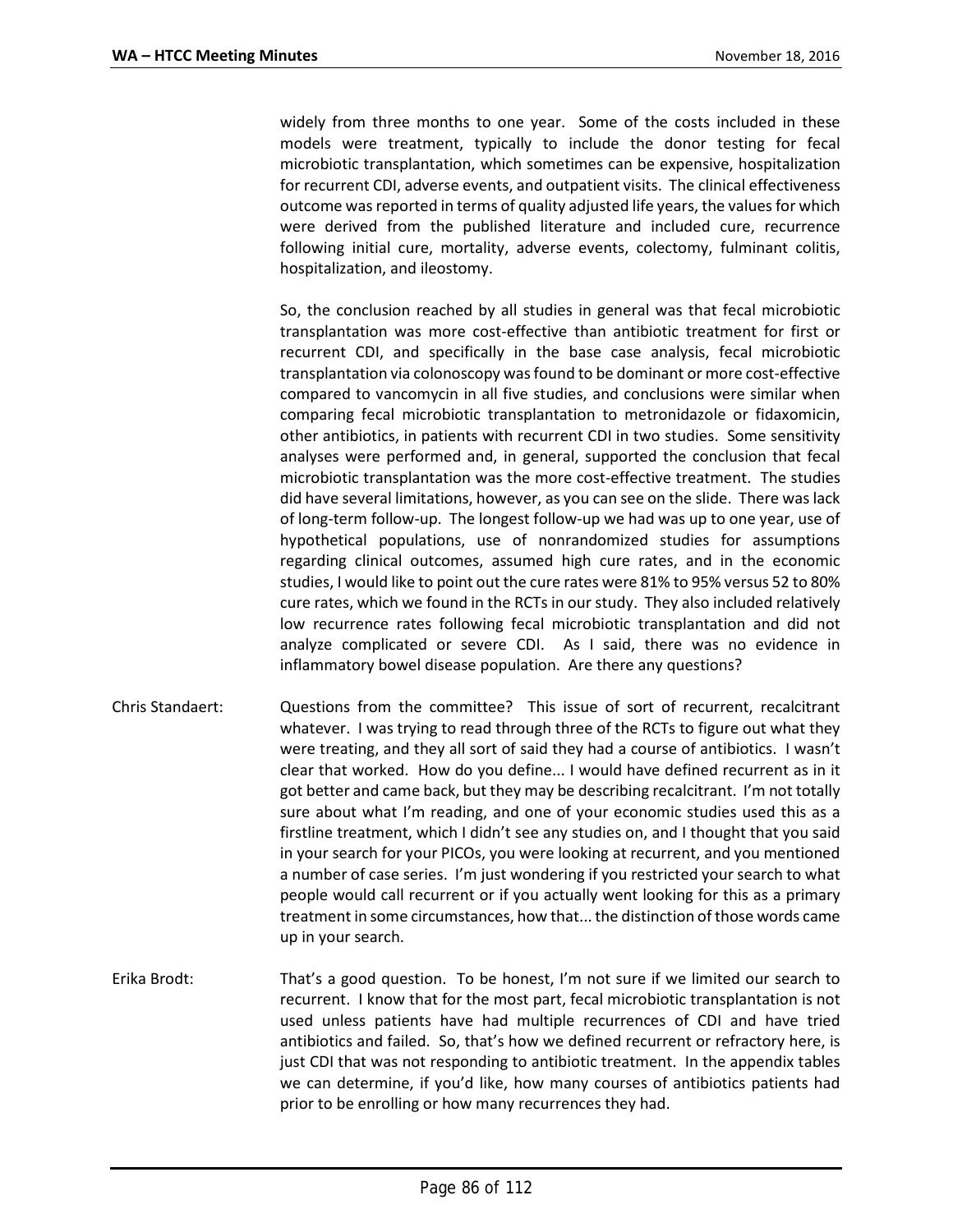Chris Standaert: It says also, it just said... they tried one... they tried a course of antibiotics. So, that would be... so, it took ten days of [crosstalk]. Erika Brodt: Yeah. I believe one of the RCTs, the inclusion criteria was one or more courses of antibiotics, as an inclusion criteria, but I believe that the median number of recurrences in patients when they... after they were actually enrolled was three. Chris Standaert: Right. Erika Brodt: So, some of the trials didn't necessarily limit it to recurrent, but I don't know if the patients just aren't coming in until... Chris Standaert: So, if you'd look at it. I'd just be curious what you... whether you guys search... put recurrent into your search terms. Erika Brodt: Sure. Andrea? Chris Standaert: Or whether you... how the studies defined that. Erika Brodt: Sure. Andrea Skelly: Is this on? There we go. OK. In the appendices, you can find the search strategy, and the search was very broad. It did not limit by first or recurrent. It was intentionally kept very broad, and in terms of the number of recurrences, there are... let's see, on page 74, patient characteristics are listed for the C. difficile comparison, and in the appendices also, there are details of the number of recurrences. I don't know if Cassie, you have some additional information on that. Cassie: For two of the RCTs, it was greater than 1 recurrence, and for the third, Kelly 2016, it was greater than 3 with a means for almost universally were around 3 recurrences for the patient populations. Chris Standaert: Questions? John Bramhall: I had a question, page, so page 12 you've got some data from the ulcerative colitis trial, and it's just... it's just a curious question. The trials were ended due to futility. Erika Brodt: Mm-hmm. John Bramhall: And I wasn't quite sure, did you have any information about what that meant in the context of a trial? Erika Brodt: Yes, and you're talking about the slides, correct? John Bramhall: Yeah. Slide, so slide 24, sorry, slide 24.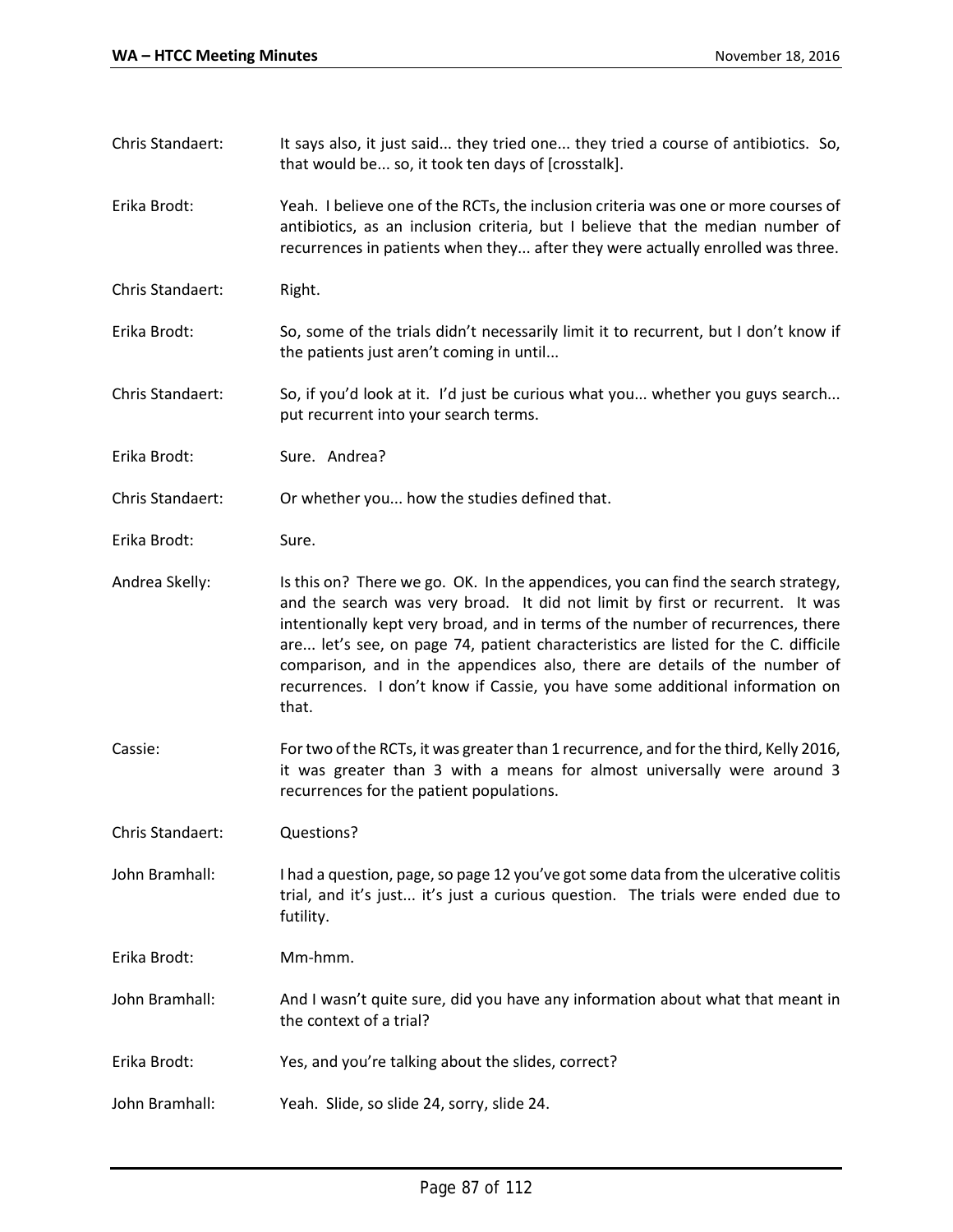| Erika Brodt:        | Thank you.                                                                                                                                                                                                                                                                                                                                                                                                                                           |
|---------------------|------------------------------------------------------------------------------------------------------------------------------------------------------------------------------------------------------------------------------------------------------------------------------------------------------------------------------------------------------------------------------------------------------------------------------------------------------|
| John Bramhall:      | It's on our page 12.                                                                                                                                                                                                                                                                                                                                                                                                                                 |
| Chris Standaert:    | They were so far below their expected response rates is what she said.                                                                                                                                                                                                                                                                                                                                                                               |
| Erika Brodt:        | Correct. Yeah. So, both trials did interim analyses and in their protocols they had<br>determined them to be honest, I don't know how they determined these<br>expected rates of remission, but they did determine a priority of 50%, the trial on<br>the top.                                                                                                                                                                                       |
| John Bramhall:      | Alright. OK.                                                                                                                                                                                                                                                                                                                                                                                                                                         |
| Erika Brodt:        | Moayyedi expected a 50% remission rate and only 24% had achieved it.                                                                                                                                                                                                                                                                                                                                                                                 |
| John Bramhall:      | So, it just, it fell below the                                                                                                                                                                                                                                                                                                                                                                                                                       |
| Erika Brodt:        | Exactly                                                                                                                                                                                                                                                                                                                                                                                                                                              |
| John Bramhall:      | what they're trying to.                                                                                                                                                                                                                                                                                                                                                                                                                              |
| Erika Brodt:        | even though, as you can see, it does look like fecal microbiotic transplantation<br>did a little bit better, it still wasn't doing as well as they had hoped.                                                                                                                                                                                                                                                                                        |
| Christina Surawicz: | What happened in that trial was that they stopped the trial, they continued to<br>follow the patients, and then a few patients actually responded. So, then they<br>felt that it was a positive study. Interestingly, the patients that responded all had<br>the same donor. So, it raises the question of whether some donors are better<br>than others.                                                                                            |
| Erika Brodt:        | Mm-hmm. Thank you.                                                                                                                                                                                                                                                                                                                                                                                                                                   |
| Chris Standaert:    | Do we have other questions? So, we can ask her questions once we get going in<br>our discussion, but hearing no more questions, you're all good.                                                                                                                                                                                                                                                                                                     |
| Erika Brodt:        | Great thank you.                                                                                                                                                                                                                                                                                                                                                                                                                                     |
| Chris Standaert:    | No, thank you. We are ahead of schedule and could just keep going. We could<br>take ten minutes. We just started an hour ago. People want ten minutes? No?<br>Keep going. Alright.                                                                                                                                                                                                                                                                   |
|                     | So, let's move on. So, now we talk about our own interpretation of all this and<br>what we think. We actually have some data. I do think it's worth noting that the<br>studies that I saw at least were funded by public sources. So, you can actually do<br>RCTs with noncommercial money on important topics. I know it's hard to believe,<br>but contrary to what some may say elsewhere, it is possible. That seems to be<br>what happened here. |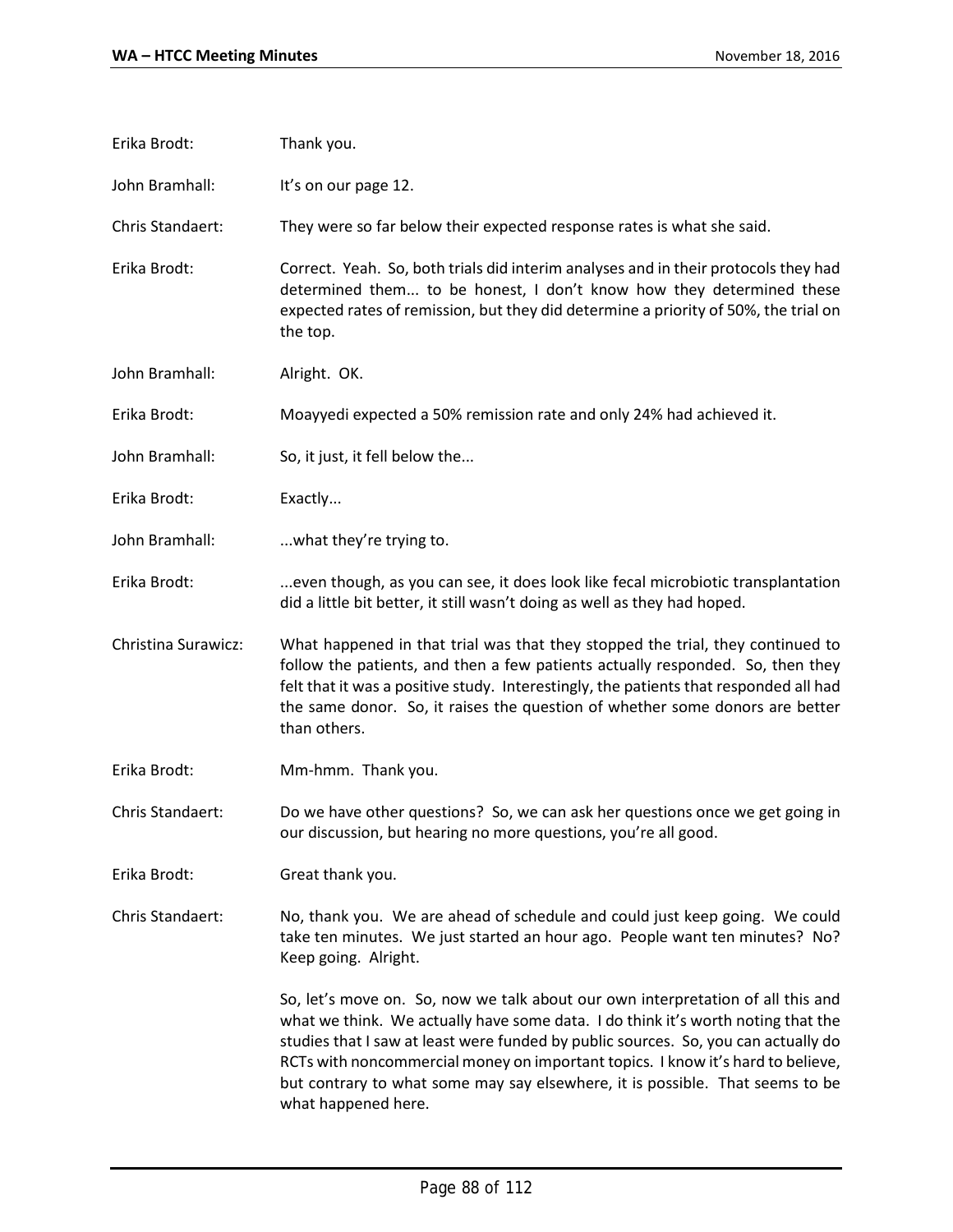| Christina Surawicz: | The other studies are coming.                                                                                                                                                                                                                                                                                                                                                                                                                                                                                                                                                                                                                                                                                                                                                                                                                          |
|---------------------|--------------------------------------------------------------------------------------------------------------------------------------------------------------------------------------------------------------------------------------------------------------------------------------------------------------------------------------------------------------------------------------------------------------------------------------------------------------------------------------------------------------------------------------------------------------------------------------------------------------------------------------------------------------------------------------------------------------------------------------------------------------------------------------------------------------------------------------------------------|
| Chris Standaert:    | The commercial studies?                                                                                                                                                                                                                                                                                                                                                                                                                                                                                                                                                                                                                                                                                                                                                                                                                                |
| Christina Surawicz: | Yeah, they're coming, of the commercial products. Those are coming.                                                                                                                                                                                                                                                                                                                                                                                                                                                                                                                                                                                                                                                                                                                                                                                    |
| Chris Standaert:    | Oh, there are commercial products for this?                                                                                                                                                                                                                                                                                                                                                                                                                                                                                                                                                                                                                                                                                                                                                                                                            |
| Christina Surawicz: | Yeah. There's a whole lot of commercial products in development.                                                                                                                                                                                                                                                                                                                                                                                                                                                                                                                                                                                                                                                                                                                                                                                       |
| Chris Standaert:    | Right. Somebody saw money somewhere and decided to.                                                                                                                                                                                                                                                                                                                                                                                                                                                                                                                                                                                                                                                                                                                                                                                                    |
| Seth Schwartz:      | Of course they can't allow us to just give our stool away.                                                                                                                                                                                                                                                                                                                                                                                                                                                                                                                                                                                                                                                                                                                                                                                             |
| Chris Standaert:    | Yeah, apparently not.                                                                                                                                                                                                                                                                                                                                                                                                                                                                                                                                                                                                                                                                                                                                                                                                                                  |
| Laurie Mischley:    | I just have a question about in clinic, you know, I'm seeing 50% after a single<br>treatment. What happens to the other 50%? How many transplants are done on<br>a per came someone go in for repeat transplants? Do you go to a different<br>donor?                                                                                                                                                                                                                                                                                                                                                                                                                                                                                                                                                                                                   |
| Christina Surawicz: | I can just tell you what our practice has been.                                                                                                                                                                                                                                                                                                                                                                                                                                                                                                                                                                                                                                                                                                                                                                                                        |
| Laurie Mischley:    | Yeah.                                                                                                                                                                                                                                                                                                                                                                                                                                                                                                                                                                                                                                                                                                                                                                                                                                                  |
| Christina Surawicz: | That's that about 90% efficacy, and I have to tell you, the first time I did a stool<br>transplant, the results, which was 2004, the results were so dramatic. I wouldn't<br>have continued doing it if it wasn't so dramatic, because it's pretty gross. It's a<br>gross procedure to do, but the results are so dramatic. So, in general, my<br>experience and that of many of the people that are on a listserv where we share<br>experiences, about 90% effective. When it doesn't work, then you put the person<br>back on the vancomycin. So, everybody's on vancomycin or something to<br>suppress the C. difficile. You stop it a day or two, then you do the stool transplant.<br>In the 10% or so who recur, we put them back on vancomycin, and then generally<br>repeat the fecal microbiotic transplantation but using a different donor. |
| Chris Hearne:       | Are you typically doing fecal microbiotic transplantation on folks who have a<br>single recurrence or multiple recurrences, or where do you?                                                                                                                                                                                                                                                                                                                                                                                                                                                                                                                                                                                                                                                                                                           |
| Christina Surawicz: | So, it's multiple recurrences, yeah.                                                                                                                                                                                                                                                                                                                                                                                                                                                                                                                                                                                                                                                                                                                                                                                                                   |
| Chris Hearne:       | Yeah. So, your chance of that first recurrence is only about 10 or 20%. So, you<br>can treat them again with an antibiotic, but once they have that first recurrence,<br>then their chance of further recurrences just goes up dramatically more to 46%,<br>but you don't want to jump into this right away. If you did it for the first episode,<br>you'd be treating a lot of people unnecessarily. If you even did it for the first<br>recurrence, you would be doing it unnecessarily for a lot. So, you really it's a                                                                                                                                                                                                                                                                                                                             |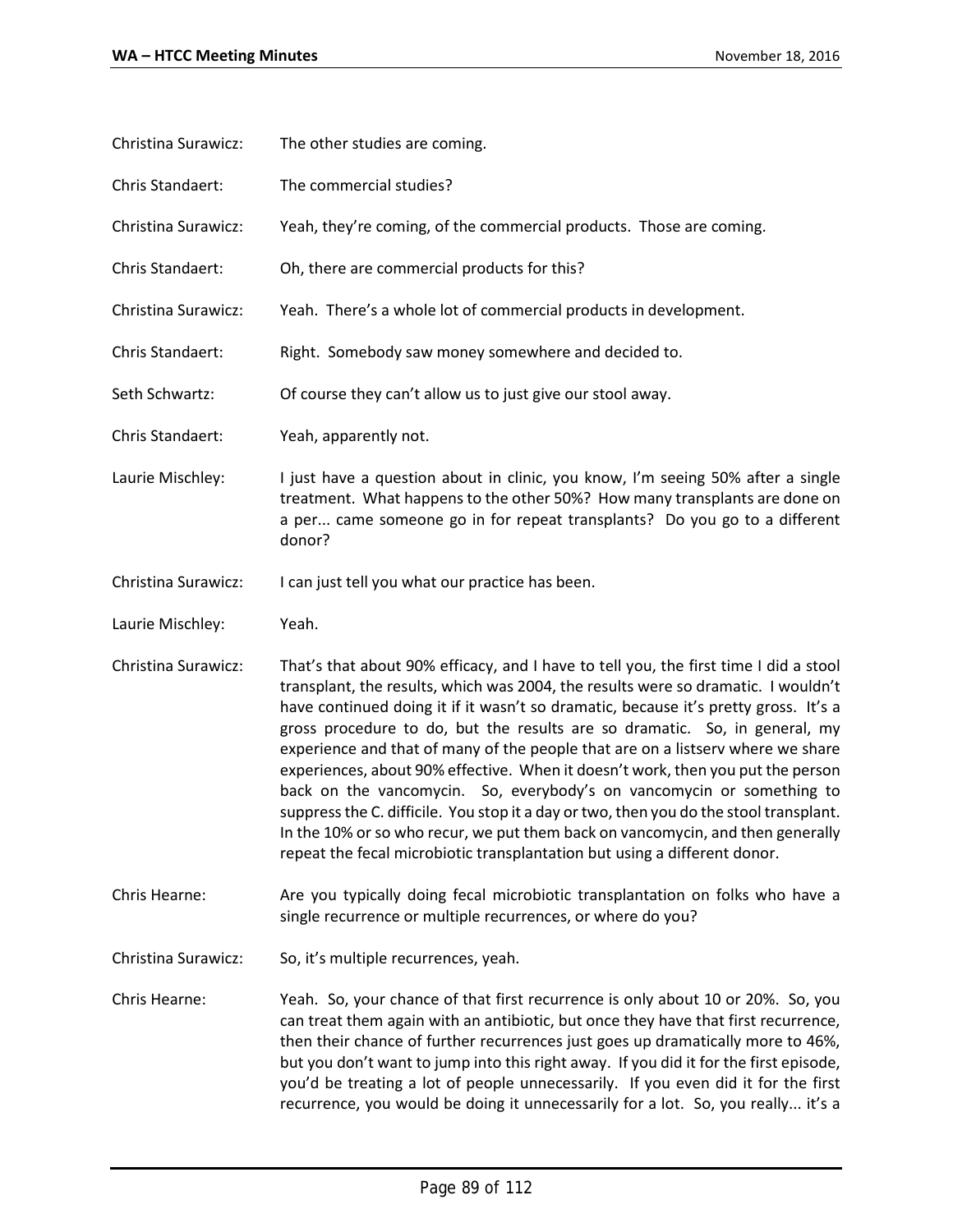small group of people but for whom there really aren't any other treatment options.

- Chris Standaert: What do people think of our data? Let's start there. Do we have data? Yeah? These aren't huge studies. They're not 200 people. We have two separate topics. We have C. difficile and we have inflammatory bowel disease that seem different. Somebody help me out, C. difficile. What do we know?
- Tony Yen: I'll bite. So, I think we have good data for C. difficile and very poor data for inflammatory bowel disease. My interpretation of the data is that I think the data supports fecal microbiotic transplantation for C. difficile certainly. I don't think that the data supports treatment for inflammatory bowel disease is the bottom line. In terms of forms or fresh versus frozen, route of administration, I think that's all up in the air.
- Seth Schwartz: Can I ask this question? I'm trying to understand, for C. difficile the reasoning for doing this makes tremendous sense to me. For inflammatory bowel disease, it doesn't so much. So, I'm curious... for inflammatory bowel disease but for Crohn's and for ulcerative colitis particularly, what is the logic behind using this in that situation?
- Christina Surawicz: Well, I think there's the whole area of the microbiome and the research in it and the public interest has just exploded in the last five or ten years, and because the treatments for severe inflammatory bowel disease are immunosuppressive drugs with a lot of side effects and some risks associate with that, I think those patients are really grasping for something else. Since there is data that changes in the microbiome may contribute to inflammatory bowel disease, but again, cause or effect or related to medications? Who really knows? People want to use stool transplantation for irritable bowel syndrome, which doesn't even have any mortality associated with it. They want to use it for autism. There's just a tremendous interest in the public. So, it's being driven a little bit by public interest, but also just by recognition about how important the microbiome is. So, that's looking at it... a lot of that early work was done in Australia. The first stool transplantation was by a guy who had ulcerative colitis, a physician who had ulcerative colitis, and he gave himself enemas and he got better. So, he published it. I mean, that's one way to get your stuff in the literature. That was quite a while ago, but that was a dramatic case, but there are a lot of little individual cases where people got better. So, that led, then, to the RCTs, which I consider pretty interesting and not terribly strong, but there's a lot of interest in that.
- Chris Hearne: The thing that struck me about the ulcerative colitis studies is that the comparator arm is a placebo and not the standard of care for ulcerative colitis. I'm just wondering if you think that's appropriate, or?
- Christina Surawicz: Well, they were... they continued on their regular medications.

Chris Hearne: OK.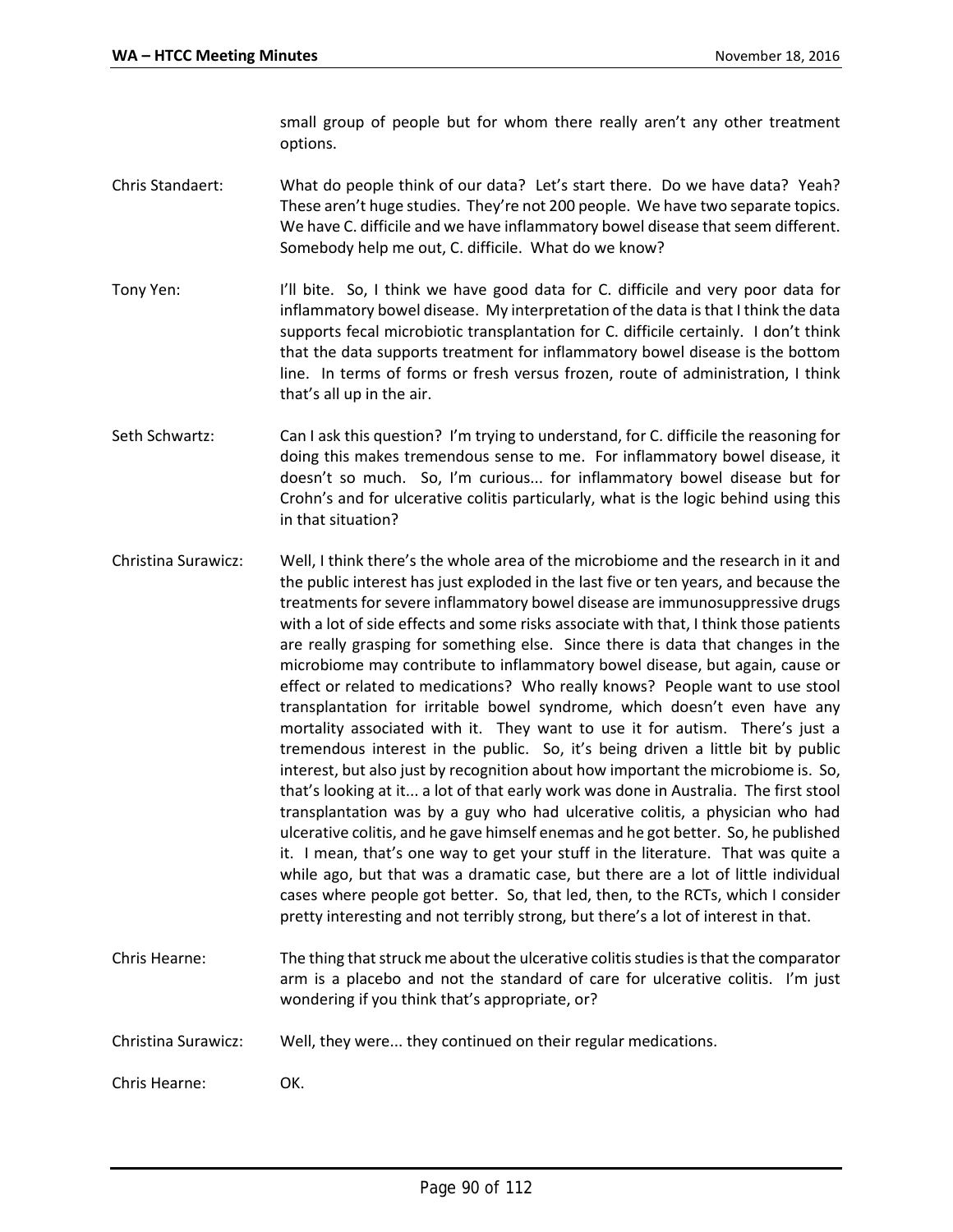Christina Surawicz: So, it wasn't exactly... it was fecal microbiotic transplantation... their standard therapy and then fecal microbiotic transplantation versus placebo.

- Chris Standaert: So, we have issues of efficacy, cost, and safety. We need to talk about all of them. So, do people feel the RCTs, I assume, on C. difficile... it sounds like people feel they are relatively compelling for recurrent C. difficile. It seems to do something. Yeah? Any problems? A lot of problems with it? It seems like bloating and diarrhea are C. difficile problems, but colonoscopy problems or procedurally related things, but not a lot of major safety events in there anywhere. Yeah, Carson?
- Carson Odegard: I've got a safety question. You know, I don't know how serious or... including the deaths in all-cause mortality and mortality, statistics were in the efficacy slides, apparently just one death per group. How much emphasis would you put... I mean, how are these deaths evaluated?
- Christina Surawicz: So, the... in the Cammarota study, that was an Italian study where they did colonoscopy fecal microbiotic transplantation versus vancomycin, I think. At the colonoscopy, they saw pseudomembranes, and the first two people... they just did a single fecal microbiotic transplantation and those two patients died, probably because their colitis was so severe. They changed their protocol then and started doing repeat fecal microbiotic transplantations in those patients, and then they got better. So, it kind of brings up what I brought up earlier. Yes, they had recurrences, but they also... if you've got pseudomembranes, then you've got pretty severe disease. So, I think that was really, I think, an important study, because it really raises the point of, maybe we should be considering this in those really sick patients. Then, Monica Fisher at the University of Indiana did a whole series of a large number of patients of those really sick, what we call severe and complicated, not getting better people and had really pretty good results with long-term survival. So, I don't think we'll see an RCT, but it raises that separate group of what I call refractory fulminant.
- Chris Standaert: I would ask the committee that when you have questions on data and studies, the evidence vendor is how we're supposed to do this. So, if we get into data that we don't have presented to us and then trying to decide on an individual's, however much I respect you, the individual interpretation and presentation of that gets a lot trickier, right? It hasn't been publically vetted. It hasn't done any of this. So, as you all think, you know, when you have questions on data and literature, the starting point is our evidence people. So, for clinical perspective on that, certainly, that's a valuable role of the clinical expert. So, just so you're aware if we start building off of things that are not what fall into the scope of what was obtained through our evidence report and given to us embedded and publically commented, available for everybody in the whole world to see and comment on, and then we pull in different things, that gets tricky for us, right? We're not following our process, and for our... for what this is worth, you know, our process has to be valid. If we don't follow the process laid out in our statute and follow our processes defined in our legislature and timeframes for public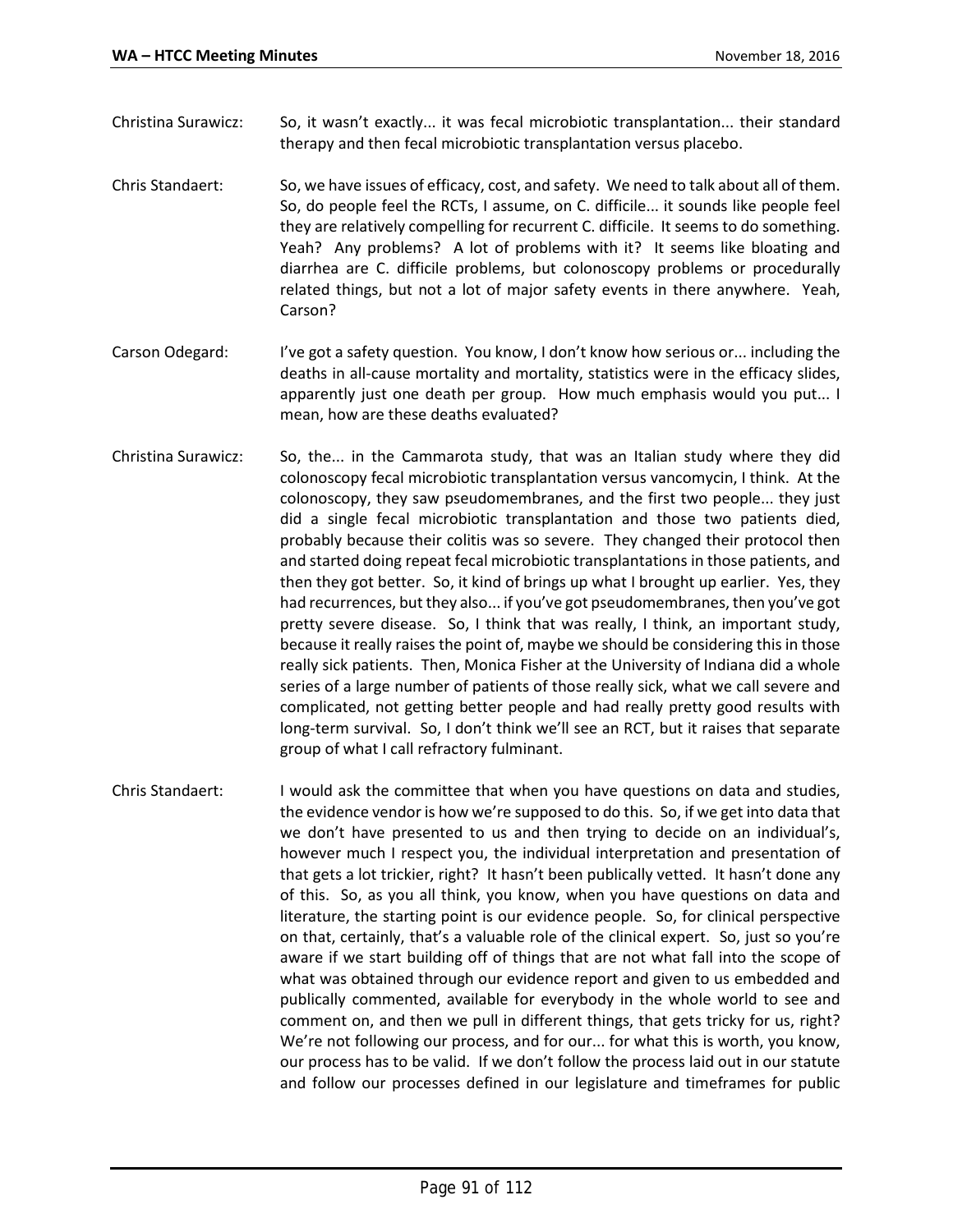comment and what we look at, following those is what validates our decisions. So, we just have to be mindful of that. Other questions, comments, input?

- Joann Elmore: I had a question for the evidence vendor. Let's see, slide eight in the evidence vendor, you talked about population inclusion criteria, and you had a parentheses there that said conditions for which fecal microbiotic transplantation use is investigational, such as obesity, metabolic syndrome, slowed transit constipation were excluded. So, this is slide eight, and my question is, where does this parenthetical bullet come from? When I read the four C. difficile articles, and their inclusion criteria were things like patients who were immunocompromised, they are excluded. Patients in the ICU, they were excluded. So, can you explain that about obesity, I mean, because if we can't use this in obese patients, that's a third of our U.S. population.
- Erika Brodt: Well, I think in that instance, it's meant to treat obesity, not in obese patients who have C. difficile. It's if this could somehow help them lose weight or control their, yeah, [inaudible] their weight.
- Joann Elmore: OK.
- Chris Standaert: I don't know. We could probably move on to our coverage tool, I would think. I'm not seeing lots of other ground to explore before that. If we look at page five of the second half of our book. So, again, our charge is to look at evidence, and we have to consider all three of these components. So, we have to make sure we discuss them and documented our impression of them and our discussion therein. So, safety, they were divided into serious adverse and nonserious adverse events by our evidence vendor and largely by the investigators. So, serious adverse events would be things like death and colectomy and that sort of thing, I would assume, yeah? And do people see evidence that that is an issue? We have some trouble, but we don't have lots... these aren't huge numbers.
- Joann Elmore: Yeah. I found the safety data in adequate. The numbers were 40 patients. That doesn't tell me enough about safety. So, I think we need to then just think of what are the safety issues with placing an NG tube, performing colonoscopy, and infer.
- Chris Standaert: But then you have to go... there are issues of death. There are issues of transmission of an infectious illness. I mean, all these things are sort of there and may be in 40, 50, 80, 200 people you don't see it. You know, a lot of our safety data comes from much larger longitudinal studies, and I don't see any... there's nobody looking at 2000 people who had this to say, what happens here? What happens with, I mean, you know? If there are other unpredicted outcomes, alterations in immune system, alterations in other sorts of things, then we don't know.
- Christina Surawicz: A registry is being established.
- Chris Standaert: But we don't know. I understand.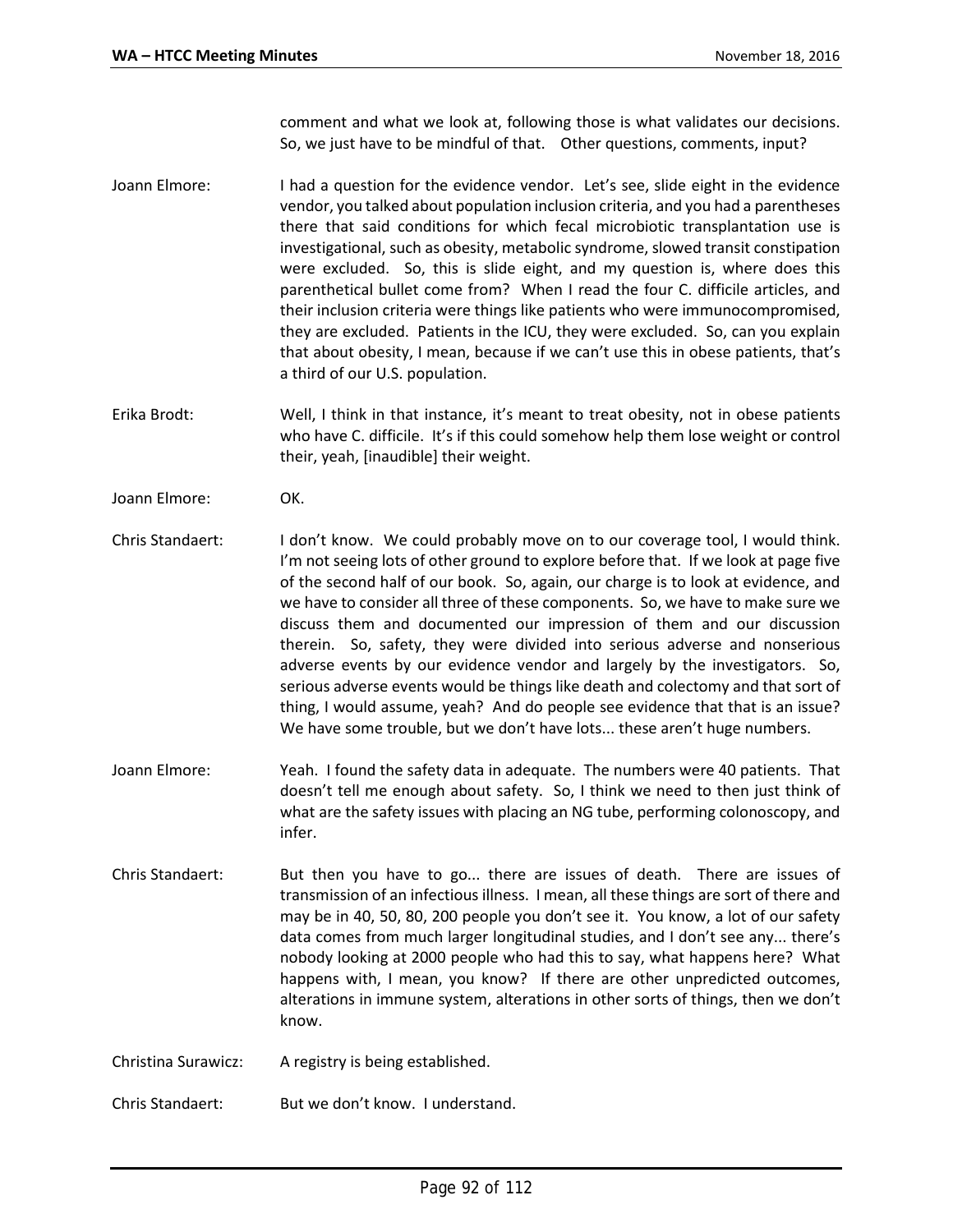Christina Surawicz: I'm just saying, no. No. I'm just saying that...

Chris Standaert: I gotcha. Right, but we, we don't know.

Christina Surawicz: For the future.

Chris Standaert: Right.

Christina Surawicz: The registry was finally funded.

Joann Elmore: And we can't use it unless it's published.

Christina Surawicz: No. No. No. I'm just saying, it's... it'll be nice to have... we've all wanted this information, and so there is a registry that's being established, so.

Chris Standaert: Right. It will be nice to have.

Christina Surawicz: For the future. Yeah.

- Chris Standaert: Right. So I...
- Christina Surawicz: Ten years.

Chris Standaert: ...all sorts of things in ten years, which is lovely, but it, from our standpoint of considering safety, we have to consider the fact that there may be unforeseen consequences here that we don't anticipate, and because our populations sample actually is quite small, is really small. This isn't 2000 people even. This is... we're in the couple hundred maybe with all this stuff they've pulled. So, we're in very small numbers and there may be unforeseen circumstances that we are not anticipating. So, that should fall into people's consideration in some way. On serious adverse events? Some, but not terribly concerning to anybody? Yeah. OK. Effectiveness and efficacy. So, with this one, well it's prepopulated for us, and we have two issues, right? We have the, this says both C. difficile and ulcerative colitis on it. C. difficile they have, there is treatment of the illness, of the disease itself, and then there's the effect on mortality as the other outcome in here. There probably are other outcomes, and there probably are patient centered outcomes that aren't recorded here. I assume with treatment of disease, they'd likely be more favorable, but they weren't recorded that I saw. So, these are... cure here is the intent right? So, it's an important outcome for us? Yeah? I'm just getting head nods. And somebody help me here. So, this is better? This is helpful? We're getting good outcomes. We're getting higher cure rates? We're getting lower rates of additional treatment because we're getting better, yeah? I'm getting more head nods. OK. We have to put all this in here somewhere. We did not have evidence of mortality associated with it, increased mortality associated with the treatment, though again, small numbers. Ulcerative colitis, what do people think? So, we have separate scores for ulcerative colitis. Inflammatory bowel disease in general?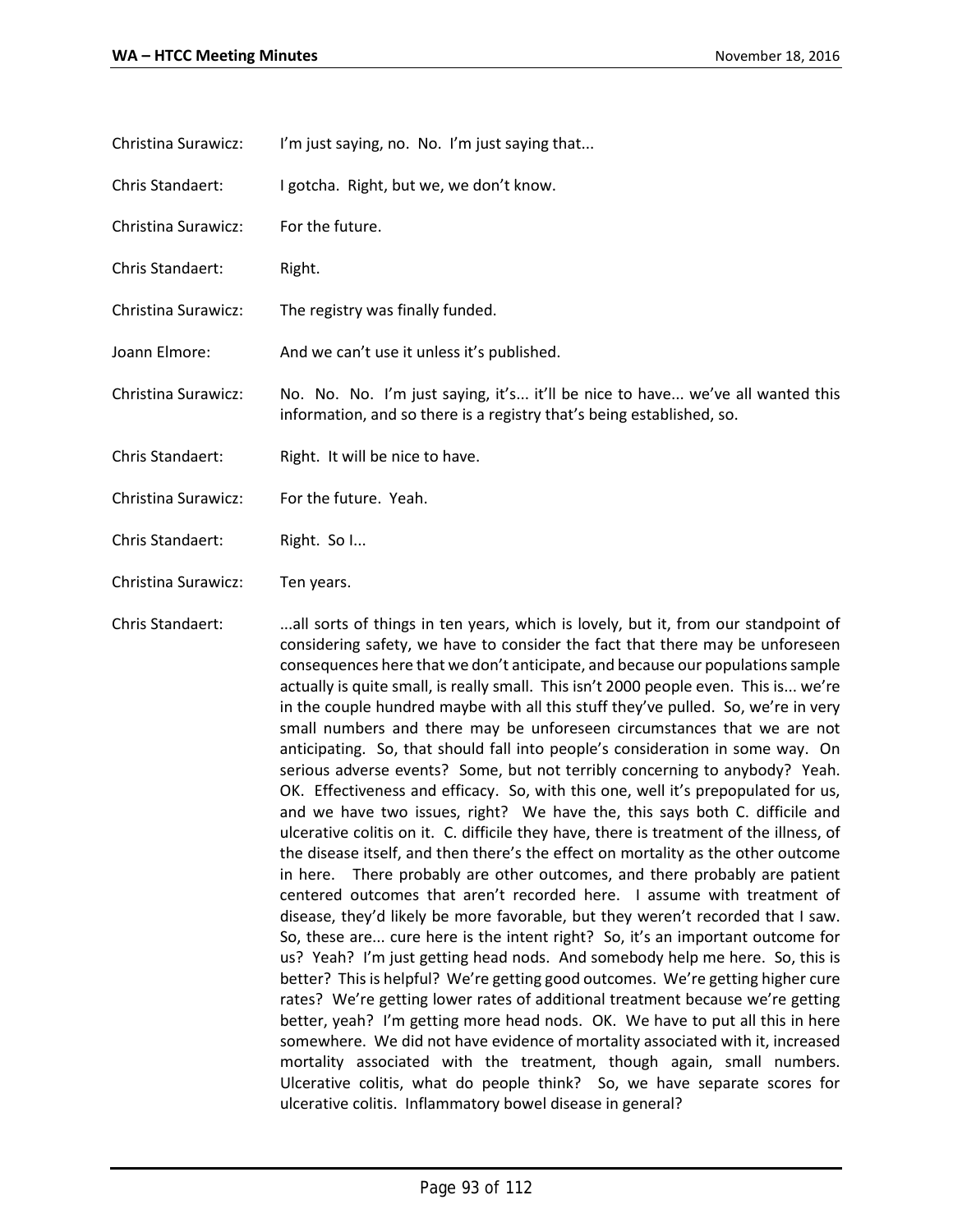| Seth Schwartz:   | There isn't any compelling evidence for that.                                                                                                                                                                                                                                                                                                                                                    |
|------------------|--------------------------------------------------------------------------------------------------------------------------------------------------------------------------------------------------------------------------------------------------------------------------------------------------------------------------------------------------------------------------------------------------|
| Chris Standaert: | No compelling evidence, alright.                                                                                                                                                                                                                                                                                                                                                                 |
| John Bramhall:   | Well, we got improvement.                                                                                                                                                                                                                                                                                                                                                                        |
| Chris Standaert: | Improvements in rates of remission, improvements in?                                                                                                                                                                                                                                                                                                                                             |
| John Bramhall:   | As I cited before, it was 24% improvement, right? It was considered to be a high-<br>strength study by the vendors. So, I'm not promoting it, but it's just there was an<br>improvement over placebo, 24 to 9%.                                                                                                                                                                                  |
| Chris Standaert: | But that would be, was                                                                                                                                                                                                                                                                                                                                                                           |
| John Bramhall:   | But it wasn't considered valuable, because it didn't reach the threshold.                                                                                                                                                                                                                                                                                                                        |
| Chris Standaert: | Right. So, if that                                                                                                                                                                                                                                                                                                                                                                               |
| John Bramhall:   | [crosstalk].                                                                                                                                                                                                                                                                                                                                                                                     |
| Chris Standaert: | in the second study, that number wasn't significant. I didn't see the statistics<br>for                                                                                                                                                                                                                                                                                                          |
| John Bramhall:   | Correct.                                                                                                                                                                                                                                                                                                                                                                                         |
| Chris Standaert: | that first number, but that was not significant. That would be high level<br>evidence of ineffectiveness. So, high level of study is not necessarily, that means<br>the quality of the study, not the positivity or negativity of the results. That means<br>you have a very good study, it shows something doesn't work. Yeah, go ahead.                                                        |
| Erika Brodt:     | To clarify in that first study, the high quality study, it was significant statistically,<br>just barely. The confidence interval was 3% to 34%, but it was statistically<br>significant. In the poor RCT honestly by how we like to rate things, they did not<br>find a statistical significance, but the difference was 10% between groups. Again,<br>I don't know what's clinically relevant. |
| Chris Standaert: | And neither study really could keep going because their response rates were too<br>poor to justify further                                                                                                                                                                                                                                                                                       |
| Erika Brodt:     | Correct.                                                                                                                                                                                                                                                                                                                                                                                         |
| Chris Standaert: | monitoring and treatment and enrollment.                                                                                                                                                                                                                                                                                                                                                         |
| Seth Schwartz:   | Well, that's just an endoscopic score, right? That was symptom relief? It was all<br>of it? OK.                                                                                                                                                                                                                                                                                                  |
| Erika Brodt:     | Yes. It was a composite of clinical remission plus an endoscopic response.                                                                                                                                                                                                                                                                                                                       |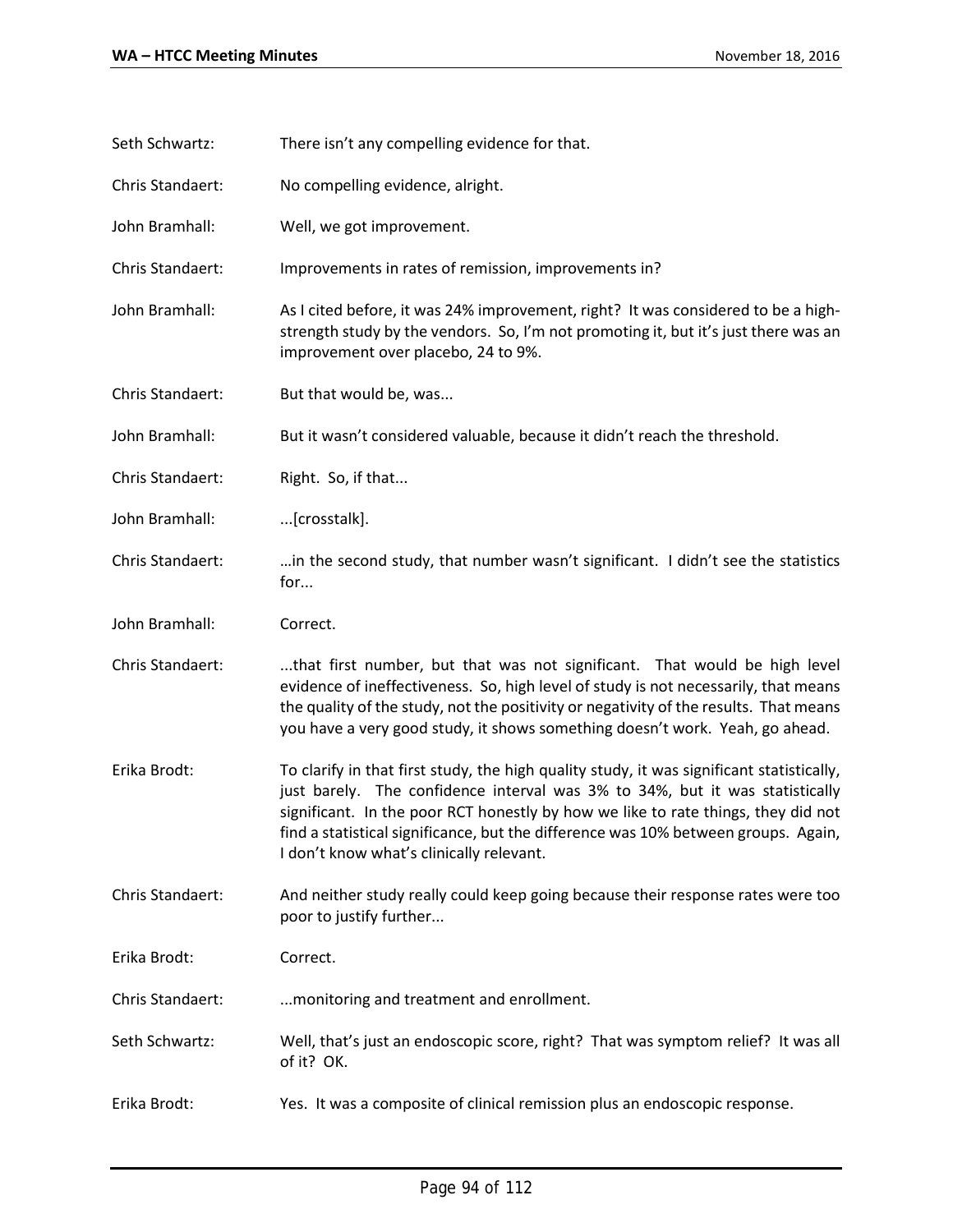| Chris Standaert:    | Whatever outcome, we probably have insufficient data, though, to really say with<br>great enthusiasm one way or the other. Cost? We do have cost studies. Sorting<br>out the state cost was a little tricky for me. They don't have that many patients,<br>and I'm not sure, I'm not sure what they're counting in cost from the state level,<br>whether it's actually preparation of the material, whether it's screening of the<br>donor. Whether it's |
|---------------------|----------------------------------------------------------------------------------------------------------------------------------------------------------------------------------------------------------------------------------------------------------------------------------------------------------------------------------------------------------------------------------------------------------------------------------------------------------|
| Kevin Walsh:        | I don't think it matters, because                                                                                                                                                                                                                                                                                                                                                                                                                        |
| Chris Standaert:    | all that stuff.                                                                                                                                                                                                                                                                                                                                                                                                                                          |
| Kevin Walsh:        | the rates that they're quoting are hypothetical and they're vastly different than<br>the reported rates. I don't think                                                                                                                                                                                                                                                                                                                                   |
| Chris Standaert:    | Well, I guess from a state level I had a question. So, if you're treating a patient<br>for this and the treatment is to go to a family member or someone else who wants<br>to donate who then has to have their blood drawn and all that, whose insurance<br>does that fall under? Do they bill the donor or do they bill the?                                                                                                                           |
| Christina Surawicz: | The donor.                                                                                                                                                                                                                                                                                                                                                                                                                                               |
| Chris Standaert:    | Dan, do you know? Do you know who gets billed so, if there's a donor who has<br>to donate and has to get their blood drawn, that charge goes to the donor or it<br>goes back to the?                                                                                                                                                                                                                                                                     |
| Daniel Lessler:     | I mean, I don't know for sure, but I would assume that we end up covering the<br>cost of whatever, you know, getting the donor material? We don't? Because                                                                                                                                                                                                                                                                                               |
| Christina Surawicz: | Vague, you know, it's been a question that's been discussed a lot because of the<br>ethics of it, and the development of stool banks has been really a step in the right<br>direction, because then you can just buy the stool, which ends up being<br>[inaudible], but then the cost of having the [crosstalk]                                                                                                                                          |
| Chris Standaert:    | Screening each donor. Yeah, because you can get lots of samples out of one<br>prescreened person.                                                                                                                                                                                                                                                                                                                                                        |
| Daniel Lessler:     | [inaudible] Massachusetts for example, if you buy, right. If you, if you so the,<br>so the donor doesn't, but I would assume that the cost of purchasing that is going<br>to pass through the [inaudible].                                                                                                                                                                                                                                               |
| Chris Standaert:    | To the treating patient, the cost of purchasing, yeah.                                                                                                                                                                                                                                                                                                                                                                                                   |
| Christina Surawicz: | The frozen stool that we buy, that goes to the patient.                                                                                                                                                                                                                                                                                                                                                                                                  |
| Chris Standaert:    | Right.                                                                                                                                                                                                                                                                                                                                                                                                                                                   |
| Christina Surawicz: | But when we were using patient directed donors                                                                                                                                                                                                                                                                                                                                                                                                           |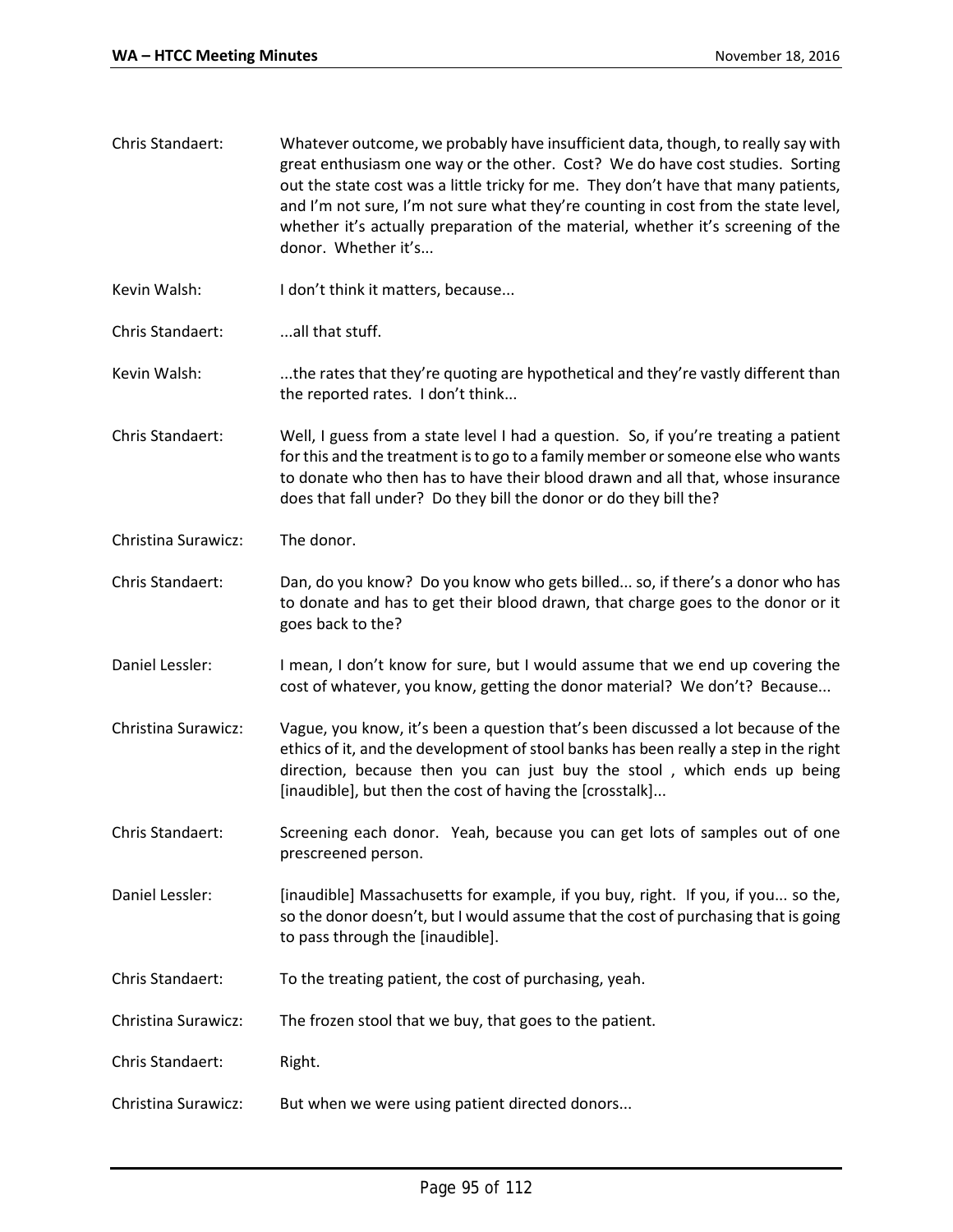| Chris Standaert:    | Donors, you have to                                                                                                                                                                                                                                                                                                                                                                                 |
|---------------------|-----------------------------------------------------------------------------------------------------------------------------------------------------------------------------------------------------------------------------------------------------------------------------------------------------------------------------------------------------------------------------------------------------|
| Christina Surawicz: | those people                                                                                                                                                                                                                                                                                                                                                                                        |
| Chris Standaert:    | bill them.                                                                                                                                                                                                                                                                                                                                                                                          |
| Christina Surawicz: | were getting their blood and stool tests done and billing their own insurance.                                                                                                                                                                                                                                                                                                                      |
| Chris Standaert:    | That may skew our cost data a bit potentially in that setting, but because we<br>probably don't capture that. So, costs, were you all impressed by the cost<br>savings? Is the cost [crosstalk]?                                                                                                                                                                                                    |
| Seth Schwartz:      | We never love cost-effectiveness studies here. I mean, they're better than we<br>normally see, but I think                                                                                                                                                                                                                                                                                          |
| Chris Standaert:    | I was going to say.                                                                                                                                                                                                                                                                                                                                                                                 |
| Seth Schwartz:      | Kevin brings up a valid point that if the, if the cure rates are not comparable<br>with what we see in the effectiveness trials, it's you have to question the data,<br>although clinically the 80 to 90% may be more realistic with what we're hearing,<br>but I think                                                                                                                             |
| Chris Standaert:    | Are you working through telepathy? Did you bring that up, the cure rate thing?<br>They brought, yeah. OK. He's shaking his head. That's what I thought. So, the<br>cure rates may and our studies are modeling studies. Are they modeling studies<br>largely?                                                                                                                                       |
| Erika Brodt:        | Correct.                                                                                                                                                                                                                                                                                                                                                                                            |
| Chris Standaert:    | They're not direct treatment cost studies.                                                                                                                                                                                                                                                                                                                                                          |
| Erika Brodt:        | Correct.                                                                                                                                                                                                                                                                                                                                                                                            |
| Chris Standaert:    | Right. And so, then where all those modeling studies, we're at the mercy of their<br>assumptions, and if their assumptions do not meet clinical reality, then we don't<br>know, they're not so viable. So, if thy overestimated treatment response, that<br>would influence the validity of their numbers. So, no direct cost studies, again,<br>all modeling studies based on various assumptions. |
| Erika Brodt:        | That is correct. Yes. Markov and decision tree.                                                                                                                                                                                                                                                                                                                                                     |
| Chris Standaert:    | OK. So, populations. Do we have enough to help us here by age, hospitalization<br>status, severity? We have small studies. We have, we don't have massive<br>numbers to pull this out. I saw exclusions based on medical things. I didn't see<br>exclusions based on any type of demographic variable on people over age 18<br>basically, but I didn't see other restrictions.                      |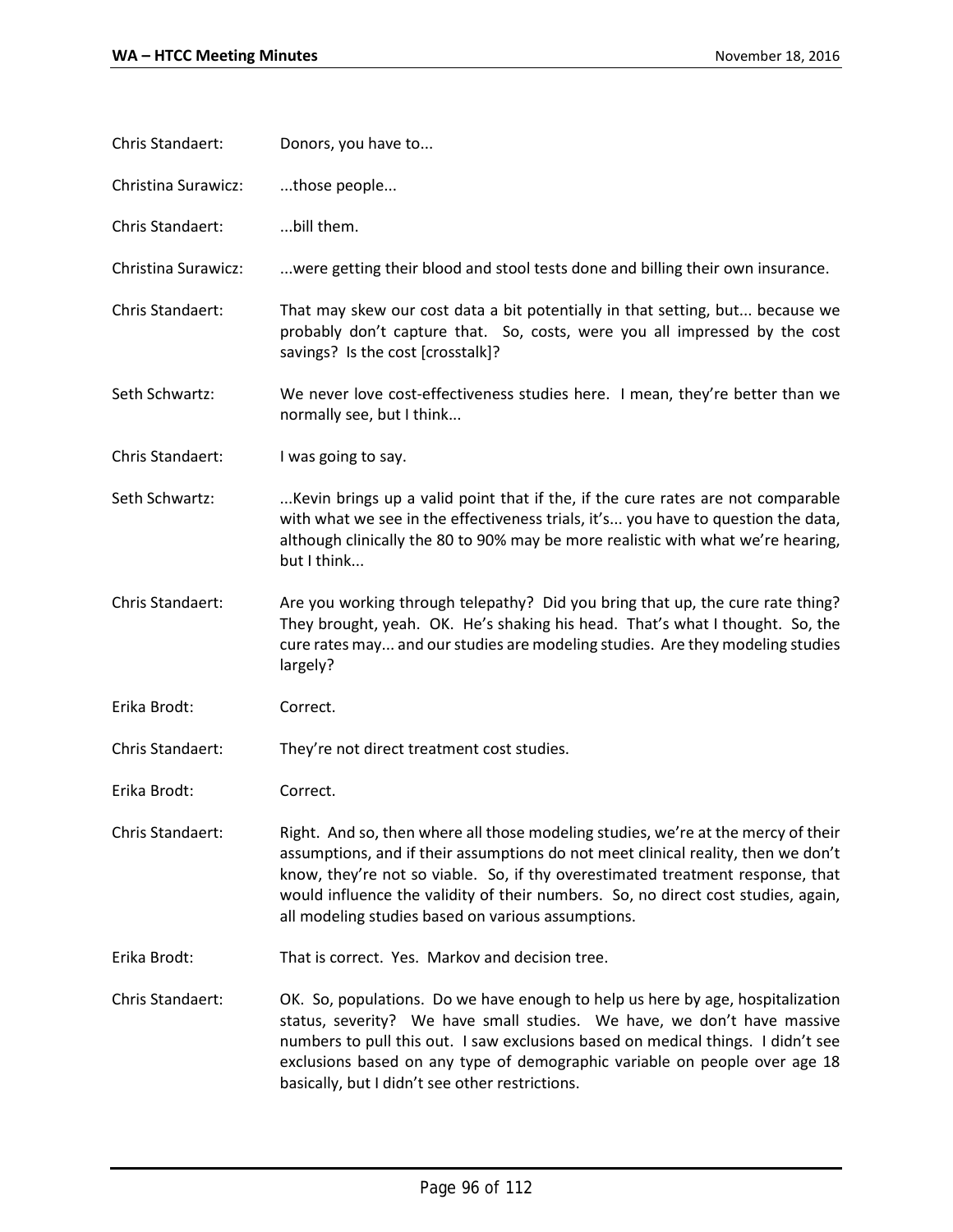- Christina Surawicz: The [inaudible] study excluded people over the age of 75. That was the NIH funded study.
- Chris Standaert: OK. And again, we don't seem to have enough evidence of differential effectiveness within these treated populations. You think youmight want to treat the people over 75.
- Christina Surawicz: Well, they were sorry that they had that towards the end of the trial when they were enrolling their few patients. They wished that they had.
- Chris Standaert: OK. So, we're going to move forward to our nonbinding vote. So, we're going to consider all indications at once. So, this is inflammatory bowel disease, this is C. difficile, this is whatever else we saw in our evidence. Let's start with safety. Is there evidence that this technology is safe for the indications considered? Unproven, less, equivalent, or more? Safety. Compared to other treatment alternatives, the comparators in our…
- Josh Morse: OK. I think I see eight equivalent, one unproven. Are you missing one?
- Chris Standaert: So, effectiveness. So, is there sufficient evidence that the technology has a meaningful impact on patients and patient care? Again, you can vote unproven, meaningfully less improvement in some population, equivalent, more in some populations or more in all populations under consideration, all indications.
- John Bramhall: You're grouping the ulcerative colitis?
- Chris Standaert: We're counting everything. We're taking everything at once here, yes.
- Gregory Brown: Is there any indication for any component of the groups?
- Chris Standaert: No. So, is there meaningful impact in patients and patient care in... for some of the covered indications.
- Gregory Brown: Oh, OK. Alright.
- Chris Standaert: Yes, or all of the covered indications or none.
- Josh Morse: OK. That is ten some, more in some circumstances.
- Chris Standaert: Cost-effectiveness. Is there sufficient evidence the technology is cost-effective for the indications considered?
- Josh Morse: OK. Seven unproven.
- Chris Standaert: Alright. So, move to our binding vote, we have a whole bunch of somes in there. So, it is probably not everything and by discussion I wouldn't think so. I suspect we're drawing a line between C. difficile and inflammatory bowel disease is what I suspect. So, can you pull up our board for us? For the agency perspective, if we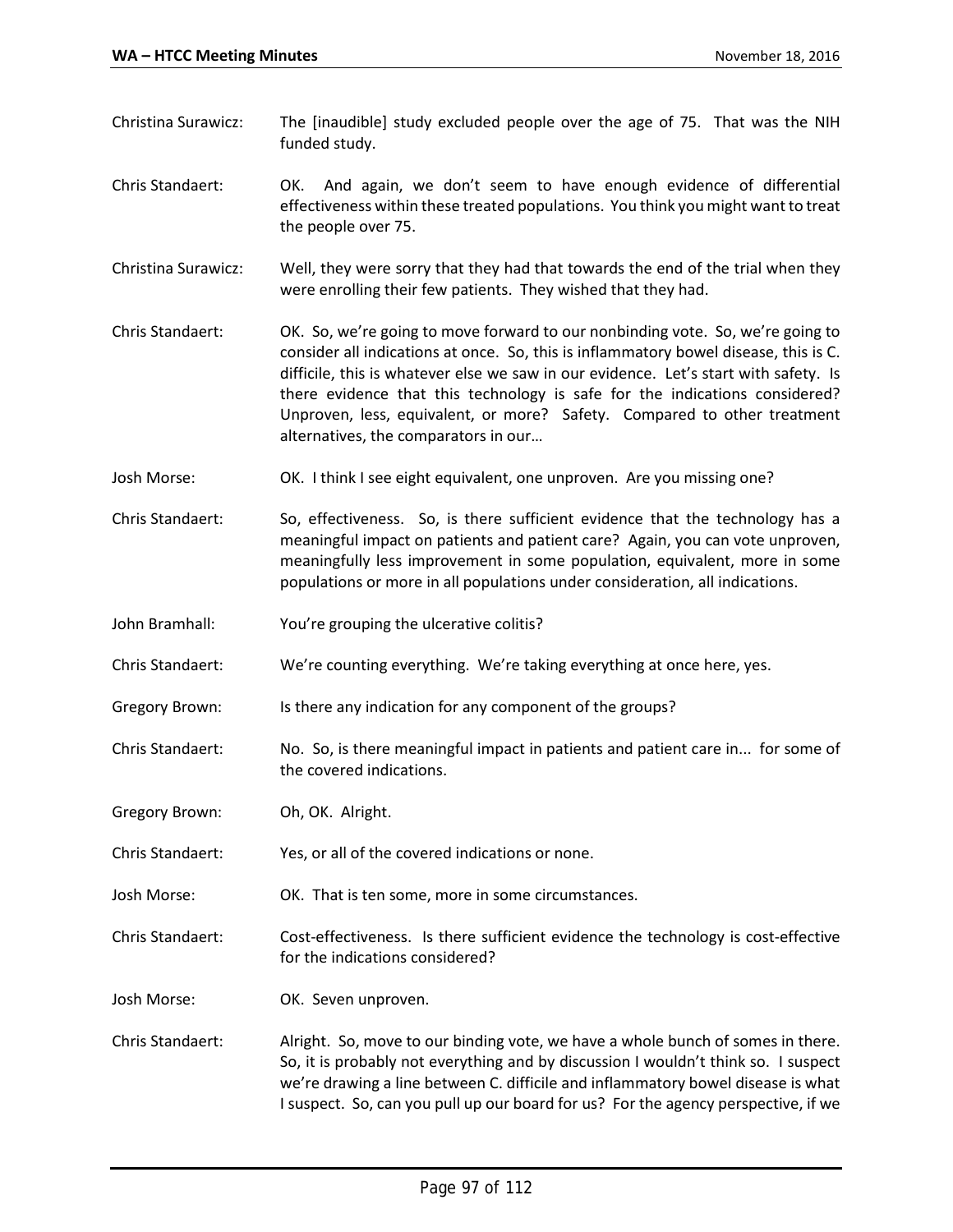were to use the word recurrent C. difficile, would that equally apply to failure of primary treatment?

- Daniel Lessler: I've been sitting here contemplating that very question. It's an interesting question, because... so the... and I'm actually trying to think in the context of prior Health Technology Assessment decisions. So, is a recommendation with respect to the use of a particular technology in certain circumstances where you're saying, yes, no, relevant to those circumstances? To what extend does it apply in some similar yet distinct circumstances. So, here, I mean, I think... my thinking on that is that if you say specifically for recurrent, then I would say that we would have the leeway... that the coverage decision would not... may not apply to this... it's really sort of a distinct clinical entity, really, I think is what we're... in some sense is what we're saying, you know? Somebody who has been treated, resolved, and then recurred versus somebody who has an initial infection and Chris correct me if I'm wrong, who become very sick, who do not respond to antibiotics. So, never really clears the infection, so never can be... never can become recurrent. The other thing I would say in my... and again, I would appreciate, Chris, your comment here. In my reading about this, it did... you know, it seemed to indicate that there is at least up to this point, somewhat limited evidence in... you know, if you want to say recalcitrant. I can't remember the... or fulminant infection. I suspect that one of the reasons, maybe, that Spectrum... I mean, so there are no RCTs, and there probably is very limited, maybe a case series, and that's probably why it wasn't sort of pulled in by Spectrum in the context in which they were doing their work. So, I think it... you know, it poses an interesting question, these circumstances. My inclination would be to suggest... and I don't know whether you want to call this out, would be to say that this coverage decision would specifically relate to the clinical circumstances in recurrent, and it might be a good idea to actually spell out, in this case, what is meant by recurrent, just because some of the confusion we've had, sort of, with the semantics earlier on.
- Seth Schwartz: I think we heard in some of these RCTs, it was not clarified which patient population we were dealing with exactly. So, I don't know that we would want to exclude these patients. We kind of have the reverse perspective, which is that we would say in recurrent or recalcitrant because we can't differentiate in the studies whether those patients were pulled out or not.
- Chris Standaert: I have three in front of me. I have Kelly in front of me. I have...
- Gregory Brown: What if we just said failed antibiotic treatment?
- Christina Surawicz: Kelly was all recurrence.
- Chris Standaert: Wait. Wait. Wait, please.

Christina Surawicz: Yeah.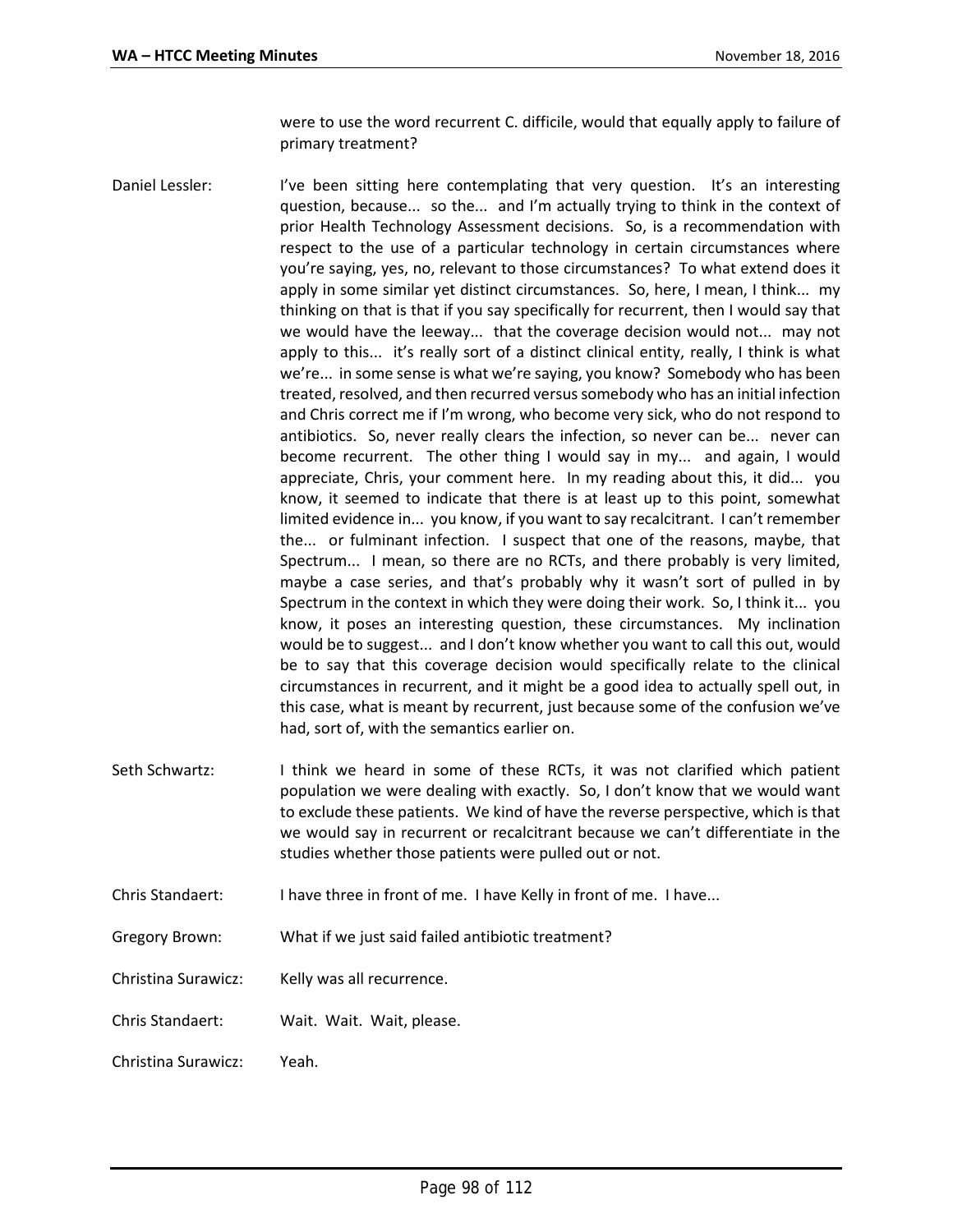| Chris Standaert:      | So, I have three in front of me. I have one that says at least three recurrences,<br>which is Kelly. So, it says at least three recurrences. This says all patients had at<br>least all suffered from at least three recurrences. I have this one from<br>Cammarota, which says after one or more courses of specific antibiotic therapy,<br>at least ten days of vancomycin or at least ten days of metronidazole, were<br>considered for inclusion. So, they had a recurrence of C. difficile after a course of<br>antibiotic therapy, and then the other study by van Nood says, where are its<br>patients? |
|-----------------------|----------------------------------------------------------------------------------------------------------------------------------------------------------------------------------------------------------------------------------------------------------------------------------------------------------------------------------------------------------------------------------------------------------------------------------------------------------------------------------------------------------------------------------------------------------------------------------------------------------------|
| Joann Elmore:         | Recurrence after at least one course of adequate treatment.                                                                                                                                                                                                                                                                                                                                                                                                                                                                                                                                                    |
| Chris Standaert:      | Relapse is the word they relapse of infection after at least once course of<br>antibiotics. So, I relapse is different than recur, because that means it doesn't<br>really necessarily go away. So, I think you could say, we have recurrence and<br>relapsing. We have recalcitrant. Those are sort of our words to choose from.                                                                                                                                                                                                                                                                              |
| <b>Gregory Brown:</b> | No, because two of them                                                                                                                                                                                                                                                                                                                                                                                                                                                                                                                                                                                        |
| Joann Elmore:         | But it's actually relapse that you want.                                                                                                                                                                                                                                                                                                                                                                                                                                                                                                                                                                       |
| Gregory Brown:        | because two of the three say failed a single course of antibiotics.                                                                                                                                                                                                                                                                                                                                                                                                                                                                                                                                            |
| Chris Standaert:      | Well, they all say failed a single course of antibiotics, at least one course of<br>antibiotics. They all did that.                                                                                                                                                                                                                                                                                                                                                                                                                                                                                            |
| Joann Elmore:         | And that's different than getting C. difficile five years later and jumping right to                                                                                                                                                                                                                                                                                                                                                                                                                                                                                                                           |
| Chris Standaert:      | Right.                                                                                                                                                                                                                                                                                                                                                                                                                                                                                                                                                                                                         |
| Joann Elmore:         | transplantation. So, I think we want to be careful.                                                                                                                                                                                                                                                                                                                                                                                                                                                                                                                                                            |
| Chris Standaert:      | So, they all failed. So, these are all after failure of one course of so, I guess we<br>could say                                                                                                                                                                                                                                                                                                                                                                                                                                                                                                              |
| Joann Elmore:         | At least one. Some of them were up to three.                                                                                                                                                                                                                                                                                                                                                                                                                                                                                                                                                                   |
| Chris Standaert:      | $$ for $$                                                                                                                                                                                                                                                                                                                                                                                                                                                                                                                                                                                                      |
| Gregory Brown:        | OK, but can't we avoid the whole issue of defining these if we just say failed the                                                                                                                                                                                                                                                                                                                                                                                                                                                                                                                             |
| Chris Standaert:      | Yes.                                                                                                                                                                                                                                                                                                                                                                                                                                                                                                                                                                                                           |
| Carson Odegard:       | Yeah, right.                                                                                                                                                                                                                                                                                                                                                                                                                                                                                                                                                                                                   |
| Gregory Brown:        | course of antibiotic.                                                                                                                                                                                                                                                                                                                                                                                                                                                                                                                                                                                          |
| Chris Standaert:      | Yeah.                                                                                                                                                                                                                                                                                                                                                                                                                                                                                                                                                                                                          |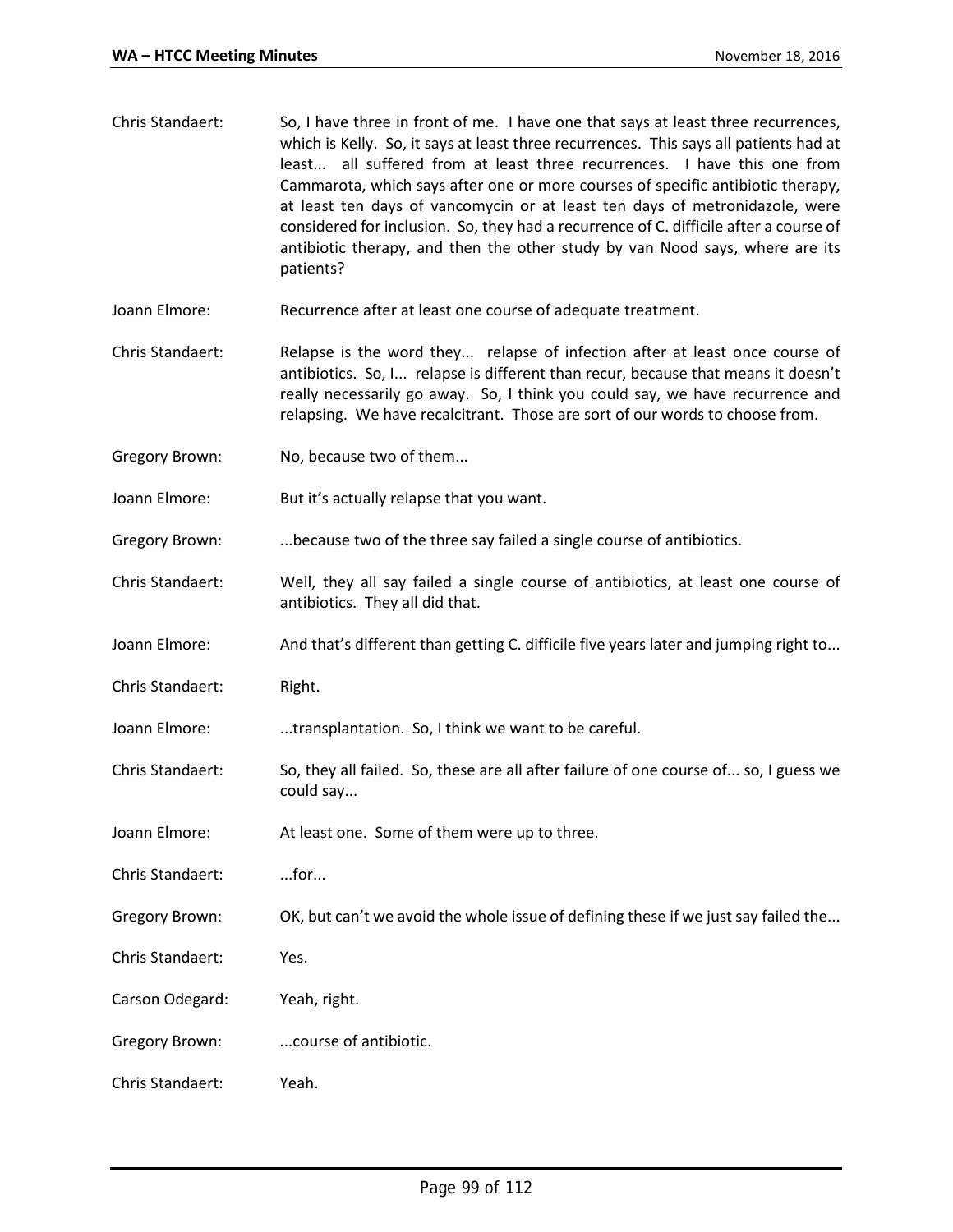Gregory Brown: Vancomycin or metronidazole.

- Chris Standaert: For patients who have failed the standard course of antibiotic therapy for C. difficile.
- Erika Brodt: Would it help to say what the FDA says?
- Chris Standaert: In terms of what?
- Erika Brodt: Well, what they say is for C. difficile that has not responded to standard therapy. That's what their language is.
- Gregory Brown: Is fecal microbiotic transplantation a drug or a device for the FDA?
- Erika Brodt: Right now, it says a drug, but it should be a tissue.
- Chris Standaert: It's a drug, yeah. They're going to call it a drug. Why is Synvisc a device, you know? I have no idea.
- Gregory Brown: Because they had some smart attorney that knew it was easier to get a device through than a drug.
- Chris Standaert: Yeah, than a drug, exactly. So, this is for patients with C. difficile, right? This is for Kris. So just write, yeah, C. difficile. Patients who have failed the standard course of antibiotic therapy.
- Gregory Brown: You might want to mag that about 200% for me, but I don't know about anybody else.
- Chris Standaert: This is more liberal than some of our coverage policies in here, which are multiple courses, but we're following what the data says. They say... two of these studies say one course... they failed a course of antibiotics and not all the subjects failed only one, many had failed multiple courses, but that was their inclusion criteria, which gives us something to go on.
- Gregory Brown: My guess is the patient [inaudible].
- Chris Standaert: It's a pretty miserable disease, I'm sure.
- Gregory Brown: It's a miserable disease, but an NG tube or a colonoscopy to... you want to try another course of antibiotics, or do you want to have a colonoscopy or an NG tube? I think most patients would say let me try another course of antibiotics.
- Chris Standaert: Well, patients who have failed a standard course of antibiotic therapy. So, we could get into defining it as vancomycin or Flagyl, or whatever we want to, or we can give the clinicians leeway for what's appropriate.
- Joann Elmore: I think appropriate course of antibiotic therapy for C. difficile.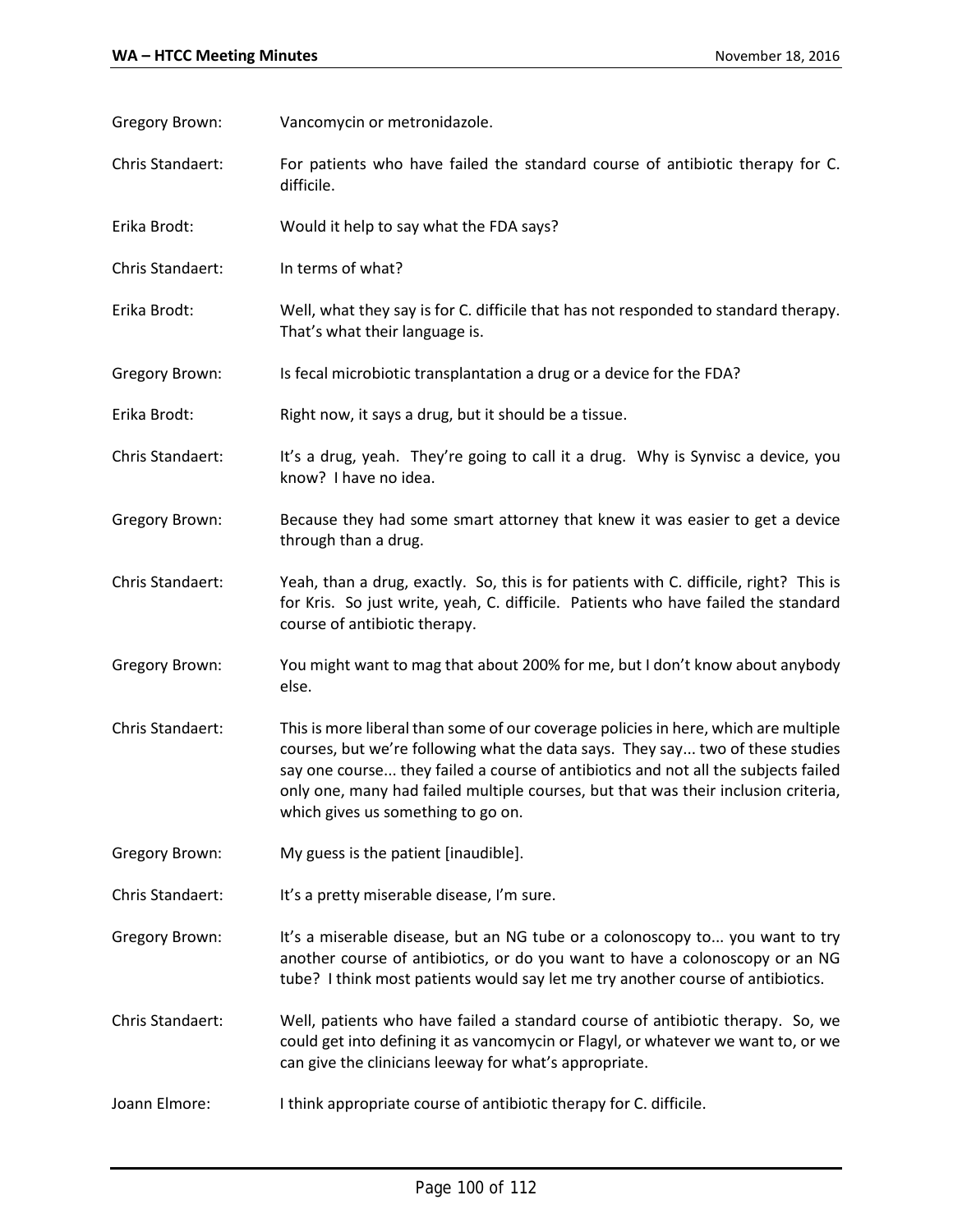Chris Standaert: We're trying to leave it to some local control, I would think...

- Joann Elmore: Yeah. I don't want to...
- Chris Standaert: ...in terms of what they...
- Joann Elmore: .... specify...
- Chris Standaert: ...treat in their population.
- Joann Elmore: ..........like the agency recommendations had specifically said post-vancomycin, but I want to just say appropriate treatment for C. difficile.
- Chris Standaert: It would be covered in those people, right?
- Joann Elmore: Mm-hmm.
- Chris Standaert: And frankly, if we just make a statement saying patients who have C. difficile who have failed an appropriate course of antibiotic therapy, that would... we'd be done.
- Joann Elmore: Yes, and I would like to go that way, as opposed to what the agency recommendation, because they had said by NG or colon and what happens if it comes with a pill. So, I would rather leave it simple.
- Chris Standaert: It seems like the whole thing's evolving, and delivery methods are evolving, and we may be a bit ahead of the curve, and it's hard to define how they deliver it. It would seem irrational, because we had no evidence to say otherwise.
- Joann Elmore: And we're never irrational.
- Chris Standaert: Well, our job is to try hard not to be irrational, right? So, we have to, yeah, but we didn't see any evidence to say that one route is more effective than another, and if that's still in play in the medical community, we should let them do that.
- Josh Morse: This is Josh. I have a question. Is there any... does the FDA apply any relevant standard to this, or would this be... I went... my question is about where this would be applied. I mean, this is probably currently in very specialized locations, but the way this is written, you're not limiting it to any facility, provider type, FDA standard.
- Chris Standaert: Well, you get into... there are FDA indications for it, yeah? So, you guys had FDA indications for the... what... where is that?
- Erika Brodt: It's considered investigational by the FDA.
- Chris Standaert: What did you guys give us?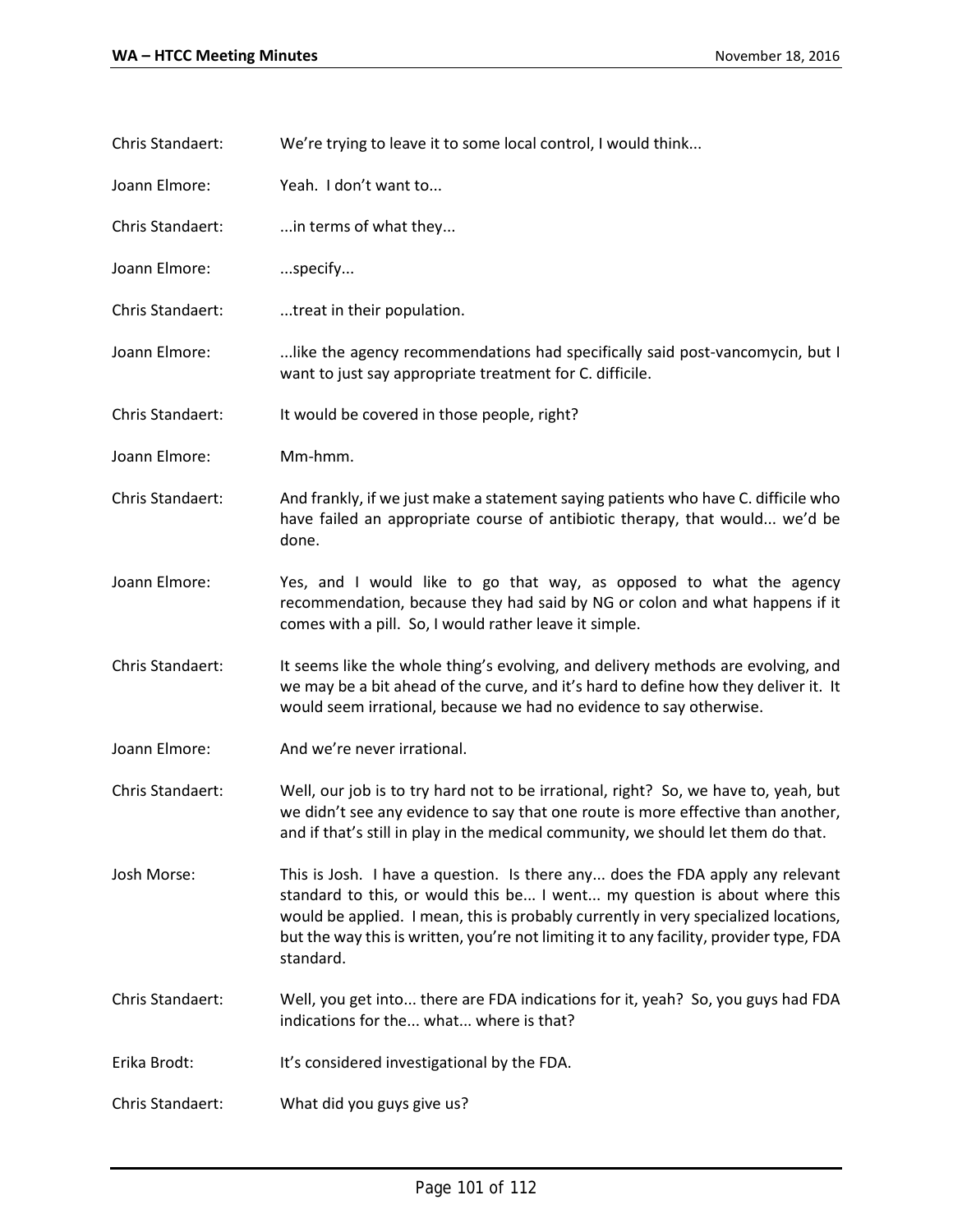| Erika Brodt:        | Well, but the FDA, yes. It's investigational, but the FDA does regulate it as a drug<br>or so they require certain things, like donor screening [crosstalk].                                                                                                                                                                                                                                    |
|---------------------|-------------------------------------------------------------------------------------------------------------------------------------------------------------------------------------------------------------------------------------------------------------------------------------------------------------------------------------------------------------------------------------------------|
| Chris Standaert:    | You had a slide on that though, didn't you?                                                                                                                                                                                                                                                                                                                                                     |
| Erika Brodt:        | Mm-hmm.                                                                                                                                                                                                                                                                                                                                                                                         |
| Chris Standaert:    | So, what slide is that?                                                                                                                                                                                                                                                                                                                                                                         |
| Erika Brodt:        | The, uh, donor screening                                                                                                                                                                                                                                                                                                                                                                        |
| Chris Standaert:    | No, the FDA slide.                                                                                                                                                                                                                                                                                                                                                                              |
| Christina Surawicz: | They haven't given guidance on specific screening tests. They've been very, very<br>vague on specifics. They've been vague on specifics, yeah, and they say that it's<br>investigational but can be done for C. difficile that's not responded to standard<br>treatment. For any other indication, the provider would have to have an IND.                                                      |
| Erika Brodt:        | Right.                                                                                                                                                                                                                                                                                                                                                                                          |
| Christina Surawicz: | So, there's a lot of variability in how it's done. We would like to see more<br>regulation and lately, they've been saying that the donor should be known to the<br>patient or the provider, which is putting the whole question of stool banks into<br>question, and they've taken public comments on that months and months ago,<br>but we haven't heard them make a decision on that either. |
| Chris Standaert:    | Our studies don't talk much about the donors, who they are or where they came<br>from, and they refer to using different donors if not effective the first time.                                                                                                                                                                                                                                |
| Laurie Mischley:    | This is Laurie.                                                                                                                                                                                                                                                                                                                                                                                 |
| Chris Standaert:    | Volunteers in another study.                                                                                                                                                                                                                                                                                                                                                                    |
| Laurie Mischley:    | Well, I can just speak to I was invited to participate in a collaboration with<br>somebody in Portland that was doing this out of an old converted house, and it<br>made me very nervous, so                                                                                                                                                                                                    |
| Chris Standaert:    | In a house.                                                                                                                                                                                                                                                                                                                                                                                     |
| Laurie Mischley:    | it was a very non-clinical environment that I had some concerns about the way<br>the whole operation was happening. So, I do think that we are this is in the<br>absence of regulations, there is potential for                                                                                                                                                                                 |
| Gregory Brown:      | But I mean, the bottom line is, in order to bill the State, they have to [inaudible].<br>You're going to have to do the procedure in some sort of licensed facility. I mean,<br>maybe for sample collection. Well, I mean, so can you provide medical care and<br>bill the state outside of [crosstalk]?                                                                                        |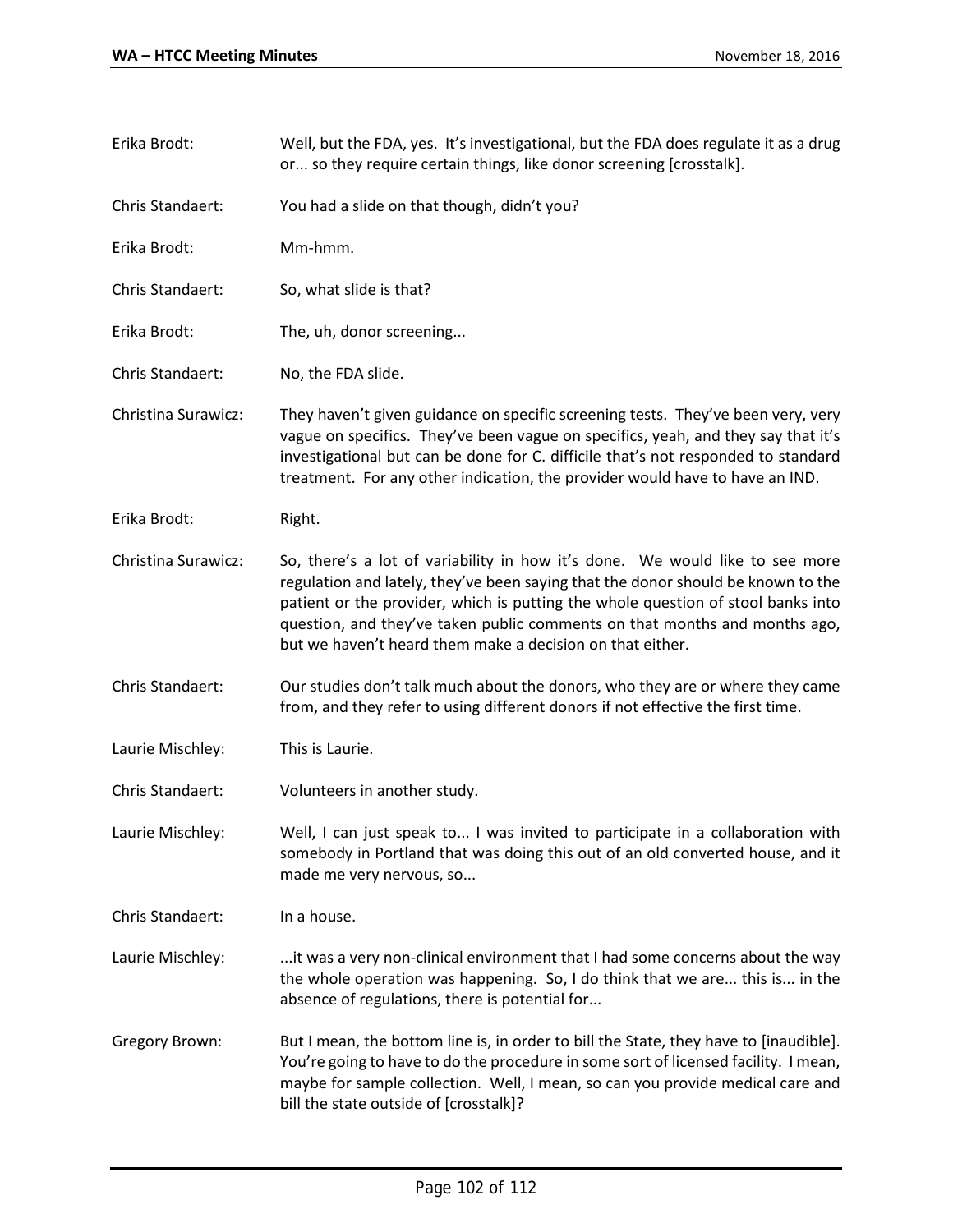- Chris Standaert: Could you? Well, I guess you could treat this as an outpatient, right? You have somebody, an outpatient, who takes antibiotics at home and gets C. difficile and you give them vancomycin and they don't get better, and then you somehow, you know, I saw a study on frozen capsules. Right, so they're...
- Gregory Brown: That I understand, but just the description I'm hearing is that that's not, you know, you can... the patient can do it in their home if you give them a prescription or a medication or drug or whatever. That's not going to somebody's house like you're describing.
- Laurie Mischley: My point... I mean, this was a legitimate clinic. It was just not what I would feel comfortable saying met muster by way of standards that I consider safe and appropriate.
- Joann Elmore: Appropriately screening...
- Laurie Mischley: Exactly.
- Joann Elmore: ...before things are stuck back into a patient.
- Laurie Mischley: Exactly.
- Joann Elmore: And so by our saying that we approve financial coverage and we have the condition that they have to have failed one appropriate treatment with antibiotics, we are not adding in here anything about the quality of what is then transfused back into the patient, and I don't know if... I don't think that that's our role, but...
- Gregory Brown: I was going to say, that's not our burden for the...
- Joann Elmore: Yeah.
- Gregory Brown: ...for the State to determine. For the State to determine who is an appropriate provider and what's an appropriate setting, I mean, we... we aren't trying to mandate that.
- Chris Standaert: I guess the definition, what is the scope of the procedure, right? So, if the procedure involves all of this, that's all the scope of the procedure, it's like a different thing. So, it's... technically, it's a drug, but it's not FDA approved as a... that's interesting. So, we don't do... we don't address drugs. So, there's a whole separate committee that does that in this State. Our committee is not... drugs are not under our purview. Is this a drug? I'm serious. Drugs are not under our purview?
- Josh Morse: This is very much like spinal injections.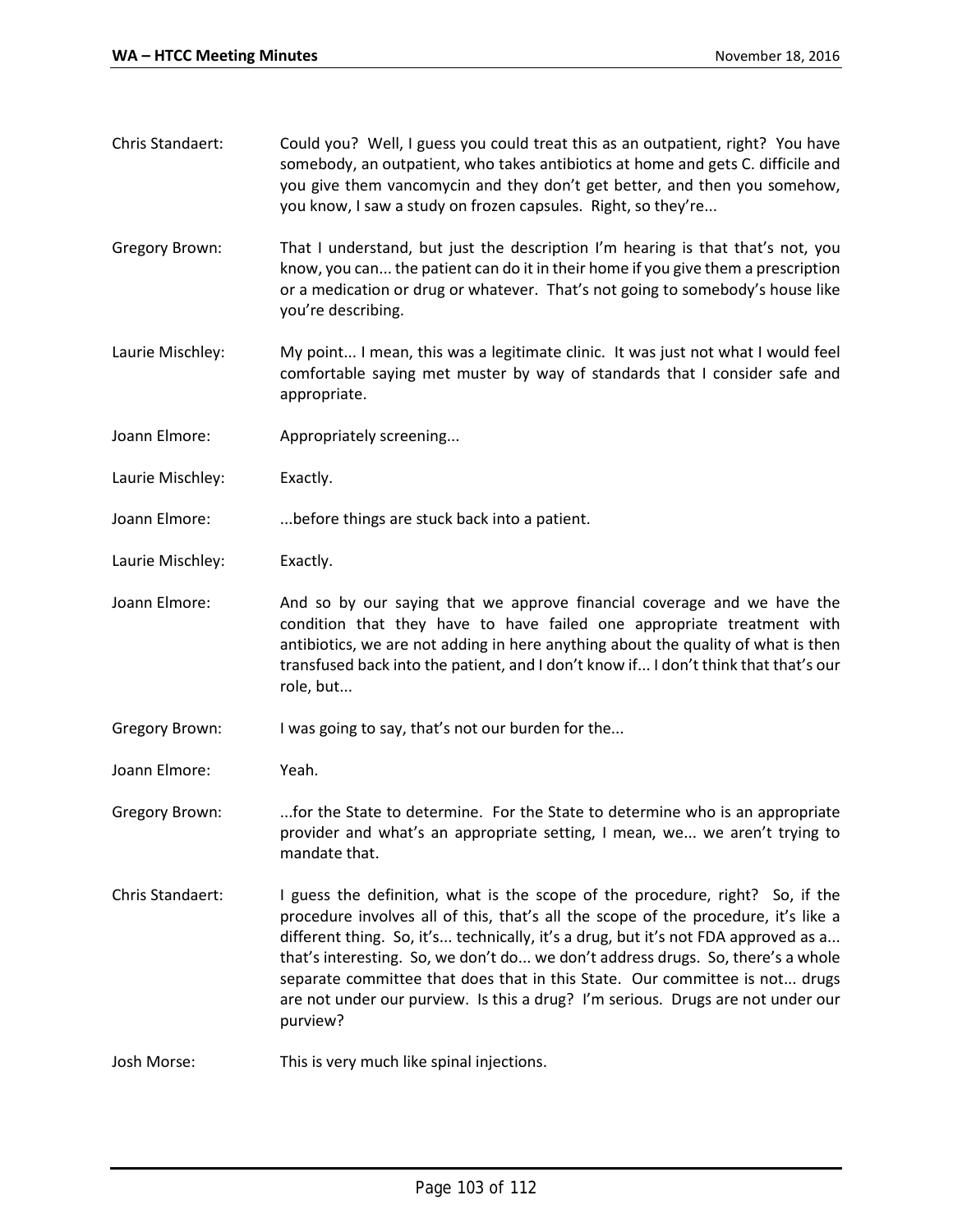| Chris Standaert:    | So, the procedure the procedure of doing it. So, I guess the drug committee<br>would then address the concept of the actual drug, Dan? I mean                                                                                                                                                                                                                                                                                    |
|---------------------|----------------------------------------------------------------------------------------------------------------------------------------------------------------------------------------------------------------------------------------------------------------------------------------------------------------------------------------------------------------------------------------------------------------------------------|
| Daniel Lessler:     | Yeah, the                                                                                                                                                                                                                                                                                                                                                                                                                        |
| Chris Standaert:    | How do you guys pay for this?                                                                                                                                                                                                                                                                                                                                                                                                    |
| Daniel Lessler:     | $$ huh?                                                                                                                                                                                                                                                                                                                                                                                                                          |
| Chris Standaert:    | Do you guys pay for this as a somebody bills it do they bill a colonoscopy? Is<br>that what you're actually or they bill drop of an NG tube? Or what do they<br>what do they actually bill when they bill you? Gastric lavage?                                                                                                                                                                                                   |
| Daniel Lessler:     | I, you know, I would assume that the bill includes the cost of the procedure,<br>professional fee, and then some cost for the stool, you know?                                                                                                                                                                                                                                                                                   |
| Christina Surawicz: | Well, it's pretty variable. There is a billing code that was developed a couple years<br>ago for fecal microbiotic transplantation for, like, putting the stool in there that I<br>think the infectious disease people use, because they would use it by enemas. I<br>think that                                                                                                                                                 |
| Chris Standaert:    | That's a CPT code. There's actually a                                                                                                                                                                                                                                                                                                                                                                                            |
| Christina Surawicz: | Yeah, a CPT                                                                                                                                                                                                                                                                                                                                                                                                                      |
| Chris Standaert:    | procedure                                                                                                                                                                                                                                                                                                                                                                                                                        |
| Christina Surawicz: | code.                                                                                                                                                                                                                                                                                                                                                                                                                            |
| Chris Standaert:    | procedural code, but that has a very                                                                                                                                                                                                                                                                                                                                                                                             |
| Christina Surawicz: | Right.                                                                                                                                                                                                                                                                                                                                                                                                                           |
| Chris Standaert:    | distinct description of the clinical work involved with that code, then.                                                                                                                                                                                                                                                                                                                                                         |
| Christina Surawicz: | Right. And it's pretty minimal. I mean, it's not a lot there.                                                                                                                                                                                                                                                                                                                                                                    |
| Chris Standaert:    | Right.                                                                                                                                                                                                                                                                                                                                                                                                                           |
| Christina Surawicz: | It's pretty small. I would                                                                                                                                                                                                                                                                                                                                                                                                       |
| Chris Standaert:    | But that's a procedure. It's                                                                                                                                                                                                                                                                                                                                                                                                     |
| Christina Surawicz: | I would just say that these are complicated patients, and we've had a very I<br>actually had an I&D for a while until the FDA said we didn't need one anymore.<br>You need to have proper evaluation of the patient to make sure that they really<br>do have recurrent C. difficile and the patients in my clinic, about a quarter of them<br>actually have irritable bowel syndrome. They might have had C. difficile, but they |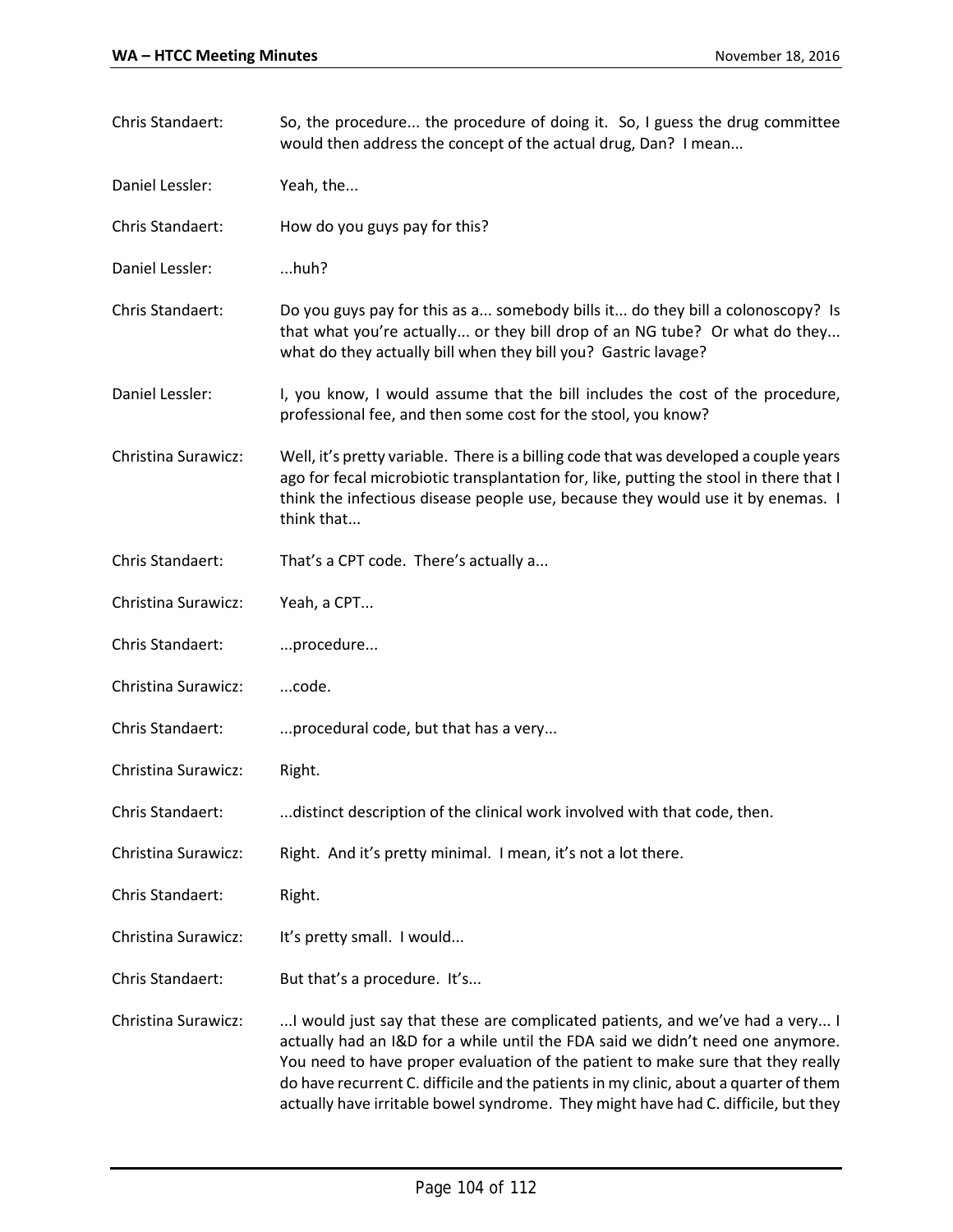end up actually coming with what turns out to be IBS and not C. difficile. So, you want to make sure it's the appropriate patient. Then, you want to have an appropriate donor or frozen stool. Then, you want to have what you think is the best delivery method for the patient, which could be NG or enemas or colonoscopy. Appropriate material, and then appropriate follow-up. So, we have a protocol where we did a 24-hour phone call, a two-week phone call, and a three-week follow-up, a three-month follow-up. So, I think to have anybody feel like they can do this, I think, would not be a good service. Now, this may not be relevant to your discussion. It's just... I'm just saying from our practice, and I think I know the group you're talking about, because I've heard about that.

- Chris Standaert: It makes it tricky for us, though, because we don't... we say you can use it for a diagnosis. We don't ensure that physicians are diagnosing correctly, right? That's a whole different thing, right? That's not our purview at all. This is all assuming somebody's doing the right thing for somebody, which is our default assumption of our clinicians in the State that they actually make the diagnosis correctly. We don't define that. In this case, I don't think we would define that, because they would have to have the definition of the illness in the first place. Again, we had this discussion in the morning. If we don't have things that are recognized in some way a center of something that is authorized to do this, how do we then say, you have to do X Y and... we can't be that body. So, are we comfortable just saying this is... in these patients with recurrent C. difficile who have failed a course of standard antibiotic therapy, this is approved and leave it to the practitioners to then be responsible for making sure they're appropriately applied, delivering the medication such as this is, and leave it there. So, that goes back to our one sentence condition.
- Daniel Lessler: Chris, if I might add. I think also in this instance, likely prior authorization criteria would apply. So, there's the opportunity, at that point, to say... to assess, has the patient been appropriately diagnosed with C. difficile.
- Chris Standaert: So, we're going to prove it, and then you're going to prior-authorize it?
- Daniel Lessler: And then and so forth.
- Chris Standaert: It doesn't work that way, though, does it? If we approve it, do you...
- Daniel Lessler: Oh, sure.
- Chris Standaert: ...still need prior authorization for it even though we've... I guess injections you do, don't you?
- Daniel Lessler: Excuse me?
- Chris Standaert: Yeah. I guess for the epidural injections that we [crosstalk].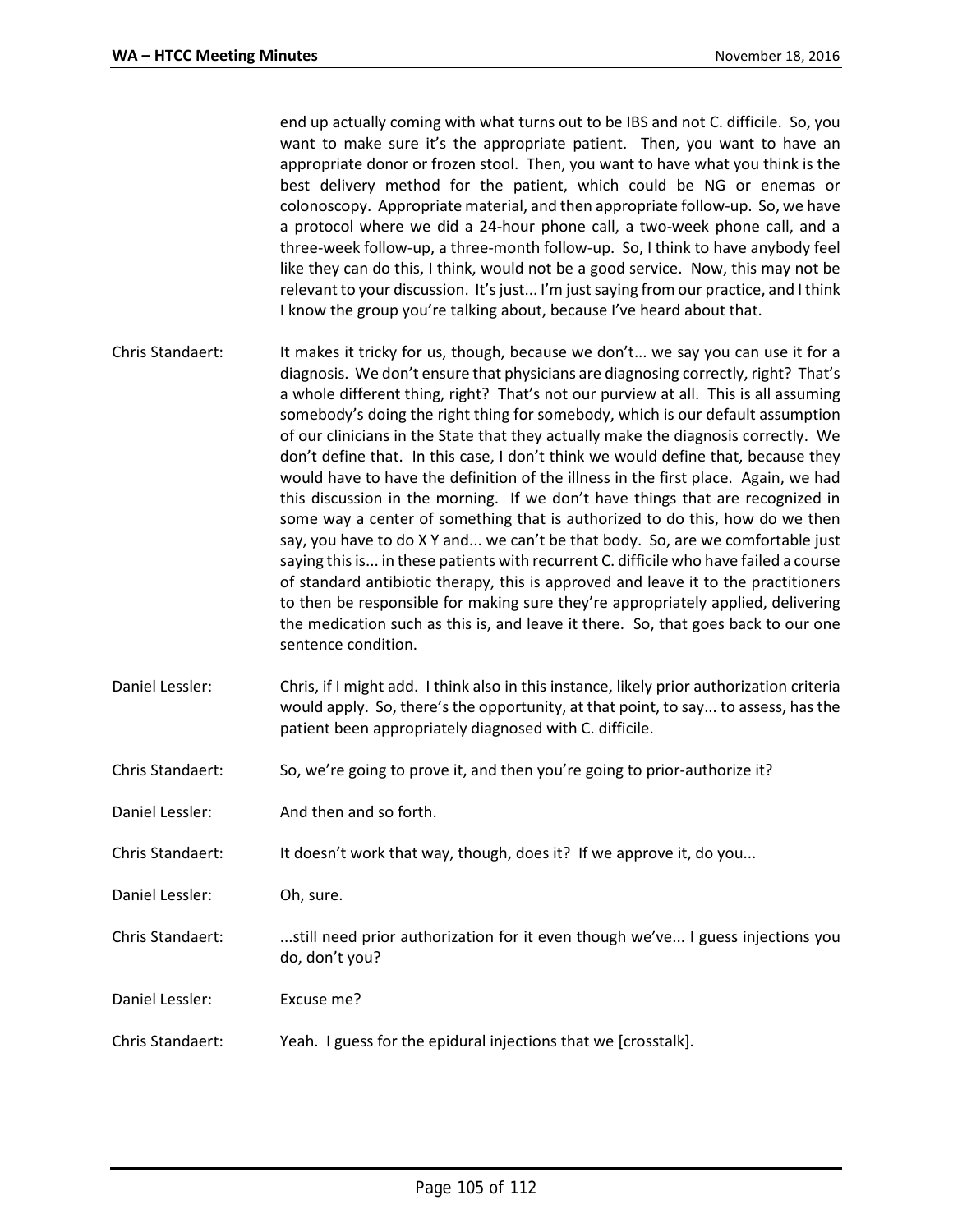- Daniel Lessler: Yeah. No. I mean, we... to assure appropriateness, we do that all the time. We do it consistent, I mean, if you have a coverage decision, we do a consistent [crosstalk].
- Chris Standaert: You want to make sure people are meeting the conditions of the decision.
- Daniel Lessler: Right.
- Chris Standaert: OK. Yeah. That makes, OK. So, this is for patients with C. difficile infections who have failed an appropriate course of antibiotic therapy. Then, you all would then vet people for the appropriateness of whether clinicians are doing what they're supposed to do here, right? Yeah.
- Joann Elmore: And then who is going to vet that the... what's being transfused is appropriately screened and adequate quality? I guess we're leaving that... it's not on our purview.
- Chris Standaert: The physician is clearly on the hook if they give somebody something. I mean, heaven forbid somebody gives somebody a sample with hepatitis C in it, but if they fail to screen that, then I... everything I just read, I suppose you would be failing the standard of care for that procedure. That seems to be the de facto standard of care at the moment. I would think, yeah? So, take out the comma there. So, this would just say, this is covered... a covered procedure for this. Questions? Edits? What do you think, Josh?
- Josh Morse: Well, that would be covered with conditions, right? This would be the conditions?
- Chris Standaert: This is the conditions.
- Joann Elmore: Mm-hmm.
- Chris Standaert: Yes. This is our condition.
- Josh Morse: So, it seems like this is in conflict with some of the guidelines, which may or may not be a bad thing, but on slide 15, that's where the American College of Gastroenterology says consider this in a third recurrence. Then European Society of Clinical Microbiology consider this for multiple recurrent C. difficile infections. It says multiple recurrence. That means two or more. [inaudible]
- Chris Standaert: Largely, because that's what our studies say. The two... these RCTs, that's what they did. After one or more courses of antibiotic therapy.
- Joann Elmore: But then again, those were the first two very small studies that were open label by Cammarota and van Nood. After that, the studies... I mean, those were each of, like, 20 patients, and Cammarota 16 patients that were transfused and van Nood. After that, the larger, subsequent studies by Lagier and Kelly, those are the ones that would only transfuse after it was the third failure relapse with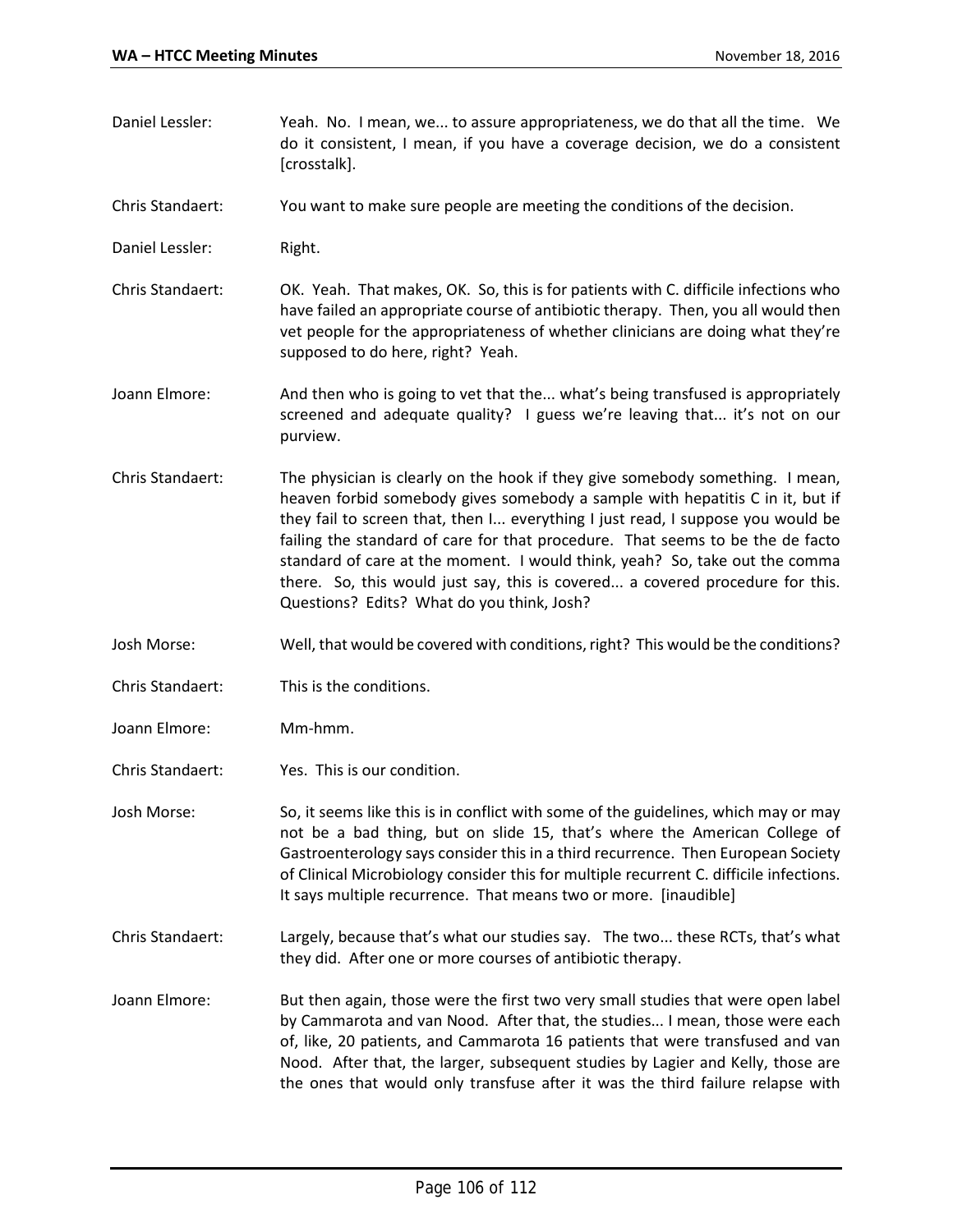appropriate attempts at treatment with antibiotics. So, it's true, we are sort of moving the sort of potential ability to be transfused earlier.

- John Bramhall: [inaudible] recommendation is the same, right, recurrent infections? They don't state a number. So, at a national level they're agreeing with what they're saying.
- Chris Standaert: Do we have an LCD? No? So, no Medicare or anything? No NCD? No LCD? No nothing? It's covered under Medicare? There's a CPT code, so, assuming that has a RVU attached to it, it warrants a tracking code, it would be paid for, but I don't know what that... I don't know that part. Is the CPT code paid for, or is that a tracking code? It's paid?
- Josh Morse: I found two codes. One's a G-code.

Chris Standaert: Yeah, that's a full-on code. It's not a T-code. So, are people comfortable with one, or do people want three?

- Gregory Brown: Two out of the three studies said one.
- Male: [inaudible]
- Chris Standaert: Kelly was different. Kelly... I don't know if it was in the inclusion criteria, but they said they all had suffered from at least three. So, it's different than the other two, which said at least one. Yeah, one to five, one to four. Yeah. Some of them had one, but it doesn't tell us how many had one.
- Joann Elmore: I guess I could go either way in that I'm still worried about what exactly protocol are they following. I think we have a lot more to learn. It's not... the screening sort of isn't standardized. So, if people want to move it back to three, that means that it would be a little more cautiously applied.
- Seth Schwartz: I'm a little bit less concerned about overuse in the C. difficile situation than in the inflammatory bowel disease situation, and I think one of the advantages of leaving it as one is that it captures what we were talking about earlier, which is these patients that are essentially recalcitrant, as opposed to having to call those out separately. So, I think that's probably the advantage of leaving it as is.
- Chris Standaert: Yeah. I think in our last... now, our last topic, the issue of so what if you didn't have that? Did you know things would go badly if you didn't have that? I think in this case, C. difficile is a really miserable illness. People are miserable. They're frequently hospitalized. It's intense care when you're in the hospital. They can get very, very ill. They can die. So, if you're in a circumstance where somebody is quite ill and they failed an appropriate therapy and you're in a space where you could do this and you thought it was the right thing to do, should we say no? Should we say that's not what we should do and have that as a [inaudible].
- Kevin Walsh: Two of the studies had entry exclusion of more than one... one failure. I'm comfortable with that.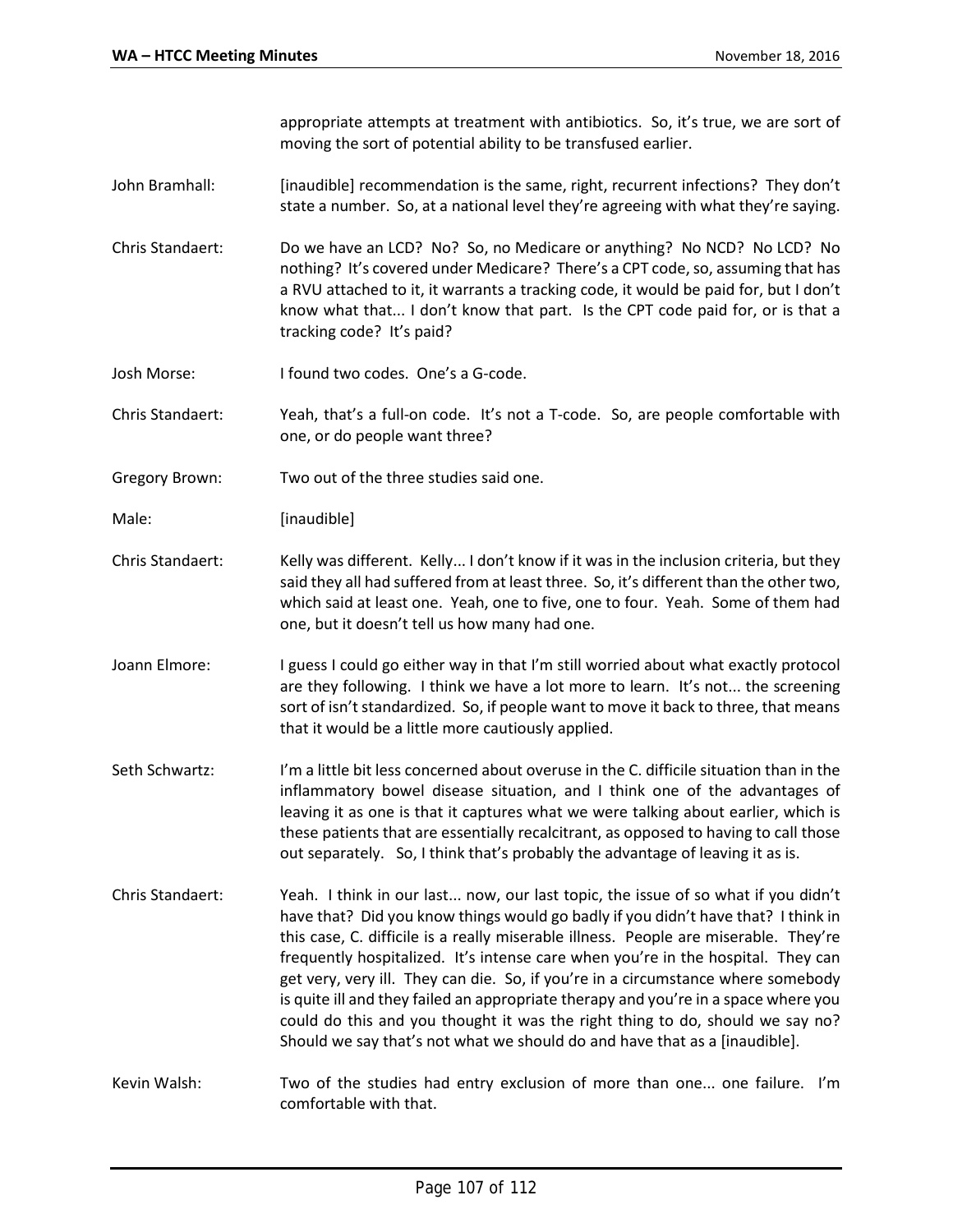- Joann Elmore: I will move that we add in exclusion for any use within inflammatory bowel disease and we move to vote.
- Christina Surawicz: Could I make a comment about the inflammatory bowel disease first?
- Chris Standaert: You can make a comment, sure.
- Christina Surawicz: OK, because some of the inflammatory bowel disease patients actually have C. difficile and so we've been using fecal microbiotic transplantation to get rid of the C. difficile in the inflammatory bowel disease patients, but not to treat the inflammatory bowel disease.
- Chris Standaert: Well, we don't have to, so you are correct. So, if we just leave this as C. difficile, you can treat C. difficile in anybody who has it. So, if you don't mention inflammatory bowel disease, it's not a covered condition. This is our covered condition. You don't have to say it is an excluded condition. You just say it's not covered. That way, you avoid the confusion you were running into that you have somebody with it who has this and then you get hung up in the... all that nonsense. So, it's actually easier if we just leave it at this.
- Joann Elmore: Perfect.
- Josh Morse: Well, I'm going to present an opposing view and say that if you don't have... the fact of the matter is that you reviewed this for basically two conditions.
- Chris Standaert: Mm-hmm.
- Josh Morse: If you don't put the other condition that you considered in there, then it does create challenges for those who then try and interpret it, because you have to go back and look at, well, what was included? What wasn't included?
- Seth Schwartz: Josh, I think we've pulled out... I think we're saying for the indication of C. difficile here is our statement. We will have a second one that's for the indication of inflammatory bowel disease it is not covered, but that would be for the treatment of inflammatory bowel disease, not for the treatment of C. difficile and inflammatory bowel disease [crosstalk].
- Chris Standaert: OK. Then we're voting twice.
- Seth Schwartz: Yeah.
- Chris Standaert: So, but we...
- Gregory Brown: But it was presented as two things.
- Chris Standaert: ...except we've been discussing this all as one thing, so far. So, we said, this is for all... this is our indication of our indications. It was presented as several different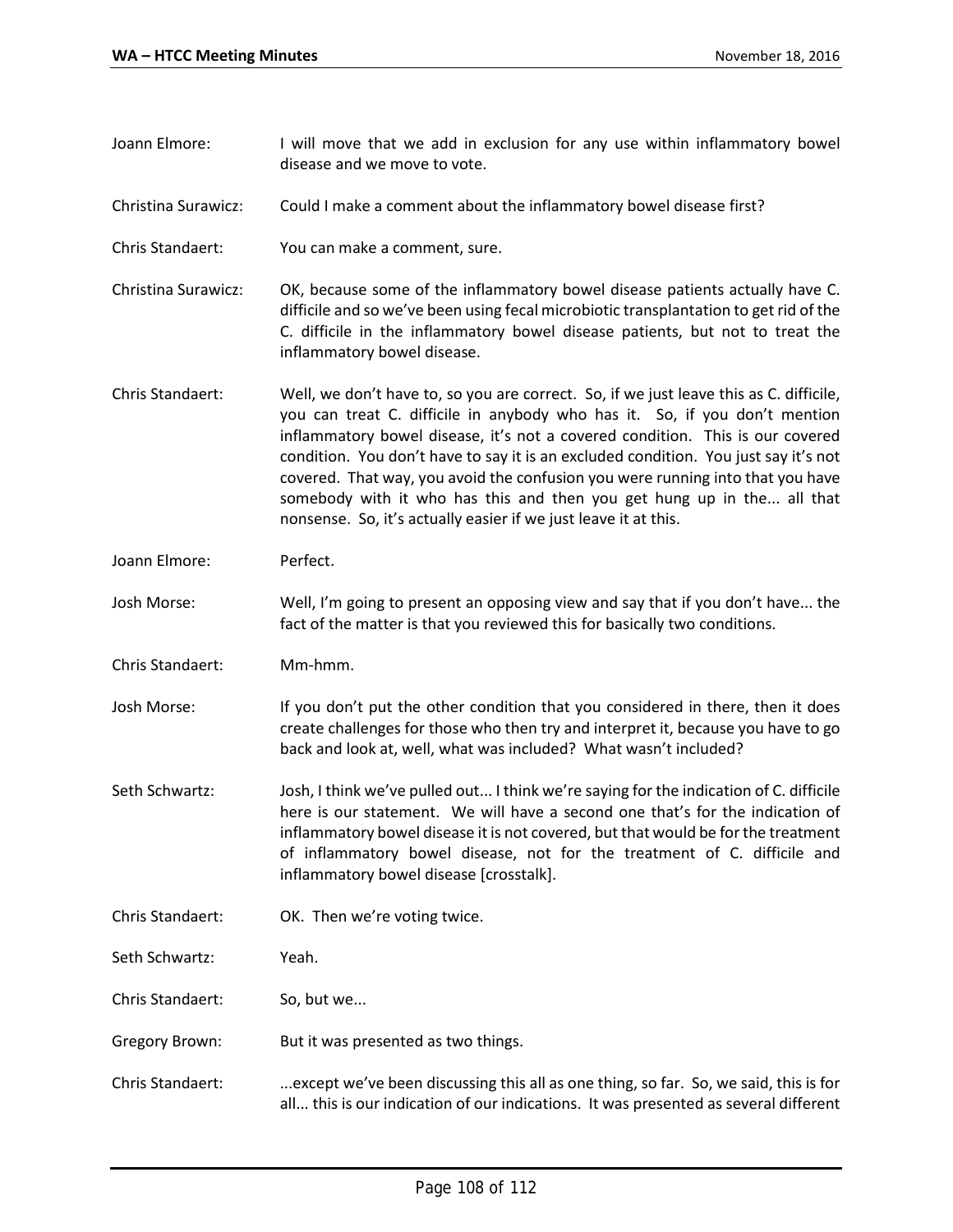indications. So, if our key question says, for indications of C. difficile and inflammatory bowel disease, this is our covered condition. Doesn't that say that? Or do you want us to vote twice?

Josh Morse: I think what Dr. Schwartz is saying is, if you add a bullet that just said the other condition that it's not covered for...

Joann Elmore: For treatment.

- Josh Morse: ...for treatment of inflammatory bowel disease, then that would be a whole complete package of what is covered with conditions as an indicator on there. That would be very...
- Chris Standaert: OK.
- Josh Morse: ...[crosstalk].
- Seth Schwartz: I think you could do it as one vote if you wanted to.
- Chris Standaert: You would say fecal microbiotic transplantation is not covered...
- Joann Elmore: For treatment of.
- Chris Standaert: ...for treatment of inflammatory bowel disease.
- Kevin Walsh: You say it's only covered for patients with C. difficile infection who have failed an appropriate course of antibiotics.
- Chris Standaert: We get caught up on semantics a little bit, because when we went with these conditions that we went through in our voting, we voted on safety, and it counts all as the same thing, all as one treatment modality for all indications that were presented to us. So, therefore, of those, we just have to pick it out. I don't think it's a big deal to say it, but I'm not sure we have to myself, because [inaudible]. So, as long as we keep it all there as one thing, we make one vote, then we don't have to backtrack.

Josh Morse: OK.

Chris Standaert: OK?

- Daniel Lessler: Chris, can I just say, I think from the standpoint of the agency medical directors to the point that was made, and it sounds like this is the way you're going, but specifically saying that fecal microbiotic transplantation is not covered for inflammatory bowel disease would just have the clarity that sometimes helps.
- Chris Standaert: Are we good with this?
- Joann Elmore: Mm-hmm.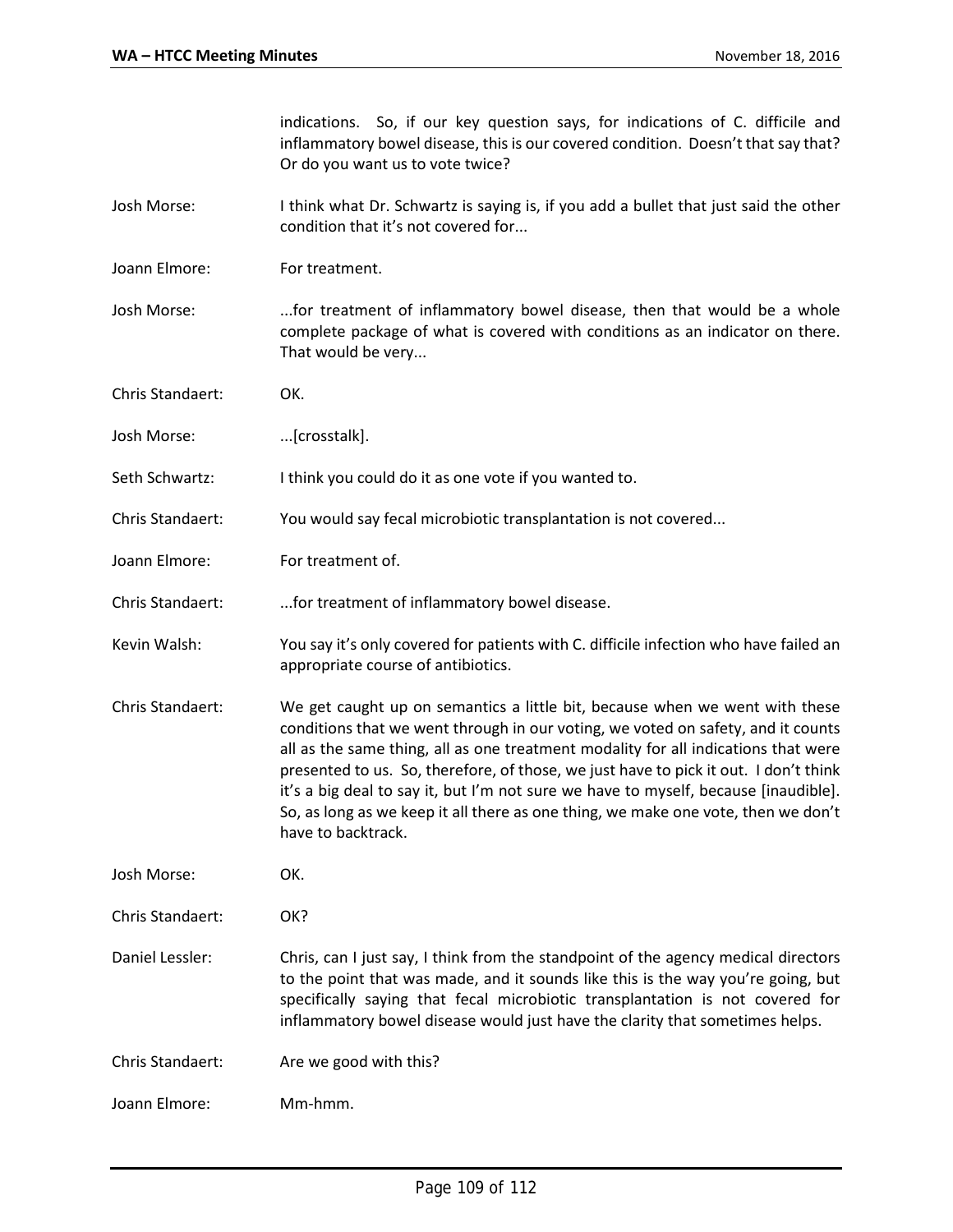- Chris Standaert: Alright. Any comments or are we going to move to our vote? So, this is our binding vote. Based on the evidence about the technology safety, efficacy, and cost-effectiveness, it is now either not covered at all, covered unconditionally, which means this all goes away and it's just covered, or covered under certain conditions, which would be this.
- Josh Morse: Ten covered with conditions.
- Chris Standaert: And then we have no Medicare coverage determinations. We have a smattering of... we talked about it already, a smattering of other various guidelines and other things we're broadly in line with, and I think what we stated is clearly defined by the literature we have. So, if we differ in any way, it's because the literature we looked at told us to go this way.

Josh Morse: Great. Thank you.

- Chris Standaert: We're done.
- Josh Morse: So, we do have just some quick updates before we adjourn. In the back of your binder, there are some slides that go over what's to come, as far as topics down the road. One other update is, there is currently an open recruitment for one committee member. As you may or may not know, Dr. McCulloch has indicated that he will be leaving the committee in the future, once we find a replacement. So, we are working with stakeholders and we've released an announcement seeking applicants. Because of the legislative change that occurred last session, we are seeking nominees from the Washington State Osteopathic Medical Association and the Washington State Medical Association. So, we're coordinating with them, hoping to have anybody who applies work with them for a group of nominees from those groups to choose from. So, that's ongoing. The next meeting, as you know, is January, and the topics for that meeting are the pharmacogenomic testing and artificial disk replacement, which is a rereview. In March, we have one topic, the extracorporeal shockwave therapy. In May, varicose vein treatment, and treatments for migraines and other chronic headaches. I don't have any other updates for you at this point. Does anybody have any questions about what we're doing right now? OK. Thank you, very much.
- Chris Standaert: We have no key questions in process. We have no other thing for which we should be providing input at this point.
- Josh Morse: Well, there are, yeah. So, I didn't want to...
- Chris Standaert: Are we in the open comment period for these?
- Josh Morse: There is an open comment period right now for the pharmacogenomic report that lasts a couple of more days, only until Monday for the report.